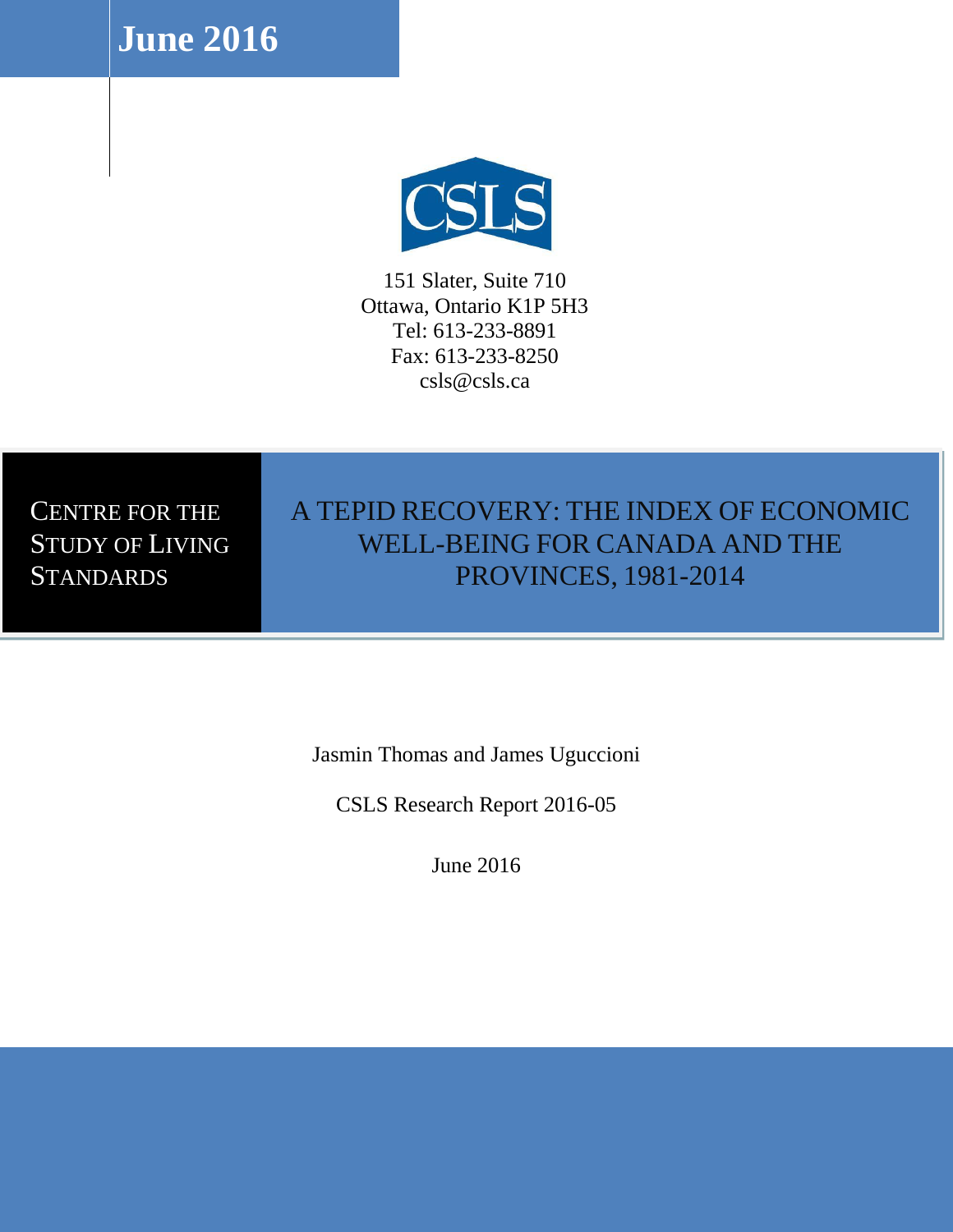# **A Tepid Recovery: the Index of Economic Wellbeing for Canada and the Provinces, 1981-2014**

## <span id="page-1-0"></span>**Abstract**

This report presents new estimates of the Index of Economic Well-being (IEWB) and its four domains (consumption flows, stocks of wealth, economic equality and economic security) for Canada and the provinces for the 1981-2014 period. We find that the IEWB grew at an average annual rate of 0.74 per cent per year over the period, notably below the 1.30 per cent growth of GDP per capita over the same time frame. Both the consumption and wealth domains steady advanced over the period, but their growth was offset by declines in the equality and economic security domains. Since 2008, reflecting the 2009 recession and the weak recovery, Canada's IEWB has exhibited meager growth, advancing only 0.09 per cent per year. This reflects declines in all domains of the IEWB except consumption. Six of the ten provinces had lower levels for their respective IEWBs in 2014 than in 2008 (Newfoundland and Labrador, Prince Edward Island, Ontario, Saskatchewan, Alberta, and British Columbia).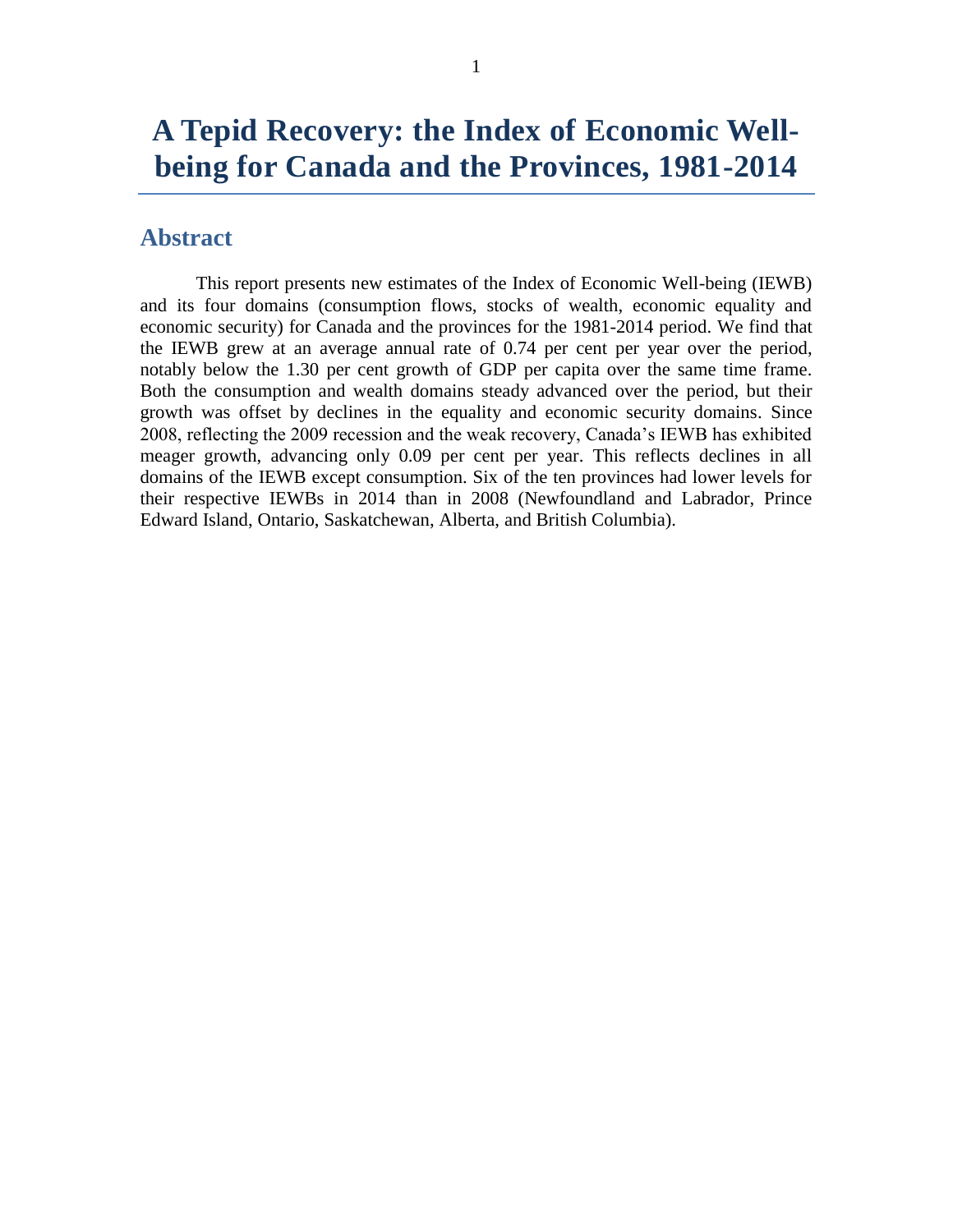# A Tepid Recovery: the Index of Economic Wellbeing for Canada and the Provinces, 1981-2014

## **Table of Contents**

| II. Trends in the IEWB for Canada and the Provinces, 1981-2014  14            |  |
|-------------------------------------------------------------------------------|--|
|                                                                               |  |
|                                                                               |  |
|                                                                               |  |
| B. Overall Trends in the Four Domains of the Index of Economic Well-being  18 |  |
|                                                                               |  |
|                                                                               |  |
|                                                                               |  |
|                                                                               |  |
|                                                                               |  |
|                                                                               |  |
|                                                                               |  |
|                                                                               |  |
|                                                                               |  |
|                                                                               |  |
|                                                                               |  |
|                                                                               |  |
|                                                                               |  |
|                                                                               |  |
|                                                                               |  |
|                                                                               |  |
|                                                                               |  |
|                                                                               |  |
|                                                                               |  |
|                                                                               |  |
|                                                                               |  |
|                                                                               |  |
|                                                                               |  |
|                                                                               |  |
|                                                                               |  |
|                                                                               |  |
|                                                                               |  |
| v. Weighting of the Components in the Index of Economic Security Domain 69    |  |
|                                                                               |  |
|                                                                               |  |
|                                                                               |  |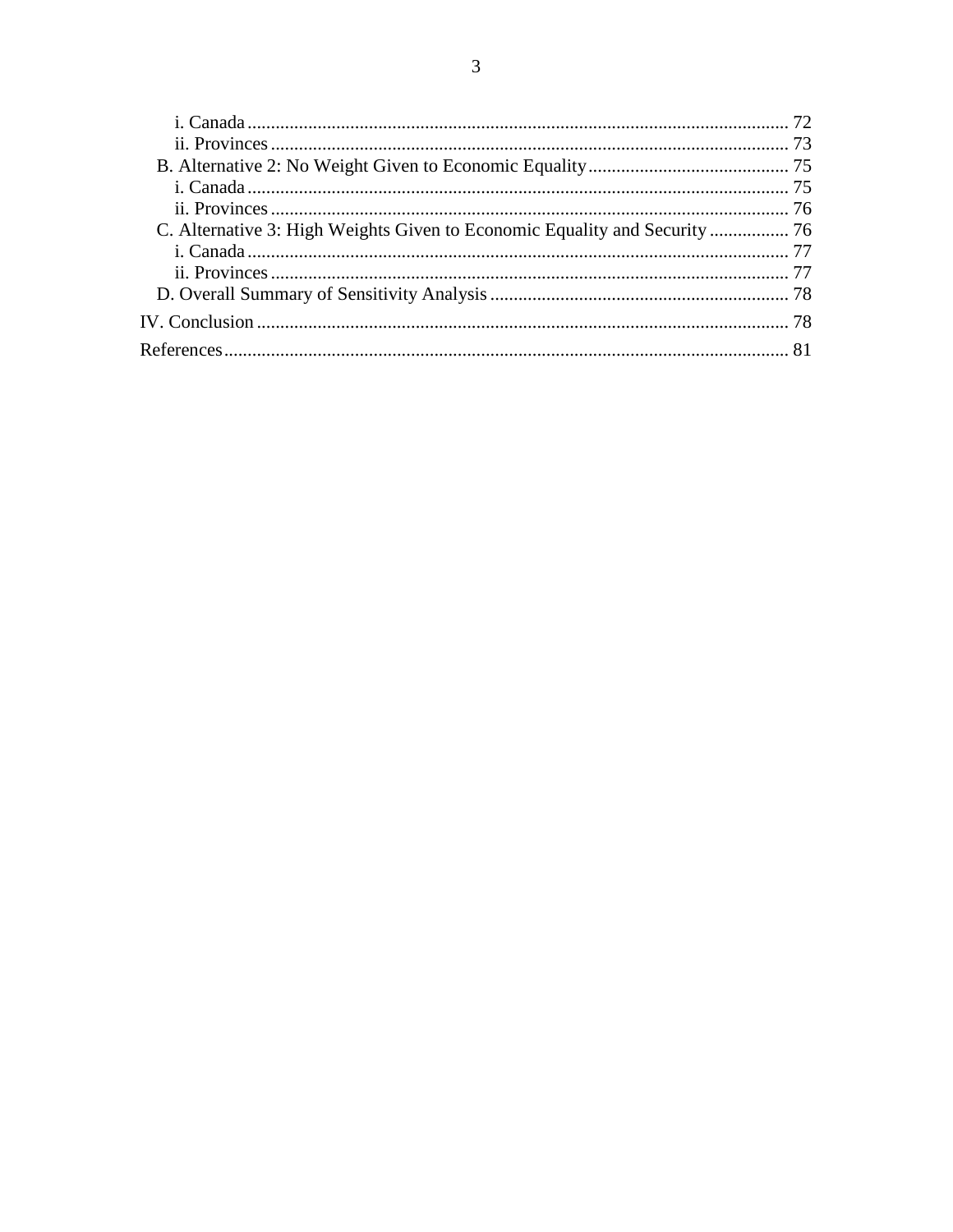# **A Tepid Recovery: the Index of Economic Wellbeing for Canada and the Provinces, 1981-2014**

### <span id="page-4-0"></span>**Executive Summary**

In 1998, the Centre for the Study of Living Standards (CSLS) released the first estimates of the Index of Economic Well-being for Canada (Osberg and Sharpe, 1998), which is a composite index based on a conceptual framework developed by Osberg (1985). Over the past decade, the CSLS has extended the geographical coverage of the Index to the Canadian provinces and to major OECD countries and has made a number of methodological changes to the Index.

The objective of this report is to present updated estimates of the IEWB for Canada and the provinces over the 1981 to 2014 period, with emphasis on the developments since 2008. The report outlines trends in the four domains of economic well-being that make up the Index – consumption, wealth, economic equality, and economic security. The report also offers an analysis of the sensitivity of our results to the subjective choice of weights assigned to the domains.

#### **The Index of Economic Well-being: Motivation and Conceptual Framework**

The Index of Economic Well-being is based on two main ideas. First, economic well-being has multiple dimensions and an index should reflect that reality. Second, an index of economic well-being should recognize that individuals differ in the relative weights they assign to the different domains of economic welfare. In order to be useful to all individuals independent of their value differences, an index of well-being ought to make value judgments as explicit and transparent as possible. For example, real GDP per capita is the most frequently cited indicator of economic well-being. However, GDP accounting omits consideration of many factors – leisure time, longevity of life, asset stock levels, income inequality, and so on – that are important to individuals' economic welfare.

In accordance with the conceptual framework developed by Osberg (1985), the IEWB is a composite index comprised of four domains of economic welfare:

- Per-capita consumption
- Per-capita wealth
- Economic equality
- Economic security.

These four domains reflect economic well-being in both the *present* and the *future*, and account for both *average* access to economic resources and the *distribution* of that access among members of society. By basing the IEWB on data from each of these domains, we attempt to capture the multifaceted nature of *economic* well-being. Our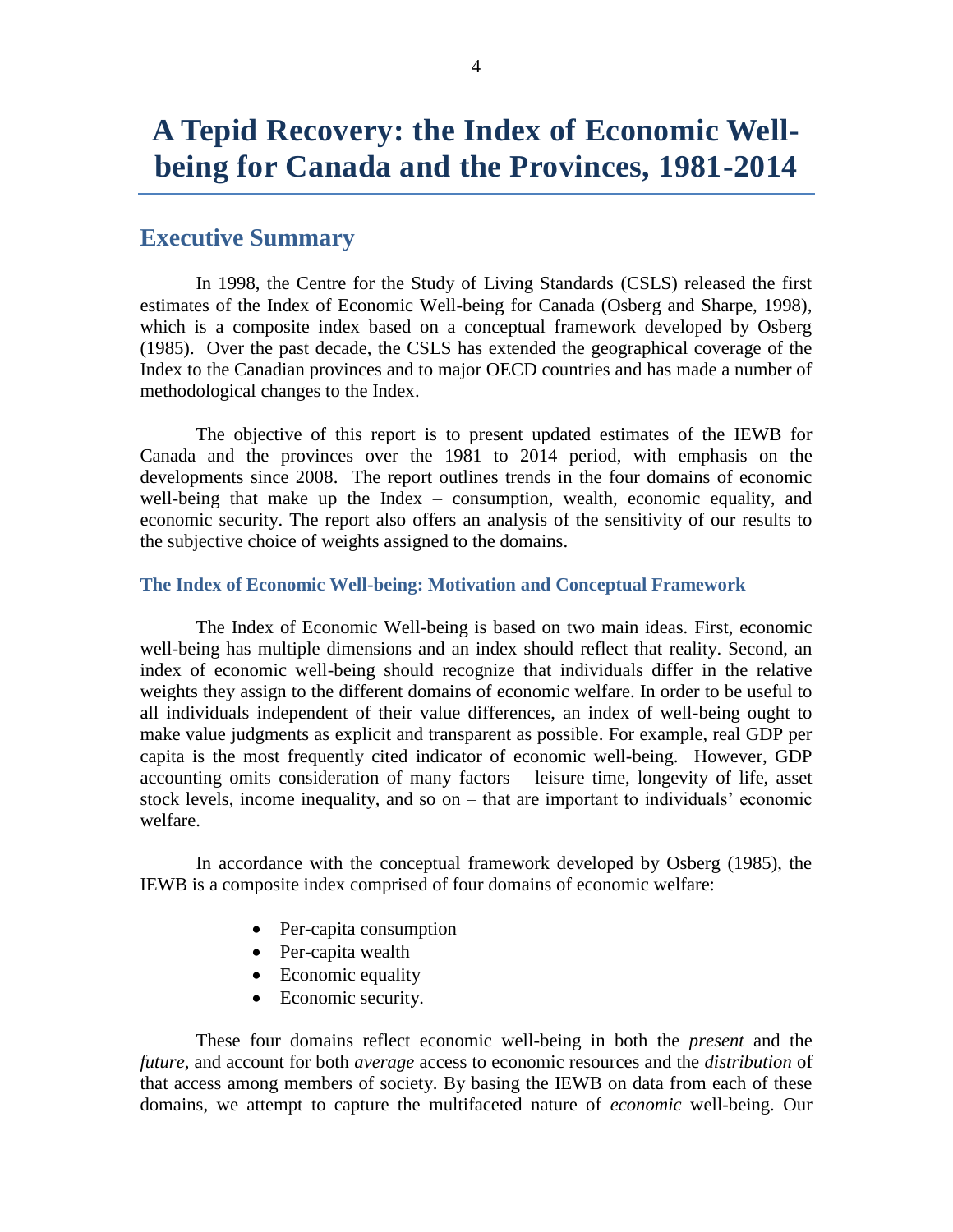domain approach also allows individuals assign weights in accordance with their value judgments (e.g. consumption versus economic equality).

We do not mean to overlook the importance of non-economic factors by focusing on economic well-being. Instead, we are motivated by the idea that a better measure of "access to resources needed for a decent standard of living" is needed if economic and social trends are to be combined into an index with greater ambitions.

#### **Trends in the Index of Economic Well-being, 1981-2014**

Overall, the improvement of economic well-being in Canada over the 1981-2014 period has been driven by the dramatic increase in per-capita consumption and wealth, though it was somewhat hampered by the increases in economic inequality and insecurity. The Index of Economic Well-being 0.74 per cent per year from 1981 to 2014. For comparison, real GDP per capita in Canada over the same period grew 0.56 percentage points more than the Index of Economic Well-being (having grown at a rate of 1.30 per cent per year).

Growth of the IEWB has ebbed and flowed over the last three decades. The IEWB grew 1.53 per cent per year over 1981-1989, but was effectively flat over 1989- 2000 (growing only 0.06 per cent per year). For reference, from 1981 to 1989 GDP per capita grew 1.64 per cent per year and from 1989 to 2000 it grew 1.51 per cent per year. IEWB growth from 1989 to 2000 was especially poor when compared with GDP per capita growth. Growth returned to the Index for the 2000 to 2008 period, at a rate 1.41 per cent per year, actually outgrowing GDP per capita by 0.12 percentage points per year. Finally, since 2008 the IEWB grew at a tepid rate of 0.09 per cent per year reflecting weaker GDP per capita growth of 0.47 per cent per year. This reflects both the impact of the 2009 recession and the slow recovery which followed.



#### <span id="page-5-0"></span>**Chart 1: IEWB and Domain Scores, 1981, 2008, and 20014**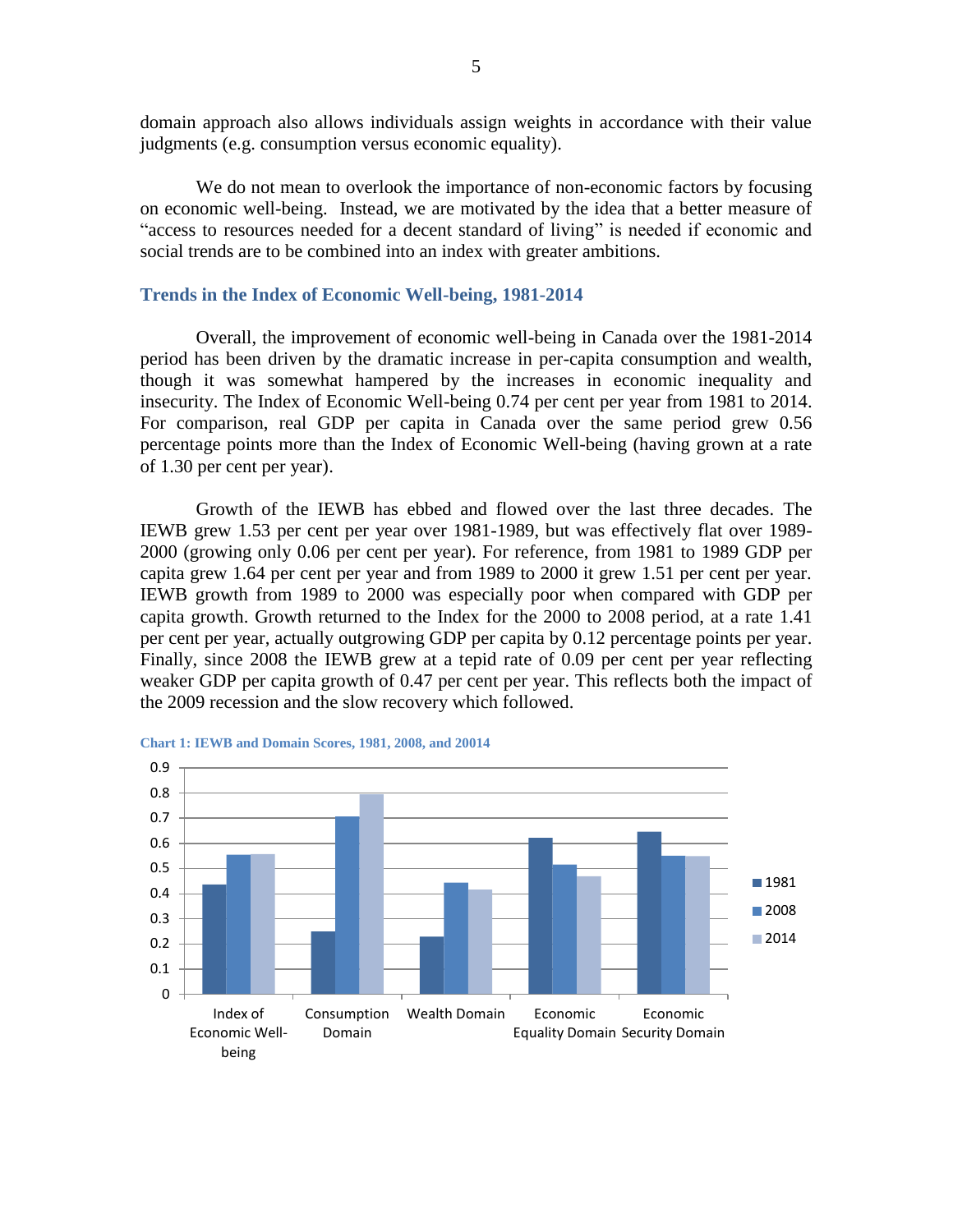[Chart 1](#page-5-0) shows Canada's scores in 1981, 2008, and 2014 for the overall IEWB and each individual domain. We are able to report that:

- Between 1981 and 2014, both the consumption domain and the wealth domain experienced robust growth (growing 3.57 per cent per year and 1.83 per cent per year respectively), driving IEWB growth in spite of declines in economic equality and security (falling 0.84 per cent per year and 0.49 per cent per year respectively).
- Since 2008, consumption was the sole driver of IEWB growth (growing 1.99 per cent per year). Wealth, economic equality, and economic security all declined (falling 1.09 per cent per year, 1.56 per cent per year, and 0.05 per cent per year). Some of wealth's transition from a positive to a negative contributor to IEWB growth was mitigated by economic security, which deteriorated much less after 2008 than before.

As shown in [Chart 2,](#page-6-0) Alberta had the highest overall IEWB values in 2014, followed by Saskatchewan and Newfoundland and Labrador. New Brunswick and Prince Edward Island had the lowest overall IEWB values. These results – Alberta ranking first in economic well-being and Prince Edward Island ranking last – are largely robust to the use of different weights for the four domains.

Newfoundland and Labrador experienced by far the strongest growth in the IEWB between 1981 and 2014, growing 2.45 per cent per year. Ontario had the slowest growth, up only 0.25 per cent per year. Every province experienced positive IEWB growth from 1981 to 2014.

In 2014, six provinces sat at IEWB levels below their 2008 values (Newfoundland and Labrador, Prince Edward Island, Ontario, Saskatchewan, Alberta, and British Columbia). In contrast, from 1981 to 2008 all provinces improved their IEWB levels.



<span id="page-6-0"></span>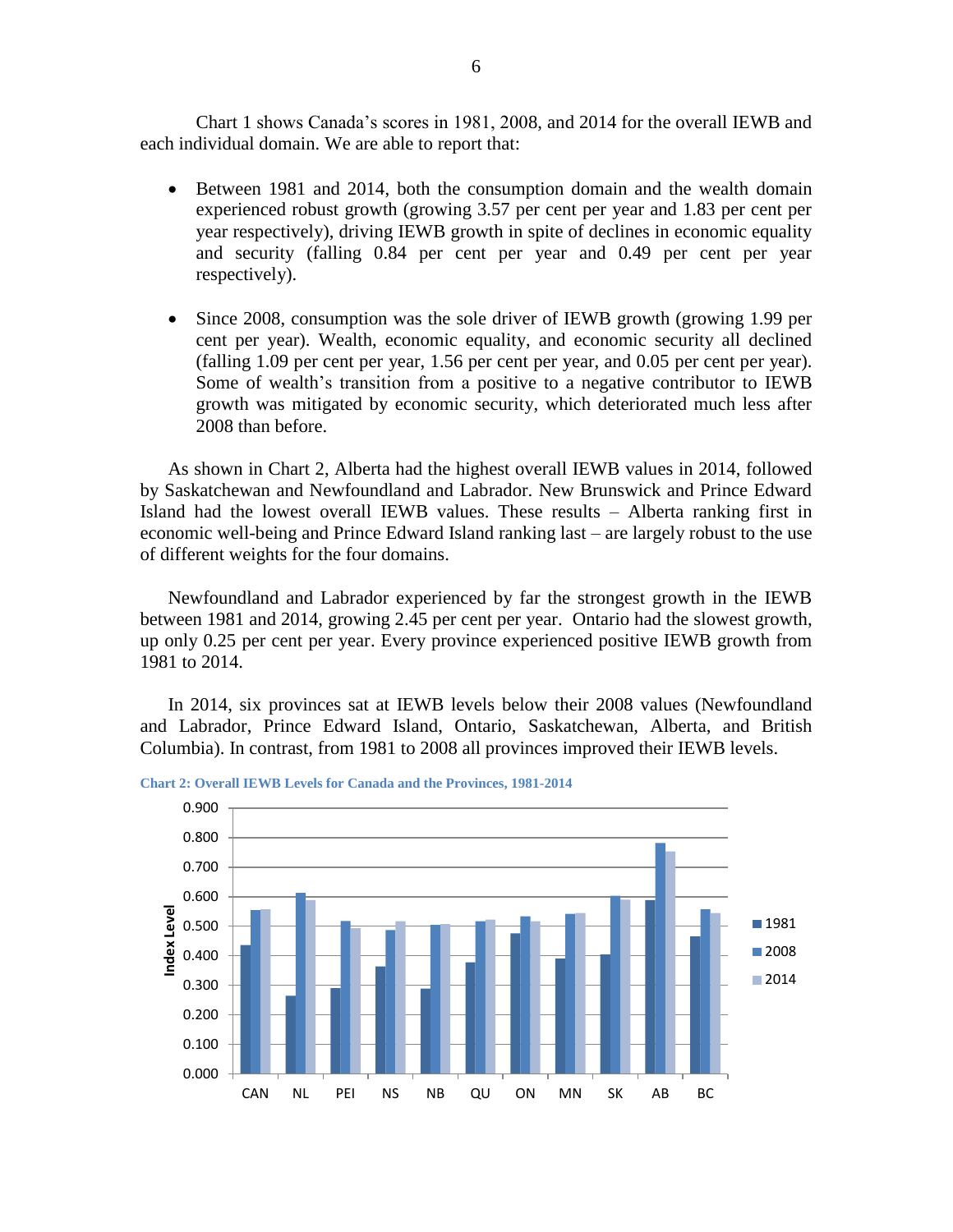There was significant cross-province variation in the scores for the overall IEWB and the four domain indices. Specifically:

- Between 1981 and 2014 the indices of the consumption and wealth domains increased in all provinces, lead by Newfoundland and Labrador. The index of the economic equality domain decreased in four provinces, indicating growing poverty and economic inequality. The index for economic security fell in eight provinces. Newfoundland and Labrador and Prince Edward Island were the only two provinces to show growth in the security domain since 1981.
- Since 2008, consumption has increased in all provinces except Saskatchewan. The wealth domain has fallen in six provinces, economic equality has fallen in seven provinces, and economic security has fallen in six provinces. Every province experienced declines in at least one of the four components of its IEWB.

In conclusion, Canada experienced much slower growth in economic well-being from 2008 to 2014 relative to the 1981 to 2008 period. While consumption increased in Canada and all provinces except for Saskatchewan after 2008, the three other components declined at the national level and in most provinces.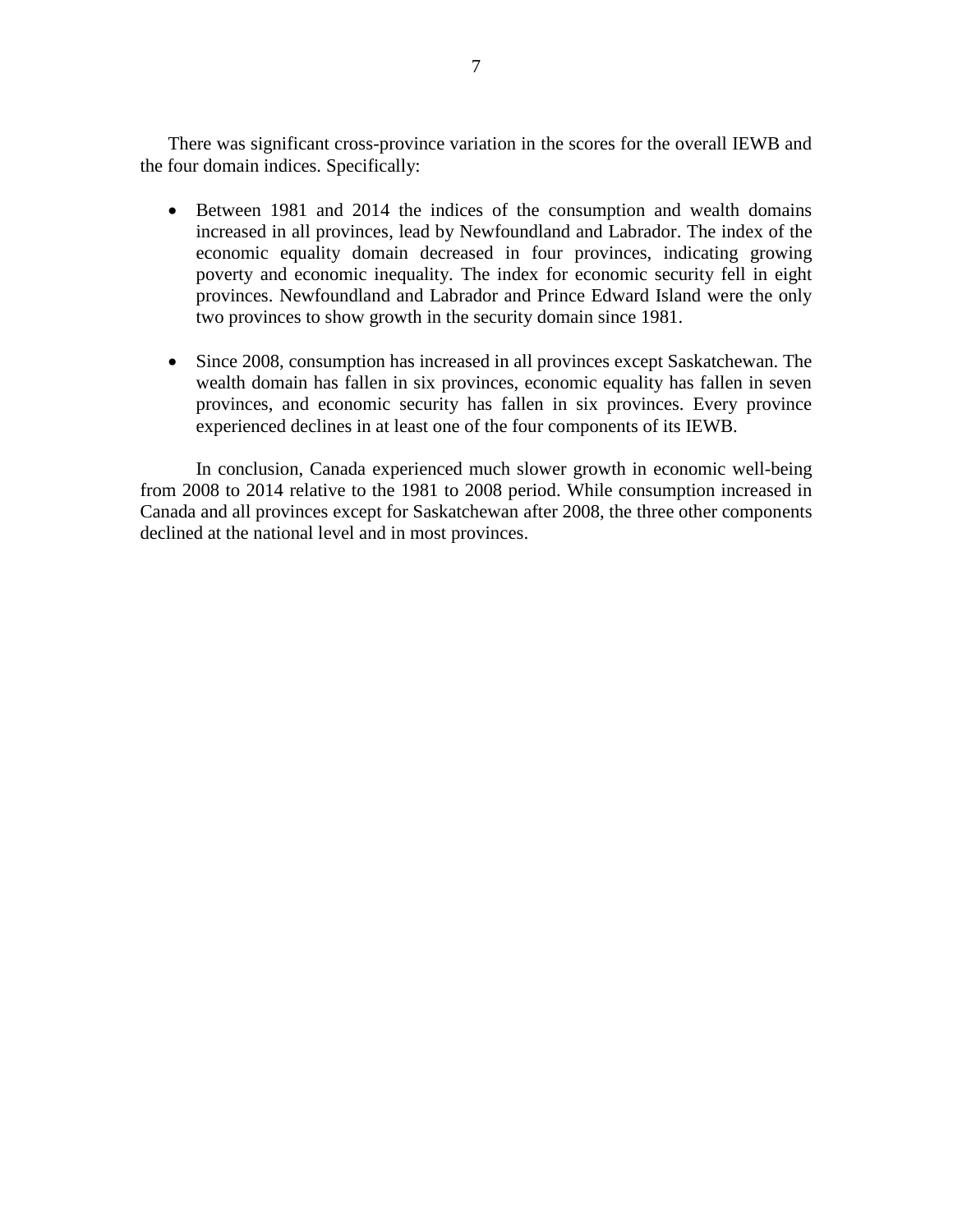# **A Tepid Recovery: the Index of Economic Well**being for Canada and the Provinces, 1981-2014<sup>1</sup>

In 1998, the Centre for the Study of Living Standards (CSLS) released the first empirical estimates for Canada of the Index of Economic Well-being (Osberg and Sharpe, 1998), a composite index based on a conceptual framework for measuring economic well-being developed by Osberg (1985). In the past decade, the CSLS has extended the geographical coverage of the Index to the Canadian provinces and to major OECD countries and has made a number of changes to the methodology used to construct the Index. The dual objectives of this report are to review these methodological changes and to present updated estimates of the Index for Canada and the provinces for the 1981- 2014 period, with particular emphasis on the 2008 to 2014 period.

The report is divided into five main parts. The first part provides a discussion of the motivation for the development of the Index of Economic Well-being (IEWB) and the potential contributions of the Index to the debate on the measurement of economic wellbeing. It also outlines the basic framework of the measure.<sup>2</sup> The second part, by far the longest, provides a detailed discussion of trends in the Index of Economic Well-being, and in the four domains and sub-components of the domains, in Canada and the provinces over the last three and a half decades. Special attention is paid to the 2009 recession and the ensuing recovery.<sup>3</sup> The third part tests the sensitivity of our results to alternative assumptions regarding the relative weights assigned to the four domains of the Index. The fourth part concludes.

 $\overline{a}$ 

<sup>&</sup>lt;sup>1</sup> This report is an update of the previous report on the IEWB for Canada and the provinces by Osberg and Sharpe (2011). Some sections draw from this previous report. This report was written by CSLS economists Jasmin Thomas (jasmin.thomas@csls.ca) and James Uguccioni (james.uguccioni@csls.ca) under the supervision of Andrew Sharpe. The authors would like to thank Alberta Finance and Enterprise of the Government of Alberta for financial support for the updating of the IEWB database (available at http://www.csls.ca/iwb/FinalIEWBCanada2013.xlsx).

 $^2$  For a discussion of methodological issues in the IEWB and lessons learned in the development of the IEWB, see Osberg and Sharpe (2009a, 2009b), and Thomas and Uguccioni (2016).

 $3$  We acknowledge that the itself recession began in Q4 2008, but the major effect on output in annual terms was felt in 2009. As such, we treat 2008 as the peak (as it is in annual terms) and refer to the 2009 recession throughout.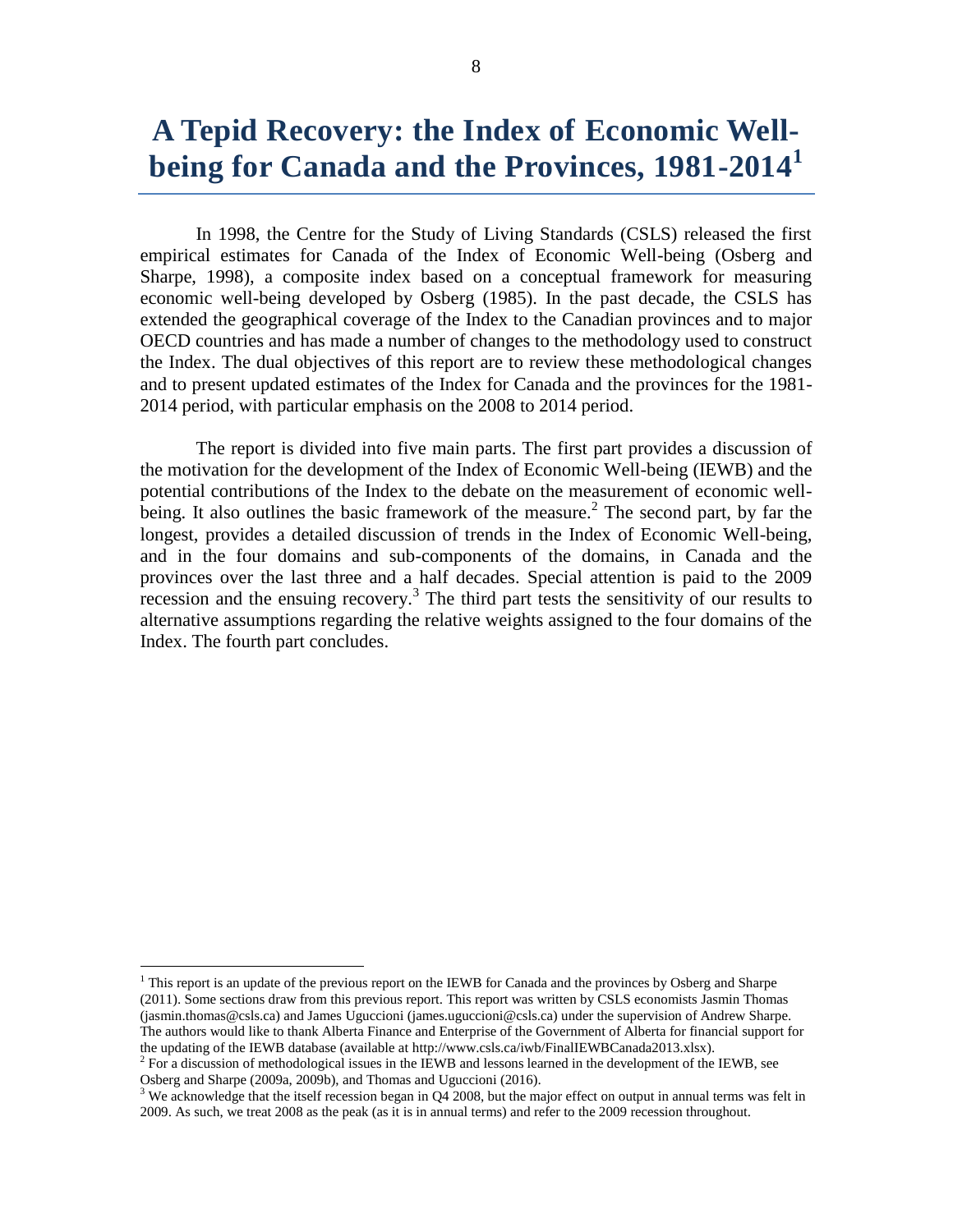## <span id="page-9-0"></span>**I. The Index of Economic Well-being: Motivation and Framework**<sup>4</sup>

A frequent refrain in the social indicators literature is the (true) statement that there is more to "well-being" than economics. It is, however, widely recognized that a key component of overall well-being is economic well-being or "access to economic resources." Although there are valid concerns that national income accounting measures may not necessarily be a good guide to trends in economic well-being, real GDP per capita is probably the single most often mentioned measurement of economic progress.

In focusing on the economic aspects of well-being in this report we do not intend to downgrade the importance of non-economic issues. Instead, we are motivated by the idea that a better measure of "access to resources needed for a decent standard of living" is needed if economic and social trends are to be combined into an index with larger ambitions.

With respect to the economic component of societal well-being, our particular emphasis is on sustainability and on the sensitivity of measures of aggregate "command over resources" to the omission or inclusion of measures of income distribution and economic security.

Although we argue that the IEWB is superior to GDP as a measure of command over resources, we do not intend to deny the importance of obtaining an accurate count of the total money value of goods and services produced for sale in the market in a given country in a given year (i.e. GDP). Clearly, GDP measurement is essential for many important public policy purposes (e.g. macroeconomic demand management, public finance). However, GDP accounting does omit several considerations (for example, leisure time, longevity of life, asset stock levels) which are important to individuals' command over resources. Although the compilers of the national accounts may protest that their attempt to measure the aggregate money value of marketed economic output was never intended as a full measure of economic well-being, it has often been used as such. The question the critics of GDP have to answer is whether alternative measures of command over resources are possible, plausible, and make some difference.

In developing an Index of Economic Well-Being for Canada based on four dimensions of economic well-being – consumption, accumulation, economic equality, and economic security – this report attempts to construct better measures of effective consumption and societal accumulation. However, an important point of difference with other indices is that we argue that "society's well-being" is not a single, objective number.

It is more accurate, in our view, to think of each individual in society as making a subjective evaluation of objective data in coming to a personal conclusion about society's well-being. Well-being has multiple dimensions and individuals differ in their subjective

 $\overline{a}$ 

<sup>&</sup>lt;sup>4</sup> This section is taken from Osberg and Sharpe (2009a).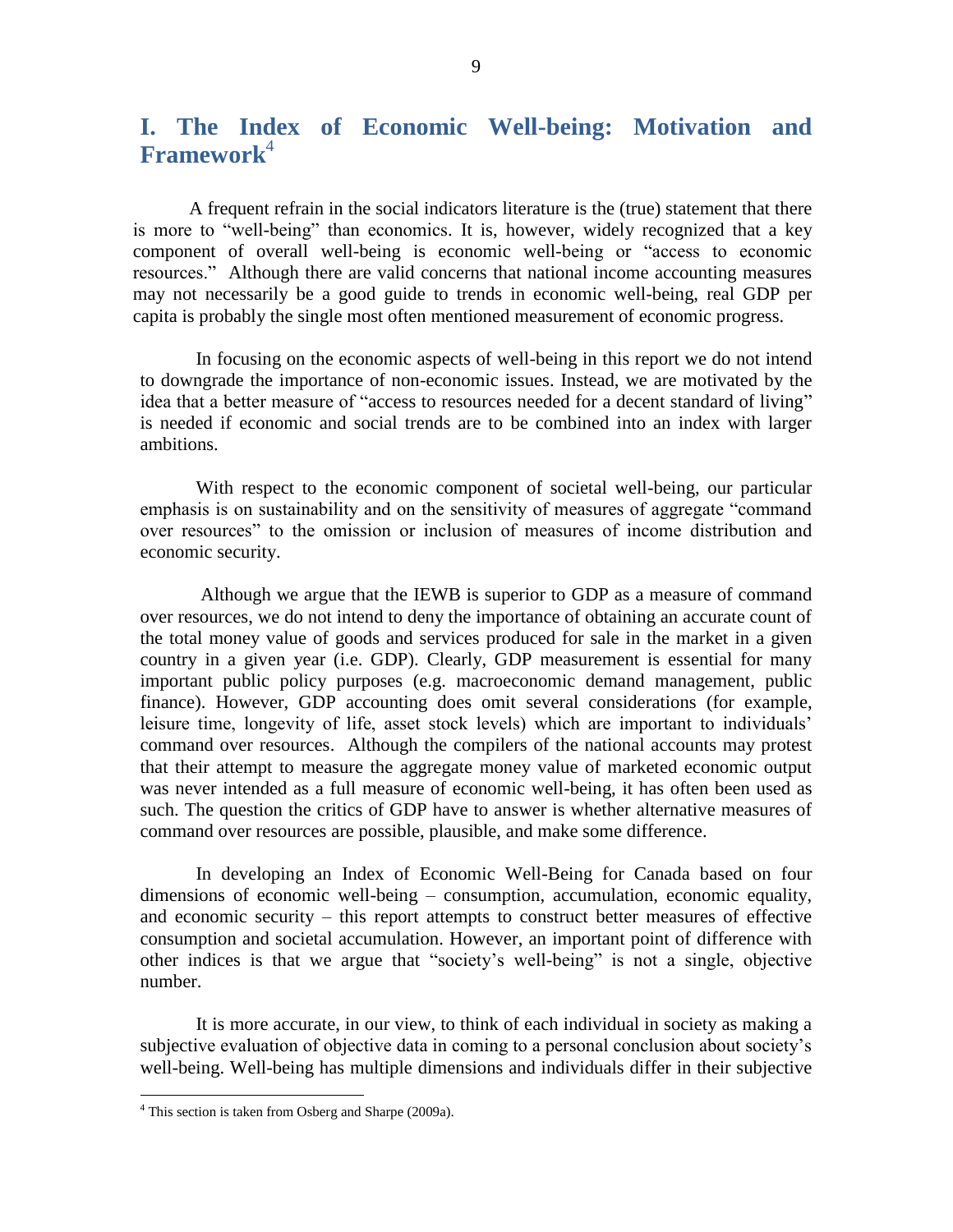valuation of the relative importance of each dimension of well-being. But because all adults are occasionally called upon, in a democracy, to exercise choices (e.g. in voting) on issues that affect the collective (and some individuals, such as civil servants, make such decisions on a daily basis), citizens have reason to ask questions of the form: "Would public policy X make 'society' better off?" Presumably, self-interest plays some role in all our choices, but unless self-interest is the sole criterion, an index of society's well-being is useful in helping individuals answer such questions.

| Concept                                                | Present                                                                      | Future                                         |
|--------------------------------------------------------|------------------------------------------------------------------------------|------------------------------------------------|
| "Typical Citizen" or<br>"Representative Agent"         | Average flow of current<br>income                                            | Aggregate accumulation of<br>productive stocks |
| <b>Heterogeneity of Experiences</b><br>of All Citizens | Distribution of potential<br>consumption -- income<br>inequality and poverty | Insecurity of future incomes                   |

<span id="page-10-0"></span>**Exhibit 1: Conceptual Framework for the Index of Economic Well-being**

Although conceptually there may be no way to measure some of the different dimensions of well-being in directly comparable units, as a practical matter citizens are frequently called upon to choose between policies that favour one or another. Hence, individuals often have to come to a summative decision – i.e. have a way of "adding it all up" – across domains that are conceptually dissimilar. From this perspective, the purpose of index construction should be to assist individuals – e.g. as voters in elections and as bureaucrats in policy making – to think systematically about public policy, without necessarily presuming that all individuals have the same values.

Our hypothesis is that indices of social well-being can best help individuals to come to reasonable answers about social choices if information is presented in a way that highlights the objective trends in major dimensions of well-being and thereby helps individuals to come to summative judgments – but also respects differences in values. Although it may not be possible to define an *objective* index of societal well-being, individuals still face the problem of coming to a *subjective* evaluation of social states, and they need organized, objective data if they are to do it in a reasonable way.

 The logic of our identification of four components of well-being is that it recognizes both trends in average outcomes and in the diversity of outcomes, both now and in the future, as [Exhibit 1](#page-10-0) illustrates.

When an average flow variable like GDP per capita (or an alternative, such as the average personal income) is used as a summative index of well-being, the analyst is implicitly stopping in the first quadrant of [Exhibit 1.](#page-10-0) He or she is assuming that the experience of a representative agent can summarize the well-being of society and that the measured income flow optimally weighs consumption and savings, so that one need not explicitly distinguish between present consumption flows and the accumulation of asset stocks which will enable future consumption flows.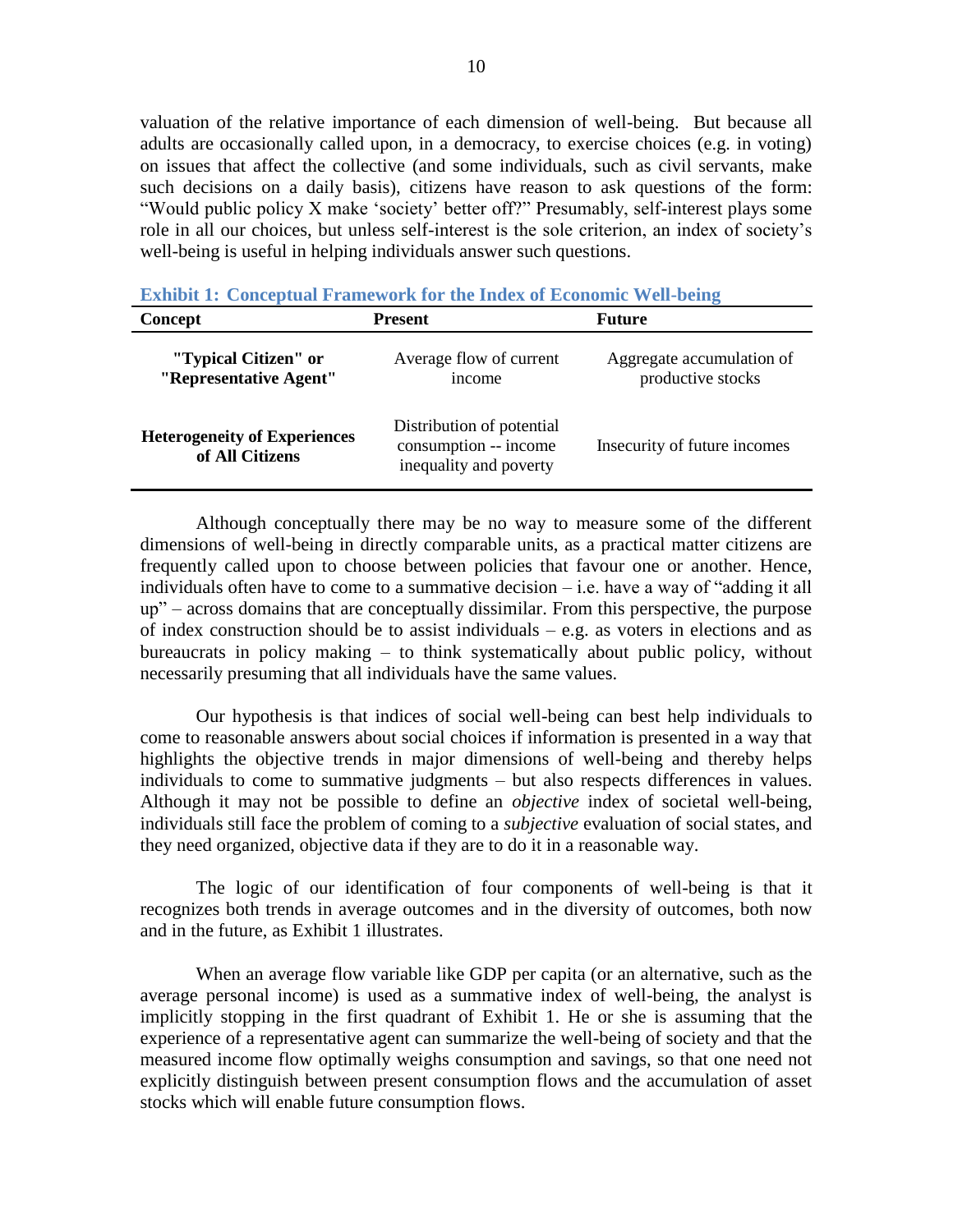However, as society is composed of diverse individuals living in an uncertain world who typically "live in the present, anticipating the future," each individual's estimate of societal economic well-being will depend on the proportion of national income saved for the future. GDP is a measure of the aggregate market income of a society. It does not reveal the savings rate, and there is little reason to believe that the national savings rate is automatically optimal. Indeed, if citizens have differing rates of time preference, any given savings rate will only be "optimal" from some persons' points of view. Hence, a better estimate of the well-being of society should allow analysts to distinguish between current consumption and the accumulation of productive assets (which determines the sustainability of current levels of consumption), and thereby enable citizens to apply their differing values.

Some individuals may be concerned about the degree to which they and others will share in prosperity – there is a long tradition in economics that "social welfare" depends on both average incomes and the degree of inequality and poverty in the distribution of incomes. If the future is uncertain, and complete insurance is unobtainable (either privately or through the welfare state), individuals will also care about the degree to which the economic future is secure for themselves and others.

If the objective of index construction is to assist public policy discussion, we recognize that when too many categories have to be considered simultaneously, discussion can easily be overwhelmed by complexity. We therefore do not adopt the strategy of simply presenting a large battery of indicators. However, because reasonable people may disagree in the relative weight they would assign to each dimension (e.g. some will argue that inequality in income distribution is highly important while others will argue the opposite), we are explicit and open about the relative weights assigned to components of well-being, rather than leaving them implicit and hidden. (An additional reason to distinguish the underlying components of economic well-being is that for policy purposes it is not particularly useful to know only that well-being has gone "up" or "down", without also knowing which aspect of well-being has improved or deteriorated.) We specify *explicit* weights to the components of well being and test the sensitivity of aggregate trends to changes in those weights, in order to enable others to assess whether, based on their personal values about what is important in economic well-being, they would agree with an overall assessment of trends in the economy.

This report's basic hypothesis – that a society's economic well-being depends on total consumption and accumulation, and on the individual inequality and insecurity that surround the distribution of resources – is consistent with a variety of theoretical perspectives. We do not present here a specific, formal model*.* In a series of papers (Osberg and Sharpe, 1998, 2002a, and 2005) we have already described the details of the calculation of the four components or dimensions of economic well-being:

 $\bullet$  effective per capita consumption flows – which include consumption of marketed goods and services, government services, and adjustment of effective per-capita consumption flows for household production, changing household economies of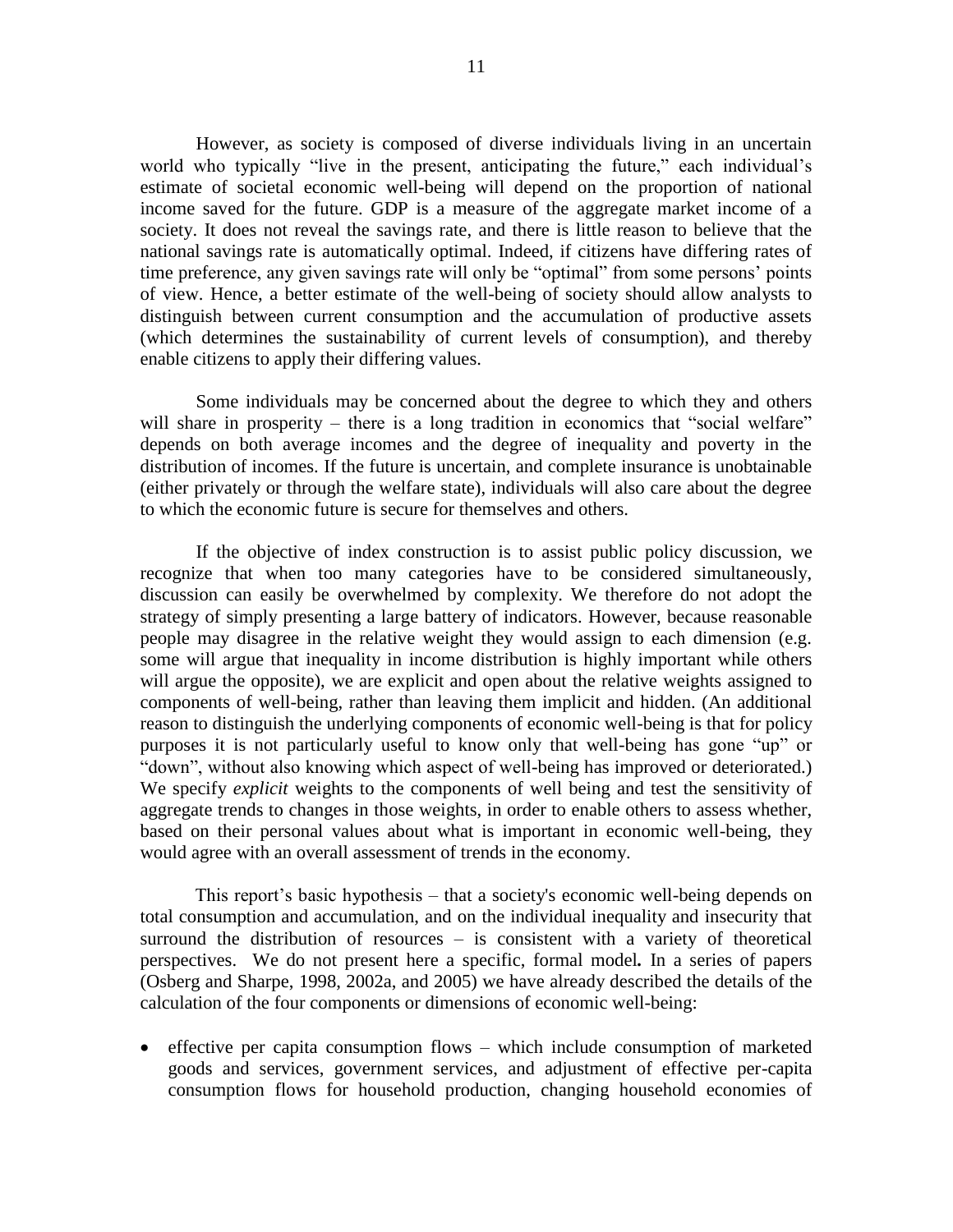scale, leisure, regrettable expenditures, and life expectancy;

- net societal accumulation of stocks of productive resources which consists of net accumulation of physical capital, the value of natural resources stocks, net international investment position, accumulation of human capital, and R&D stocks, as well as an adjustment for costs associated with environmental degradation;
- income distribution the intensity of poverty (incidence and depth) and the inequality of income;
- economic security from job loss and unemployment, illness, family breakup, and poverty in old age.

Each domain of economic well-being is itself an aggregation of many underlying variables, on which the existing data can be of uncertain quality. By contrast, the System of National Accounts has had many years of development effort by international agencies (particularly the UN and the IMF), and has produced an accounting system for GDP that is rigorously standardized across countries. However, using GDP per capita as a measure of "command over resources" would implicitly:

- (1) assume that the aggregate share of income devoted to accumulation (including the public capital stock, human capital, research and development and the value of unpriced environmental assets) is in fact optimal, and
- (2) set the weight of income distribution and economic insecurity to zero, by ignoring entirely their influence.

These assumptions do not seem justifiable, and they are not innocuous.

Due to data limitations, estimates of the Index of Economic Well-being computed for different geographical regions may differ in the number of variables that can be included in the calculations. Exhibit 2 illustrates the components that are used in our estimates of the Index of Economic Well-being for Canada and the provinces, based on the four domains outlined above.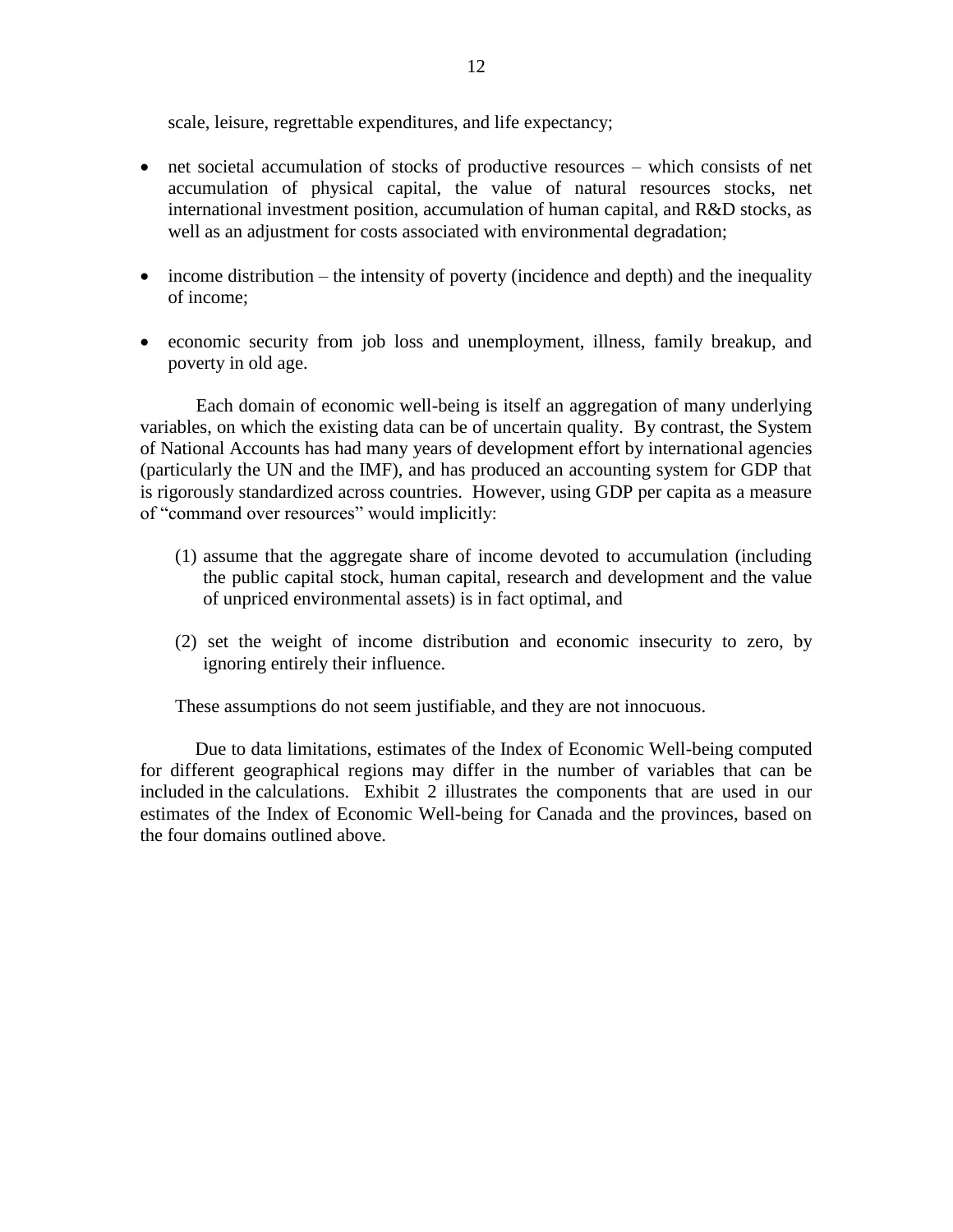

**Exhibit 2: CSLS Index of Economic Well-being: Weighting Tree for Canada and the Provinces**

Source: CSLS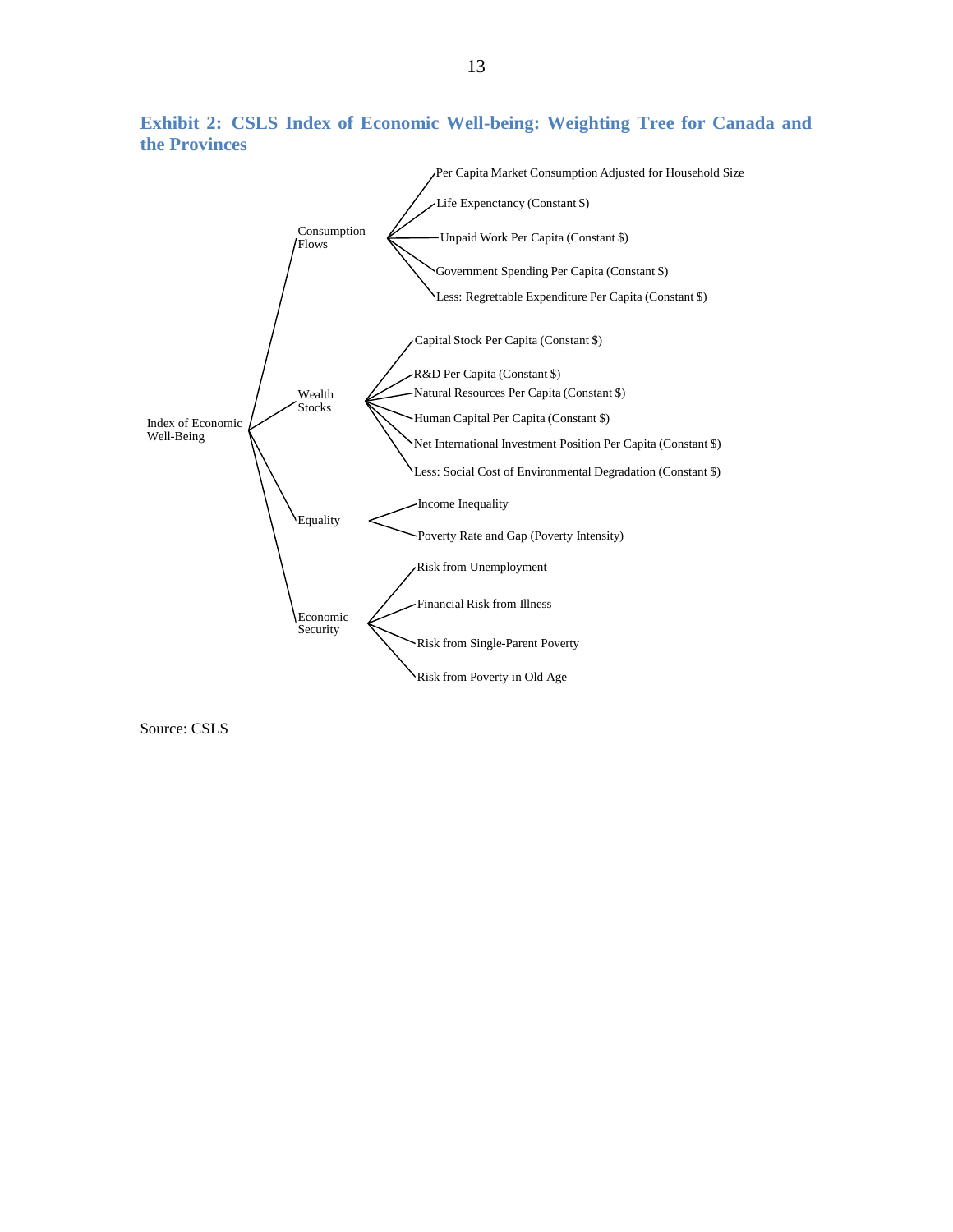## <span id="page-14-0"></span>**II. Trends in the IEWB for Canada and the Provinces, 1981- 2014**

#### <span id="page-14-1"></span>**A. Overall IEWB**

#### <span id="page-14-2"></span>**i. Canada**

The scaled value of the overall Index of Economic Well-being rose 0.121 points from 0.437 points in 1981 to 0.558 points in 2014 in Canada. This amounts to a 27.7 per cent total increase over the period, or an average annual rate of change of 0.74 per cent. This rate of growth is less than that of GDP per capita, the most widely used metric of living standards and sometimes seen as a proxy for economic well-being. Real GDP per capita in Canada over the 1981-2014 period advanced 53.1 per cent (1.30 per cent per year) from \$32,107 to \$49,171 (2007 dollars) – 0.56 percentage points per year faster than the rate of increase of the Index of Economic Well-being [\(Chart 3\)](#page-14-3).

<span id="page-14-3"></span>**Chart 3: Trends in the Overall Index of Economic Well-being and GDP per Capita, Canada, 1981-2014, Indexed, 1981=100**



Source: IEWB database.

The years 1989, 2000, and 2008 were well-defined business cycle peaks in Canada. From a peak to peak perspective, which controls for cyclical fluctuations, the Index of Economic Well-being grew at 1.53 per cent per year over 1981-1989, but slowed to a rate of 0.06 per cent per year over 1989-2000. Between 2000 and 2008, growth in the Index averaged 1.41 per cent per year, and in grew 0.09 per cent per year from 2008 to 2014.

The Index of Economic Well-being for Canada is roughly procyclical [\(Chart 3\)](#page-14-3), with economic expansions characterized by growth in both the Index of Economic Wellbeing and in GDP per capita, and with recessions and periods of economic stagnation characterized by declines in both variables. This relationship of course reflects the fact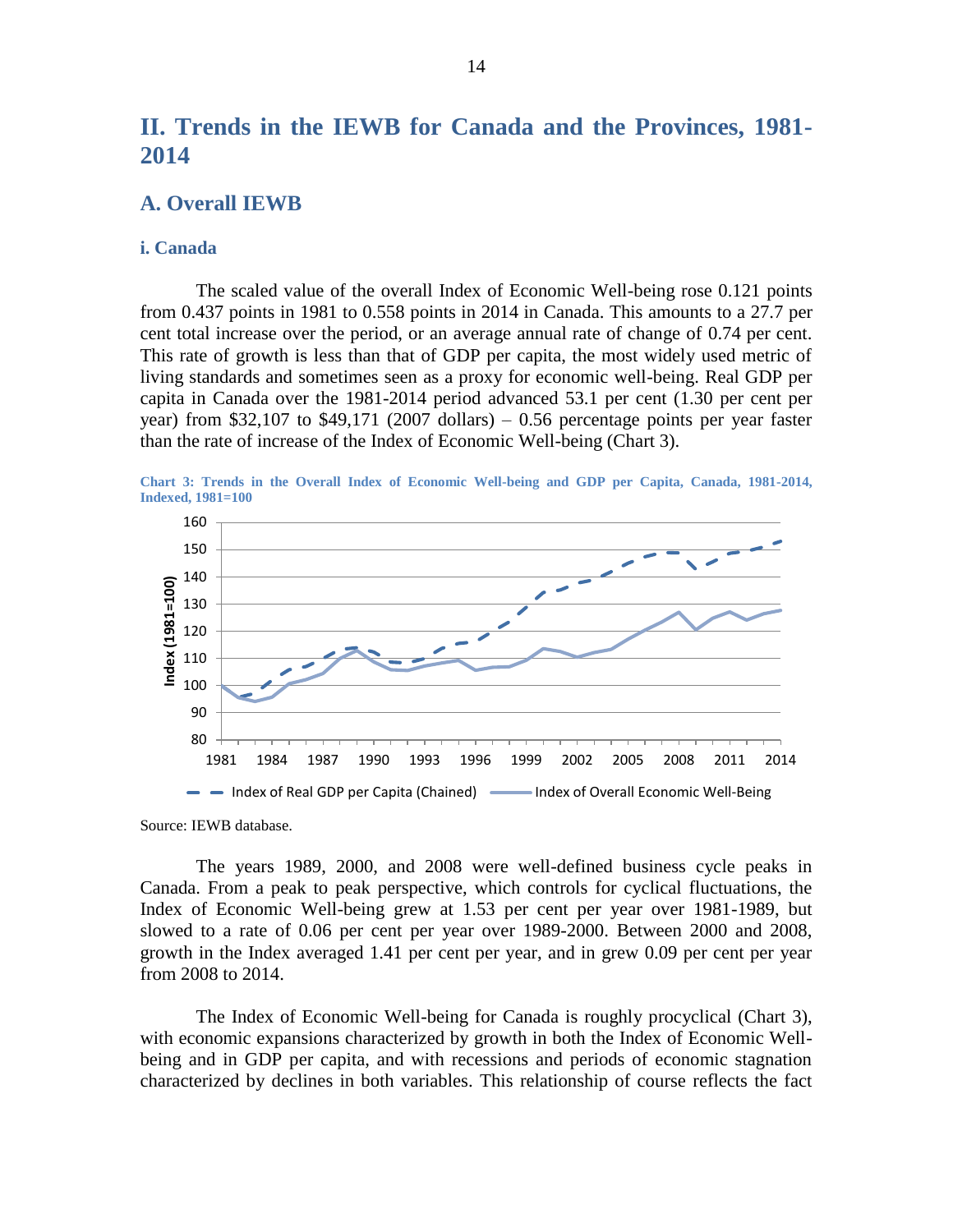that some components of the Index of Economic Well-being, such as consumption, are included in GDP and that other components are correlated with or driven by GDP trends.

The compound annual growth rate of GDP per capita was similar to that of the Index during the 1981-1989 period (growth rates of 1.64 and 1.53 per cent per year were achieved respectively). However, the growth of GDP per capita and the Index wildly diverged during the 1989-2000 period, with the former growing approximately 1.45 percentage points per year more than the latter (1.51 per cent per year and 0.06 per cent per year respectively). The 2000-2008 period saw the compound annual grow rates of real GDP per capita and the Index converged, with each series respectively attaining rates of 1.30 per cent per year and 1.41 per cent per year (Chart 2). Finally, GDP per capita grew 0.31 percentage points per year faster than the IEWB from 2008 to 2014 (0.40 per cent per year and 0.09 per cent per year respectively). Evidently, real GDP per capita and the Index capture different phenomena, and growth in one is not necessarily mirrored in the other.





Source: Table 9.

#### <span id="page-15-0"></span>**ii. Provinces**

Among the provinces, Alberta had the highest value of the overall index in 2014 at 0.754 points, followed by Saskatchewan at 0.590 points and Newfoundland and Labrador at 0.588 points [\(Chart 5\)](#page-16-0). New Brunswick and Prince Edward Island had the lowest values at 0.507 points and 0.494 points, respectively. In terms of progress, every province experienced considerable growth in the overall Index of Economic Well-being over the 1981-2014 period. Newfoundland and Labrador by far and away experienced the strongest gain, growing 121.9 per cent over the period, while Ontario grew the least (8.7 per cent).

Alberta also had the highest level of real GDP per capita in 2014, followed by Saskatchewan and Newfoundland and Labrador, while the Maritime Provinces had the lowest levels. In contrast to the national trend, two provinces experienced better growth in the Index of Economic Well-being than in real GDP per capita over the 1981-2014 period: Québec and Prince Edward Island . Exhibit 3 shows the rankings of Canada and the provinces according to the levels and growth rates of the Index of Economic Well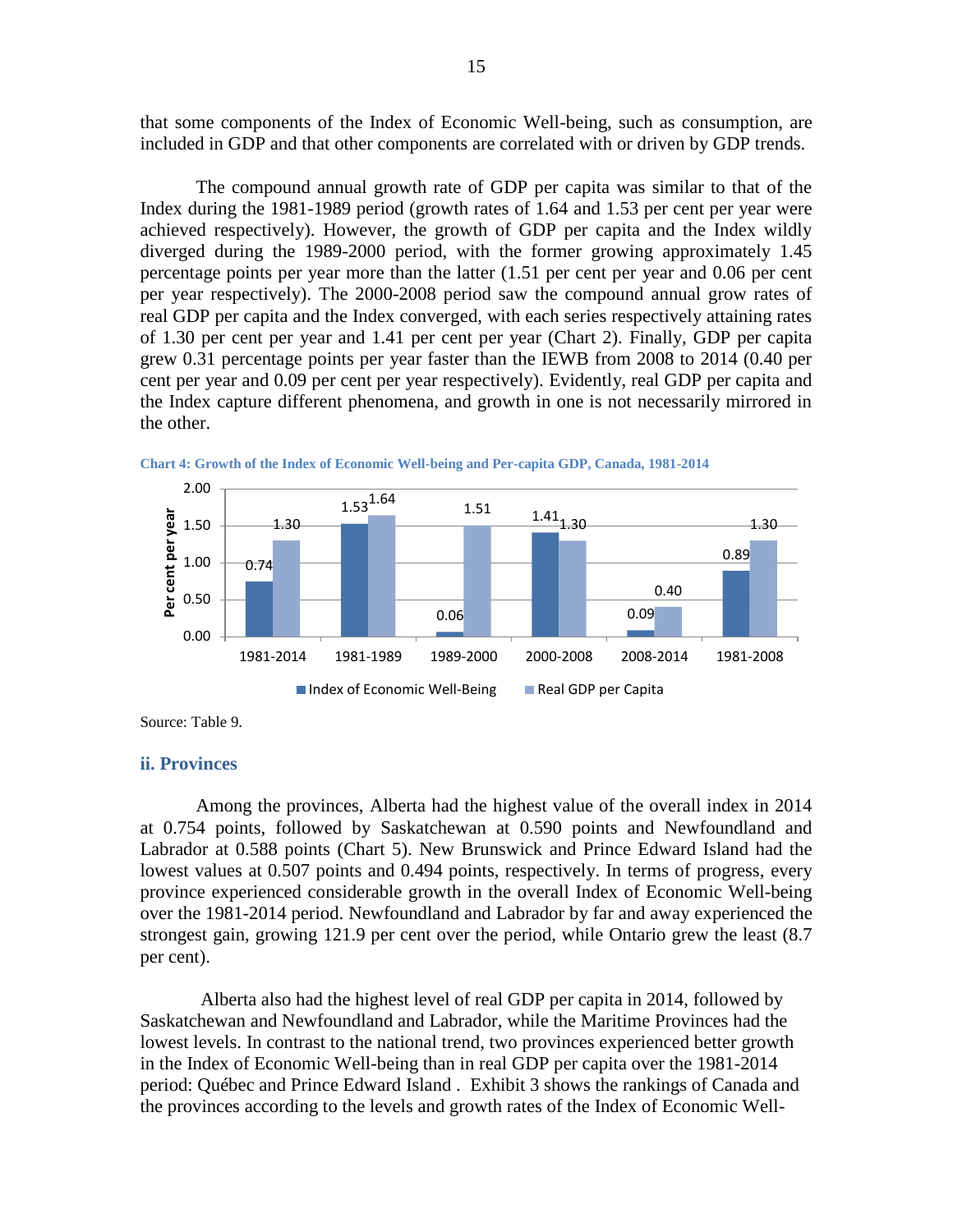being and per-capita GDP. It is clear that the dimensions of economic welfare to which GDP implicitly assigns zero weight have an important impact on economic well-being rankings. Both in terms of 2014 levels and in terms of growth rates over the 1981-2014 period, the rankings given by the IEWB differ from those based on per-capita GDP (see [Exhibit 3\)](#page-17-0).



<span id="page-16-0"></span>

Source: IEWB database.





Source: IEWB database.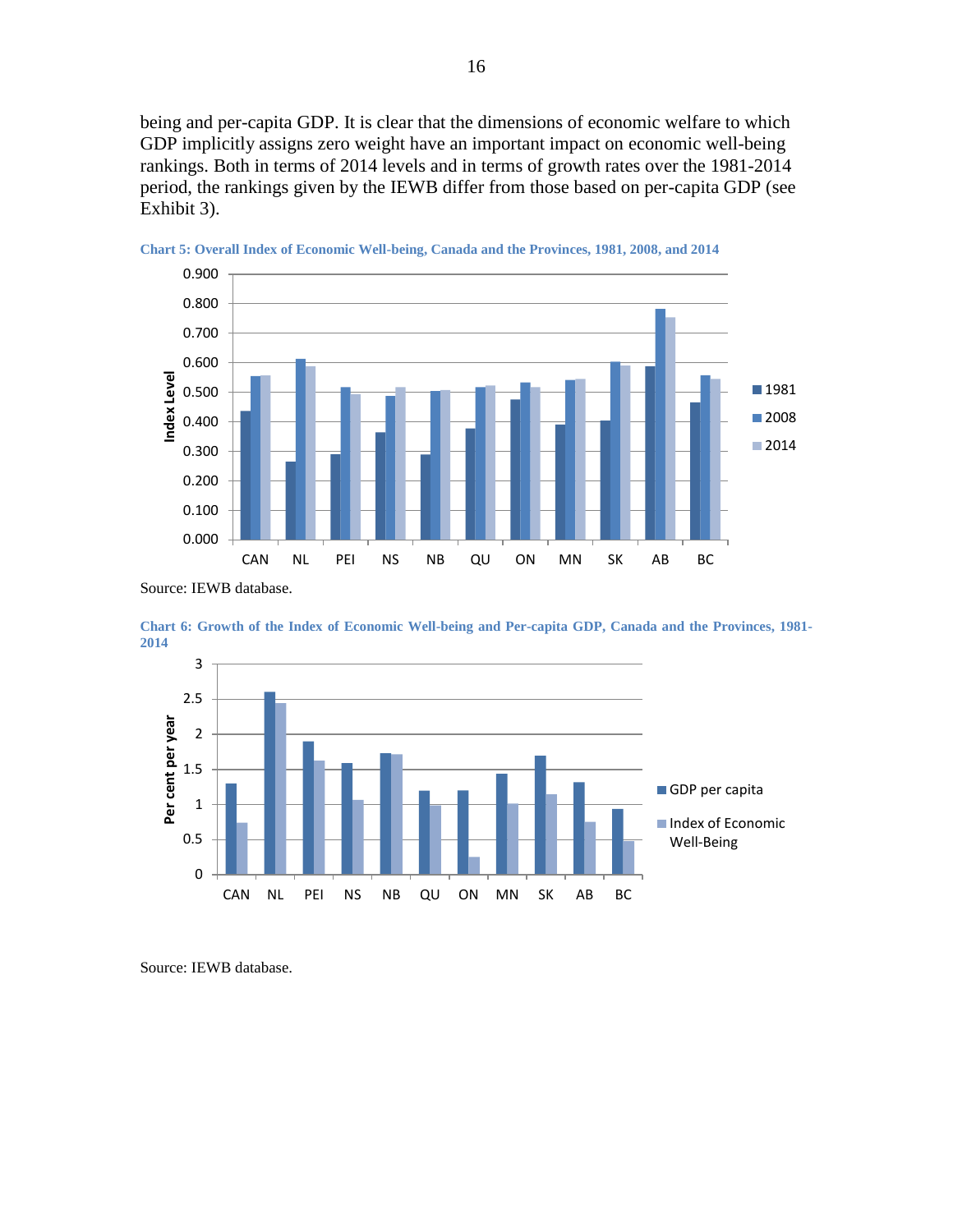|                  | <b>Level, 2014</b>                            |                                | <b>Growth Rate, 1981-2014</b>                 |                              |  |
|------------------|-----------------------------------------------|--------------------------------|-----------------------------------------------|------------------------------|--|
| Rank             | <b>Index of Economic</b><br><b>Well-being</b> | <b>GDP Per Capita</b>          | <b>Index of Economic</b><br><b>Well-being</b> | <b>GDP Per Capita</b>        |  |
| 1                | Alberta                                       | Alberta                        | Newfoundland and<br>Labrador                  | Newfoundland and<br>Labrador |  |
| $\mathbf{2}$     | Saskatchewan                                  | Saskatchewan                   | New Brunswick                                 | Prince Edward<br>Island      |  |
| 3                | Newfoundland and<br>Labrador                  | Newfoundland and<br>Labrador   | Prince Edward<br>Island                       | New Brunswick                |  |
| $\boldsymbol{4}$ | Canada                                        | Canada                         | Saskatchewan                                  | Saskatchewan                 |  |
| 5                | Manitoba                                      | <b>British Columbia</b>        | Nova Scotia                                   | Nova Scotia                  |  |
| 6                | <b>British Columbia</b>                       | Ontario                        | Manitoba                                      | Manitoba                     |  |
| 7                | Quebec                                        | Manitoba                       | Quebec                                        | Alberta                      |  |
| 8                | Ontario                                       | Québec                         | Canada                                        | Canada                       |  |
| 9                | Nova Scotia                                   | Nova Scotia                    | Alberta                                       | Ontario                      |  |
| 10               | New Brunswick                                 | New Brunswick                  | <b>British Columbia</b>                       | Québec                       |  |
| 11               | Prince Edward<br><b>Island</b>                | Prince Edward<br><b>Island</b> | Ontario                                       | <b>British Columbia</b>      |  |

<span id="page-17-0"></span>**Exhibit 3: Ranking by Index of Economic Well-being and Per-capita GDP, Canada and the Provinces:**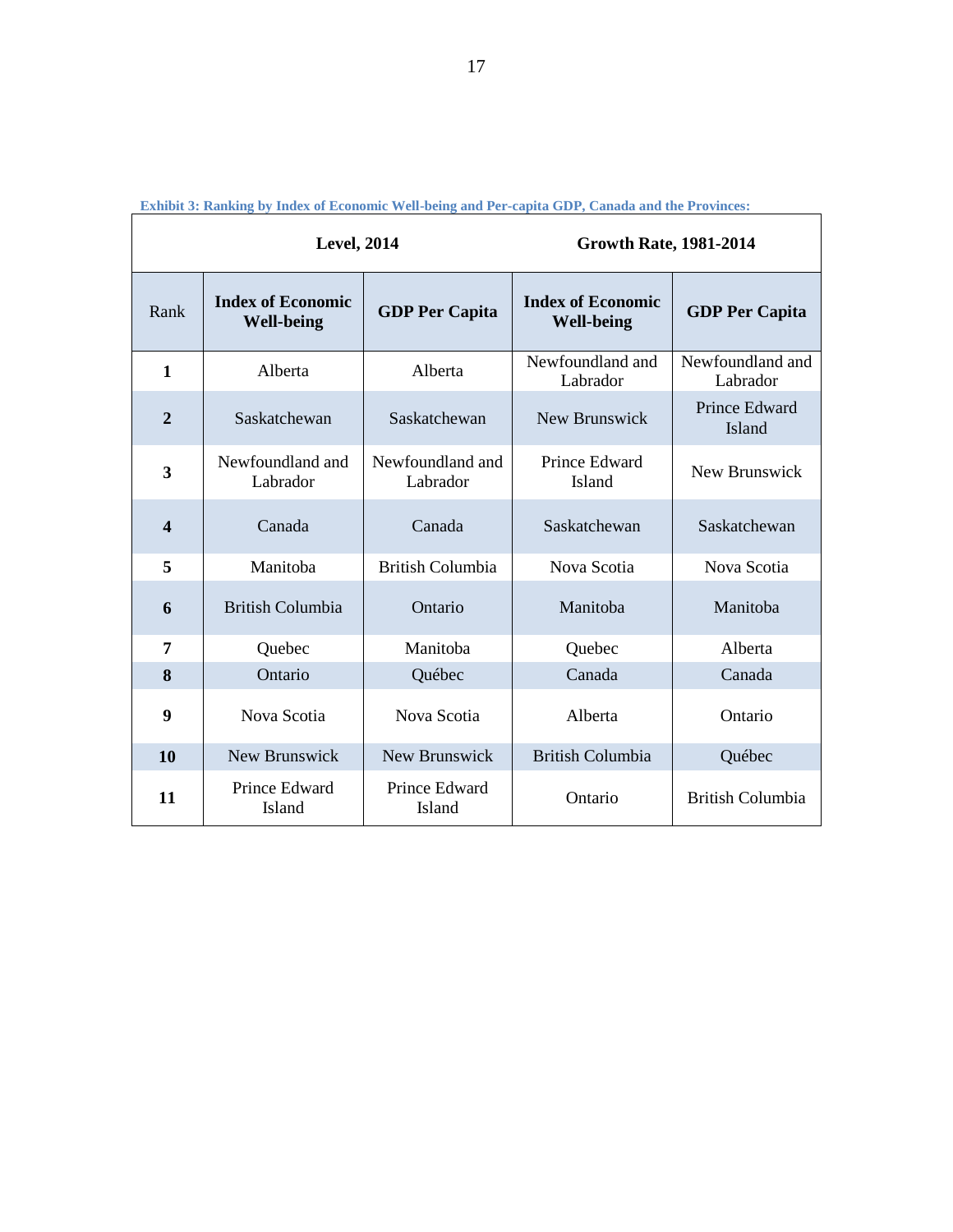## <span id="page-18-0"></span>**B. Overall Trends in the Four Domains of the Index of Economic Wellbeing**

The Index of Economic Well-being is comprised of four domains, or dimensions, of economic well-being: consumption flows, stocks of wealth, economic equality, and economic security. This section examines overall trends in these four domains in Canada over the 1981-2014 period. The next four sections look at each domain in depth, analyzing developments in the components and subcomponents of the domains at the national and provincial levels.

[Table 1](#page-21-1) presents estimates of the four domains of the Index of Economic Wellbeing over the 1981-2014 period. There are significant divergences in trends in the domains. The consumption and wealth domains enjoyed very large increases while the economic equality and security domains experienced more cyclical trends and declined over the period.

#### <span id="page-18-1"></span>**i. Measurement of Trends in the Scaled Domain Indices**

There are two ways to measure progress in the domains: the absolute change in the scaled value of the domain, and the per cent change in the index of the scaled values. This latter method is influenced by the absolute level of the scaled value in the base year. For example, assume Domain A has scaled values of 0.2 points and 0.6 points in the base and end years while Domain B has values of 0.5 points and 0.9 points. Progress measured in absolute terms is the same for the two domains  $-0.4$  points. But the index of the scaled values shows that Domain A increased 200 per cent while Domain B advanced only 80 per cent.

The scaled values are sensitive to the universe of values that are used for the scaling procedure. For Canada there are 34 data points for a time series for the 1981- 2014 period, but for Canada and the provinces there are 374 data points (11\*34). For Canada scaled separately values run from 0 to 1. Equally, for Canada and the provinces scaled together the values run from 0 to 1. But for any given variable, some provinces will be above the Canadian average and some will be below. This means that the range of values must be wider when the provinces are included, and the range of *scaled* values for Canada will be much smaller when the provincial values are included than when Canada is considered alone. This also means that the percentage rate of increase in the index of the scaled values will be considerably greater for Canada if scaled separately.

It should also be noted that for domains where components are aggregated in prices (consumption and wealth), index values will have different percentage rates of change depending on whether these rates are based on the scaled or unscaled values. For example, over the 1981-2014 period, total consumption flows in Canada increased 1.75 per cent per year (from \$30,344 per capita to \$53,811 per capita) in real 2007 dollar terms, and 3.57 per cent per year (from 0.250 points to 0.795 points) in scaled index terms.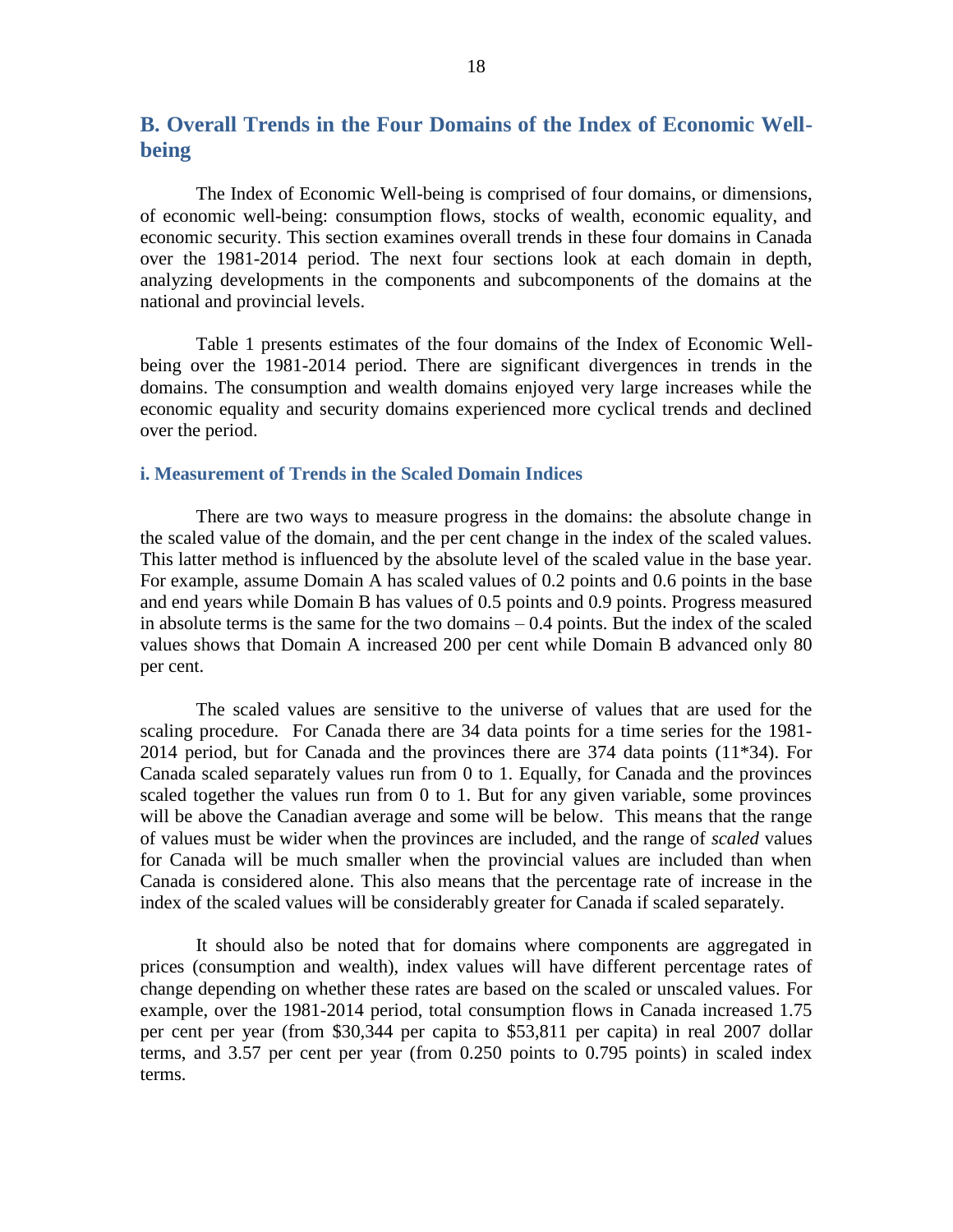#### <span id="page-19-0"></span>**ii. Canada**

In Canada, the consumption domain's index score of 0.795 points was the highest among the four domains in 2014. The economic security domain had the next highest score, at 0.549 points, followed by the equality domain at 0.470 points and the wealth domain at  $0.416$  points [\(Chart 7](#page-19-1) and [Chart 8\)](#page-20-0).<sup>5</sup>

[Chart 8](#page-20-0) illustrates that the increase in the overall Index of Economic Well-being over the 1981-2014 period was driven entirely by increases in the index scores for the consumption and wealth domains, while declines in economic equality and security dampened growth in overall well-being. Over the period, the index of the consumption domain increased 0.545 points (or 3.57 per cent per year) from its 1981 value of 0.250 points, while the index of the wealth domain grew 0.187 points (or 1.83 per cent per year) from 0.229 points in 1981. In contrast, the index of the economic equality domain fell 0.152 points (or 0.84 per cent per year) from its 1981 value of 0.621 points, and the index of the economic security domain declined 0.097 points (or 0.49 per cent per year) from 0.646 points in 1981.



<span id="page-19-1"></span>**Chart 7: Trends in the Four Domains of the Index of Economic Well-being, Canada, 1981-2014**

Source: IEWB database.

 $\overline{a}$ 

 $<sup>5</sup>$  Because of the linear scaling procedure, a scaled index of a variable for Canada is a function of the variation in that</sup> variable across provinces. As described in Section  $II(B)(i)$  above, the observed range of provincial values determines the 'feasible range' that we use in the linear scaling procedure. This explains why Canada's scaled value for the wealth domain is smaller than its scaled value for the consumption domain even though, in dollar terms, per-capita wealth is much greater than per-capita consumption. The wealth domain takes a much wider range of values across provinces, and the Canadian average value is further from the maximum provincial value in wealth than in consumption. For further discussion of the scaling procedure, refer to Sharpe and Salzman (2003).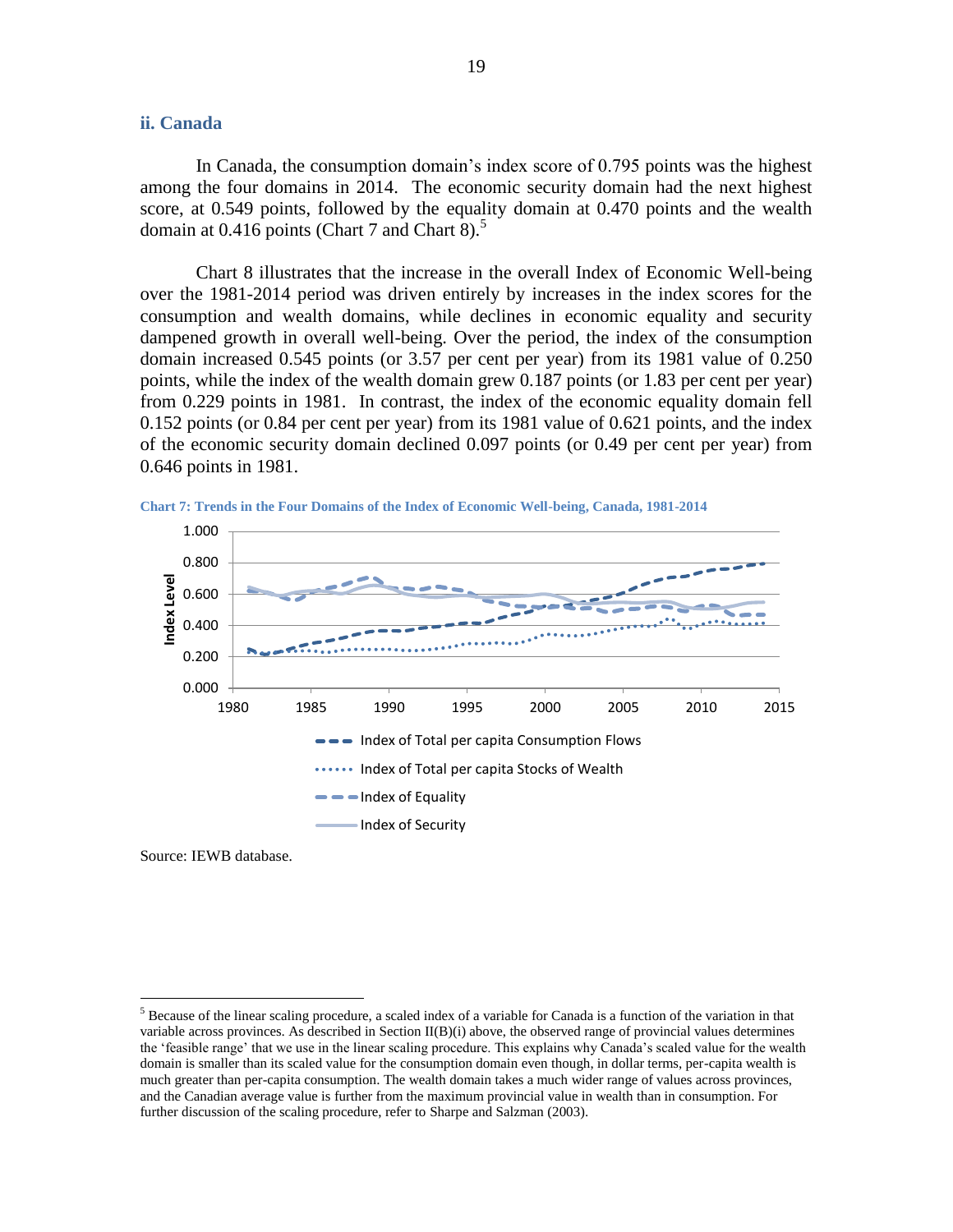

<span id="page-20-0"></span>**Chart 8: The Index of Economic Well-being and its Domains, Canada, 1981, 2008, and 2014**

Source: IEWB database.

However, there were significant differences across the peak-to-peak periods in terms of progress (or regress) in the four domains (see [Table 1\)](#page-21-1). The consumption domain experienced the strongest and most consistent growth, although it grew much faster over the 1981-1989 period (4.78 per cent per year) and the 1989-2000 period (4.16 per cent per year) than the 2000-2008 period (3.79 per cent per year) or the 2008-2014 (1.99 per cent per year). In contrast, the index of the wealth domain grew by only 0.96 per cent per year over 1981-1989, before growing to an average annual growth of 3.02 per cent per year over the 1989-2000 period, growing 3.29 per cent per year from 2000 to 2008, and finally falling 1.10 per cent over 2008-2014.

Canada's performance in economic equality was volatile. The domain's index increased by 1.58 per cent per year over 1981-1989, then shrank at an average rate of 2.81 per cent per year over the 1989-2000 period. The index of equality grew by 0.03 per cent per year from 2000 to 2008 and from 2008 to 2014 it decreased by 1.56 per cent per year.

It was the economic security domain in which Canada's performance was consistently weak in all three time periods. In particular, after growing by 0.21 per cent per year over the 1981-1989 period, the index of the economic security domain declined 0.81 per cent per year over the 1989-2000 period, 1.08 per cent per year over the 2000- 2008 period, and 0.05 per cent per year over the 2008 to 2014 period.

[Table 1](#page-21-1) compares the 2008 to 2014 period with the overall trend from the three prior business cycles (1981 to 2008). Strikingly, after 2008 the Index grew much slower than its overall trend from 1981 to 2008. At the component level, growth in consumption, wealth, and equality has deteriorated significantly compared to the overall trend. Economic equality, however, has improved versus the overall trend. This could in part reflect the recession differentially affecting high incomes versus low incomes.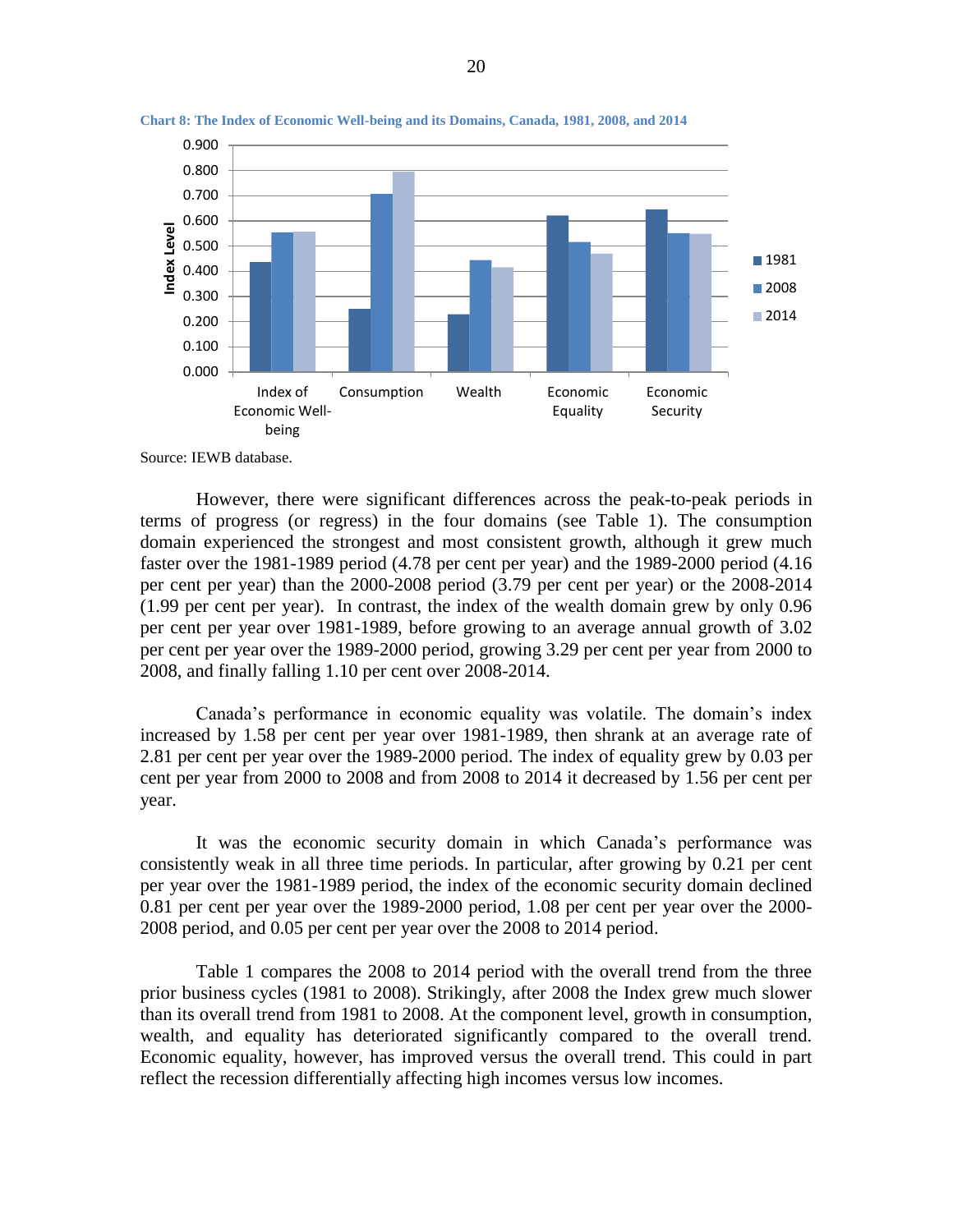|                 | 1981-2014 | 1981-1989 | 1989-2000 | 2000-2008 | 2008-2014 | 1981-2008 |
|-----------------|-----------|-----------|-----------|-----------|-----------|-----------|
| <b>IEWB</b>     | 0.74      | 1.53      | 0.06      | 1.41      | 0.09      | 0.89      |
| Consumption     | 3.57      | 4.78      | 4.16      | 3.79      | 1.99      | 3.92      |
| <b>Domain</b>   |           |           |           |           |           |           |
| Wealth          | 1.83      | 0.96      | 3.71      | 3.29      | $-1.10$   | 2.49      |
| <b>Domain</b>   |           |           |           |           |           |           |
| <b>Economic</b> | $-0.84$   | 1.58      | $-3.42$   | 0.03      | $-1.56$   | $-0.68$   |
| <b>Equality</b> |           |           |           |           |           |           |
| <b>Economic</b> | $-0.49$   | 0.21      | $-0.98$   | $-1.08$   | $-0.05$   | $-0.59$   |
| <b>Security</b> |           |           |           |           |           |           |

<span id="page-21-1"></span>**Table 1: Summary of Growth for the IEWB and its Domain, 1981-2014**

## <span id="page-21-0"></span>**C. Trends in the Components of the Consumption Flows Domain**

As noted earlier in the report, the consumption domain consists of three main components: private or personal consumption expenditures; government expenditures on goods and services consumed either directly or indirectly by households; and the value of unpaid work, including both unpaid household work and volunteer work outside the household.

<span id="page-21-2"></span>



Source: IEWB database.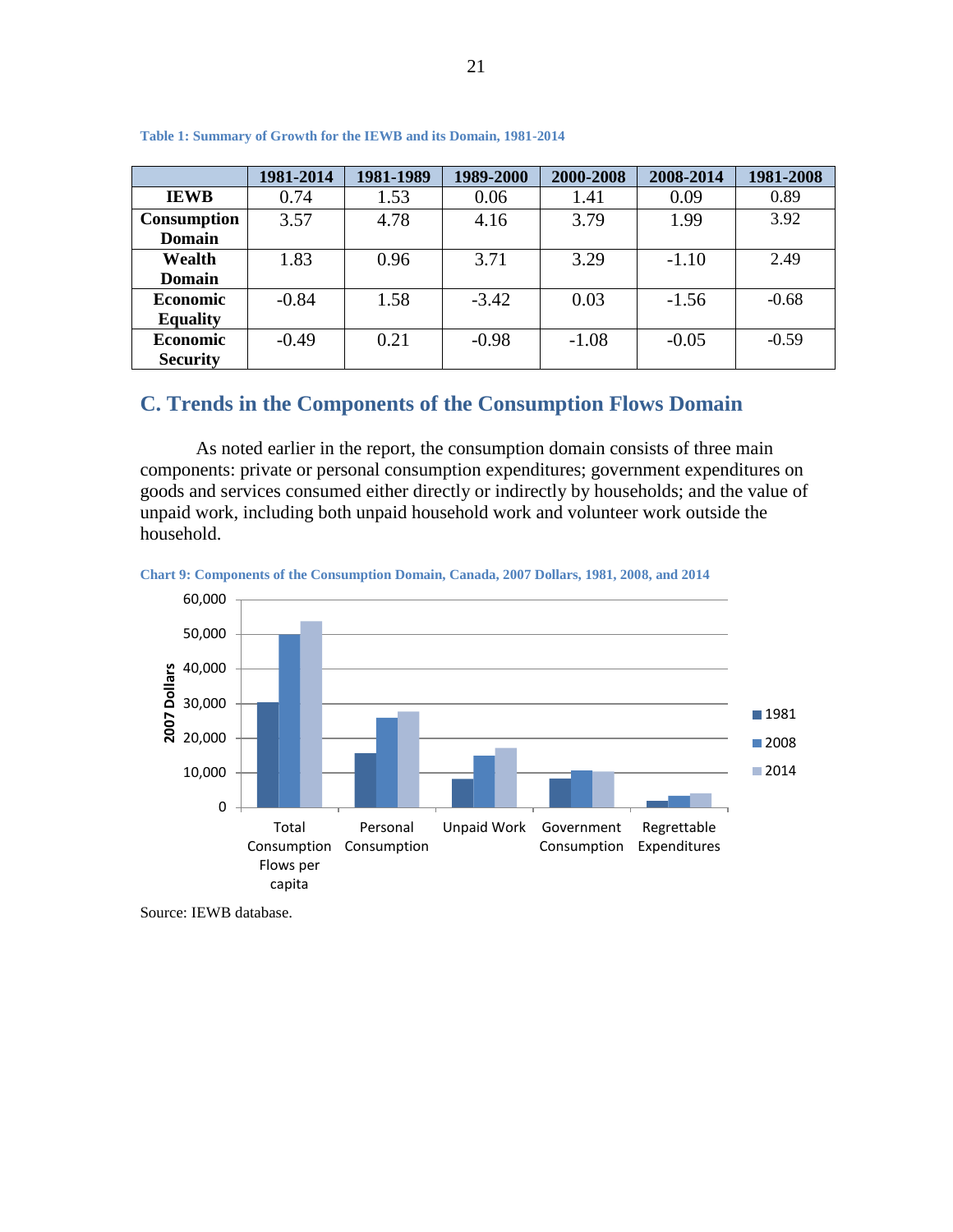

<span id="page-22-0"></span>**Chart 10: Trends in Total Adjusted Consumption per Capita and its Components, Canada, 1981-2014, (1981=100)**

Source: IEWB database.

 $\overline{a}$ 

Three adjustments are in turn made to these components.<sup>6</sup> First, since economies of scale exist in private household consumption, private consumer expenditure is adjusted for changes in family size. Second, regrettable expenditures – expenditures that do not contribute to economic well-being, defined here as commuting costs, costs of crime, costs of divorce, and household pollution abatement expenditures – are subtracted from overall consumption flows. Third, an adjustment for the positive impact of increased life expectancy on well-being is made by adjusting total consumption flows by the per cent increase in life expectancy.

[Chart 9](#page-21-2) illustrates the levels of the dollar-denominated consumption components for Canada in 1981, 2000, and 2014, while [Chart 10](#page-22-0) plots their trends over the 1981-2014 period.

<sup>&</sup>lt;sup>6</sup> In the estimates of the Index of Economic Well-being for OECD countries a fourth adjustment is made to consumption flows to account for the large international differences in growth rates and levels of annual hours worked (Osberg and Sharpe, 2009). As both the trend in average hours worked in Canada and level differences among provinces are not particularly large, this adjustment has not been introduced in this report, but may be in the future.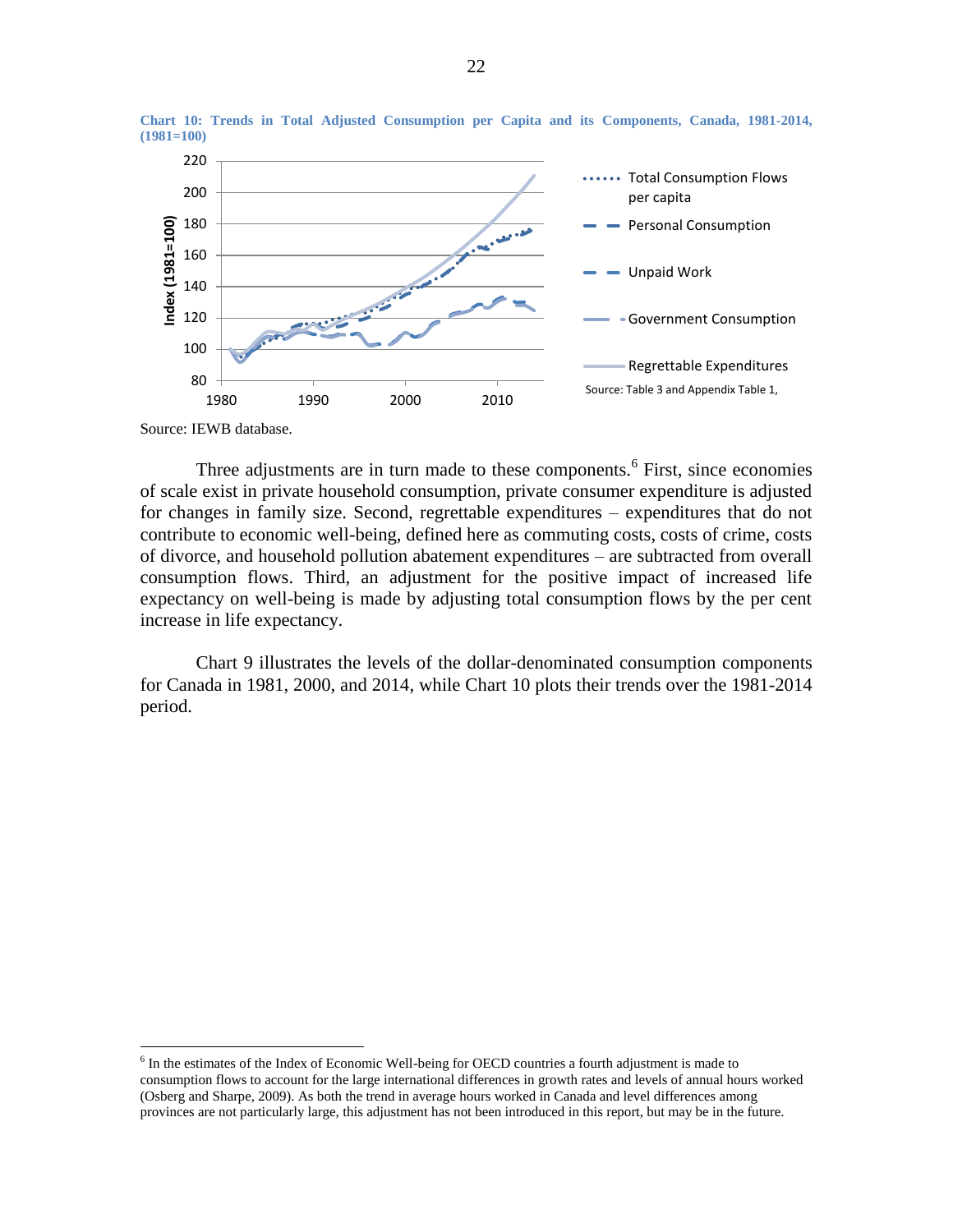|                                                     | 1981-2014 | 1981-1989 | 1989-2000 | 2000-2008 | 2008-2014 | 1981-2014 |
|-----------------------------------------------------|-----------|-----------|-----------|-----------|-----------|-----------|
| <b>Consumption</b><br>Domain                        | 3.57      | 4.78      | 4.16      | 3.79      | 1.99      | 3.92      |
| <b>Personal</b><br><b>Consumption</b><br>per Capita | 1.74      | 1.93      | 1.34      | 2.58      | 1.10      | 1.88      |
| <b>Square Root</b><br>of Family<br><b>Size</b>      | $-0.21$   | $-0.38$   | $-0.18$   | $-0.17$   | $-0.11$   | $-0.23$   |
| Government<br><b>Expenditures</b><br>per Capita     | 0.67      | 1.32      | $-0.03$   | 1.82      | $-0.42$   | 0.92      |
| <b>Unpaid work</b><br>per Capita                    | 2.25      | 1.93      | 3.10      | 1.37      | 2.30      | 2.24      |
| Regrettable<br><b>Expenditures</b>                  | 2.29      | 1.46      | 1.95      | 2.83      | 3.28      | 2.07      |
| Life<br><b>Expectancy</b>                           | 0.26      | 0.28      | 0.24      | 0.25      | 0.29      | 0.26      |

<span id="page-23-1"></span>**Table 2: Summary of Growth for the Consumption Domain and its Components, 1981-2014**

[Table 2](#page-23-1) details the annual growth rates for the consumption domain and its components overall and in each peak-to-peak period. As the consumption domain is a scaled value, the growth rates for the domain overall are not directly linked to the growth rates of the individual components. The growth of the consumption domain, however, reflects growth of the individual components. As personal consumption per capita makes up roughly half of the consumption domain, its steady growth throughout the period drove robust overall consumption growth.

In the 2008 to 2014 period, growth of the consumption domain overall slowed significiantly from were it had been in prior periods. In particular, growth of personal consumption per capita and government expenditure both drastically slipped in the 2008 to 2014 period versus the overall trend from 1981 to 2008. Government expenditures per capita especially grew throughout the 1981 to 2008 period, but shrank 0.42 per cent per year from 2008 to 2014. This could, in part, reflect increased emphasis on austerity by policy makers in the wake of the 2009 recession.

#### <span id="page-23-0"></span>**i. Personal Consumption**

#### a. Canada

In 2014, personal consumption per capita in Canada was \$27,713 (2007 dollars), accounting for just over one half of total consumption flows [\(Chart 9\)](#page-21-2) Personal consumption in 2014 was up 76.7 per cent from its 1981 level of \$15,684, an average annual rate of increase of 1.74 per cent. Except for the recessions of the early 1980s, early 1990s, and 2009, personal consumption progressed steadily throughout the period [\(Chart 10\)](#page-22-0). However, growth was somewhat slower in the 1989-2000 period (1.34 per cent per year) than in the 1981-1989 period (1.93 per cent). During the 2000 to 2008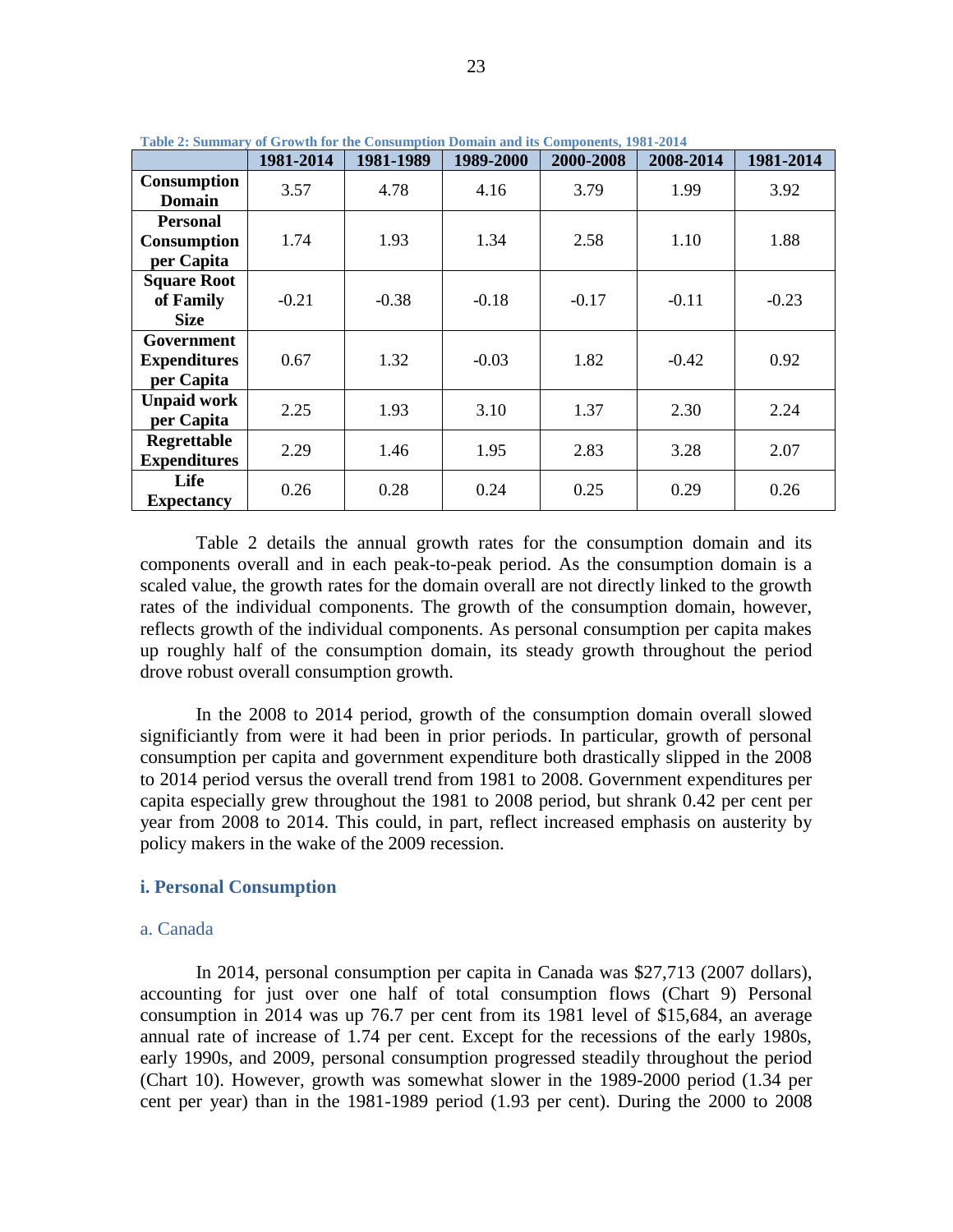period personal consumption grew 2.58 per cent per year, though growth slowed to 1.10 per cent per year during the 2008 to 2014 period.



**Chart 11: Personal Consumption per Capita, Canada and the Provinces, 2007 Dollars, 1981, 2008, and 2014**

Source: IEWB database.

#### b. Provinces

At \$32,229 (in 2007 dollars), Alberta had the highest personal consumption per capita of all the provinces in 2014, followed closely by British Columbia at \$30,423 and Saskatchewan at \$27,763 (Chart 9). Québec had the lowest level of personal consumption per capita at \$24,645. In terms of growth, every provinces showed considerable progress. Newfoundland and Labrador showed by far the strongest gains in personal consumption per capita since 1981 with a 146.6 per cent overall improvement (2.77 per cent annually). New Brunswick was the only other province to grow more than 100 per cent over the period, touting a gain of 113.9 per cent over the same period (2.33 per cent annually). British Columbia experienced the least progress with a 65.2 per cent increase in per capita personal consumption between 1981 and 2014. Over the 1981-2014 period, most of the provinces showed a pattern similar to the national one: consistent, positive per capita consumption growth throughout the period, with some meager slowing in the 1990s.

#### <span id="page-24-0"></span>**ii. Average Family Size**

It is important to adjust the dollar value of per-capita consumption to reflect the fact that there are economies of scale in household consumption. When people live together in groups, they can achieve greater effective consumption than they could if they lived alone as individuals; for instance, they can cooperate in household production (e.g. one person can cook for everyone) and share fixed costs (e.g. they can share one refrigerator rather than each person having to buy one). To account for this issue, we use the Luxembourg Income Study equivalence scale, which is the square root of family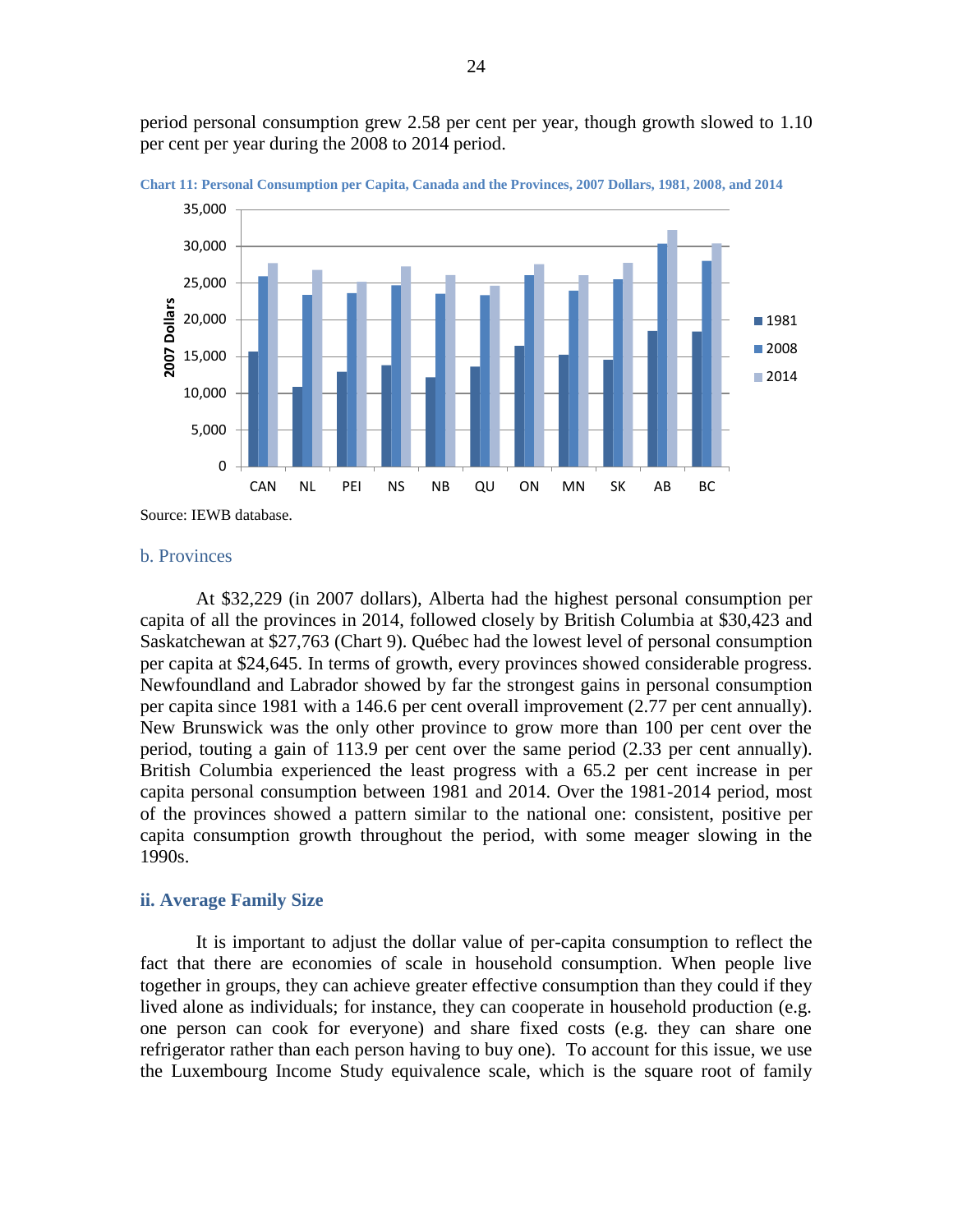size.<sup>7</sup> As family sizes have fallen over the last few decades, it has dampened the ability of households to reap these returns to scale in consumption.

#### a. Canada

In 2014, the average family size in Canada was  $2.36$  persons.<sup>8</sup> This was down 13.0 per cent (or 0.42 per cent per year) from its 1981 level of 2.72 persons, due to both a decline in the number of children per family and an increase in the proportion of unattached individuals within total households. Average family size declined during all three sub-periods of the 1981-2014 period, however it shrunk fastest during the 1981- 1989 period (0.75 per cent per year). Decreasing family size has, however, somewhat slowed in recent years. The average family size in Canada fell only 0.34 per cent per year from 2000 to 2008 and 0.22 per cent per year from 2008 to 2014.

#### b. Provinces

Among the provinces, Manitoba had the largest average family size in 2014, at 2.50 persons, followed by Alberta at 2.48 persons. The smallest family size was in Nova Scotia, at 2.22 persons. Over the 1981-2014 period, there was a shift in terms of where the largest average family sizes were observed. In 1981, family sizes in the Atlantic Provinces were all well above the national average, this was particularly true in Newfoundland and Labrador, where the average family contained 3.55 persons. Over the period, each of the Atlantic provinces experienced dramatic declines of at least 20.0 per cent in average family size, while the remainder of Canada experienced declines below 20.0 per cent (Québec shrank 18.8 per cent over the period, the next largest decline was in British Columbia at 10.1 per cent). Overall, the largest decline was in Newfoundland and Labrador, where average family size fell 35.4 per cent from 3.55 persons to 2.29 persons over the period.

#### <span id="page-25-0"></span>**iii. Government Expenditures on Goods and Services**

#### a. Canada

 $\overline{a}$ 

In 2014, government expenditures per capita on goods and services in Canada were \$10,429 (2007 dollars). Government expenditures include spending by all levels of government on current goods and services and on fixed capital and inventories, minus

<sup>&</sup>lt;sup>7</sup> The definition of 'family' encompasses two groups: 'economic families,' which are groups of two or more persons related by blood, marriage, common-law, or adoption and living in the same dwelling; and 'unattached individuals,' which are persons either living alone or sharing a dwelling with persons to whom they are unrelated by blood, marriage, common-law, or adoption. Note that multiple families may live within a single household. Strictly speaking, our adjustment should be made on the basis of households rather than families. Two unattached individuals who live as roommates enjoy many of the benefits of economies of scale in household consumption (e.g. they don't have to buy two refrigerators), but since they are recorded as two separate families, our income adjustment does not capture the benefits of their cooperation. This is a minor issue, however.

 $8$  Data on the total number of families in Canada and the provinces, which is used to compute average family size, is available only to 2013; the values for 2014 are extrapolated using the compound annual growth rate for the 2008-2013 period. Throughout this report, the unavailability of data sometimes necessitates the construction of such estimates. Such cases will be identified either in the text or in a footnote.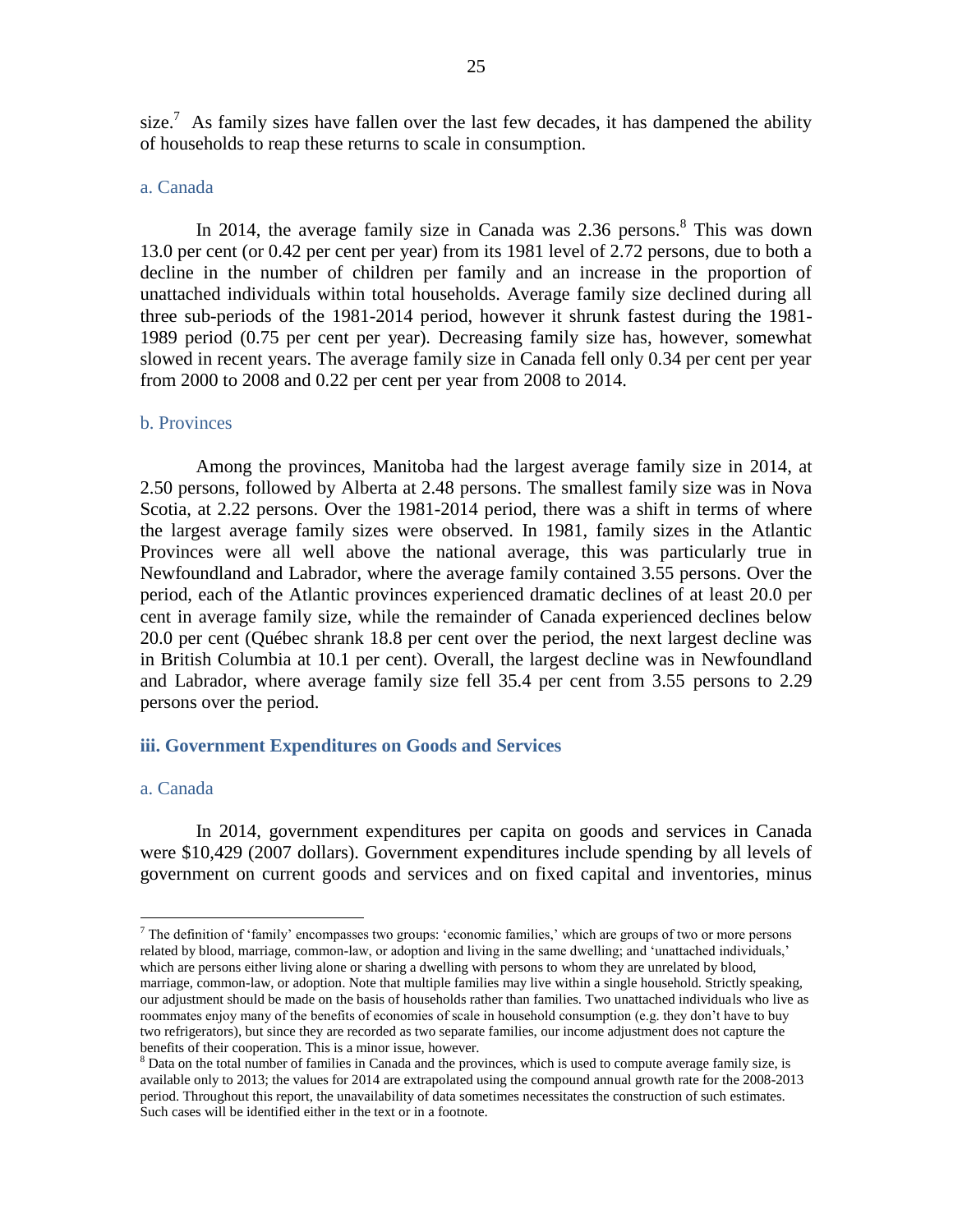capital consumption allowances.<sup>9</sup> Government expenditures in 2014 were up 24.7 per cent from \$8,361 in 1981, an average annual rate of increase of 0.67 per cent. Government expenditures increased every year throughout most of the period, with the notable exceptions of 1990-1998 and 2011-2014 [\(Chart 10\)](#page-22-0). Growth in per-capita real government expenditures was extremely weak in the 1989-2000 period (falling 0.03 per cent per year), but fairly strong in the 1981-1989 period (1.32 per cent per year) and 2000-2008 period (1.82 per cent per year). In the 2008-2014 period, government expenditures per capita actually fell 0.42 per cent per year. Government expenditures per capita peaked in 2011 at \$11,055.

#### b. Provinces

 $\overline{a}$ 

At the provincial level, the Atlantic Provinces tended to have the high levels of per-capita government expenditures in 2014, with Nova Scotia topping the rankings at \$12,671, followed by Newfoundland and Labrador at \$12,091, and Manitoba at \$11,928. British Columbia had the lowest per-capita level at \$8,867.

The Atlantic Provinces also ranked at the top of the provinces with the largest growth in per-capita government spending over the 1981-2014 period. In particular, Newfoundland and Labrador – which had the lowest per-capita government expenditures of any province in 1981, at \$5,865 – saw a 106.1 per cent increase over the period, while Prince Edward Island and New Brunswick also saw large gains of 46.5 per cent and 35.7 per cent, respectively. Ontario and Manitoba also experienced notable growth in per capita government spending over the period, posting 33.4 per cent and 40.5 per cent respectively. Meanwhile, per-capita government spending growth in Saskatchewan over the same period was the lowest of all the provinces, shrinking 4.4 per cent. Similar to the national pattern, all provinces experienced the lowest growth rates (negative rates in all provinces except Newfoundland and Labrador, Nova Scotia, and Alberta) during the 2008-2014 period.

 $9^9$  Capital consumption allowances data are not available post-2009. The values for 2010 through 2014 are extrapolated using the compound average annual growth rate of 2004 to 2009.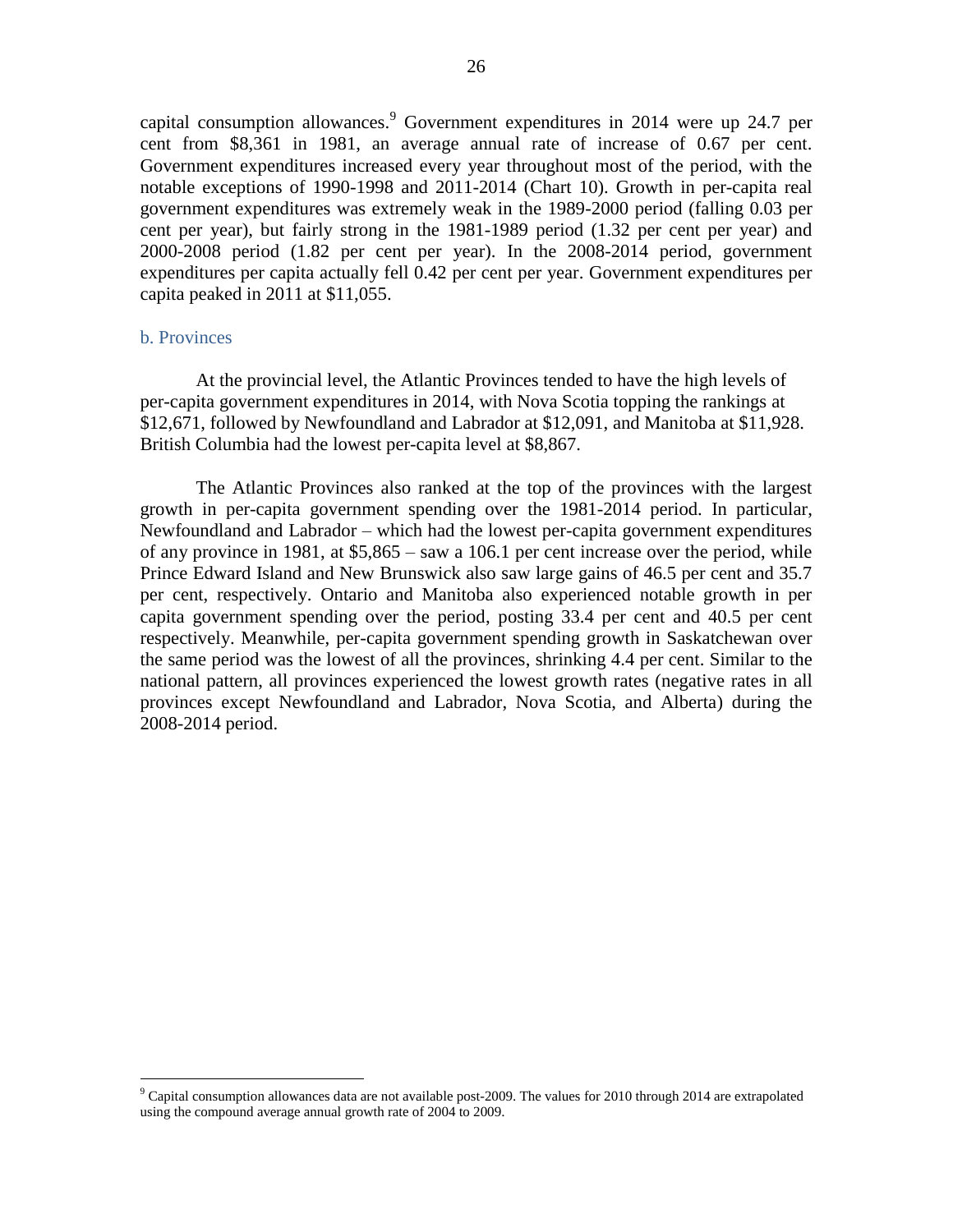

**Chart 12: Per-capita Government Expenditures on Goods and Services, Canada and the Provinces, 2007 Dollars, 1981, 2008, and 2014**

Source: IEWB database.

#### <span id="page-27-0"></span>**iv. Unpaid Work**

Statistics Canada (1995) classifies unpaid work into five major categories: domestic work (meal preparation, cleaning, clothing care, repairs and maintenance, and other domestic work); help and care (child care and adult care); management and shopping; transportation and travel; and other unpaid work. The first four categories are called household work. The last category is non-household work, or volunteer work. We draw estimates of hours of unpaid work performed by persons aged 15 and over for 1981, 1986, and 1992 from Statistics Canada (1995). Estimates for 1998, 2005 and 2010 are taken, respectively, from Statistics Canada's General Social Survey, Statistics Canada (2006b) and Statistics Canada (2011a). Values for other years are estimated based on the average annual growth rates implied by the Statistics Canada data. Estimates of the value of unpaid work, based on a generalist replacement wage, are drawn from Statistics Canada (1995) for 1981, 1986 and 1992; values after 1992 are extrapolated using the growth rate of real wages over the 1992-2014 period.

#### a. Canada

The value of unpaid work in the Canadian economy in 2014 was \$17,206 per capita in 2007 dollars, up 108.4 per cent (or 2.25 per cent per year) from \$8,257 in 1981. Unpaid work accounted for the second largest share of total consumption flows at nearly one third [\(Chart 10\)](#page-22-0).

Changes in the per-capita value of unpaid work reflect trends in three factors: the actual hours of unpaid work of the working age population, the rate of increase in the generalist replacement wage that is used to value unpaid work, and the rate of growth of the working age population compared to the total population. The per-capita number of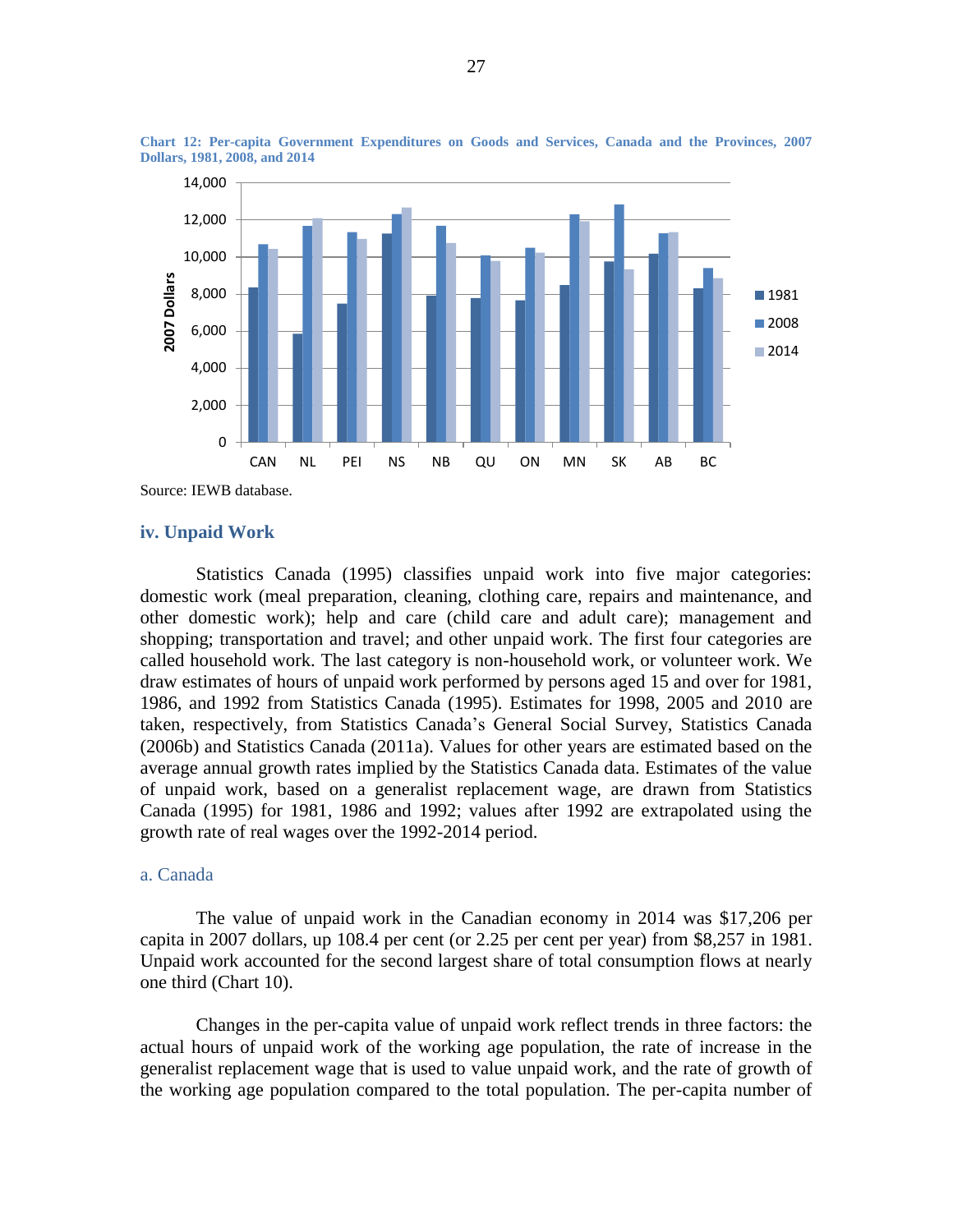hours of unpaid work in Canada was 1,103 in 2014, 28.0 per cent higher than the 1981 level of 862 hours. Much of the increase in the per-capita value of unpaid work over the period reflects changes in the replacement wage rate for unpaid work, which increased 63.0 per cent from \$9.57 per hour in 1981 to \$15.60 per hour in 2014 (in 2007 dollars). Growth of the working age population (from 75.8 per cent to 81.5 per cent of the total population) also contributed to the increase in the value of unpaid work. Finally, since wages are deflated with the CPI and the value of unpaid work is deflated with the GDP deflator, the faster growth of the CPI relative to the GDP deflator (a difference of 0.10 percentage points per year) also led to growth in the measured value of unpaid work.

Looking at the individual peak to peak periods, from 1981 to 1989 the value of unpaid work grew 1.93 per cent per year and it grew 3.10 per cent per year from 1989 to 2000. From 2000 to 2008 the value of unpaid work grew 1.37 per cent per year, and from 2008 to 2014 the per capita value of unpaid work grew 2.30 per cent per year.



<span id="page-28-1"></span>**Chart 13: Per-capita Value of Unpaid Work, Canada and the Provinces, 2007 Dollars, 1981, 2008, and 2014**

Source: IEWB database.

#### b. Provinces

Among the provinces, Nova Scotia had the largest value of unpaid work in 2014 at \$19,518 per capita [\(Chart 13\)](#page-28-1). British Columbia was second, with unpaid work valued at \$17,569 per capita. The lowest value was in Saskatchewan at \$12,439. The value of unpaid work increased in every province over the 1981-2014 period. The greatest growth over the period was 177.8 per cent (or 3.14 per cent per year) in Nova Scotia. New Brunswick was immediately behind with growth of 177.7 per cent (also 3.14 per cent per year).

#### <span id="page-28-0"></span>**v. Regrettable Expenditures**

Most expenditures can be assumed to increase well-being because they are spent on the acquisition of things that people desire. Some expenditures, however, are spent to prevent or ameliorate undesirable outcomes. Since people would be better off if such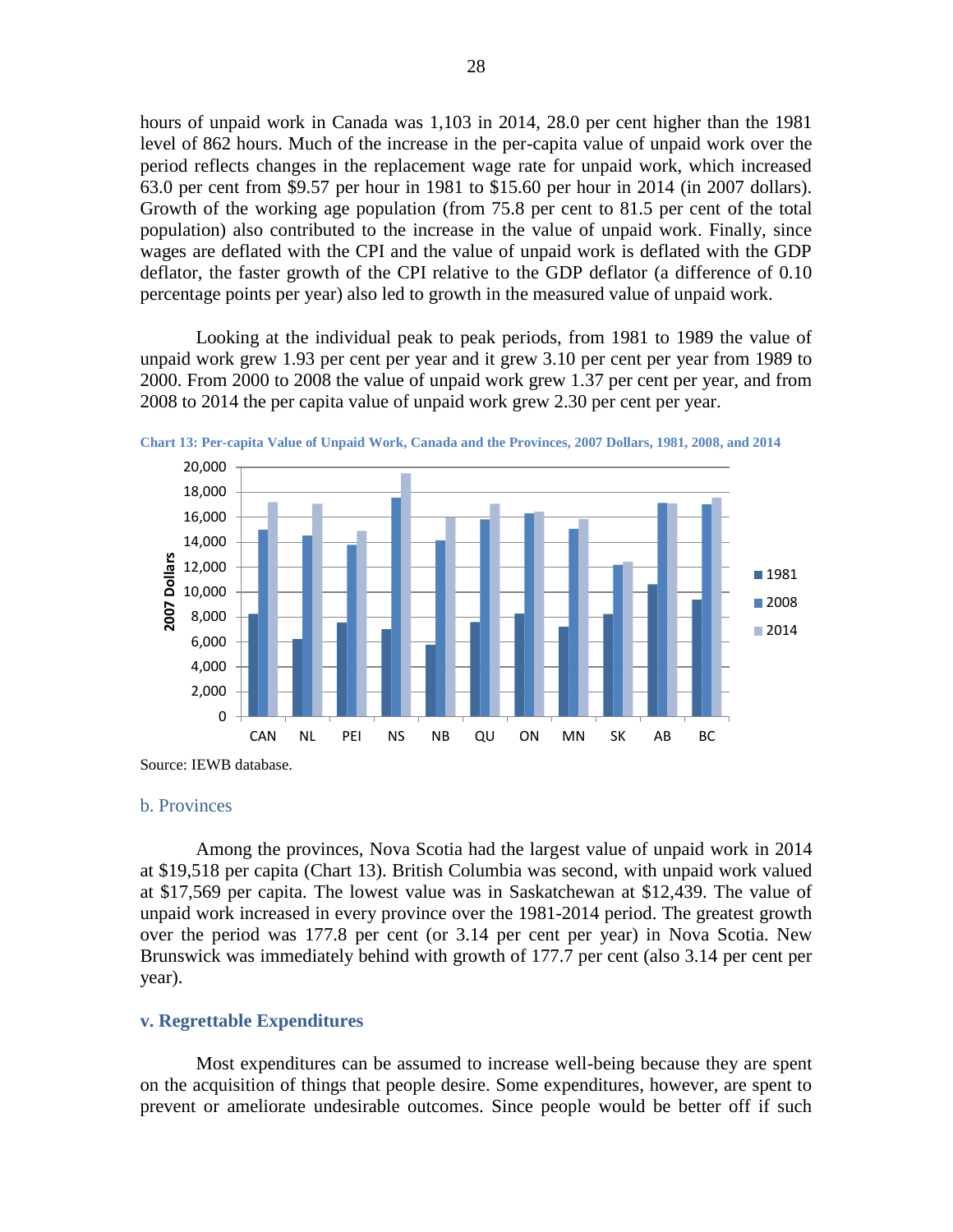expenditures were not necessary, they represent a reduction in well-being rather than an increase. These are called 'regrettable expenditures.' In this report, regrettable expenditures comprise four components: the costs of commuting, including transportation and time use; the costs of crime, including security measures, repair of damaged property, and medical and legal expenses; the costs of household pollution abatement, including devices to improve air and water quality in the home; and the costs of automobile accidents, including medical and legal expenses and repair costs. The sum of these costs is subtracted from total consumption flows to account for the fact that they do not contribute to well-being, and indeed may detract from it.

#### a. Canada

In 2014, regrettable expenditures per capita were \$4,131 in 2007 dollars. This total includes the costs of automobile accidents, commuting, crime, and household pollution abatement.<sup>10</sup> Regrettable expenditures rose 100.9 per cent in Canada over the 1981-2014 period, an average annual rate of advance of 2.29 per cent. As estimates since 1994 are based on extrapolations, growth rate trends during this period may be misleading.

#### b. Provinces

Among the provinces, the values of regrettable expenditures per capita were all within \$700 of the national average in 2014. The largest value was \$3,804 in Alberta; the smallest was \$3,673 in Québec. The most significant growth over the 1981-2014 period was 194.4 per cent (or 3.33 per cent per year) in Newfoundland and Labrador.

#### <span id="page-29-0"></span>**vi. Life Expectancy**

#### a. Canada

 $\overline{a}$ 

The final adjustment to consumption flows is for life expectancy, which has risen from 75.6 years in 1981 to an estimated 82.4 years in 2014, an increase of 9.0 per cent.<sup>11</sup> Life expectancy advanced steadily at a rate of 0.26 per cent per year over the 1981-2014 period. If consumption is constant over a consumer's lifetime, total consumption flows in 2014 would be 9.0 per cent higher simply by increased longevity.<sup>12</sup> Naturally, there were minimal differences in the annual growth rate of life expectancy across the peak to peak periods, with growth ranging from 0.24 per cent per year to 0.29 per cent per year.

 $10$  Estimates of regrettable expenditures for the 1981-94 period are from Messinger (1997). Post-1994 estimates are extrapolations based on the growth rate of the 1989-1994 period.

<sup>&</sup>lt;sup>11</sup> Life expectancy estimates are currently available to only 2009. The 2009-2014 estimates are extrapolated using the average growth rate for the 2000-2009 period.<br><sup>12</sup> Calver (2016) estimates that roughly 41 per cent of the improvement in Canada's standard of living from 2000 to

<sup>2011</sup> is due changes in life expectancy. As such, we may be underestimating the benefits of life expectancy to overall economic well-being.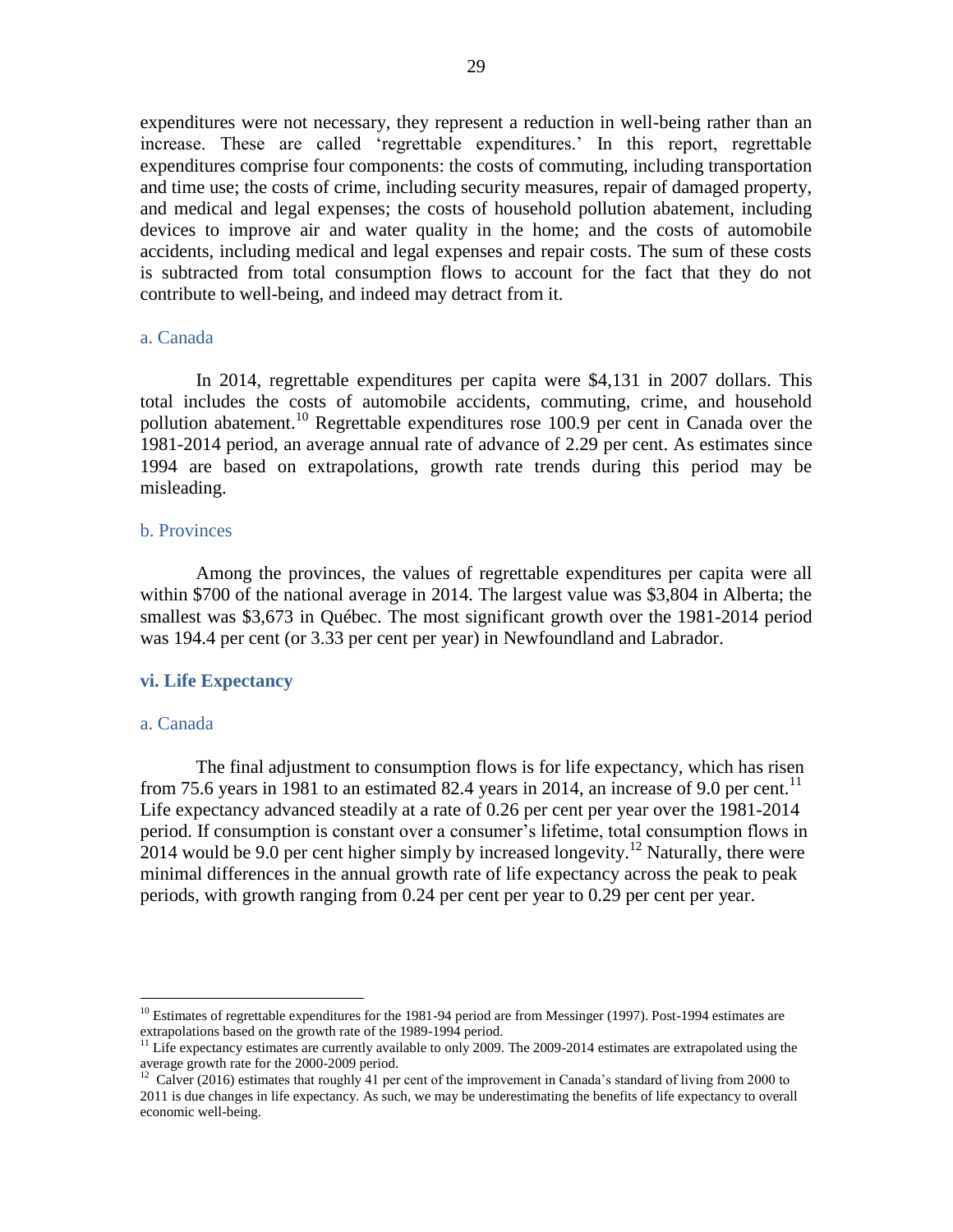#### b. Provinces

Manitoba had a life expectancy of 79.8 years in 2014, the lowest of the Canadian provinces, while British Columbia had the highest at 83.4 years. Saskatchewan's growth in life expectancy was the slowest over the 1981-2014 period, at 5.0 per cent (or 0.15 per cent per year). The largest growth over the 1981-2014 period was 10.1 per cent (or 0.30 per cent per year) in Québec. Québec has quickly climbed in the provincial life expectancy rankings, as its 1981 life expectancy of 75.1 years was second-lowest in Canada and its 2014 value of 82.7 years was third highest among the provinces.



**Chart 14: Life Expectancy at Birth, Canada and the Provinces, Years, 1981, 2008, and 2014**

Source: IEWB database.

#### <span id="page-30-0"></span>**vii. Total Adjusted Consumption Flows**

#### a. Canada

Total per-capita consumption is computed by summing family size-adjusted personal consumption, government expenditures on goods and services, and unpaid work, subtracting regrettable expenditures, and then adjusting the total for the increase in life expectancy. It is this adjusted total consumption flows series that is scaled to generate the index of the consumption domain of the overall Index of Economic Well-being. In 2014, total consumption flows on a per-capita basis amounted to \$53,811 (2007 dollars), up 77.3 per cent or 1.75 per cent per year from \$30,344 in 1981. Per-capita consumption showed strong positive growth in every peak-to-peak: it grew 1.88 per cent per year over 1981-1989, 1.65 per cent per year over 1989-2000, 2.15 per cent per year over 2000- 2008, and 1.23 per cent per year over 2008-2014.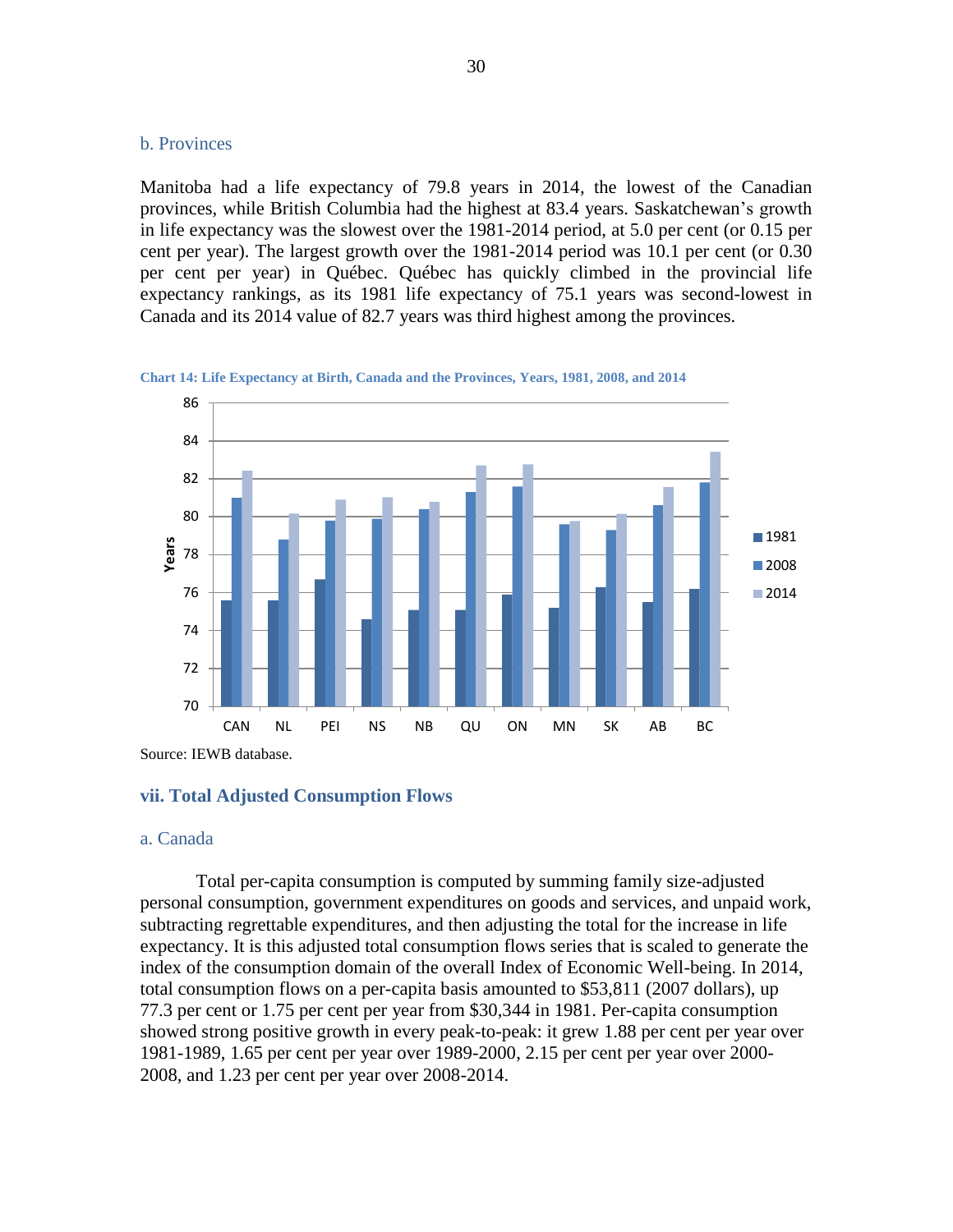#### b. Provinces

Among the provinces, Alberta had the highest per-capita total consumption flows in 2014 with \$59,166, followed by Nova Scotia with \$58,753 and Nova Scotia with \$56,588 [\(Chart 16\)](#page-31-0). Saskatchewan and Prince Edward Island had the lowest flows with \$46,666 and \$48,645 respectively. Newfoundland and Labrador enjoyed the highest growth in total consumption per capita over the 1981-2014 period at 127.8 per cent, followed by New Brunswick at 100.2 per cent. These numbers suggest that the regional economic disparities, in terms of total consumption, may be becoming less significant over time. All four of the Atlantic Provinces experienced growth in total consumption above the Canadian average over the period.

**Chart 15: Total Adjusted Consumption per Capita, Canada and the provinces, 2007 dollars, 1981, 2008, and 2014**



Source: IEWB database.



<span id="page-31-0"></span>**Chart 16: Index of the Consumption Domain in Canada and the province, 1981, 2008, and 2014**

Source: IEWB database.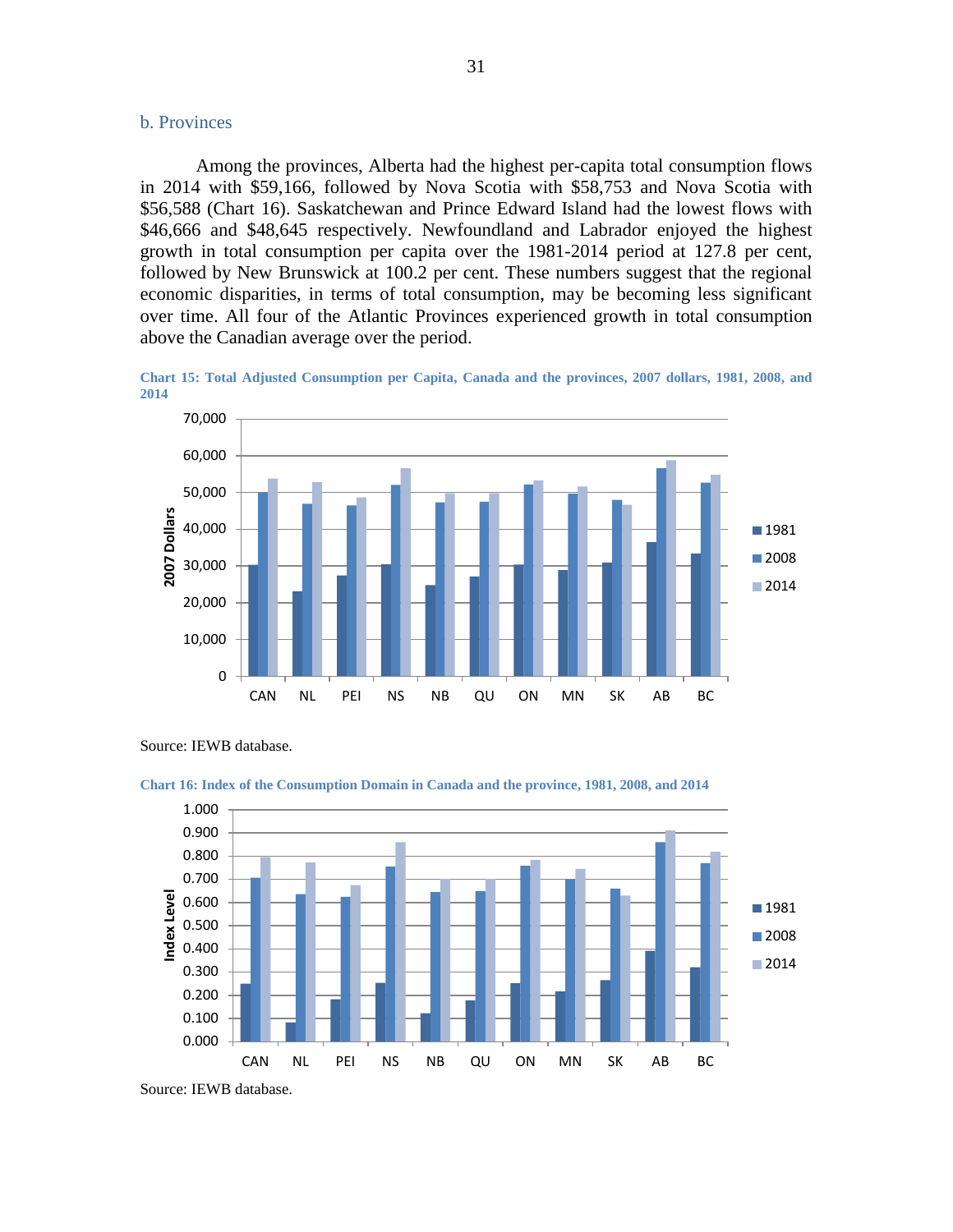The linear scaling procedure is applied to the total adjusted consumption flows data to compute the scores for the index of the consumption domain. The scaling procedure does not affect the rankings of provinces. The index of the consumption domain was 0.739 points in Canada in 2014, up 0.545 points (or 218.0 per cent) from 0.250 points in 1981. Among the provinces, the index was greatest in Alberta, at 0.910 points. Nova Scotia was second at 0.860 points, followed by British Columbia at 0.818 points. Saskatchewan had the lowest score at 0.629 points. The index of consumption increased significantly in all provinces over the 1981-2014 period. The most impressive increase was in Newfoundland and Labrador, where the index grew by 0.689 points from 0.083 points in 1981 to 0.772 points in 2014. Alberta had the slowest growth in the consumption domain, but its consumption score was highest among the provinces in both 1981 and 2014.

#### <span id="page-32-0"></span>**D. Trends in the Components of the Stocks of Wealth Domain**

As noted earlier in the report, a society's stocks of wealth – both manmade and naturally occurring – determine how sustainable its current level of consumption really is. The wealth domain, which could equally well be called the sustainability domain, consists of five main components: the physical capital stock, the R&D stock, the stock of natural resources, the stock of human capital, and the net international investment position. One adjustment is made to the sum of these five components: to account for the social costs of environmental degradation, we subtract the estimated annual cost of greenhouse gas emissions. [Chart 17](#page-33-0) shows the levels of each component in 1981 and 2014, while [Chart 18](#page-33-1) illustrates their growth over the 1981-2014 period. The stock of human capital accounts for the largest share of total wealth in Canada, followed by physical capital and then natural resources. The social cost of greenhouse gas emissions is not included in the charts; it is very small relative to total wealth, which partly reflects the fact that it is a flow concept being used to adjust the total wealth stock on a year-toyear basis.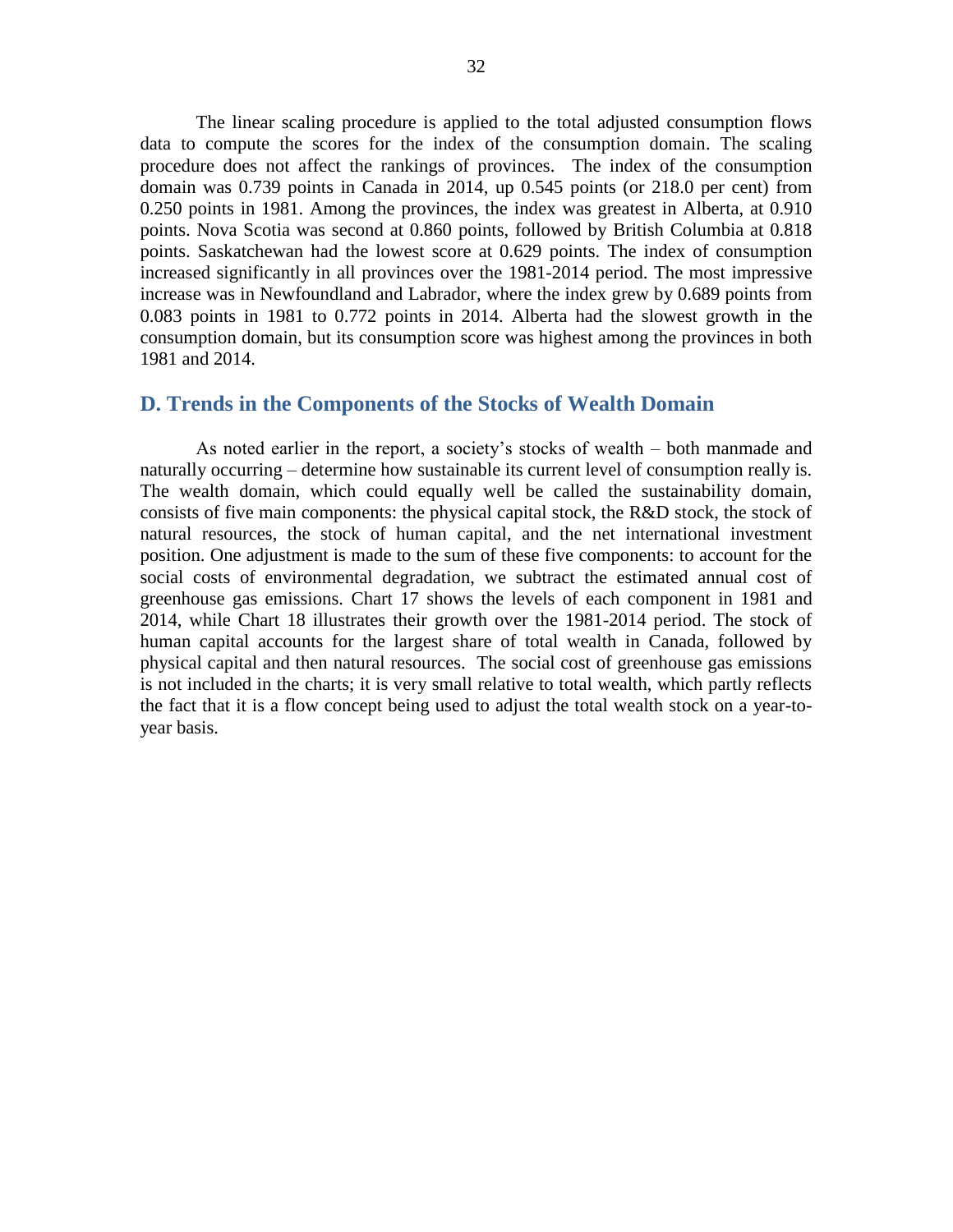

<span id="page-33-0"></span>**Chart 17: Components of the Wealth Domain, Canada, 2007 Dollars, 1981, 2008, and 2014**



<span id="page-33-1"></span>**Chart 18: Trends in Per-capita Wealth and its Components, Canada, 1981-2014, Indexed, 1981 = 100**



Source: IEWB database.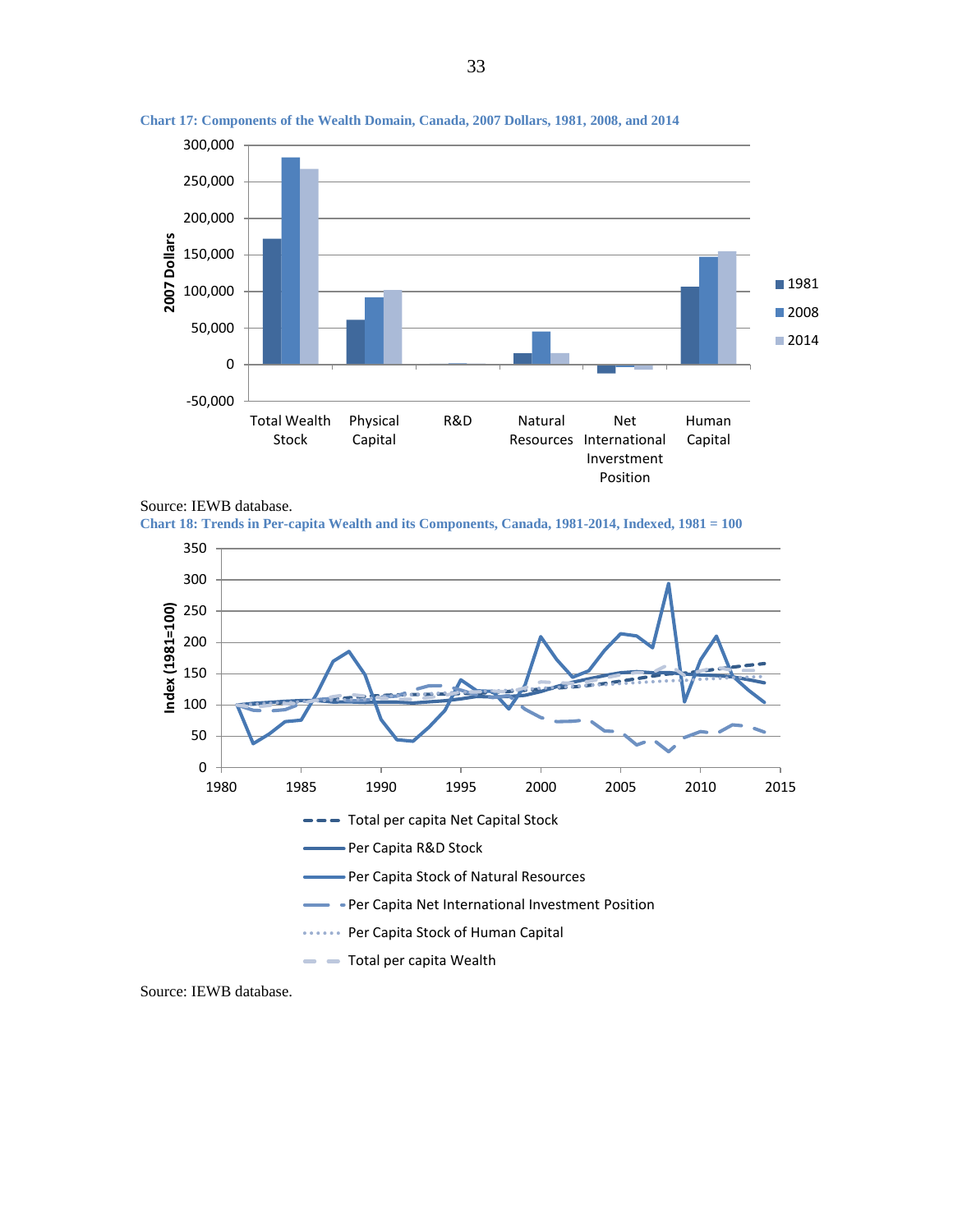|                        | 1981-2014 | 1981-1989 | 1989-2000 | 2000-2008 | 2008-2014 | 1981-2008 |
|------------------------|-----------|-----------|-----------|-----------|-----------|-----------|
| <b>Wealth Domain</b>   | 1.83      | 0.96      | 3.71      | 3.29      | $-1.10$   | 1.65      |
| <b>Total per</b>       |           |           |           |           |           |           |
| <b>Capita Net</b>      | 1.55      | 1.61      | 0.90      | 2.26      | 1.73      | 1.51      |
| <b>Capital Stock</b>   |           |           |           |           |           |           |
| Per Capita             | 0.93      | 0.51      | 1.41      | 2.82      | $-1.87$   | 1.56      |
| <b>R&amp;D</b> Stock   |           |           |           |           |           |           |
| Per Capita             |           |           |           |           |           |           |
| <b>Stock of</b>        | $-0.96$   | $-5.00$   | 6.10      | 4.36      | $-13.93$  | 2.18      |
| <b>Natural</b>         |           |           |           |           |           |           |
| <b>Resources</b>       |           |           |           |           |           |           |
| Per Capita Net         |           |           |           |           |           |           |
| <b>International</b>   | 1.71      | $-0.90$   | 2.64      | 13.33     | $-14.26$  | 4.94      |
| <b>Investment</b>      |           |           |           |           |           |           |
| <b>Position</b>        |           |           |           |           |           |           |
| Per Capita             |           |           |           |           |           |           |
| <b>Stock of</b>        | 1.14      | 1.08      | 1.39      | 1.12      | 0.82      | 1.22      |
| <b>Human Capital</b>   |           |           |           |           |           |           |
| Per Capita             |           |           |           |           |           |           |
| <b>Greenhouse</b>      | $-0.20$   | 0.59      | 0.29      | $-0.66$   | $-1.51$   | 0.09      |
| <b>Gas Social Cost</b> |           |           |           |           |           |           |

<span id="page-34-0"></span>**Table 3: Summary of Growth for the Wealth Domain and its Components, 1981-2014**

[Table 3](#page-34-0) details the annual growth rates for the consumption domain and its components overall and in each peak-to-peak period. As the wealth domain is a scaled value, the growth rates for the domain overall are not directly linked to the growth rates of the individual components. The growth of the wealth domain, however, reflects growth of the individual components. The per capita sotck of human capital makes up roughly half of the wealth domain and the per capita net capital stock makes up a third, so overall wealth growth is primarily driven by the two.

The 2008 to 2014 period was the only period which saw the stock of wealth shrink. Net capital growth slowed almost half a percentage point in the wake of the 2009 recession versus the long run trend of 1981 to 2008, as did human capital growth. Assuming that there was no change in depreciation rates after the recession, both of these changes represent decreased investment in physical and human capital. These could be a result of increased uncertainty regarding the returns of an investment in physical or human capital following the recession, or firms and indivduals lowering their economic growth expectations downwards as a result of the recession.

The 2008 to 2014 period also saw Canada's net international investment position drop sharply after decades of sustained improvement. The stock of natural resources fell significantly from 2008 to 2014, in part driven by extremely high commodity prices in (early) 2008. Over the long run period of 1981 to 2008, the stock of natural resources had steadily grown for decades.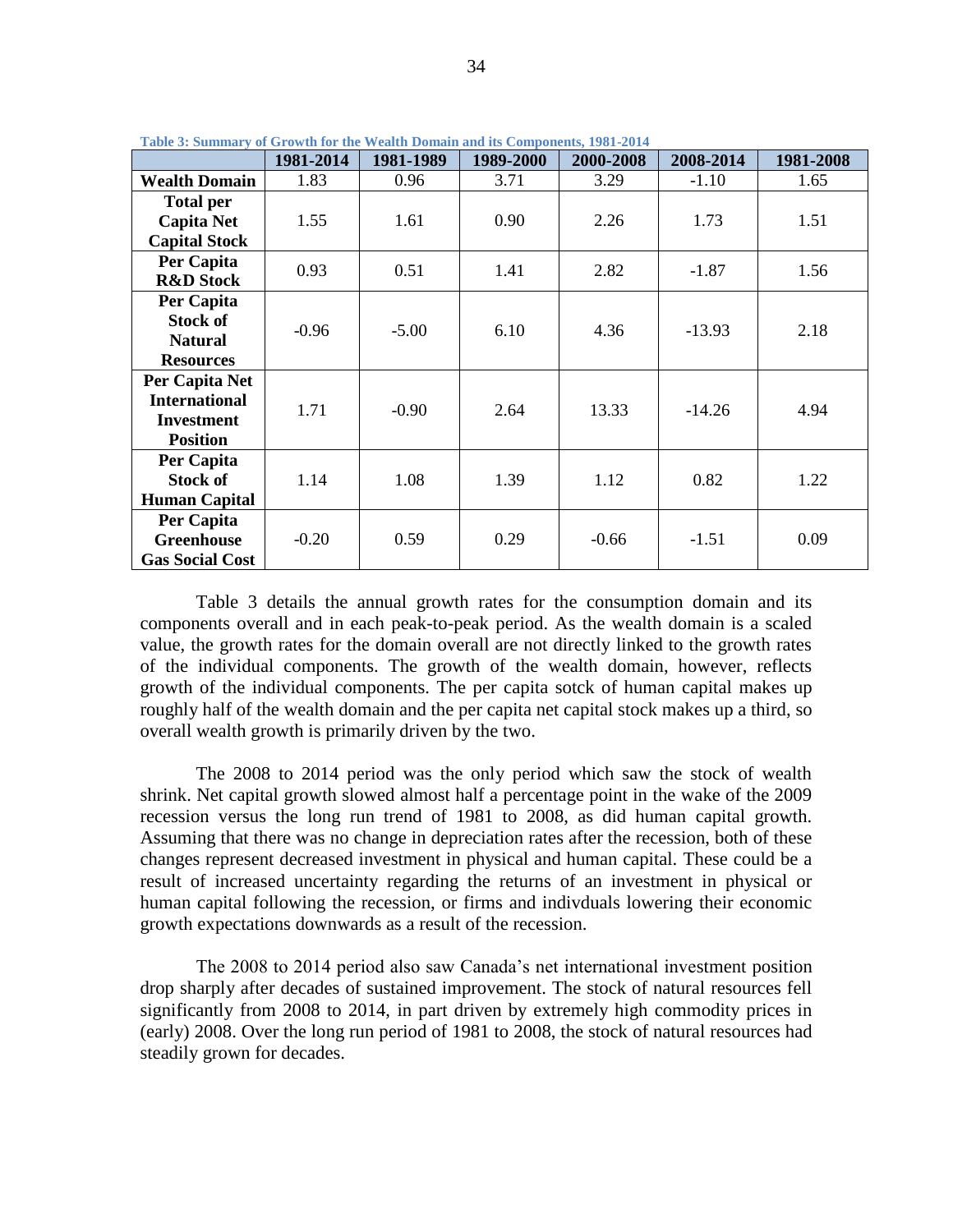#### <span id="page-35-0"></span>**i. Physical Capital**

#### a. Canada

In 2014, the per-capita stock of physical capital in Canada, defined as the residential and non-residential net capital stock based on geometric depreciation, was \$102,140 in 2007 dollars. Physical capital accounted for over one third of the total wealth stocks, the second highest of all the components [\(Chart 17\)](#page-33-0). Over the 1981-2014 period, the capital stock in Canada increased 66.1 per cent (or 1.55 per cent per year). The growth rate of the capital stock was positive throughout the period, even during recessions. Over the 1989-2000 period, however, per-capita capital stock growth grew more slowly (0.90 per cent per year) than the 1981-1989 period (1.61 per cent per year), the 2000-2008 period (2.26 per cent per year), and the 2008-2014 period (1.73 per cent per year).

#### b. Provinces

Alberta had, by far, the largest per-capita stock of physical capital of all the provinces with \$205,249 in 2007 dollars [\(Chart 19\)](#page-36-1). Saskatchewan was a distant second with \$128,316, while Prince Edward Island had the lowest level in 2010 with \$65,735. Newfoundland and Labrador enjoyed the strongest growth rate in per-capita capital stock over the 1981-2014 period at 172.5 per cent, or 3.08 per cent per year. Ontario had the slowest overall growth over the period at 42.97 per cent, or 1.08 per cent per year. Similar to the national pattern, growth of the capital stock was positive in all three subperiods. However, there were differences across the sub-periods in terms of the rate of growth. Some provinces have had their strongest growth in the 2000-2014 period (for example, Prince Edward Island and British Columbia), while others had their strongest growth in the 1981-1989 period (for example, Newfoundland and Labrador).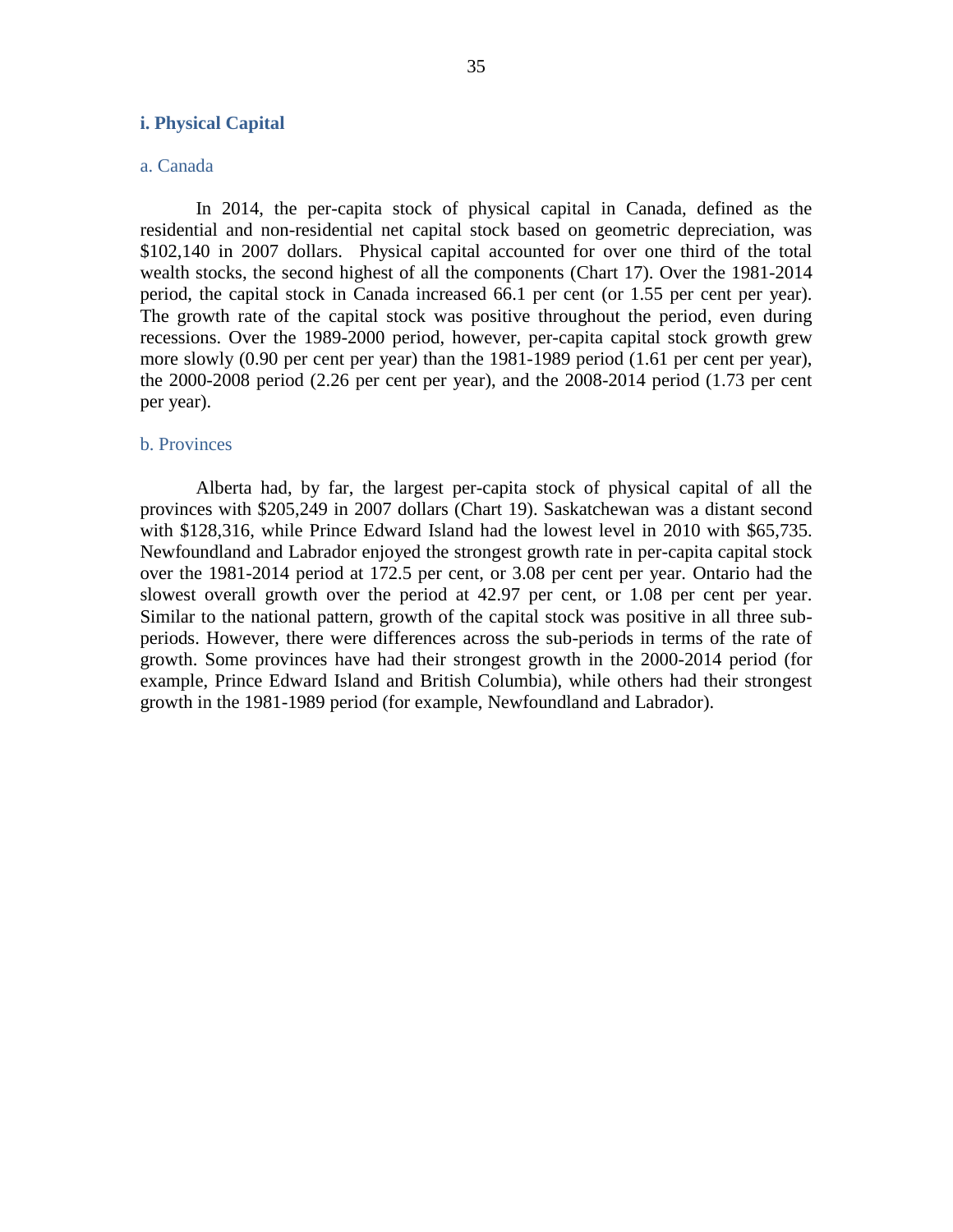

**Chart 19: Per-capita Net Capital Stock, Canada and the Provinces, 2007 Dollars, 1981, 2008, and 2014**

#### **ii. R&D Capital**

#### a. Canada

In 2014, the per-capita stock of R&D in Canada was \$1,791 (2007 dollars), accounting for less than 1 per cent of the total stocks of wealth. This low share reflects both the relatively low share of GDP devoted to R&D (around 2 per cent) and the high depreciation rate of 20 per cent assumed for R&D stocks. Over the 1981-2014 period, R&D stocks increased 35.6 per cent or 0.93 per cent per year, growing at a similar speed to the other components of wealth. Growth in R&D stocks was positive through most the period, although somewhat faster in the 1980s (1.61 per cent per year) than in the 1990s (0.90 per cent per year), but slower than 2000-2008 (2.82 per cent per year). The 2008 to 2014 period saw the per capita stock of R&D fall somewhat, deteriorating 1.87 per cent per year. This could reflect decreased R&D investment in the wake of the 2009 recession due to increased uncertainty or lowered expectations of future economic growth.

# b. Provinces

**The provincial levels of per-capita stock of R&D were quite varied in 2014 [\(](#page-37-0)** [Chart 20\)](#page-37-0). Québec and Ontario had the highest levels at \$2,136 and \$2,054 (in 2007 dollars), respectively, whereas New Brunswick and Prince Edward Island had the lowest levels at \$903 and \$844. Newfoundland and Labrador had the highest growth in the percapita stock of R&D at 138.4 per cent over the 1981-2014 period, over 50 percentage points above the second highest (Prince Edward Island at 71.7 per cent).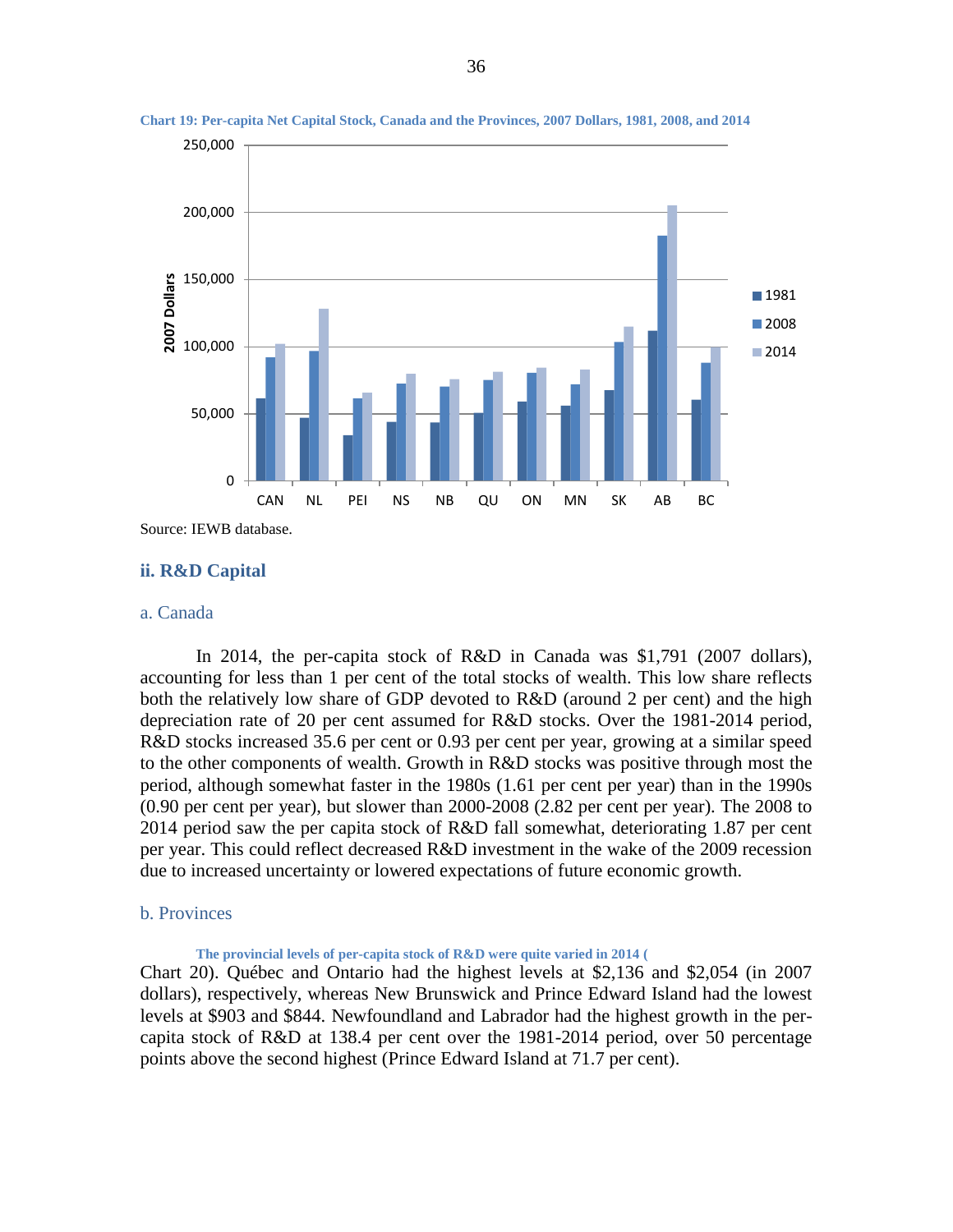

<span id="page-37-0"></span>

## **iii. Natural Resources**

#### a. Canada

 $\overline{a}$ 

Data on natural resource stocks are drawn from Statistics Canada's national environmental accounts. In 2014, the total value of natural resources was \$655.3 billion in 2007 dollars, reflecting both the physical quantities and the prices of the resources. Timber stocks accounted for roughly 16 per cent of that total and subsoil resource stocks made up the rest. Estimates for land, largely reflecting urban and agricultural land values, are available, but are not included in the definition of natural resources used in the Index of Economic Well-being. Estimates of the value of fish stocks and water have not yet been developed by Statistics Canada.

The per-capita value of natural resources in Canada in 2014 was estimated at \$18,437 (2007 dollars), down 27.2 per cent (or 0.96 per cent per year) from \$25,334 in 1981 [\(Chart 21\)](#page-39-0). Natural resources accounted for  $6.8$  per cent of total wealth stocks.<sup>13</sup> The value of natural resources fell by 5.00 per cent per year between 1981 and 1989, grew by 6.10 per cent per year between 1989 and 2000, grew by 4.36 per cent per year between 2000 and 2008, and fell by 13.93 per cent annual between 2008 and 2014.

Clearly, there is significant volatility in our valuation of the stock of natural resources. Short-term swings in the value of natural resources largely reflect commodity price movements as changes in the physical stock of natural resources through exhaustion and discoveries are slow. For example, the value of natural resources fell 64 per cent

 $13$  For a detailed discussion of the methodologies used by Statistics Canada to estimate the value of natural resources, see Statistics Canada (2006a).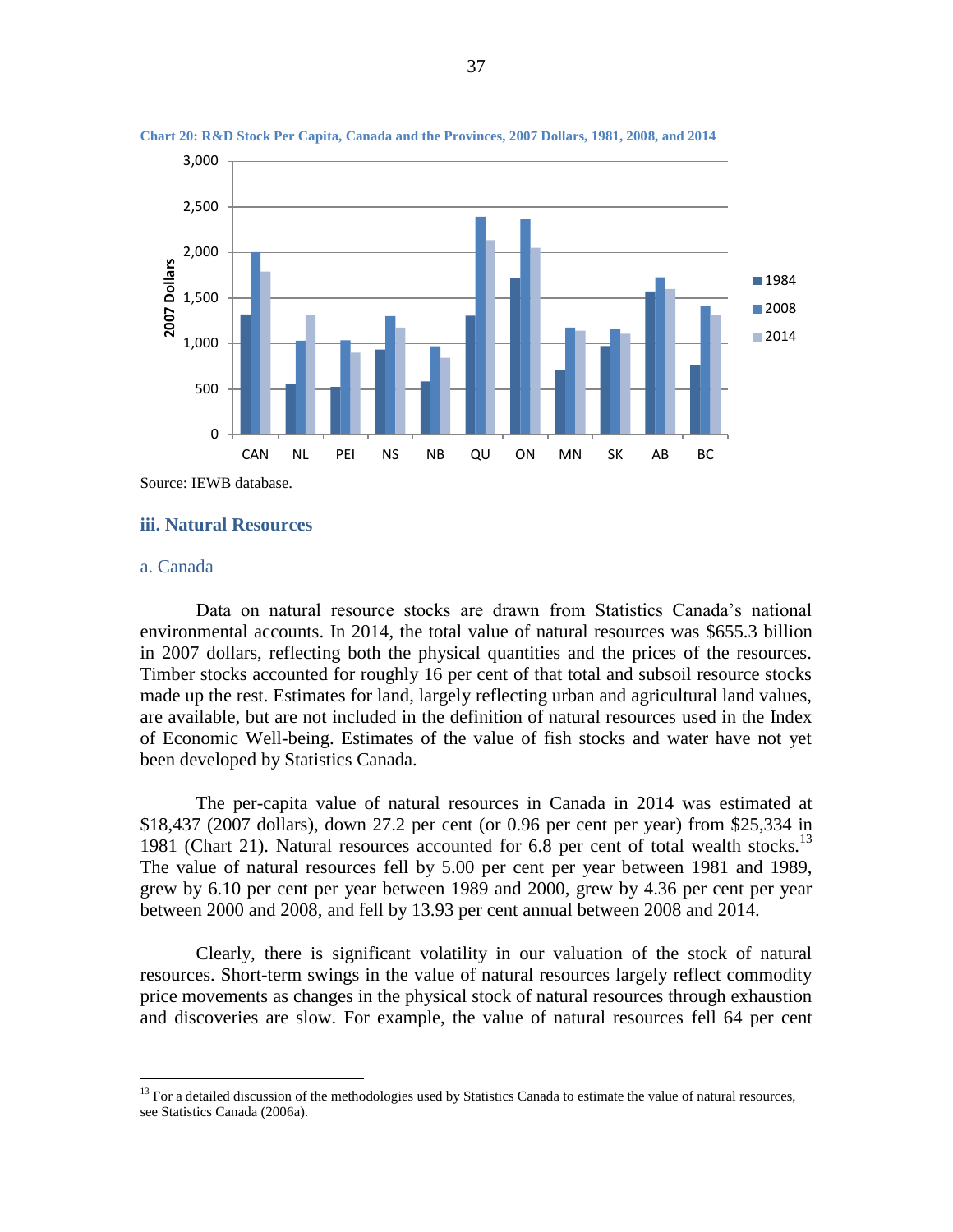between 2008 and 2009, reflecting the collapse of the market during the 2009 recession which also affected commodity prices.

#### b. Provinces

 $\overline{a}$ 

Not surprisingly, the value of natural resources per capita varied tremendously across the provinces in 2014. Newfoundland and Labrador, Saskatchewan, and Alberta were distant outliers among the provinces, with values of \$21,138, \$45,048, and \$45,048 per capita, respectively – all three well above the fourth highest value of \$14,072 in British Columbia [\(Chart 21\)](#page-39-0). At the other extreme, the value of natural resources in Prince Edward Island was a meager \$81 per capita. Moreover, the value of natural resources was the most volatile component of total wealth for many of the provinces. For example, Alberta's value of natural resources per capita more than halved between 2000 and 2014 (shrinking 71.5 per cent), taking natural resources from accounting for 36 per cent of Alberta's wealth to 18.5 per cent in the space of 14 years.

# c. A Note on Natural Resource Valuation

The valuation of natural resources is very uncertain and an important caveat needs to be made. In official estimates for 2013 (the most recent year for which official data are available), Statistics Canada placed a value of \$333.5 billion (\$18,437 per capita in 2007 dollars) on established crude bitumen reserves, better known as oil sands reserves. This is based on the estimate that the oil sands contain 22.0 billion barrels of oil. However, most observers think this reserve estimate is much too low given the advances that have been made in the technologies used to exploit the oil sands. For example, the Canadian Association of Petroleum Producers (CAPP) estimates the oil sands' potential at 175 billion barrels, placing Canada second only to Saudi Arabia in terms of oil reserves.<sup>14</sup>

<sup>&</sup>lt;sup>14</sup> According to the CAPP website: "Canada's oil sands deposits contain as much as 175 billion barrels of economically viable oil, or enough oil to meet the country's current energy needs for 500 years. With current technology, Canada's oil sands are second only to Saudi Arabia in global oil reserves. As technology improves, so too does the potential to produce more oil from the oil sands."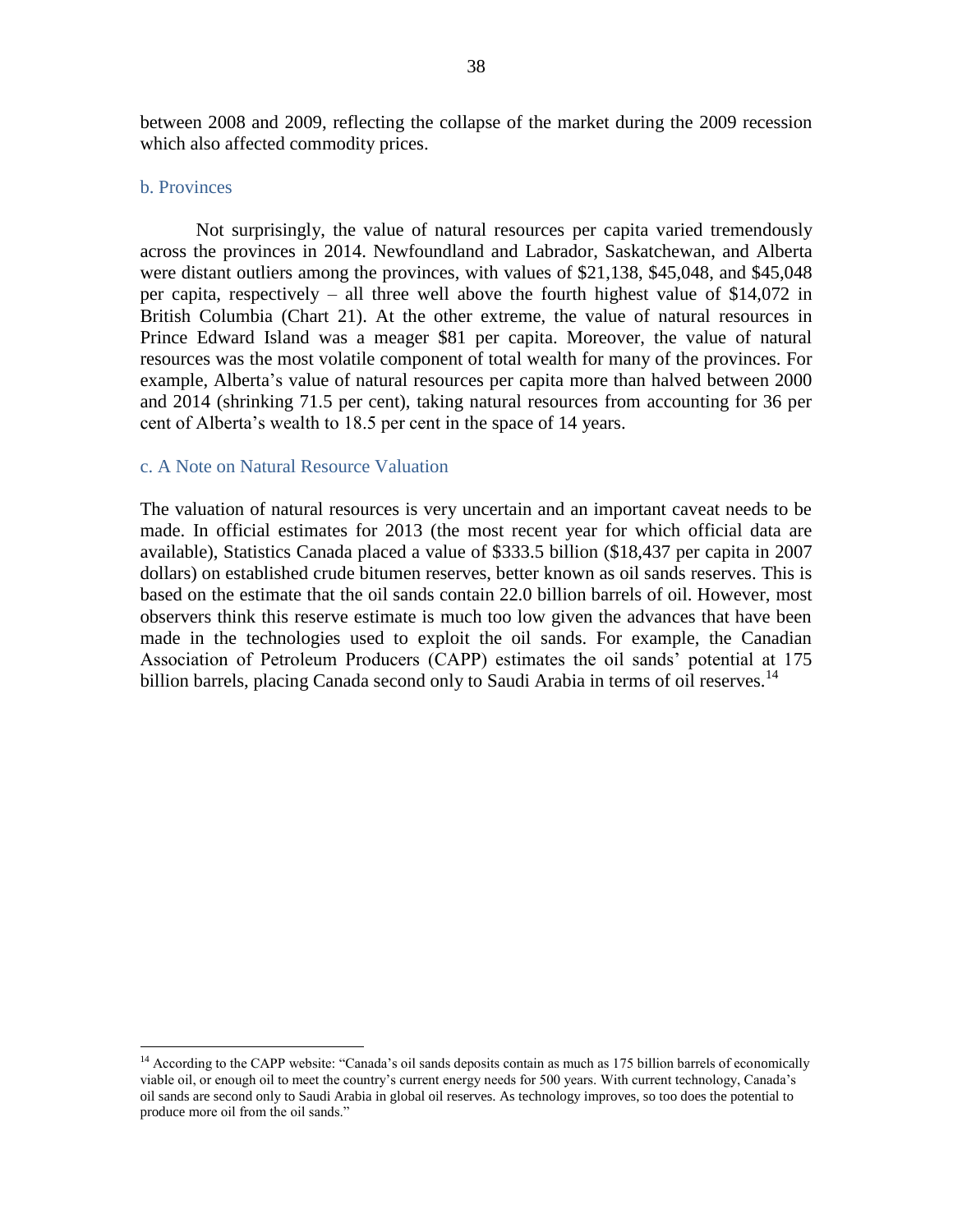

<span id="page-39-0"></span>**Chart 21: Per-Capita Stock of Natural Resources, Canada and the Provinces, 2007 Dollars, 1981, 2008, and 2014**

If this estimate is accurate, the figures of Canada's natural resource wealth presented in this report are wildly underestimated. Under the assumption of oil at \$70 Canadian per barrel, and an estimated cost of extraction of \$19 per barrel, Sharpe *et al.* (2008) estimate that the net present value of the oil sands is \$1.48 trillion under the 175 billion barrel reserve assumption. Given Canada's population of 33.2 million in 2008, this translated into natural resource wealth for Canadians of \$44,484 per capita from the oil sands alone. That is greater than Statistics Canada's official estimates of *total* natural resource wealth per capita. While Canada's population has certainly since grown and extraction way have somewhat depleted the bitumen stock, the natural resource wealth of Canadians should still be above \$40,000 – far above the official per capita total natural resource wealth estimates.

From this perspective, the estimates of well-being presented in this report, based on official estimates of natural resource wealth, greatly underestimate the stocks of wealth and the future well-being of Canadians. For example, a key point made by Sharpe *et al.* (2008) is that the net present value of a natural resource is heavily dependent upon the assumed time path of exploitation. Sharpe *et al.* (2008) estimate the value of the Alberta oil sands based on projected short-term rates of exploitation that may no longer be valid, since the global recession and the collapse of oil prices after the summer of 2008 led to the postponement of many oil sands development projects. Pushing resource exploitation further into the future reduces the net present value of the resource because future resource revenues are subject to intertemporal discounting. Nevertheless, it remains likely that the official Statistics Canada estimates of the value of the oil sands understate the true value of the resource because they do not value the full quantity of exploitable oil.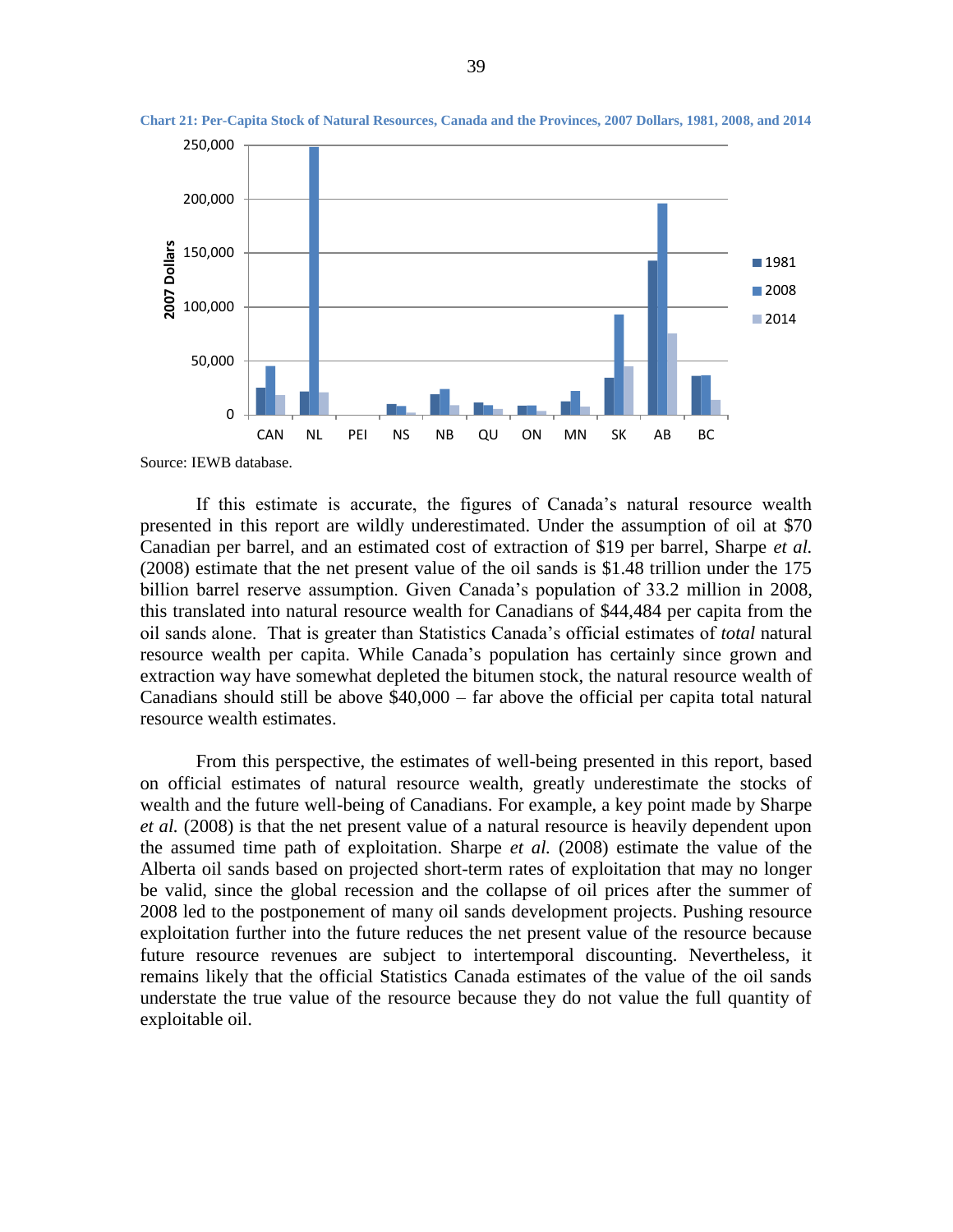# **iv. Net International Position**

# a. Canada

Statistics Canada publishes data on Canada's annual end-of-year net international investment position in current dollars. In 2014, Canada had a net asset position of negative \$269.8 billion. We transform the current-dollar estimates to 2007 dollars using the GDP deflator, published by Statistics Canada.

In 2007 dollars, Canada's net international investment position in 2014 was negative \$239.0 billion dollars, equivalent to a debt of \$6,724 per capita [\(Chart 22\)](#page-40-0). Canada's international indebtedness rose in the 1980s and early 1990s, peaking at \$15,548 per capita in 1994, up from \$11,863 in 1981. It then had a strong downward trend until 2008, reflecting Canada's large current account surpluses. In 2009, Canada's net asset position began to deteriorate once again.

<span id="page-40-0"></span>



In terms of the individual peak to peak periods, Canada's per capita net international position moved further into international indebtedness during the 1981 to 1989 period (at a rate of 0.90 per cent per yea). Canada's per capita net international investment position rallied in both the 1989 to 2000 and the 2000 to 2008 periods, improving at a rate of 2.64 per cent per year and 13.33 per cent per year respectively. It has, however, since deteriorated, slipping 14.26 per cent per year during the 2008 to 2014 period.

# b. Provinces

No data are available on the provincial distribution of foreign assets and liabilities. Therefore, provincial figures for net international investment position are constructed by weighting the national figure by provincial shares of national GDP, on the assumption that such assets and liabilities directly related to the amount of economic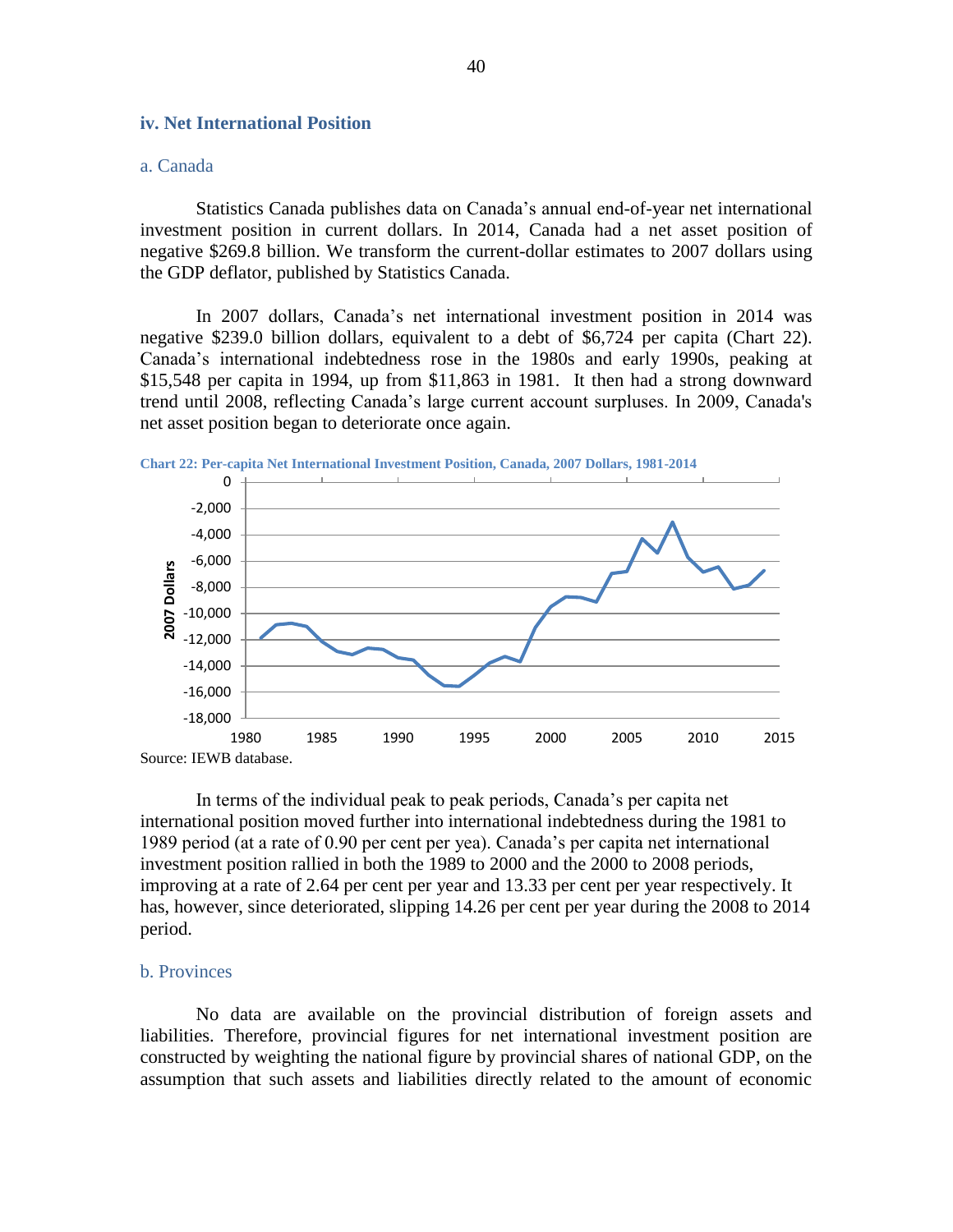activity in a province. Since the provincial values are constructed in this way, they are of little interest in and of themselves. Under these assumptions, in 2014 they ranged from -\$9,871 per capita in Alberta to -\$4,696 per capita in Prince Edward Island.

# **v. Human Capital**

# a. Canada

Human capital in the Index of Economic Well-being is defined on a cost basis as the accumulated private and public expenditures on education at all levels. In 2014, the per-capita value of human capital in Canada was \$155,247 (2007 dollars).<sup>15</sup> Representing just under 60 per cent of wealth stocks, human capital is the most important component of wealth stocks – even more important than physical capital [\(Chart 17\)](#page-33-0). Per-capita human capital rose 45.6 per cent over the 1981-2014 period, an average annual rate of increase of 1.14 per cent. The annual rate of growth was somewhat faster in the 1990s (1.39 per cent) than in the 1980s (1.08 per cent), the 2000-2008 period (1.12 per cent), and the 2008-2014 period (0.82 per cent per year).

# b. Provinces

 $\overline{a}$ 

Once again, there were considerable differences across provinces in the per-capita value of human capital in 2014. Saskatchewan had the highest value at \$173,000 per capita, followed by Manitoba at \$171,065 and British Columbia at \$164,607 (Chart 21). Nova Scotia and Newfoundland and Labrador had the lowest values at \$131,165 and \$129,288 per capita respectively. All provinces experienced growth in the values of human capital per capita in excess of 30 per cent over the 1981-2014 period, with Newfoundland and Labrador, Prince Edward Island, Nova Scotia, and Québec all enjoying rates above 50 per cent. Most provinces exhibited a pattern similar to the national one in terms of growth rates in the cyclically-neutral sub-periods, with the fastest growth occurring in the 1990s.

<sup>&</sup>lt;sup>15</sup> The value of human capital is based on estimates of the cost of education in 2009/2010 drawn from Statistics Canada. Enrollment numbers are from different years based on the level of educational attainment in consideration. See the accompanying database for more details and sources.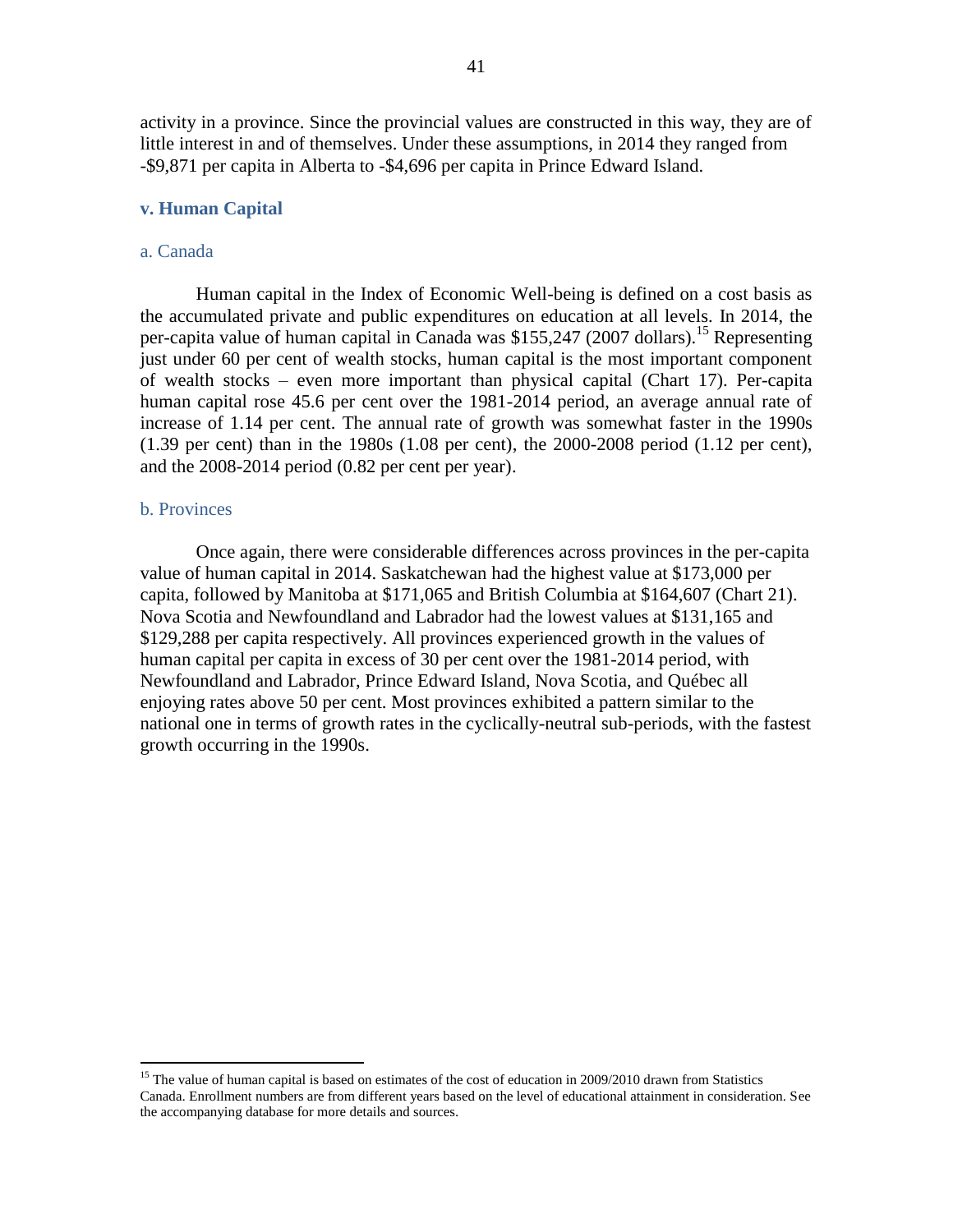



 $\overline{a}$ 

#### **vi. Social Costs of Environmental Degradation**

A negative factor affecting the sustainability of stocks of wealth is the degradation of the environment. Placing a value on the environment or the "services provided by ecosystems" is a massive and controversial task and well beyond the scope of the Index of Economic Well-being. But to highlight the importance of the environment for economic well-being, and to show that environmental issues can be accommodated in our framework for quantifying economic well-being, the Index does include estimates of the social costs of greenhouse gases, which contribute to global warning. In each year, we adjust the total wealth stock estimates by subtracting the social costs of greenhouse gas emissions in that year.

The estimates are derived by multiplying greenhouse gas emissions (measured in megatonnes of  $CO_2$ -equivalent emissions, or MtCO<sub>2</sub>-e) by the social cost of such emissions.<sup>16</sup> In a recent review of 211 published estimates of the social cost of carbon, Tol (2007) finds that the average estimate from peer-reviewed studies is  $$23/tCO<sub>2</sub>$ -e in 1998 Canadian dollars.<sup>17</sup> To simplify the calculations, it is assumed that all the costs of greenhouse gas emissions are borne in the jurisdiction in which the emissions are

<sup>&</sup>lt;sup>16</sup> See Sharpe *et al.* (2008) for a brief discussion of the methodological challenges surrounding the estimation of the marginal social costs of GHG emissions.

<sup>&</sup>lt;sup>17</sup> This corresponds to a social cost of carbon of \$71 US dollars per tonne of carbon (\$71/tC), the value given in Table 1 of Tol (2007). We convert it to Canadian dollars per tonne of  $CO_2$ -equivalent emissions using the molecular mass conversion factor between carbon and  $CO_2$  (3.664 tonnes of  $CO_2$  contain one tonne of C) and the 1998 OECD Canada-US PPP for GDP (1.187293 CAD/USD). Tol does not specify the base year for the estimates in his meta-analysis; we use 1998 because it is the midpoint of the time period covered by his study. In our database, we estimate the total social costs of  $CO<sub>2</sub>$  emissions for Canada and the provinces in 1998 dollars per tonne, then convert the totals to 2007 dollars per tonne using province-specific GDP deflators from Statistics Canada.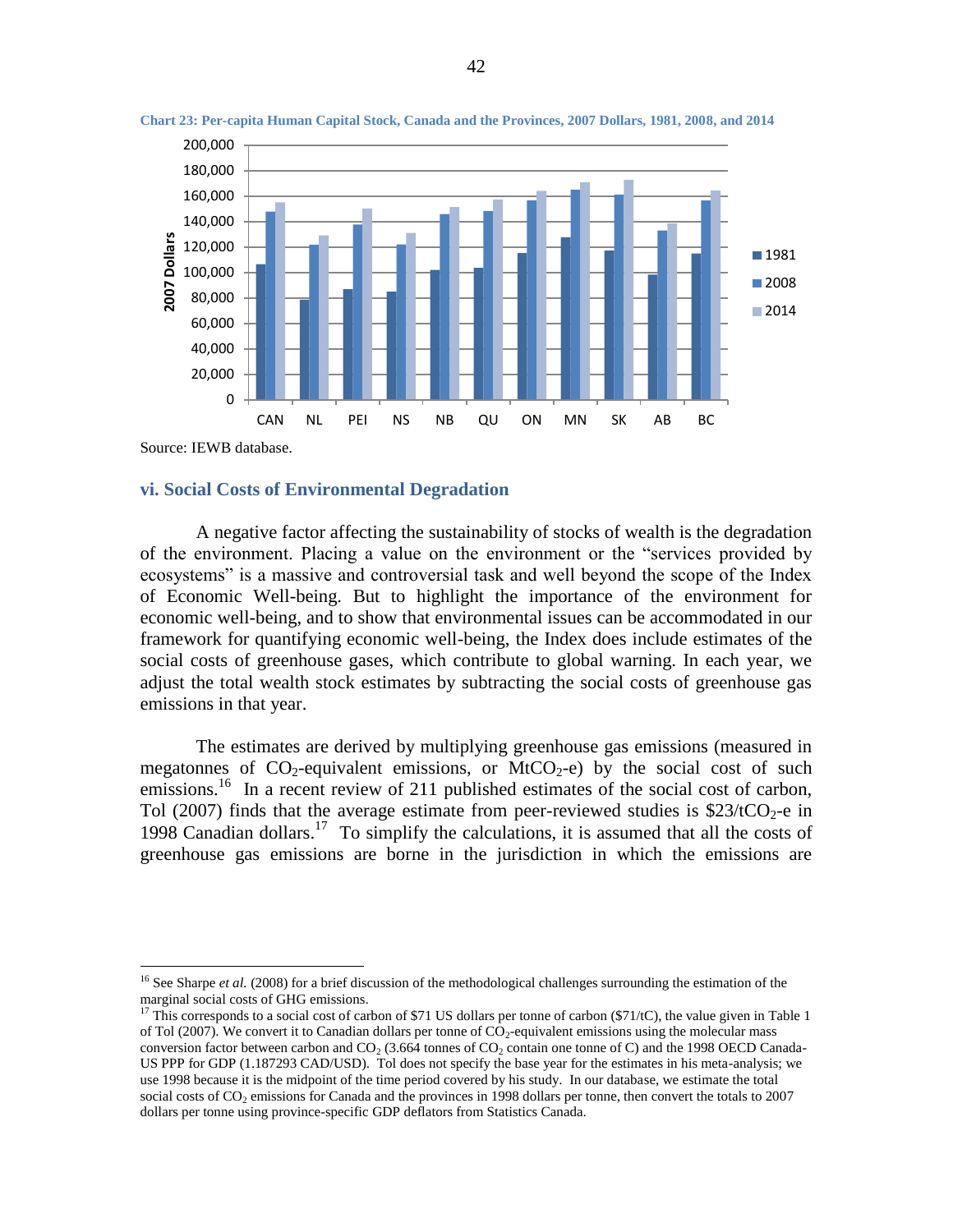produced. In reality, the effects of greenhouse gases cross borders and are global in nature, but the distribution of the costs throughout the world is not known.<sup>18</sup>



<span id="page-43-0"></span>**Chart 24: Trends in Total and Per-capita Greenhouse Gas Emissions, Canada, Megatonnes of CO2-equivalent, 1981-2014**

Source: IEWB database.

#### a. Canada

 $\overline{a}$ 

In 2014, emissions of greenhouse gases in Canada (primarily  $CO<sub>2</sub>$ ) were 723 Mt  $CO<sub>2</sub>$ -e, up 34.1 per cent from 539 Mt CO<sub>2</sub>-e in 1981 (Environment Canada, 2011).<sup>19</sup> Despite the Kyoto protocol, greenhouse gas emissions in Canada have been on a roughly continuous upward trend throughout much of the period, although there was a sharp drop between 2007 and 2009 (from a high water mark of 761 Mt CO<sub>2</sub>-e to 699 Mt CO<sub>2</sub>-e). Canada's

<sup>&</sup>lt;sup>18</sup> In the companion report on the Index of Economic Well-being in OECD countries (Osberg and Sharpe, 2009), we estimate the total costs of  $CO<sub>2</sub>$  emissions for the world based on global  $CO<sub>2</sub>$  emissions and then distribute these costs in proportion to a country's share of world GDP.

<sup>&</sup>lt;sup>19</sup> GHG emissions estimates are available only to 2013; 2014 values are extrapolated based on the compound annual growth rate from the 2008-2013 period.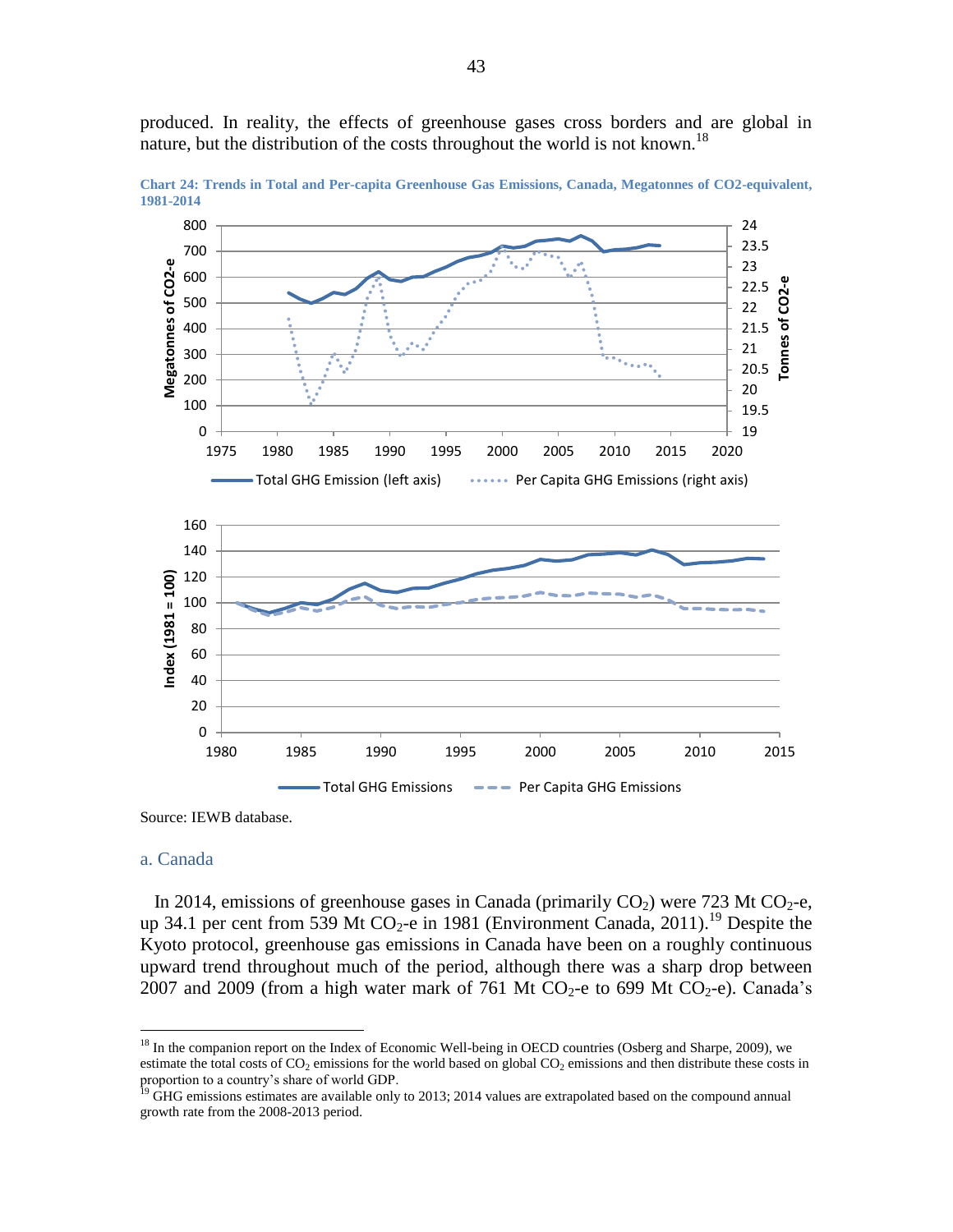greenhouse gas emissions have been roughly stable since. Based on the marginal social cost estimate from Tol (2007), the social costs of greenhouse gases totaled \$716 (2007 dollars) per capita in 2014, down 6.4 per cent from \$765 in 1981. The per-capita burden of greenhouse gas costs increased by 0.59 per cent per year between 1981 and 1989 and by 0.29 per cent per year in the 1990s, but it fell by 1.03 per cent per year over the 2000- 2014 period as Canada's population grew faster than its emissions. We assume that the costs of greenhouse gas emissions are borne in the jurisdiction in which they are produced. In reality, the effects of greenhouse gases cross borders and are global in nature. As yet, the global distribution of costs is unknown. [Chart 24](#page-43-0) illustrates the divergence of the trends in aggregate and per-capita GHG emissions over the 1981-2014 period.

Given that the total value of stocks of wealth (including the cost of GHG emissions) in Canada was \$267,794 per capita in 2014, the social costs of greenhouse gases, according to the admittedly simplistic calculations in this report, have only a marginal impact on total wealth. All else held constant, Canadians' per-capita wealth would have been only 0.3 per cent higher in 2014 if per-capita greenhouse gas costs had been zero.

This figure neglects the impact that a presumed higher future social cost of GHG emissions would have on the present value of oil and gas reserves and is, of course, dependent on our assumption regarding the marginal social cost per tonne of  $CO<sub>2</sub>$ emitted. We have used the average of estimates from a number of studies, which themselves have a wide range of values. In future editions of the IEWB, we plan to embed programming to allow analysts to specify the shadow value they assign to  $CO<sub>2</sub>$ emissions.

#### b. Provinces

Saskatchewan and Alberta had per-capita greenhouse gas social costs well above all the other provinces in 2014, at \$2,993 and \$2,813 per capita, respectively [\(Chart](#page-45-0)  [25F](#page-45-0)or Alberta, per capita GHG costs were down 1.2 per cent from 1981 levels as population growth (up 79.8 per cent from 1981) outstripped the growth in greenhouse gas emissions (up 77.7 per cent from 1981). Alternatively, in Saskatchewan, per-capita GHG costs were 63.5 per cent higher in 2014 than in 1981, with most of the rise occurring over the 1989-2000 period. Saskatchewan's meteoric rise in GHG costs is largely driven by its meager population growth (only 15.0 per cent since 1981), although its emissions have grown just over 10 percentage points more than Alberta since 1981 (88.0 per cent growth). Saskatchewan is also the only province which has not reduced its per capita GHG costs since 2000, experiencing a 1.9 per cent increase over last fourteen years.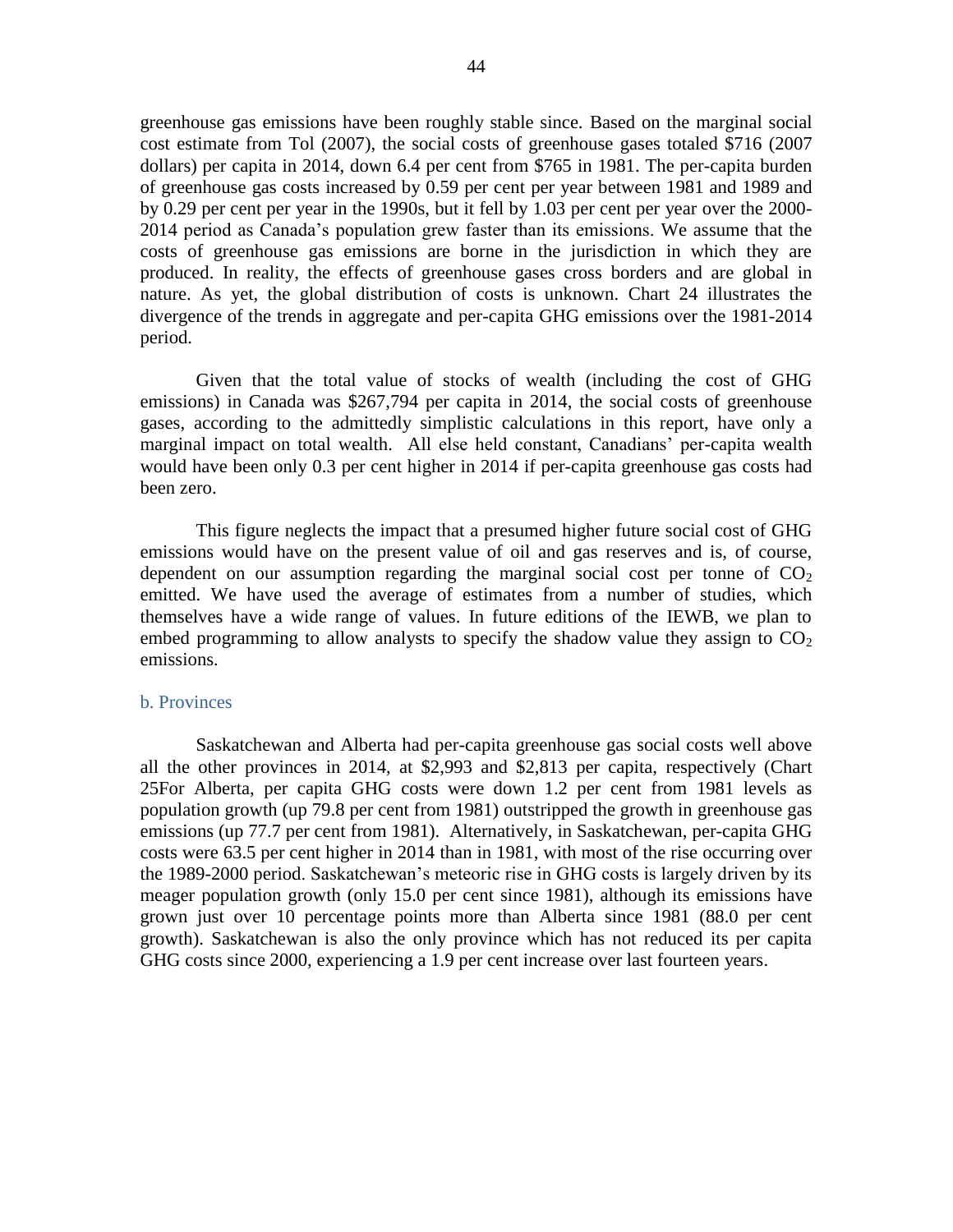

<span id="page-45-0"></span>**Chart 25: Per-capita Social Costs of Greenhouse Gas Emissions, Canada and the Provinces, 2007 Dollars, 1981, 2008, and 2014**

Source: IEWB database.

# **vii. Total Wealth Stocks**

# a. Canada

As the different components of wealth stocks are expressed in prices, total wealth stocks are the sum of the five components and the greenhouse gas adjustment. In 2014, they totaled \$270,175 per capita (2007 dollars) in Canada, up 48.3 per cent from 1981 (Table 4). [Chart 17](#page-33-0) shows the relative importance of each component in the wealth domain. Net capital stock and the stock of human capital dwarf the importance of all other components, accounting for rough 90 to 95 per cent of total per capita wealth from 1981 to 2014.

From 1981 to 1989, the per capita stock of wealth in Canada grew at a rate of 0.58 per cent per year. Growth accelerated in the 1989 to 2000 and 2000 to 2008 periods, growing 1.95 per cent per year and 2.33 per cent per year in each period respectively. The 2009 recession stunted per capita wealth stock growth altogether, with the stock falling 0.80 per cent per year throughout the period. This derailment reflects several developments: the falling commodity prices, thereby lowering the valuation on natural resources and eliciting less growth due to decrease benefits of discovery; a deteriorating international investment position; and the slight slowing of growth in the stock of human capital.

#### b. Provinces

At \$408,346 (2007 dollars), Alberta had the largest total per-capita wealth stock in 2014 (Chart 24). The province also had the most volatile total wealth, shrinking at 3.60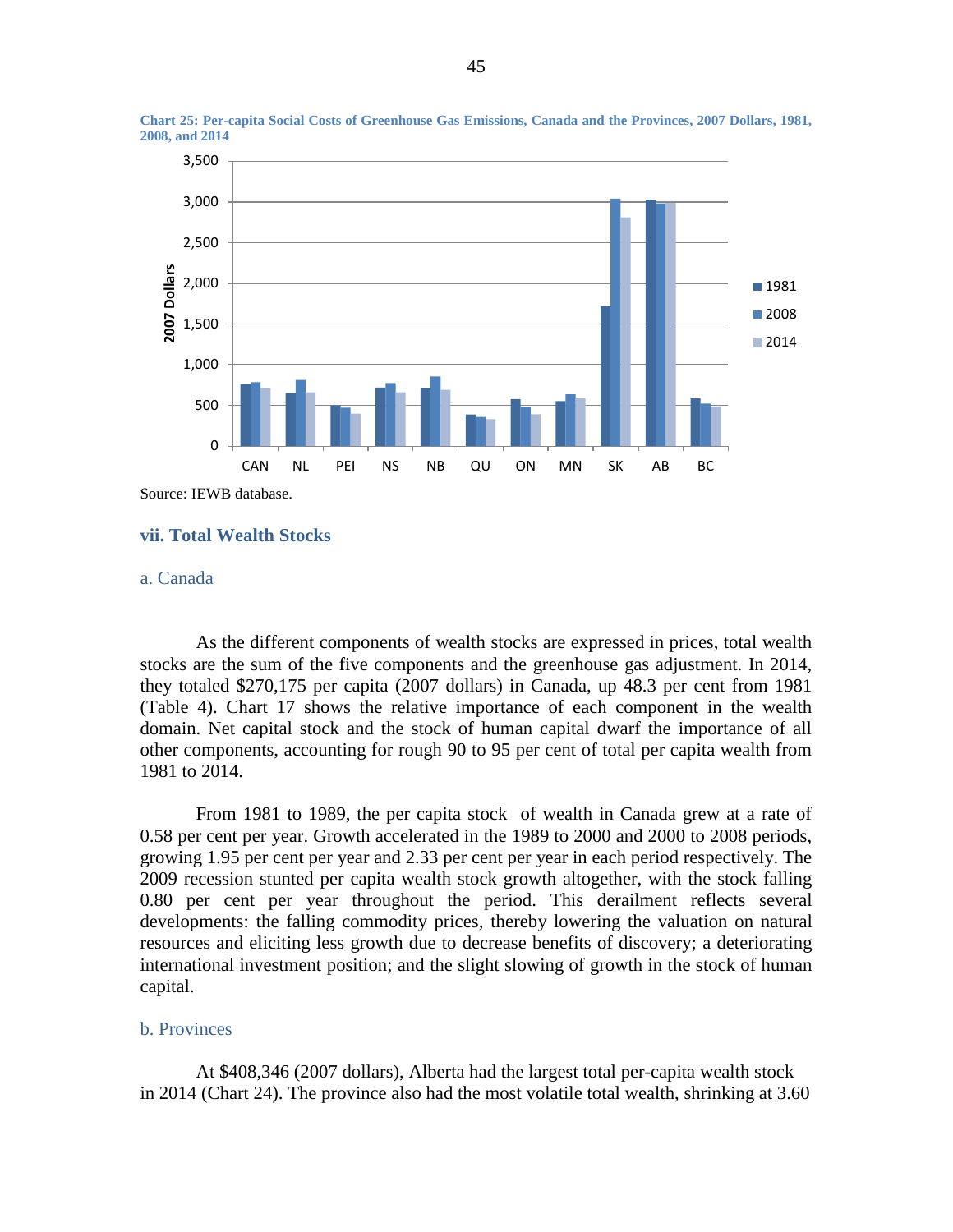per cent per year in the 1980s, then growing at 3.98 per cent per year in the 1990s and 0.48 per cent per year between 2000 and 2014. Fluctuations in the value of natural resources were responsible for these swings. Behind Alberta were Saskatchewan (with \$323,412 total wealth per capita), British Columbia (with \$272,726), and Newfoundland and Labrador (with \$271,993). At the other end, Nova Scotia had the least total wealth per capita at \$208,652, followed by Prince Edward Island with \$212,050. Newfoundland and Labrador experienced by far the fastest growth; its total per-capita wealth in 2014 was 94.9 per cent higher than its 1981 stock, which implies a growth rate of 2.04 per cent per year. Due to a very high stock of total wealth compared to the other provinces in 1981, Alberta experienced the least growth over the 1981-2014 period at 22.4 per cent.



**Chart 26: Total Per-capita Wealth in Canada and the Provinces, 2007 dollars, 1981, 2008, 2014**

Source: IEWB database.





Source: IEWB database.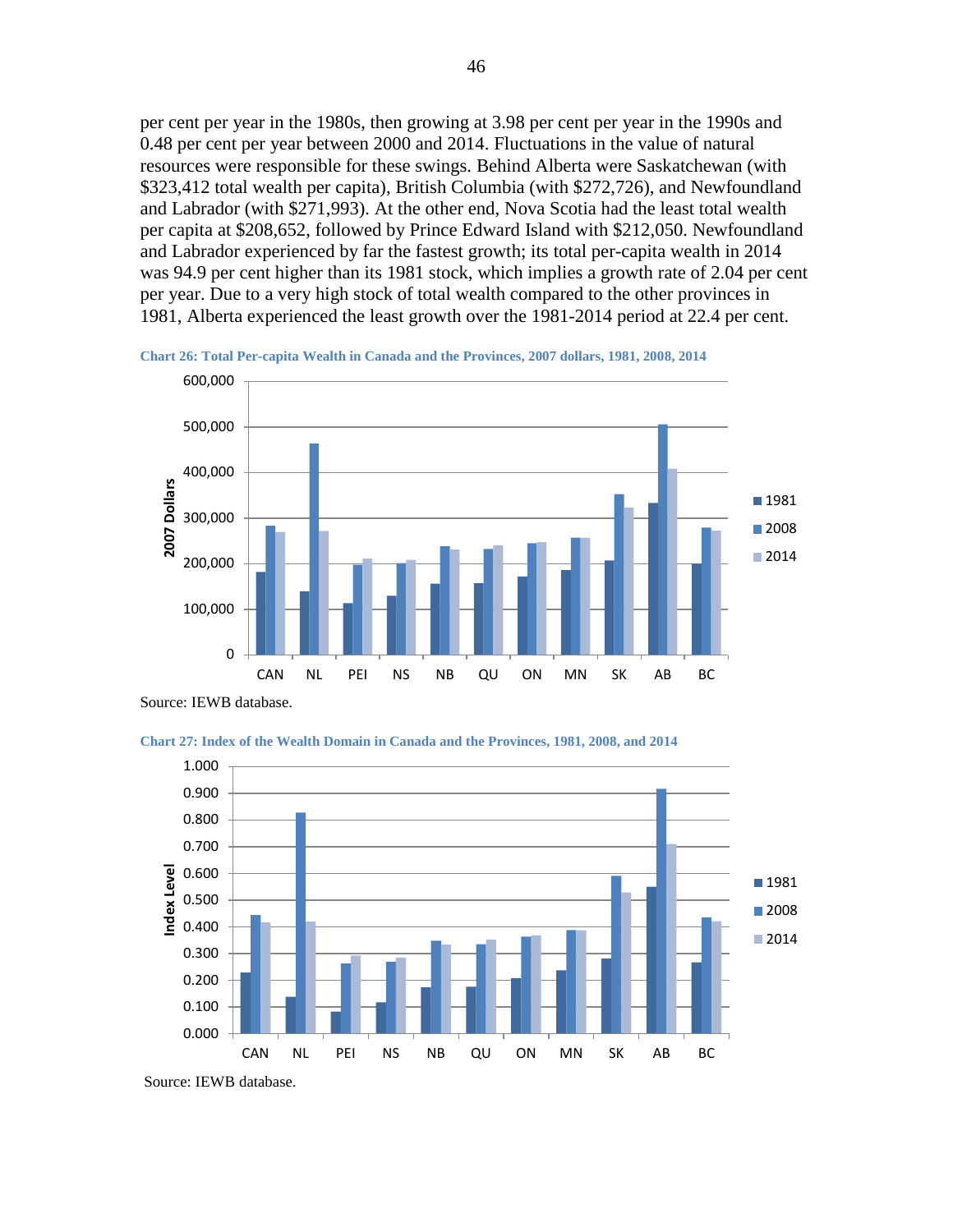The index of the wealth domain is acquired by applying the linear scaling procedure to the total per-capita wealth data. The index was 0.416 in Canada in 2014, up 0.187 points (or 81.7 per cent) from 0.229 in 1981.

As in the case of the consumption domain, the scaling procedure does not affect the rankings of the provinces. Alberta had the highest score in the wealth domain in 2014, at 0.710 (Chart 25). It was followed by Saskatchewan at 0.529 and British Columbia at 0.421. Nova Scotia's score of 0.285 was lowest among the provinces. The wealth domain index increased in all ten provinces over the 1981-2014 period. Newfoundland and Labrador's increase of 0.281 points was the largest among the provinces. As in the case of the consumption domain, Alberta had the lowest per cent growth in the wealth domain over the period, but had the highest wealth score in both 1981 and 2014.

# **E. Trends in the Economic Equality Domain**

 $\overline{a}$ 

The third domain of the Index of Economic Well-being is economic equality. At current levels, a fall in equality, or rise in inequality, is considered to decrease economic well-being and vice versa. The equality domain consists of two component concepts: income inequality and poverty. We measure income inequality using the Gini coefficient, constructed by Statistics Canada for the total population of family units based on total after-tax family income. To measure poverty, we use poverty intensity, which is the product of the poverty rate and the poverty gap. The poverty rate and gap are based on Statistics Canada's low-income measure rates (LIMs).<sup>20</sup> The poverty rate is the per cent of Canadians who live below the poverty line defined by fifty per cent of median equivalent family income, and the average poverty gap is the average difference between the poverty line and the incomes of those in poverty.

High poverty intensity is considered more detrimental to economic well-being than an unequal income distribution. Consequently, poverty intensity is given a weight of three quarters, and income distribution a weight of one quarter, in the determination of the overall index for the equality domain.

 $^{20}$  In our work on international estimates of the Index of Economic Well-being (Osberg and Sharpe, 2009), and in past work on the Index for Canada and the provinces, we have measured poverty using the low income measure (LIM) approach, whereby the poverty line is defined as a fixed proportion (e.g. 50 per cent) of the median income. We must use this approach in international comparisons because comparable data similar to the LICOs are not available for countries other than Canada. For our work on Canada and the provinces, we previously opted to use the LICO approach for several reasons. First, the LICOs are the most common poverty measures used in the literature on Canada. Second, Statistics Canada produces official estimates of the poverty rate and gap based on location- and family size-specific LICOs; this level of precision would be difficult to achieve using the LIM approach, and in any case, we think it is better to use Statistics Canada's official data whenever possible in the interest of transparency. Recently, reliable LIMbased poverty data became available from Statistics Canada. As such, the numbers reported in the this report are based on the LIM in order to match the methodology of the international comparisons. Note that poverty rates based on the LICOs should experience a greater decline over the 1981-2013 period than rates based on the LIM. This is because the LICO is an 'absolute' measure of poverty while the LIM is a 'relative' measure; the poverty line rises with median income under the LIM approach, while the LICO does not. Indeed, while the LICO-based poverty rate for all persons fell by 2.4 percentage points in Canada between 1981 and 2007 (from 11.6 per cent to 9.2 per cent), the LIM-based rate increased by 0.6 percentage points (from 12.4 per cent to 13.0 per cent) over the same period (Osberg and Sharpe, 2009). For a detailed analysis of the implication of the use of the LICO versus the LIM, see Andrews (2015).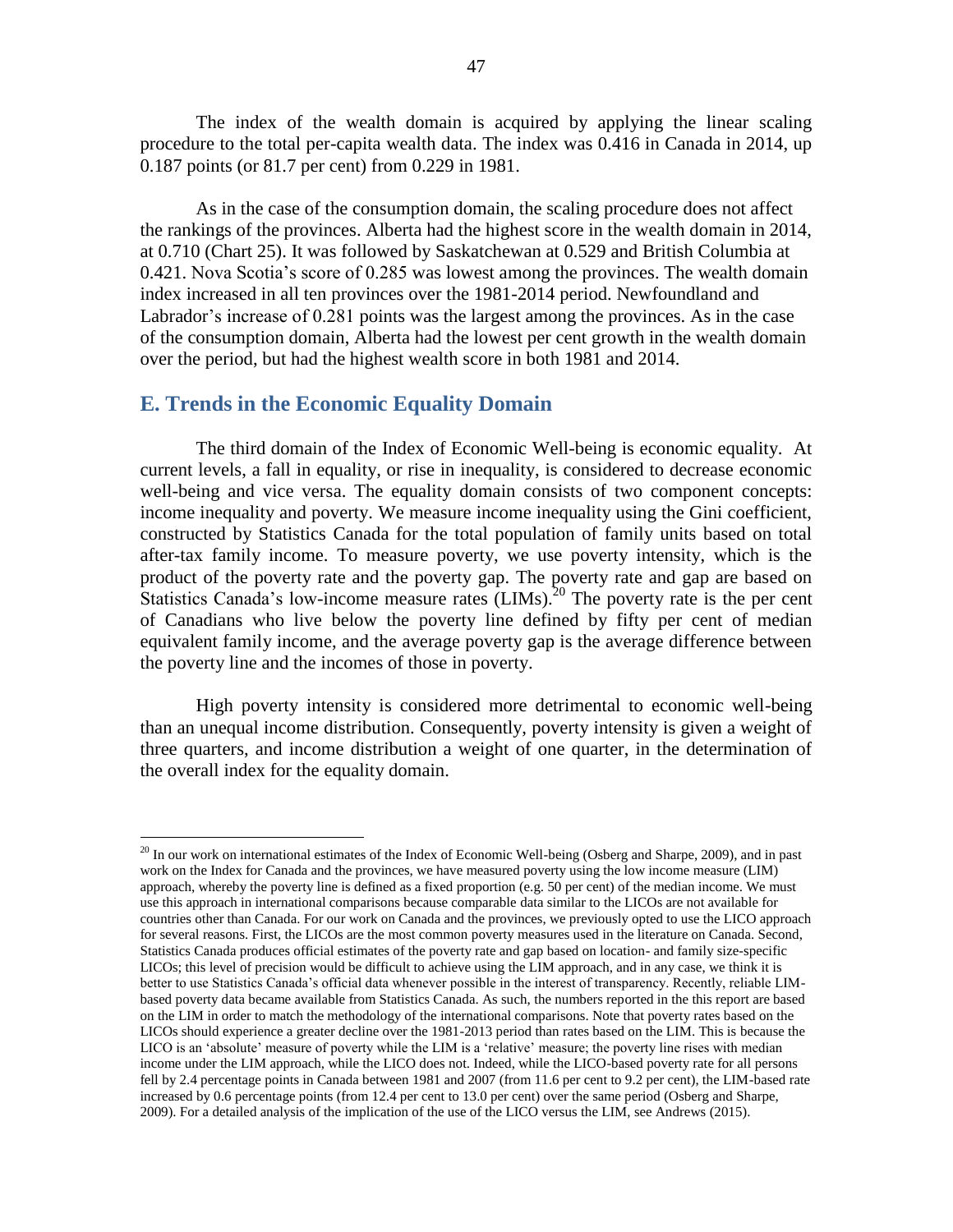The index of economic equality weights the Gini coefficient at 25 per cent and the poverty intensity at 75 per cent. As such, changes in poverty intensity drive changes in the economic equality far more than changes in the Gini coefficient do. [Table 4](#page-48-0) presents the growth rates of the equality domain and its two components for the overall period and in each peak to peak period.

| A WAYAY II MAAAAAANAA Y<br><u>VI VIIVHAILUD IVI VIIV IJMMMMIN</u><br>as valualle maine and coulably valuality. |           |           |           |           |           |           |  |
|----------------------------------------------------------------------------------------------------------------|-----------|-----------|-----------|-----------|-----------|-----------|--|
|                                                                                                                | 1981-2014 | 1981-1989 | 1989-2000 | 2000-2008 | 2008-2014 | 1981-2008 |  |
| <b>Economic</b><br><b>Equality</b>                                                                             | $-0.84$   | 1.58      | $-3.42$   | 0.03      | $-1.56$   | $-0.68$   |  |
| <b>Index of Scaled</b><br>Gini<br>Coefficient <sup>21</sup>                                                    | $-2.16$   | 0.73      | $-6.32$   | 1.05      | $-2.37$   | $-2.11$   |  |
| <b>Index of</b><br><b>Poverty</b><br><b>Intensity</b>                                                          | $-0.56$   | 1.81      | $-2.09$   | $-0.14$   | $-1.43$   | $-0.37$   |  |

<span id="page-48-0"></span>**Table 4: Summary of Growth for the Equality Domain and its Components, 1981-2014**

Comparing the 2008 to 2014 period with the overall trend from 1981 to 2008, the index of the scaled Gini coefficient declined slightly more quickly after 2008 than it had before. Poverty intensity growth, on the other hand, deteriorated nearly four times as quickly as it had been over the long run period of 1981 to 2008.

#### **i. Income Inequality**

#### a. Canada

 $\overline{a}$ 

In 2014, the Gini coefficient for all families in Canada based on after-tax income was estimated to be 0.319, up 11.9 per cent from  $0.285$  in  $1981<sup>22</sup>$  Nearly all of the increase in inequality occurred in the 1990s, the Gini coefficient increased 12.8 per cent over the 1989-2000 period, compared to reductions of inequality of 1.4 per cent over the 1981-1989 period and of 0.1 per cent over the 2000-2008 period. The 2008 to 2014 period was the only other peak to peak period which experienced an increase inequality, though at 1.6 per cent it pales in comparison to the inequality growth of the 1990s.

<sup>&</sup>lt;sup>21</sup> Unlike most economic indicators where increases are "better" and decreases are "worse", an increase in the Gini coefficient indicates an *increase* in inequality. As such, when scaling our Gini coefficient, we transformed it such that an increase meant an increase in equality.

<sup>&</sup>lt;sup>22</sup> Statistics Canada estimates of the Gini coefficient are available to 2013; 2014 values are assumed to be equal to the 2013 value.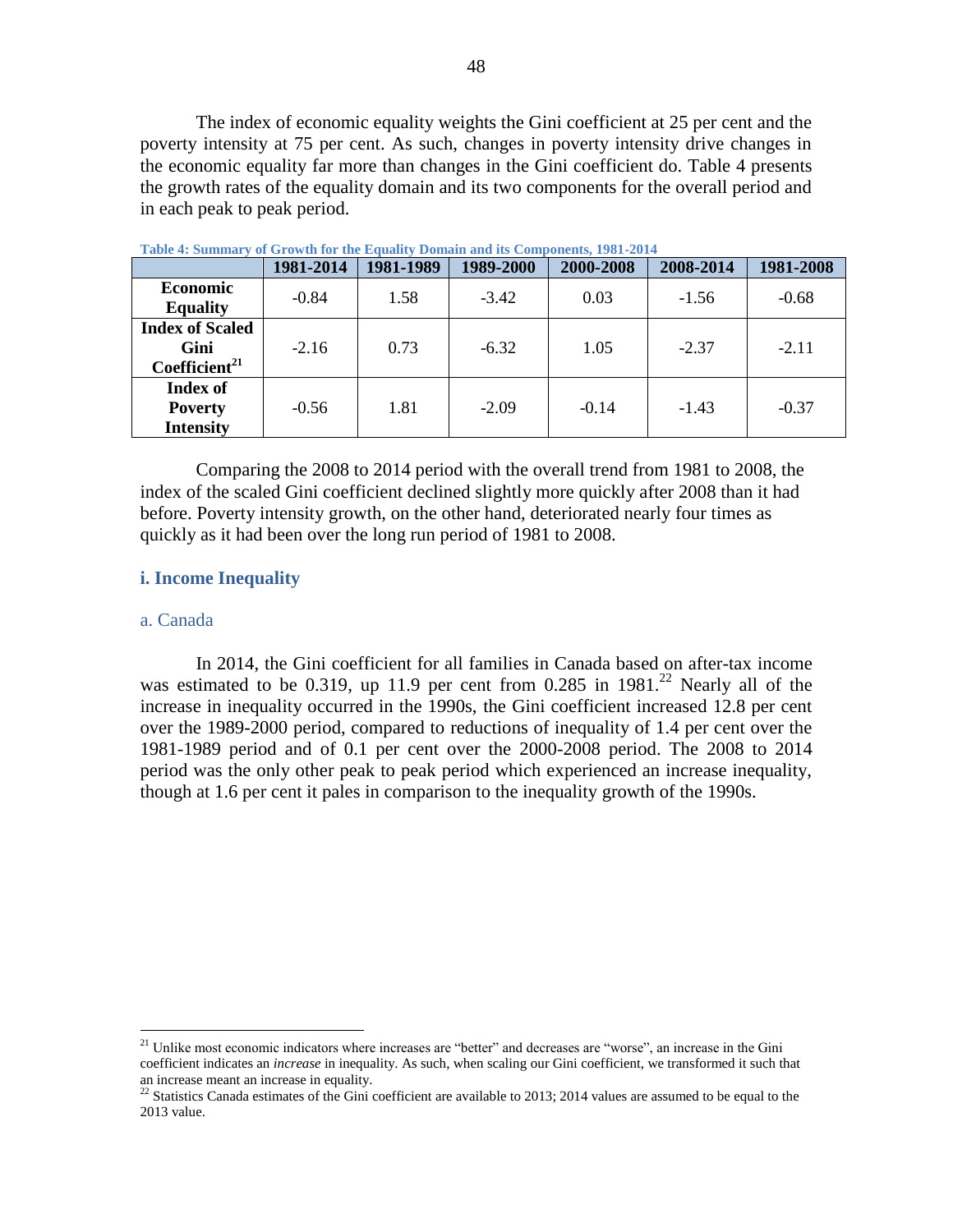



#### b. Provinces

Among the provinces, the highest Gini coefficient in 2014 was 0.328 for Ontario, followed by British Columbia (0.320), and Alberta (0.312) [\(Chart 29N](#page-49-0)ew Brunswick had the lowest coefficient at 0.286. Over the 1981-2014 period, Ontario and British Columbia experienced the most growth, with 20.6 per cent and 14.3 per cent. Saskatchewan and New Brunswick were the only provinces where Gini coefficients fell over the period (by 3.8 per cent and 1.4 per cent respectively). As was the case for Canada as a whole, the 1990s were responsible for most of the increase in Gini coefficients across the board, while the 2000s saw a relative stabilization and, in the cases of Québec and New Brunswick, a decline. Saskatchewan was the sole exception to this rule, as the rate of change actually increased in the 2000-2014 period relative to the previous periods.



<span id="page-49-0"></span>**Chart 29: Gini Coefficient for Families Based on After-tax Income, Canada and the Provinces, 1981, 2008, and 2014**

Source: IEWB database.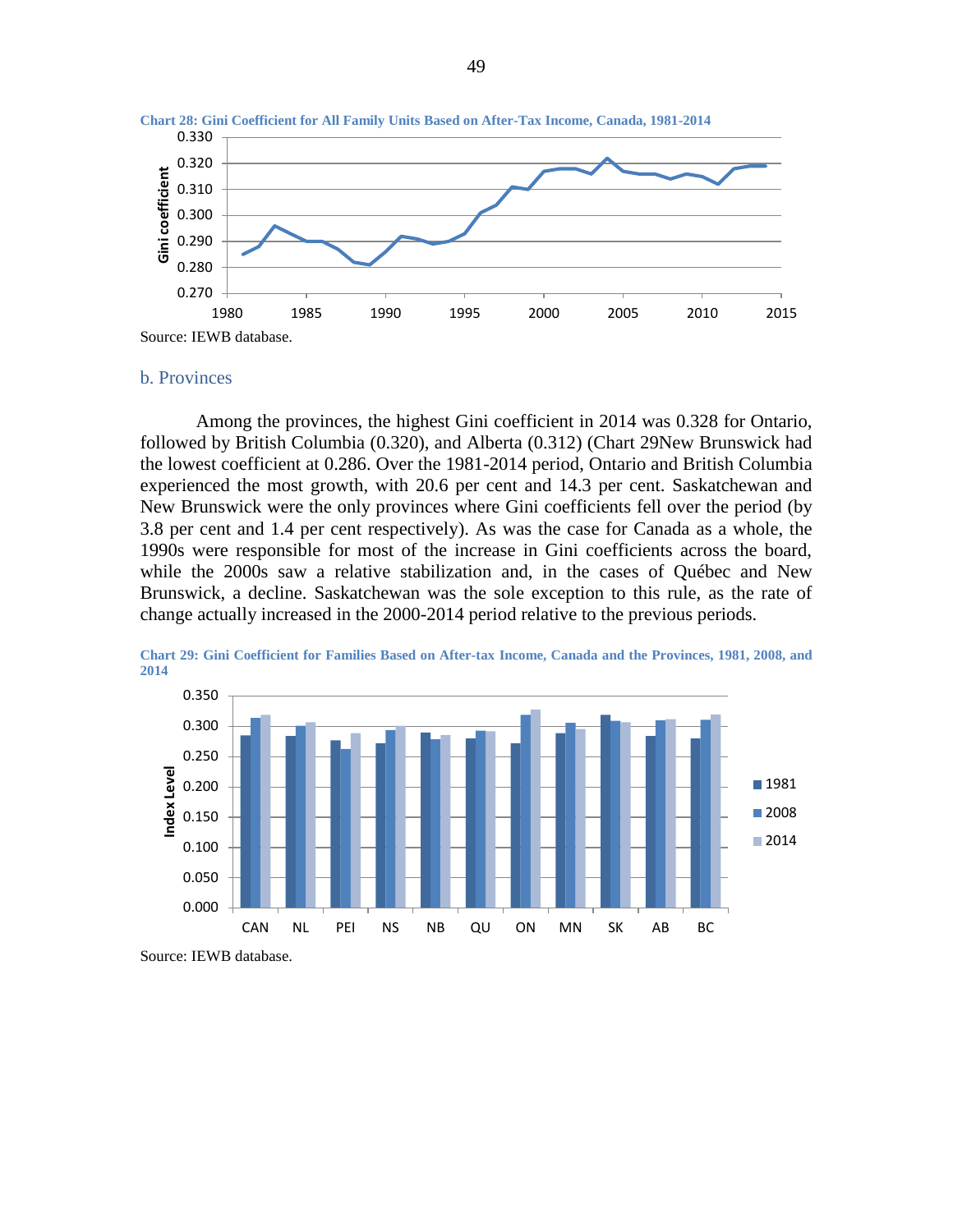# **ii. Poverty**

# a. Canada

The poverty rate for all persons, based on the LIM, was estimated at 13.5 per cent in 2014, up from 12.0 per cent in  $1981<sup>23</sup>$  It hit a low point of 10.5 per cent in 1989, and peaked at 13.7 per cent in 2009. The poverty rate has remained in and around this level, sitting at 13.5 per cent in 2014.

In 2014, the per-person poverty gap in Canada was 32.85 per cent, 6.3 per cent higher than its 1981 value of 30.6 per cent. The poverty gap has been relatively stable for the entire period, although there was a slight decline in the mid-80s that was reversed by a slight increase in the mid-90s.

Poverty intensity is the product of the poverty rate and the poverty gap.<sup>24</sup> The magnitude of poverty intensity in a particular place at a point in time has no meaning; the measure is useful only for comparisons across time or across jurisdictions. Poverty intensity was up 19.5 per cent in 2014 from its 1981 level in Canada. Not surprisingly, it exhibited the same pattern as the poverty rate, falling in the late 1980s, slowly rising until 2009, and then remaining at this general level after 2009.





Source: IEWB database.

#### b. Provinces

 $\overline{a}$ 

The highest poverty rate among the provinces in 2014 was in Prince Edward Island, 16.1 per cent. New Brunswick and Manitoba posted the second and third highest rates at 15.0 per cent and at 14.8 per cent respectively. The lowest rates in 2014 were in

 $^{23}$  Statistics Canada estimates of the poverty rate and poverty gap are available to 2013; the 2014 values are assumed to be equal to the 2013 values.

<sup>24</sup> Admittedly, there is a measurement issue with using scaled poverty intensity in our index of economic equality rather than including the scaled poverty rate and poverty gap individually. As poverty intensity is the product of the poverty rate and the poverty gap, the effects of growth in the two are multiplicative.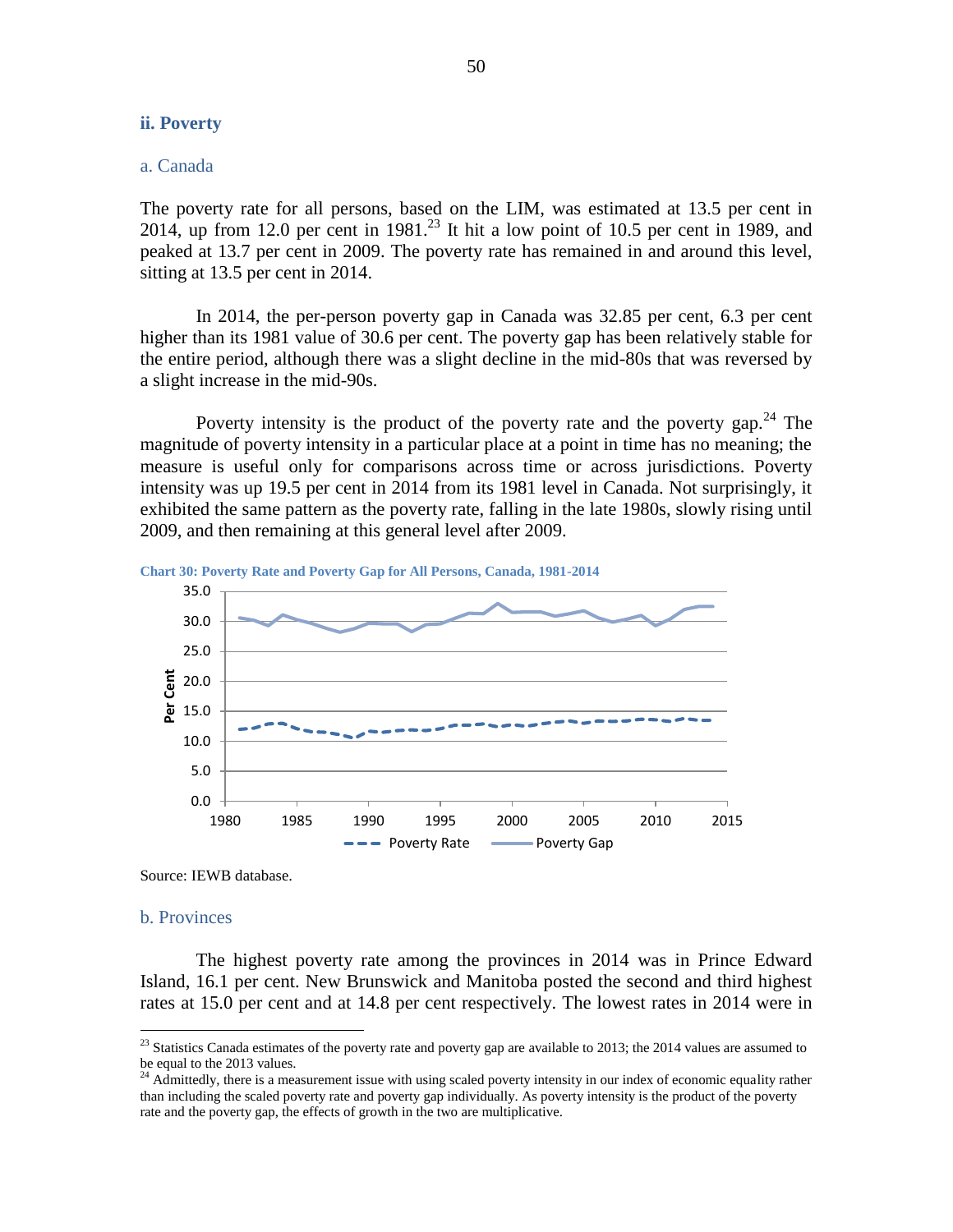Alberta, 7.6 per cent, and Saskatchewan, 12.7 per cent. The poverty rate fell in seven of the provinces over the 1981-2014 period. In Ontario, Manitoba, and British Columbia the LIM grew between 1981 and 2014. While the provincial trends throughout the 1981-2014 period generally followed the national one, there was considerable variety across provinces in terms of total changes over the whole period. Poverty rates in Prince Edward Island and New Brunswick fell 4.9 percentage points and 5.5 percentage points between 1981 and 2010, while those of British Columbia and Ontario increased 4.2 percentage points and 5.0 percentage points, respectively.





Source: IEWB database.





Prince Edward Island had the lowest poverty gap among the provinces in 2014 at 27.2 per cent; British Columbia had the highest at 36.8 per cent. Over the 1981-2014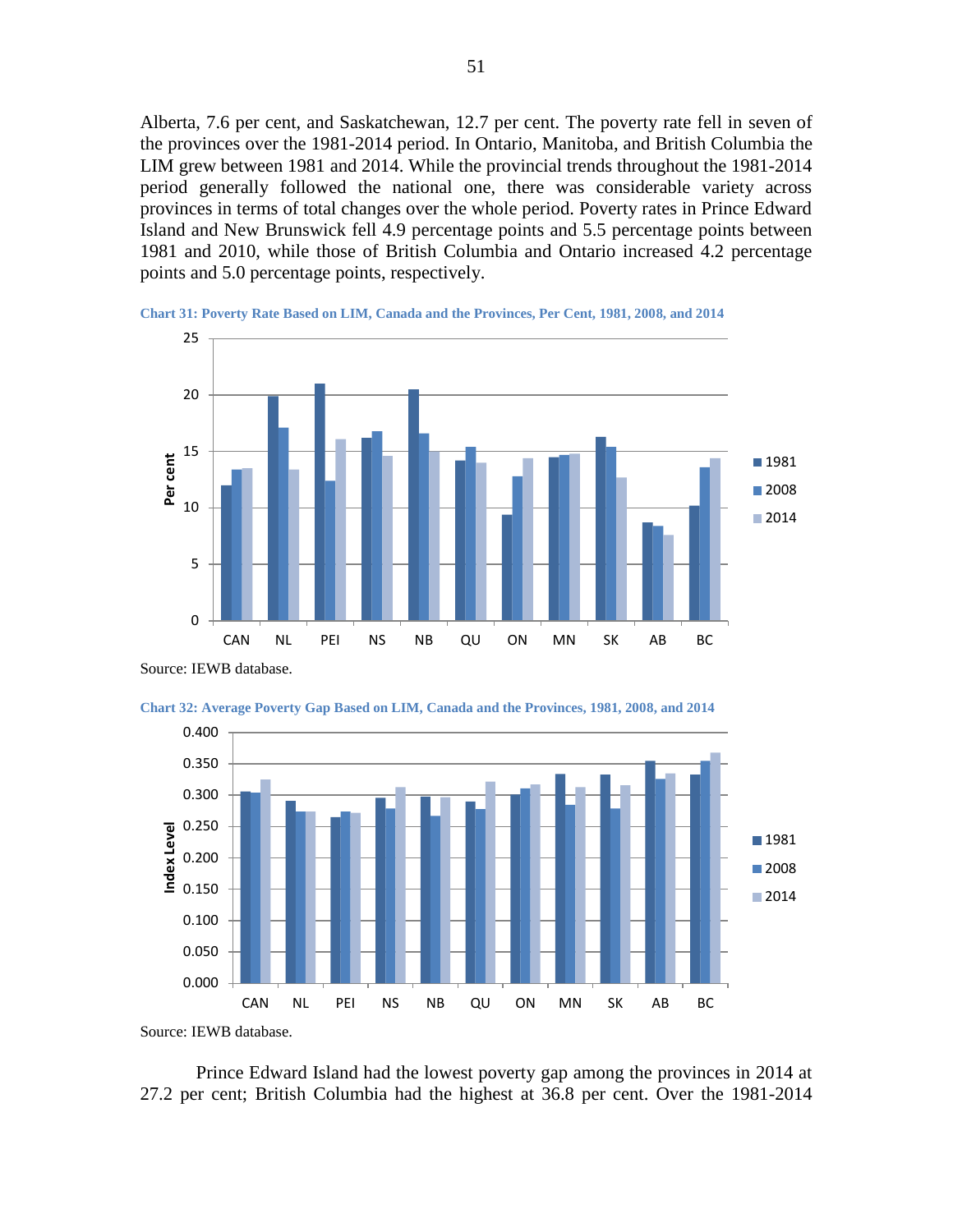period, the poverty gap decreased in half of the provinces (Newfoundland and Labrador, New Brunswick, Manitoba, Saskatchewan, and Alberta). Between 2000 and 2014, the poverty gap decreased in half of the provinces once again, however the provinces were slightly different (New Brunswick and Manitoba were replaced by Prince Edward Island and Ontario).

Over the 1981-2014 period, the greatest drops in poverty intensity were in Newfoundland and Labrador and New Brunswick, at 36.6 per cent and 27.1 per cent, respectively. Poverty intensity increased over the period in three provinces: Québec, Ontario, and British Columbia.

# **iii. Overall Economic Equality Domain**

The index of the economic equality domain is the weighted sum of the scaled Gini coefficient and the scaled poverty intensity index, with poverty intensity receiving three quarters of the weight. In Canada, the index was 0.470 in 2014, down 0.151 points (or 24.4 per cent) from 0.621 in 1981. The index of economic equality in Canada grew during the 1981 to 1989 period at a rate of 1.58 per cent per year. The 1989 to 2000 period saw inequality growth wipe away the gains made by the index of economic equality in the 1980s, as it fell at a rate of 2.81 per cent per year. Canada became marginally more equal between 2000 and 2008, reflected in the index of economic equality growing 0.03 per cent per year. Inequality growth returned with the 2009 recession, as the index of economic equality fell 1.56 per cent per year from 2008 to 2014.

Alberta had the highest score in the equality domain in 2014 at 0.697 among the provinces, followed by Newfoundland and Labrador at 0.577 [\(Chart 33\)](#page-53-0). British Columbia had the lowest score by a considerable margin with 0.362; the next lowest score was Ontario's at 0.431.

Four of the ten provinces (New Brunswick, Saskatchewan, Newfoundland and Labrador, and Prince Edward Island) saw considerable improvements in the equality index over the 1981-2014 period (60.7 per cent, 53.9 per cent, 52.7 per cent, and 27.1 per cent respectively). The largest decline was experienced in British Columbia, where the index of equality fell by 45.4 per cent over the period.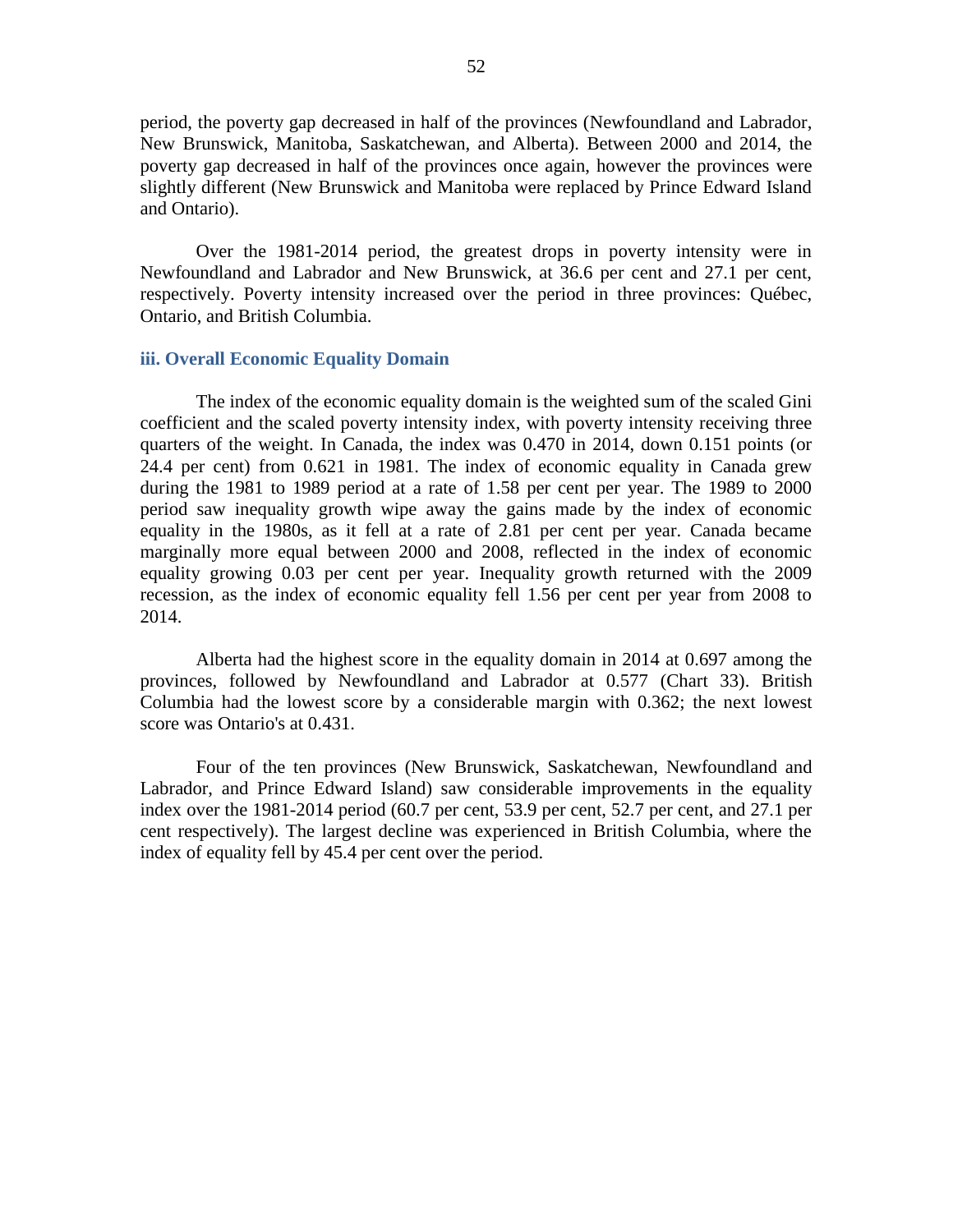

<span id="page-53-0"></span>**Chart 33: Index of the Equality Domain in Canada and the Provinces, 1981, 2008, and 2014**

**F. Trends in the Economic Security Domain** 

 $\overline{a}$ 

The economic security domain is the most complex domain of the Index of Economic Well-being and the methodologies used in its construction have evolved since the Index was first released in  $1998<sup>25</sup>$  The domain consists of four components called risks to economic well-being facing the population, namely the risk imposed by unemployment, the financial risk from illness, the risk from single parent poverty, and the risk of poverty in old age. Three of these components are in turn composed of more than one variable. [Chart 34](#page-54-0) illustrates Canada's scores in the sub-indices for each of the four economic security components in 1981, 2000, and 2014, as well as the overall index of economic security. Canadians became more secure over the period in terms of the risk from single-parent poverty and old-age poverty, but these gains were more than offset by the fall in security from the financial risk of illness and of unemployment.

<sup>&</sup>lt;sup>25</sup> For a discussion of the role of economic security in an index of economic well-being and an assessment of the CSLS approach to the measurement of economic security, see Heslop (2009).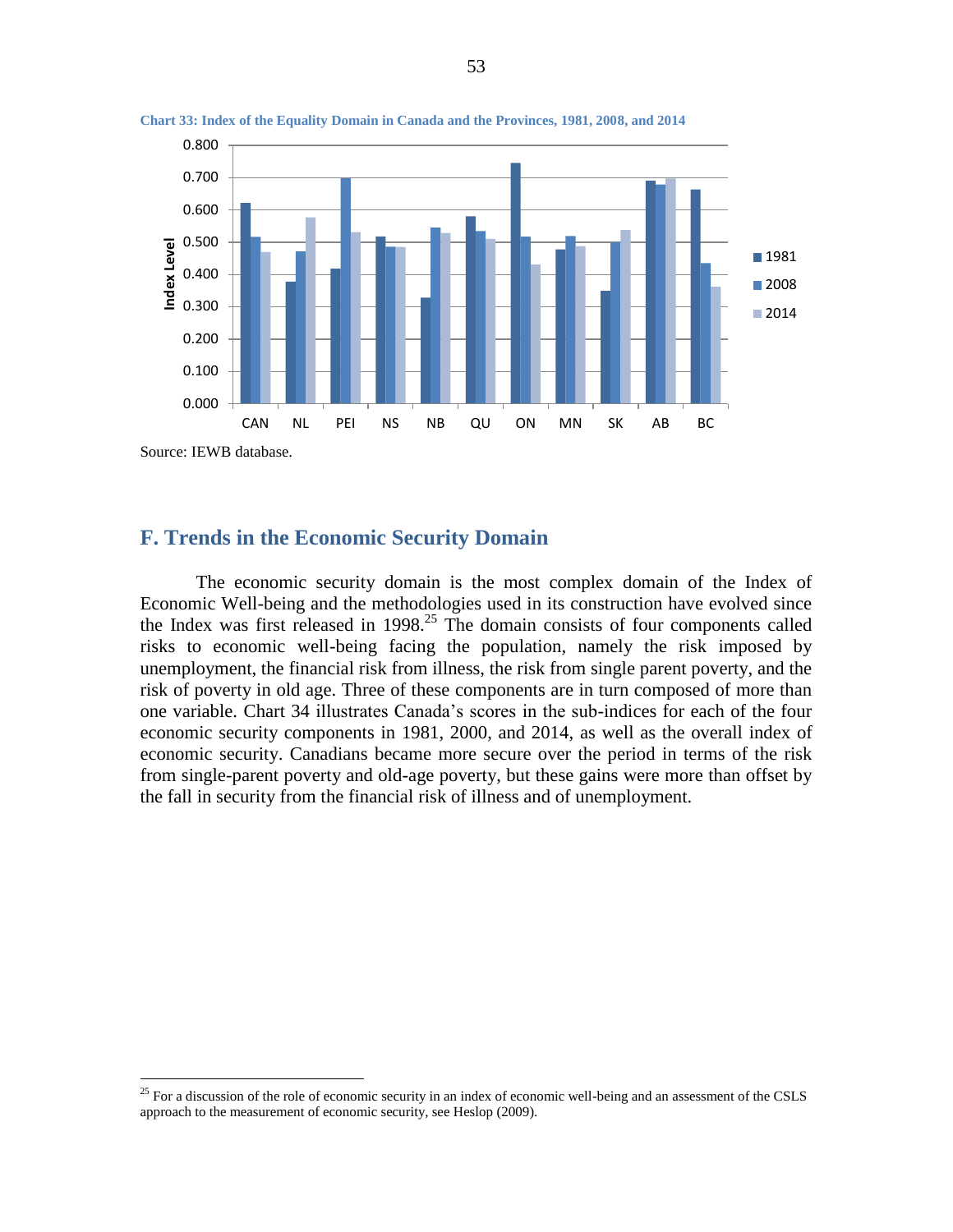

<span id="page-54-0"></span>**Chart 34: The Economic Security Domain and its Components, Canada, 1981, 2008, and 2014**

[Table 5](#page-54-1) presents growth rates for the economic security domain and each of its four component indices. The component indices essentially are weighted by how much of the population is at risk. The risk imposed by illness receives the highest weight (as everyone in the population is at risk) of more than 40 per cent, while the risk imposed by poverty in old age receives the smallest weight at around 12 per cent. Each index is made up of multiple measures to try and capture the risk it describes. For example, the risk imposed by unemployment takes into account the risk of unemployment as well as the risk of being unemployed and not being caught by the social safety net.

|                                                            | 1981-2014 | 1981-1989 | 1989-2000 | 2000-2008 | 2008-2014 | 1981-2008 |
|------------------------------------------------------------|-----------|-----------|-----------|-----------|-----------|-----------|
| <b>Economic</b><br><b>Security</b>                         | $-0.49$   | 0.21      | $-0.98$   | $-1.08$   | $-0.05$   | $-0.59$   |
| <b>Risk Imposed</b><br>by<br>Unemployment                  | $-0.01$   | 0.59      | $-0.27$   | 0.51      | $-1.01$   | 0.21      |
| <b>Risk Imposed</b><br>by Illness                          | $-2.06$   | $-1.10$   | $-2.95$   | $-3.11$   | 0.29      | $-2.57$   |
| <b>Risk Imposed</b><br>by Single-<br><b>Parent Poverty</b> | 1.09      | 0.93      | 2.14      | 0.49      | 0.19      | 1.29      |
| <b>Risk Imposed</b><br>by Poverty in<br>Old Age            | 2.22      | 9.47      | 0.97      | $-2.35$   | 1.43      | 2.40      |

<span id="page-54-1"></span>**Table 5: Summary of Growth for the Economic Security Domain and its Components, 1981-2014**

The 2008 to 2014 period was the only peak to peak period within our scope of study where individuals actually became more economically secure against the risk imposed by illness. Individuals also became more insulated from the risks imposed by single-parent poverty and poverty in old age in the 2008 to 2014 period. Overall, we found that economic security actually deteriorated less in the 2008 to 2014 than it did in either of the prolonged booms of the 1990s or early 2000s.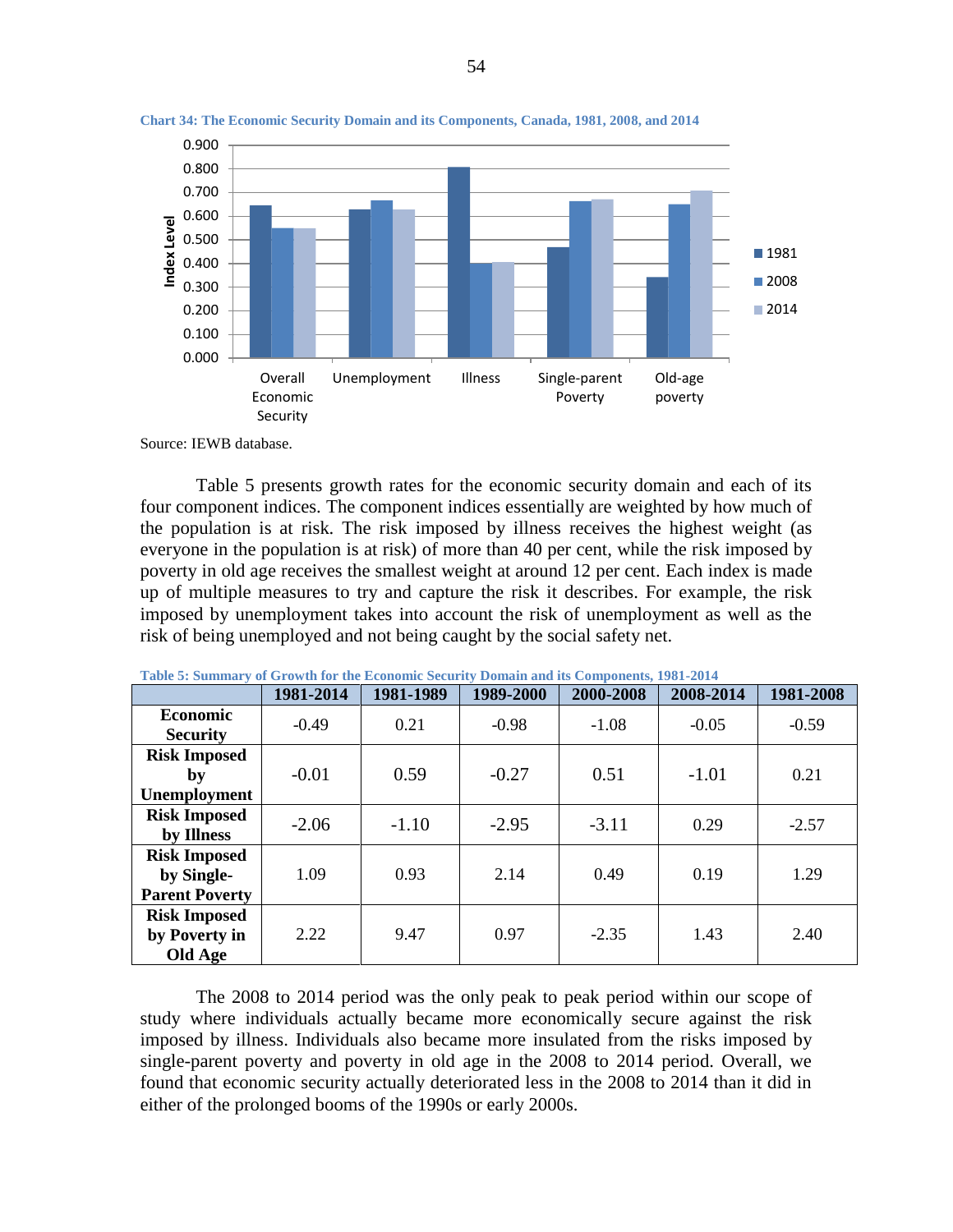Despite an overall slowing of growing economic insecurity in Canada, the 2008 to 2014 period also saw insecurity due to the risk imposed by unemployment grow the fastest. In 2009 recession unemployment rates in Canada peaked for the 2008 to 2014 period, and with them so did the proportion of unemployed receiving EI. While unemployment rates have since ebbed, the proportion of unemployed receiving EI hit its lowest point since 1981 in 2014 at 38.4 per cent (down from 50.6 per cent in 2009). As EI requires a certain number of hours worked prior to claiming benefits, this could be evidence of longer spells of unemployment in the wake of the 2009 recession.

When compared with the long run trend of 1981 to 2008, economic security declined much less from 2008 to 2014. However, improvements in security against the risks imposed by unemployment, single parent-poverty, and poverty in old age all slowed from 2008 to 2014 versus 1981 to 2008. Security against unemployment even relapsed from security growth over the long run to falling security from 2008 to 2014. Security from illness slowed the declined in economic security from 2008 to 2014 which had been experienced over the long run. From 1981 to 2008, security from the risk imposed by illness fell 2.57 per cent per year, but from 2008 to 2014 security finally improved 0.29 per cent per year.

#### **i. Risk from Unemployment**

Risk imposed by unemployment is determined by three variables: the unemployment rate, the proportion of the unemployed receiving EI benefits, and the proportion of earnings that are replaced by EI benefits.

#### a. Canada

 $\overline{a}$ 

The unemployment rate was 6.9 per cent in Canada in 2014, somewhat higher than the lowest rate (6.1 per cent in 2007) attained during the 1981-2014 period [\(Chart](#page-56-0)  [35\)](#page-56-0). The unemployment rate rose in the early 1980s, peaking at 12.0 per cent in 1983 because of a recession, then fell during the recovery and the economic expansion during the rest of the decade. This pattern repeated itself in the 1990s, with the unemployment rate rising to 11.4 per cent in 1993 and then slowly unwinding to 6.8 per cent in 2000. Unlike the early 1980s and 1990s, the early 2000s did not experience a major economic downturn, so the unemployment rate was relatively stable between 2000 and 2008, peaking at 7.7 per cent in 2002 before falling to 6.0 per cent in 2007. During the 2009 recession, the unemployment rate rose 2.3 percentage points from its 2007 low, peaking at 8.3 per cent.

In 2014, the proportion of the unemployed receiving EI benefits in Canada was  $38.4$  per cent,<sup>26</sup> down from 71.2 per cent in 1981 and a peak of 89.5 per cent in 1989

 $26$  Strictly speaking the 38.4 per cent is the ratio of the number of persons receiving EI benefits to the number of unemployed. It is unlikely that all EI beneficiaries are classified as unemployed by the Labour Force Survey, especially in a region where there are few job prospects. And of course new labour market entrants may be unemployed but not eligible for EI benefits.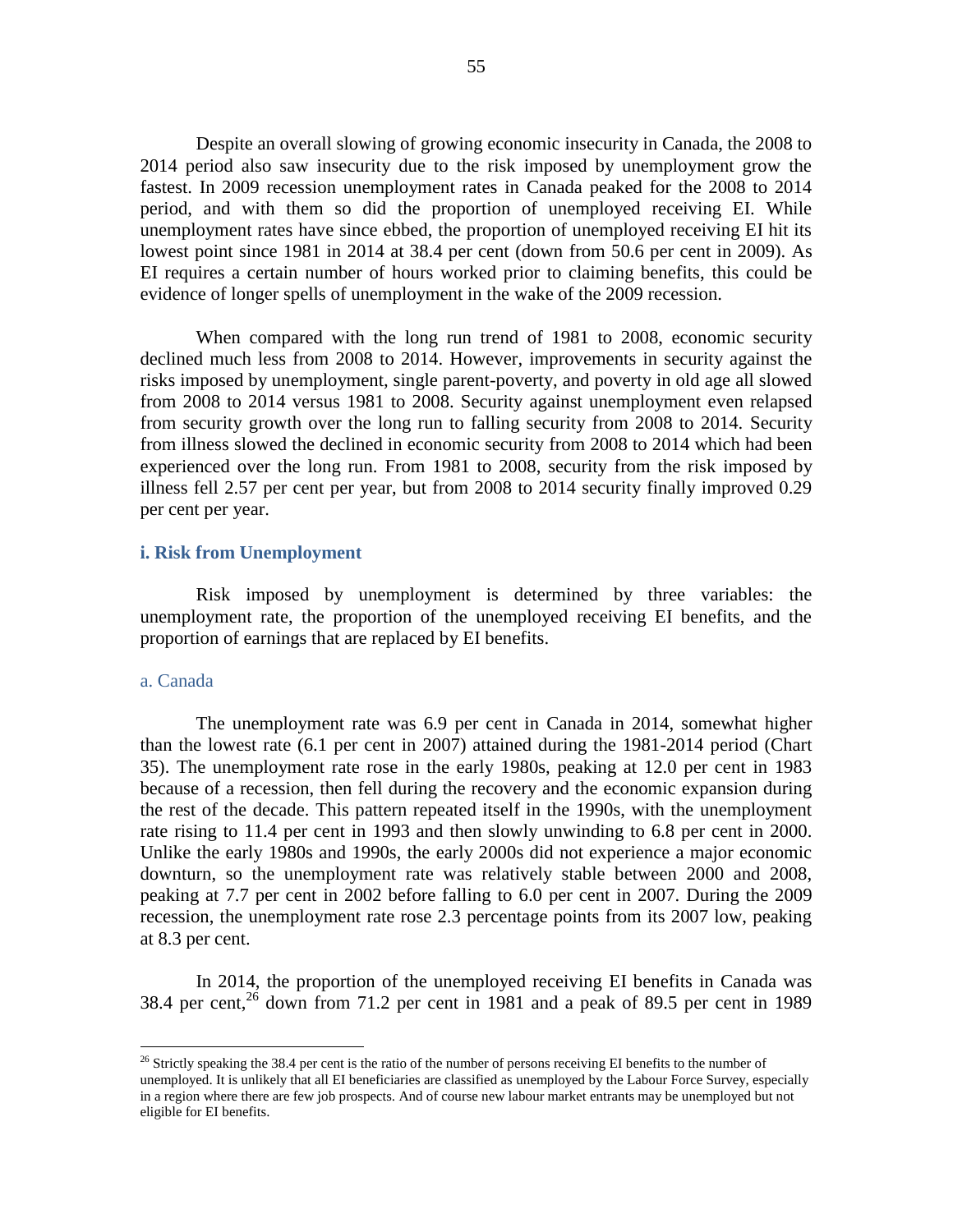[\(Chart 35\)](#page-56-0). The percentage of unemployed receiving benefits fell steadily since 1989 to 1997, stabilized around 46 per cent from 1997 to 2008, before there was a slight increase in the EI coverage rate during the recession in 2009. Over the 1981-2014 period, the lowest EI coverage rate was seen in 2014 at 38.4 per cent of all the unemployed.



<span id="page-56-0"></span>**Chart 35: Trends in the Unemployment Rate and the EI Replacement and Coverage rates, Canada, Per Cent, 1981-2014**

Source: IEWB database.

The amount of earnings replaced by EI was relatively stable between 1981 and 2014. On average, EI benefits replaced 41.3 per cent of average weekly earnings in 2014 [\(Chart 35\)](#page-56-0). This was 2.7 percentage points above the 1981 replacement rate of 38.6 per cent. EI benefits peaked at 44.4 per cent in 1991 and 1992.

The aggregation procedure for the variables that make up the risk of unemployment component of the economic security domain is complicated. First, the EI coverage rate and the EI benefits rate are multiplied to obtain an index for the financial protection from unemployment. This index fell 42.4 per cent between 1981 and 2014 for Canada. Second, both the unemployment rate and the financial protection index are scaled. Third, the scaled values of the two indexes are weighted to produce the overall index of security from the risk imposed by unemployment. Since low unemployment provides employment security by the relative ease of obtaining employment, the unemployment rate is considered considerably more important than the EI system as a source of economic security for the working population. Consequently, it is given a weight of four-fifths in the aggregation of the overall index to reflect the disutility of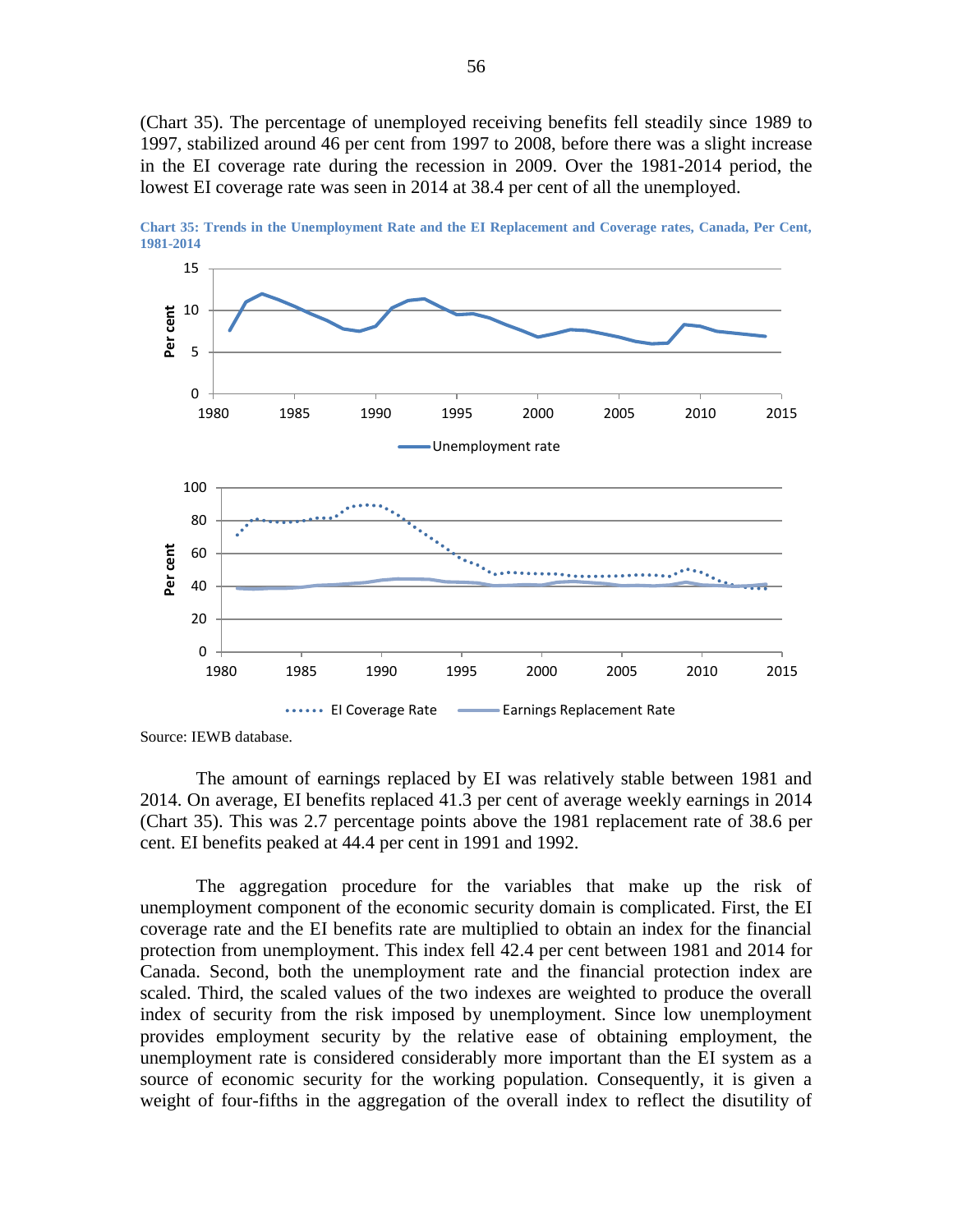unemployment *per se* (Di Tella, MacCulloch, and Oswald, 2003). A weight of one-fifth is given to the financial protection variable. This methodology represents a significant change from the earlier methodologies where the unemployment rate and EI system were weighted equally.

The greater weight given to the unemployment rate (relative to the EI variables) produces the result that the scaled value of economic security for risk of unemployment in Canada, at 0.628, is 0.002 points (or 0.3 per cent) lower in 2014 than in 1981.

# b. Provinces

The Atlantic provinces had higher unemployment rates than the rest of Canada in 2014, led by Newfoundland and Labrador with 11.9 per cent and Prince Edward Island with 10.6 per cent (Chart 34). The lowest rates were in Saskatchewan and Alberta with 3.8 per cent and 4.7 per cent, respectively. Over the 1981-2014 period, the provinces generally followed a pattern similar to the national one, with unemployment peaking in the early 1980s, mid-1990s, and 2009 (in most provinces). The highest rate over the entire period was 20.2 per cent in Newfoundland and Labrador in 1985, while the lowest rate was 3.5 per cent in Alberta in 2006 and 2007.





Source: IEWB database.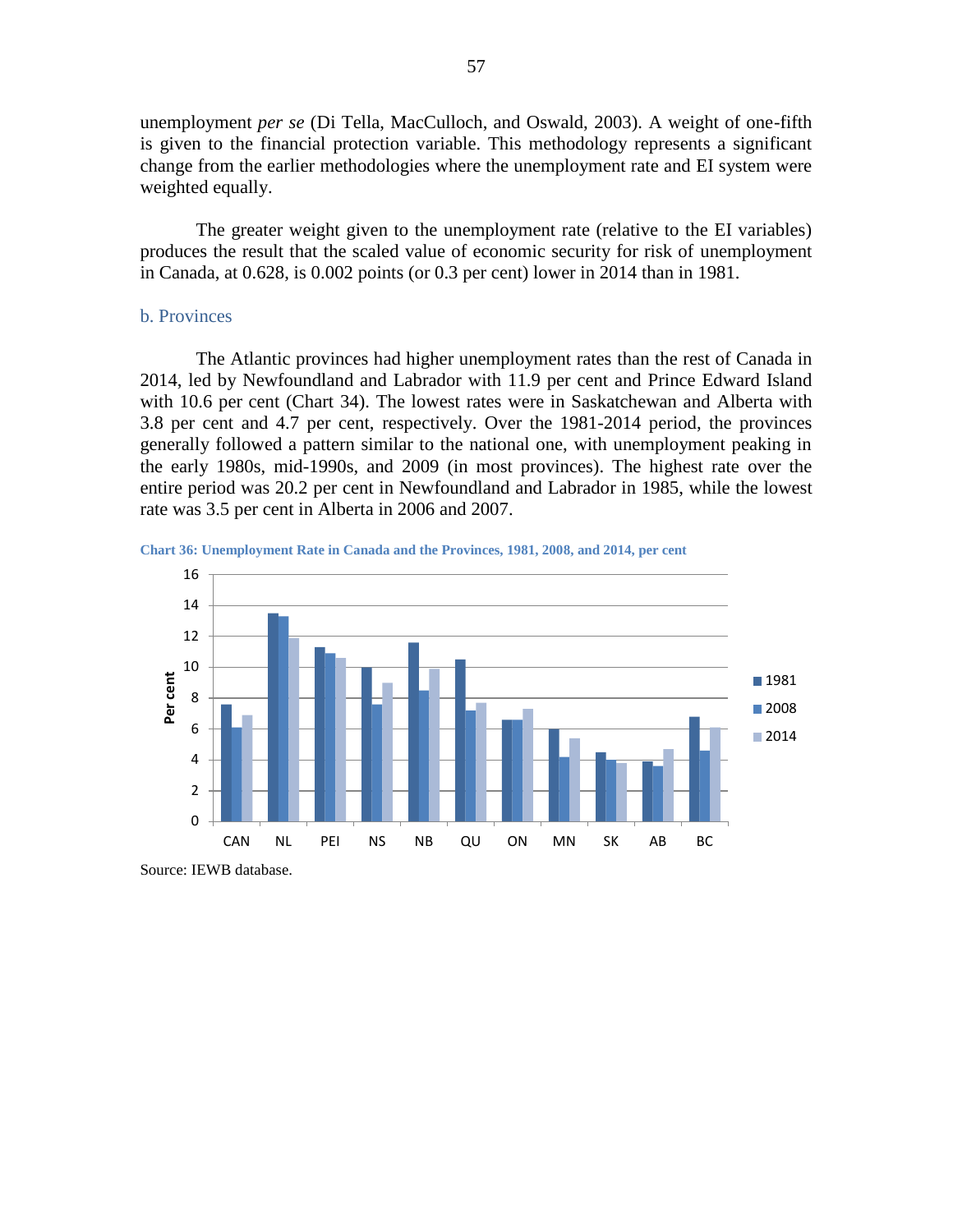

**Chart 37: Employment Insurance Coverage Ratio, Canada and the Provinces, Per Cent, 1981, 2008, and 2014**

<span id="page-58-0"></span>**Chart 38: Average Proportion of Earnings Replaced by EI Benefits, Canada and the Provinces, Per Cent, 1981, 2008, and 2014**



The highest provincial EI coverage ratio in 2014 was 96.5 per cent in Newfoundland and Labrador. This indicates that EI recipients account for almost all of those who are technically classified as unemployed. However, the highly seasonal nature of the majority of employment in Newfoundland and Labrador severely inflates these numbers. The lowest coverage rate in 2014 was in Alberta, at 27.1 per cent. The large cross-province differences in the EI coverage ratios are a result of the structure of the EI system – the eligibility criteria for EI benefits and the duration of those benefits differ across regions of Canada depending on local labour market conditions. The EI system is more generous in regions of high unemployment, such as the Atlantic provinces, than in regions of low unemployment, such as Saskatchewan and Alberta.

The EI coverage ratio declined in every province over the 1981-2014 period. It declined most in Prince Edward Island, falling 43.9 percentage points from 125.3 per cent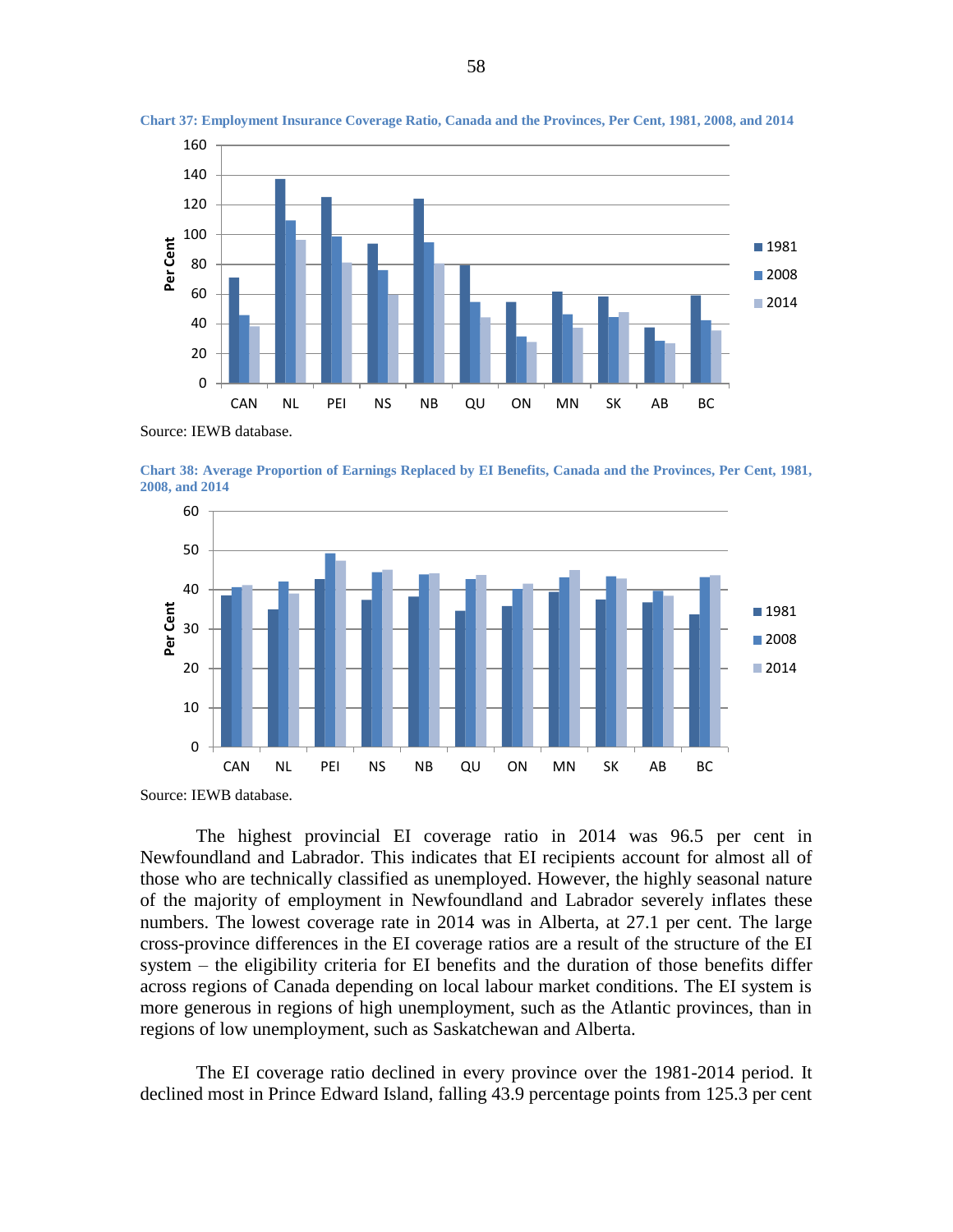in 1981. Overall, the coverage ratio declined the least in Saskatchewan, falling only 10.5 percentage points from 58.4 per cent in 1981.

There was much less variation across provinces in the EI replacement rate. The rate was highest in Prince Edward Island in 2014, at 47.4 per cent, while Alberta's replacement rate of 38.5 per cent was lowest among the provinces [\(Chart 38\)](#page-58-0). The largest increase in the replacement rate over the period was the 10.0 percentage point (29.7 per cent) increase in British Columbia.

[Chart 39](#page-59-0) shows that the scaled values of the index of security from unemployment were lower in 2014 than in 1981 for three of the ten provinces (Prince Edward Island, Ontario, and Alberta). The largest decline was in Ontario, which experienced a drop of 7.5 per cent in its index. The highest scaled value in 2014 was in Saskatchewan, at 0.764, with Alberta not far behind at 0.702. The lowest value was found in Newfoundland and Labrador at 0.485, followed by Prince Edward Island at 0.539. Over the entire period, Québec's index saw the most progress, growing 17.7 per cent.

<span id="page-59-0"></span>**Chart 39: Overall Index of Security from the Risk Imposed by Unemployment, Canada and the Provinces, 1981, 2008, and 2014**



Source: IEWB database.

# **ii. Financial Risk from Illness**

The second component of the economic security domain is the financial risk imposed by illness. In Canada, health care deemed medically necessary is provided free of charge to all citizens through public medicare programs. In this sense the financial risk imposed by illness is much less than in countries without such universal coverage like the United States. But there is still significant private expenditure on health care in Canada and these expenditures have been rising rapidly. Included are spending for dental care, prescription and non-prescription drugs taken outside hospitals, unlisted medical services such as acupuncture, and delisted medical services such as physiotherapy and vision care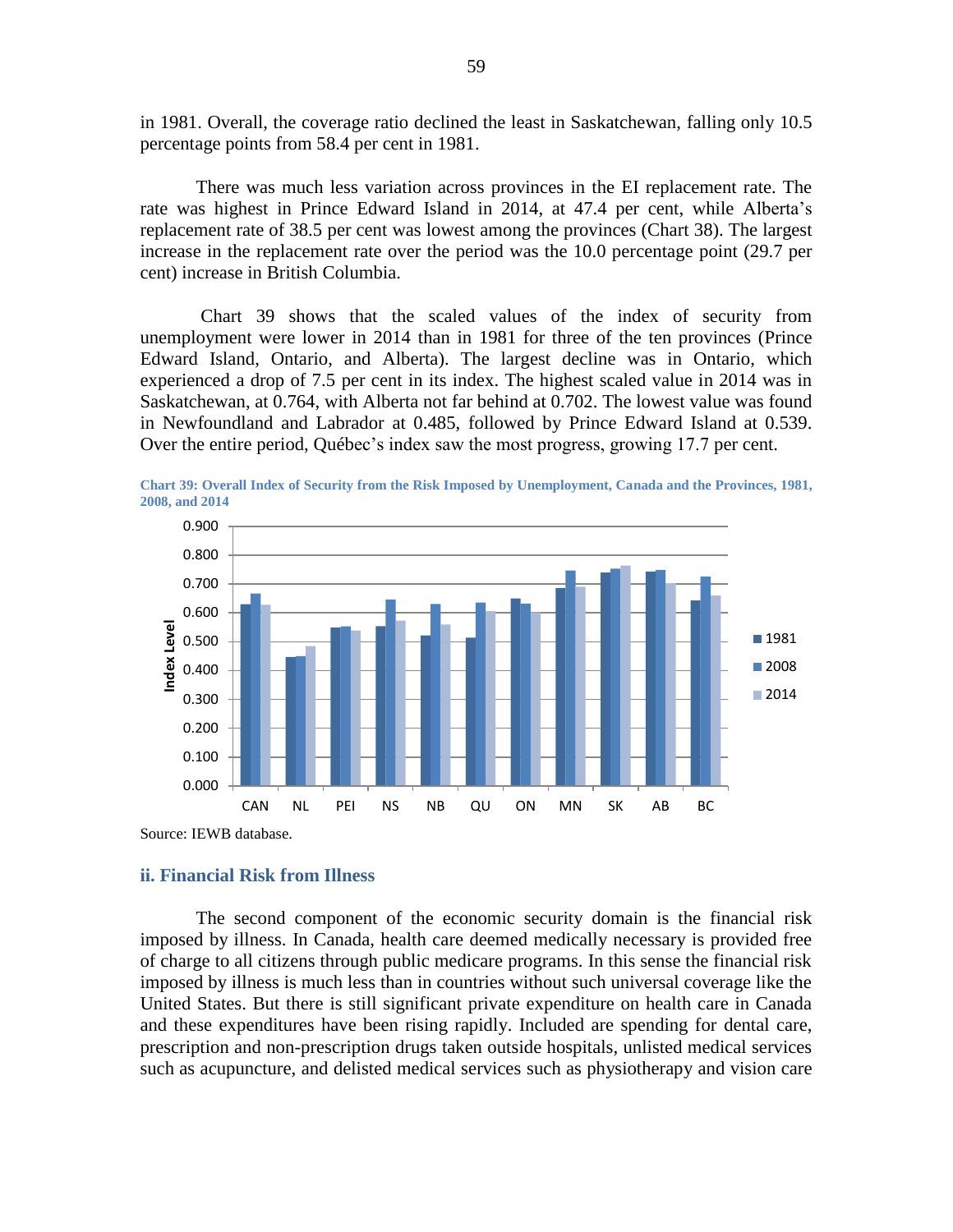in Ontario. $27$  Also included are medically unnecessary procedures purchased by Canadians, such as plastic surgery.

# a. Canada

Private non-reimbursed expenditure on health care in Canada rose from \$6.3 billion current dollars in 1981 to \$62.9 billion in 2014. This resulted in nearly a doubling of private health spending as a share of disposable income, from 3.04 per cent to 5.85 per cent [\(Chart 40\)](#page-60-0). Increased private health expenditure imposed by poor health represents a growing financial burden particularly for low income Canadians. The growth rate of private health expenditures as a share of disposable income was fairly stable over the 1981-2014 period. The share grew 2.45 per cent per year over the 1981-1989 period, 2.99 per cent per year over the 1989-2000 period, but slowed to 1.85 per cent per year over the 2000-2008 period and actually fell 0.14 per cent per year over the 2008-2014 period.

<span id="page-60-0"></span>**Chart 40: Private Non-Reimbursed Medical Expenditures as a Proportion of Personal Disposable Income, Canada, Per Cent, 1981-2014**



Source: IEWB database.

The scaled value of the 'risk imposed by illness' component of the economic security domain for Canada fell 0.401 points from 0.808 in 1981 to 0.407 in 2014. In terms of the index of the scaled values, this represented a 49.7 per cent decrease. As will be discussed later in the report, this development accounted for the entire decline in overall economic security.

#### b. Provinces

 $\overline{a}$ 

Nova Scotia had the highest proportion of private health care spending to personal disposable income in 2014 with 6.80 per cent, followed by New Brunswick and Ontario (at 6.68 and 6.47 per cent). The lowest proportion was Alberta's 4.42 per cent. Since 1981, all provinces experienced positive growth in private health care spending as a share

 $27$  For all of these, private expenditure includes all out of pocket expenditures made by individuals for health care goods and services; health insurance claims paid to individuals by commercial and not-for-profit insurance firms, as well as the costs of administering those claims; non-patient revenues received by health care institutions, such as donations and investment income; private spending on health related capital construction and equipment; and health research funded by private sources.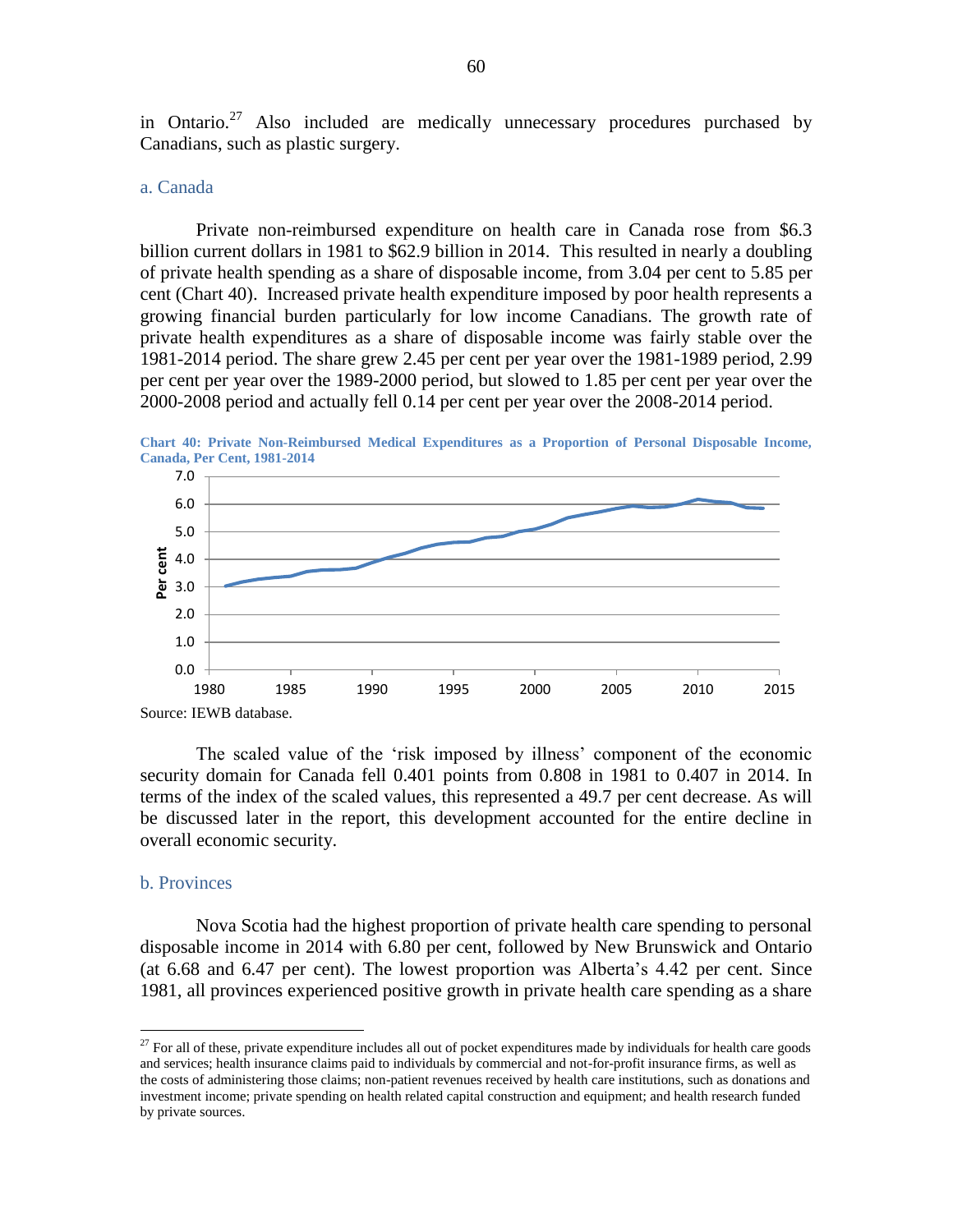of disposable income with the exception of Newfoundland and Labrador and Prince Edward Island, which saw declines of 22.7 per cent and 4.6 per cent respectively. Nova Scotia had the largest increase, at 142.7 per cent over the period, while several other provinces had growth in the 100 to 140 per cent range [\(Chart 41\)](#page-61-0).

On the scaled value of the risk imposed by illness component of the economic security domain, Alberta had the highest level of security with 0.610 in 2014, followed by Saskatchewan with 0.554. Nova Scotia and New Brunswick had the lowest scores with 0.271 and 0.289 respectively. In Newfoundland and Labrador, measured security from the financial risk of illness increased by 62.7 per cent over the 1981-2014 period. Every province except Prince Edward Island saw declines over the period, the worst of which occurred in Nova Scotia and Ontario with 67.8 per cent and 60.7 per cent decreases, respectively.

<span id="page-61-0"></span>



#### **iii. Risk from Single-Parent Poverty**

The third component of the economic security domain is the risk of single parent poverty. This component consists of three variables: the divorce rate (as divorce throws many people, especially women, into poverty), the poverty rate for lone parent families, and the poverty gap for these families. As in the equality domain, poverty is defined in terms of the LIMs produced by Statistics Canada. The poverty rate is the proportion of lone-parent families whose total after-tax incomes fall below fifty percent of the median equivalent income, and the poverty gap is the average difference between the poverty line and the incomes of those families.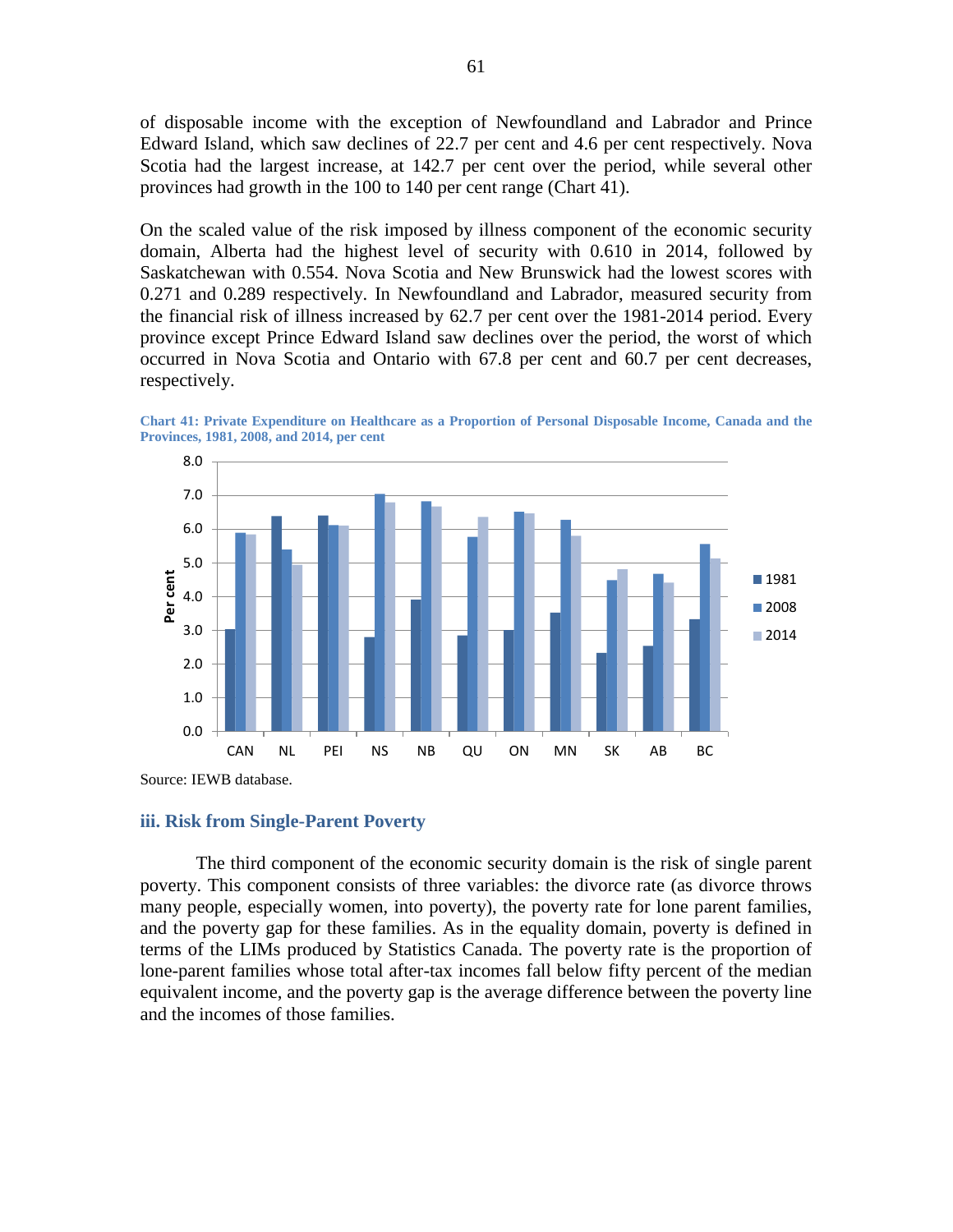# a. Canada

The divorce rate for married couples, defined as the number of divorces divided by the number of married couples, was 1.05 per cent in Canada in 2014, the lowest rate in a quarter century [\(Chart 42\)](#page-62-0).<sup>28</sup> The divorce rate rose from 1.17 per cent in 1981 to a peak of 1.54 per cent in 1987 and has since been on a downward trend reflecting possibly the aging of the population (the incidence of divorce declines after a certain number of years of marriage).

<span id="page-62-0"></span>

Source: IEWB database.

 $\overline{a}$ 

It is well known that the poverty rate is particularly high for lone parent families. In 2014, this rate was 34.4 per cent in Canada (Chart 41).<sup>29</sup> Lone-parent poverty rates generally ranged between 40 per cent and 50 per cent between 1981 and 1996. Since then, we have seen a general downward trend - from 48.8 per cent in 1996 to 34.4 per cent in 2014.

 $^{28}$  The most recent year for which divorce data are available is 2005; values for subsequent years are extrapolated using the compound annual growth rate from the 2000-2005 period.

 $^{29}$  Data on the single-parent poverty rate and poverty gap are available to 2013; the 2014 values are assumed to be equal to the 2013 values.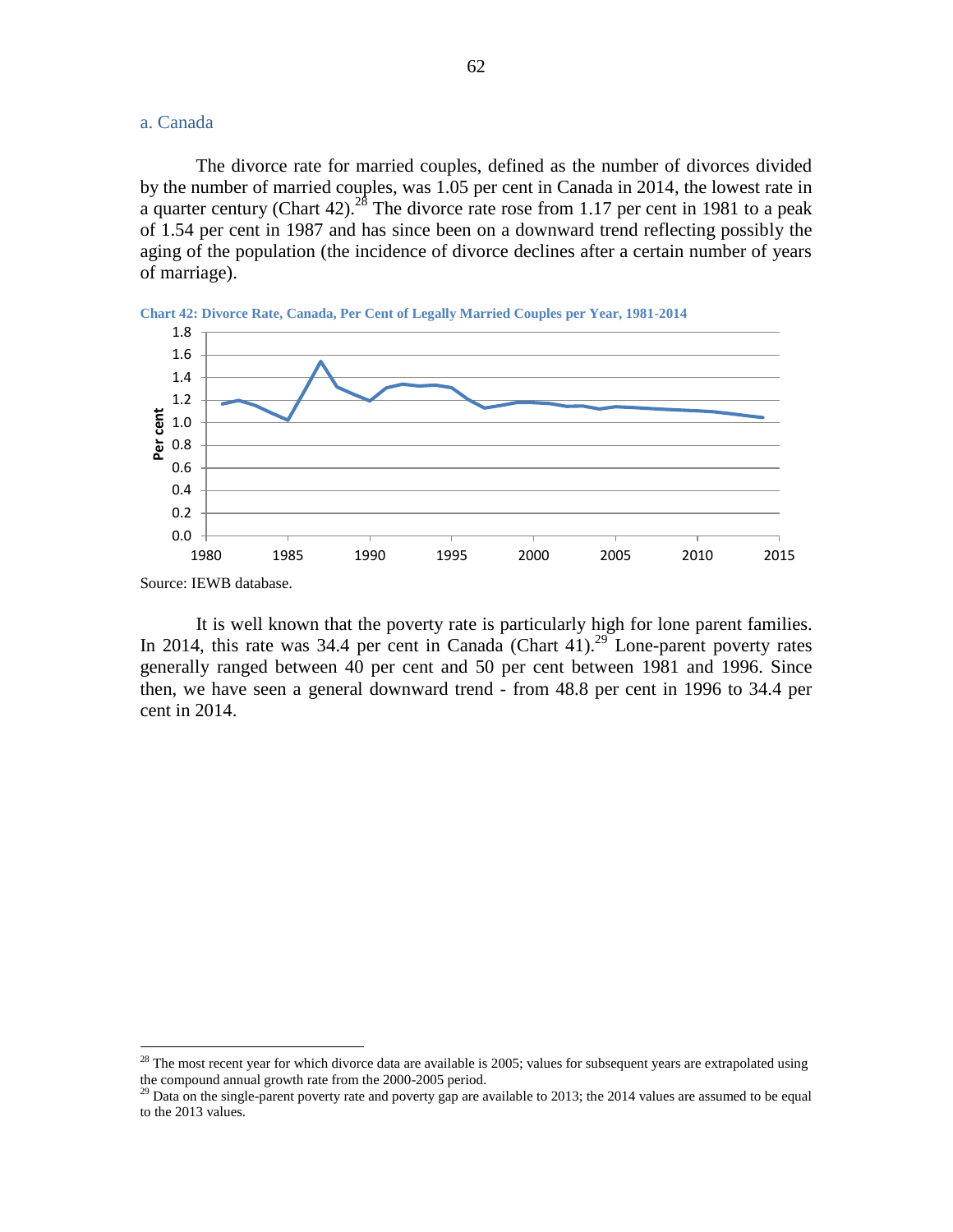

**Chart 43: Poverty Rate and Poverty Gap for Single-parent Families, Canada, 1981-2014**

Like the overall poverty gap, the single-parent poverty gap fell over the 1981- 2014 period in Canada (Chart 41). The gap was 31.4 per cent in 2014, 6.5 percentage points below its 1981 value of 37.9 per cent. Most of the decline occurred from 1981 to 1989, when the poverty gap fell 6.1 percentage points to 31.8 per cent. The decline slowed during the 1989-2000 period, as the gap only fell a further 2.8 percentage points. The poverty gap grew somewhat in the new millennium, growing 1.2 percentage points between 2000 and 2008 to 30.2 per cent in 2008 and growing a further 1.2 percentage points between 2008 2014.

The overall 'risk of single-parent poverty' component is calculated in a multiplicative manner as the product of the divorce rate, the poverty rate for single parents and the poverty gap for single parents. This indicator for Canada fell 36.8 per cent over the 1981-2014 period. The index is then scaled. Canada's score in security from single-parent poverty was 0.672 in 2014, up 43.0 per cent from 0.470 in 1981 (Chart 45).

# b. Provinces

Among the provinces, the highest divorce rate in 2014 was in Ontario, at 1.21 per cent, followed by Québec at 1.05 per cent [\(Chart 44\)](#page-64-0). The lowest rate was 0.52 per cent in Newfoundland and Labrador. The divorce rate decreased over the 1981-2014 period in every province except for Newfoundland and Labrador, Prince Edward Island, and Ontario; in those provinces, the rate increased by 13.6 per cent, 39.7 per cent, and 16.8 per cent respectively.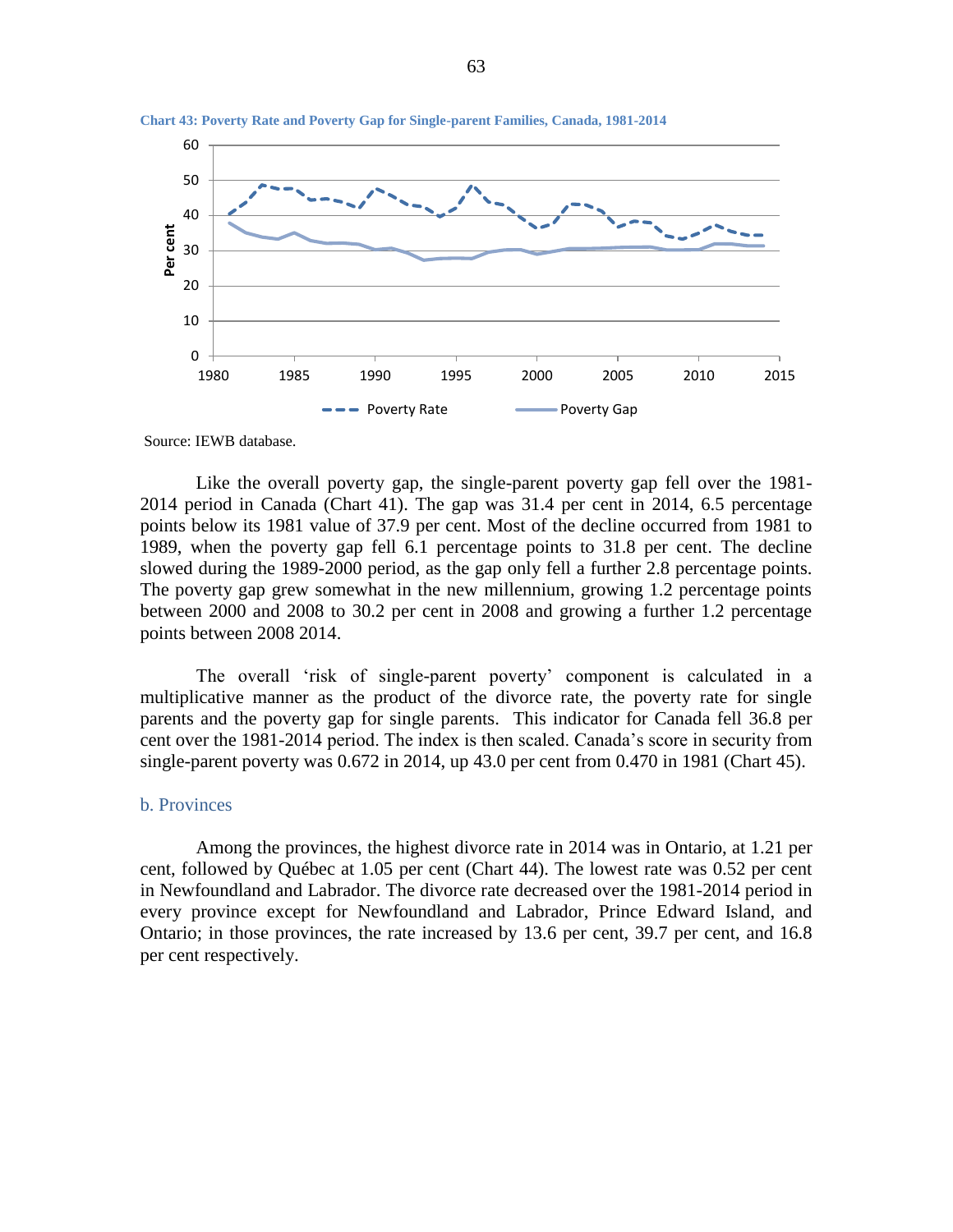

<span id="page-64-0"></span>**Chart 44: Divorce Rate, Canada and the Provinces, Per Cent, 1981, 2008, and 2014**

In 2014, the poverty rate for single-parent families ranged from a low of 21.9 per cent in Québec to a high of 49.8 per cent in Prince Edward Island (Chart 43). Most provinces experienced a drop in the poverty rate in 2014 compared to the 1981 level, with the exception of Ontario (13.7 per cent), Alberta (6.9 per cent), Prince Edward Island (3.7 per cent), and Manitoba (0.2 per cent). The biggest decline over the period occurred in Québec, falling 51.3 per cent.

New Brunswick had the largest average poverty gap for single-parent families among the provinces in 2014 at 38.0 per cent, followed by British Columbia and Ontario, at 34.8 per cent and 33.8 per cent respectively [\(Chart 46\)](#page-65-0). Prince Edward Island had the lowest poverty gaps at 21.3 per cent. Over the 1981-2014 period, Newfoundland and Labrador enjoyed the most significant drop in per cent terms, falling 46.8 per cent, while Saskatchewan was the only province where the gap actually increased over the period, growing 1.9 per cent.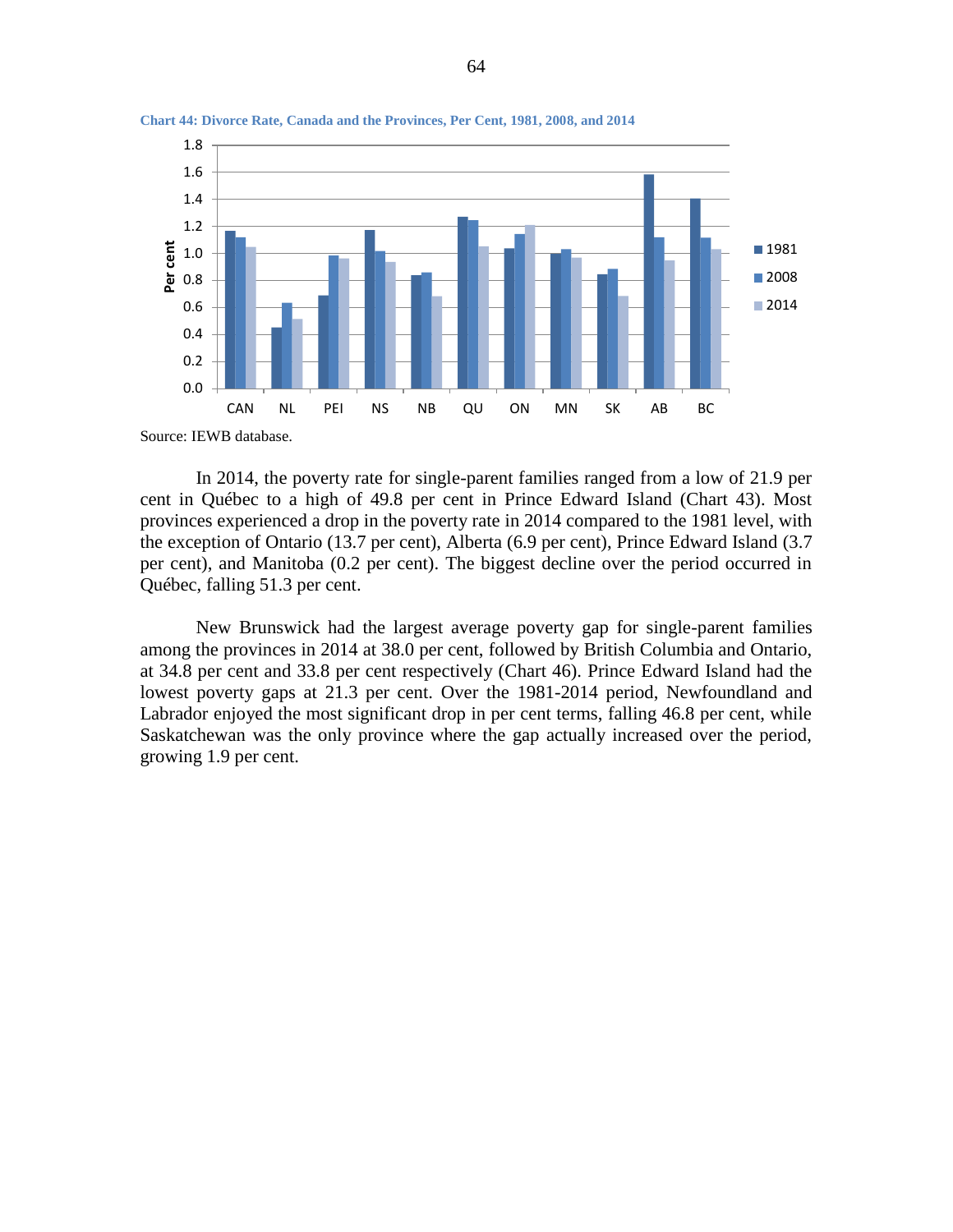

**Chart 45: Poverty Rate among Single-Parent Families, Canada and the Provinces, Per Cent, 1981, 2008, and**  

Source: IEWB database.

<span id="page-65-0"></span>



Source: IEWB database.

Newfoundland and Labrador had the highest score on the index of security from single-parent poverty in 2014, at 0.877 (Chart 45). Québec followed, with a score of 0.847. Ontario's score of 0.528 was lowest among the provinces. Every province except Ontario experienced improvement in the index of security from the risk of single-parent poverty. The strongest improvement came from Nova Scotia, with a 188.7 per cent gain, followed by Québec with a 179.2 per cent improvement. Ontario's index of security from single-parent poverty fell 16.8 per cent from its 1981 value.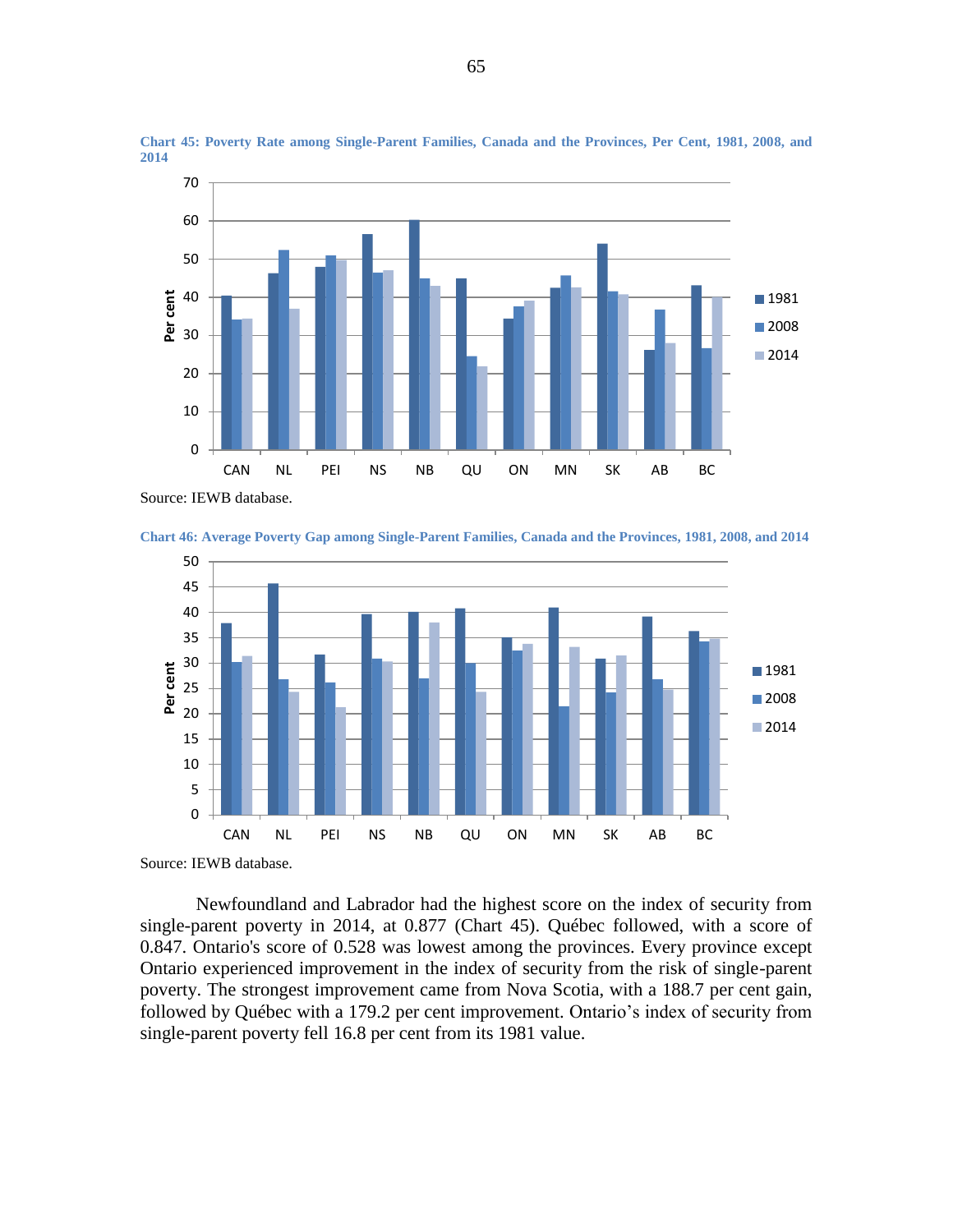

**Chart 47: Overall Index of Security from Risk Imposed by Single Parent Poverty, Canada and the Provinces, 1981, 2008, and 2014**

Source: IEWB database.

# **iv. Risk of Poverty in Old Age**

The fourth component of the economic security domain is the risk of poverty in old age. This component uses the poverty rate and poverty gap of families headed by persons 65 and over as a proxy measure for old age poverty rates. Once again, these concepts are defined in terms of the LIMs calculated by Statistics Canada.

#### a. Canada

 $\overline{a}$ 

The poverty rate among elderly families in Canada was 11.1 per cent in 2014, down 9.3 percentage points (45.6 per cent) from 20.4 per cent in 1981 [\(Chart 48\)](#page-67-0).<sup>30</sup> The poverty rate fell 7.75 per cent per year over the 1981-1989 period, and also declined at a rate of 3.06 per cent per year over 1989-2000. The downward trend reversed in the 2000- 2014 period, as the elderly poverty rate increased at a rate of 2.74 per cent per year.

The elderly poverty gap followed a pattern similar to that of the elderly poverty rate. In Canada as a whole, the gap was 14.4 per cent in 2014, down 4.6 percentage points (24.2 per cent) from the 1981 gap [\(Chart 48\)](#page-67-0). While the elderly poverty gap was decreasing across the three sub-periods, over time the gap has fallen more slowly. The elderly poverty gap decreased 2.91 per cent per year in the 1981-1989 period and 0.25 per cent per year in the 1989-2000 period. The gap increased 0.59 per cent per year during the 2000 to 2008 period before returning to its downward trend in the 2008 to 2014 period, decreasing 1.01 per cent per year.

 $30$  Data on the poverty rate and poverty gap among elderly families are available only to 2013; the 2014 values are assumed to be equal to the 2013 values.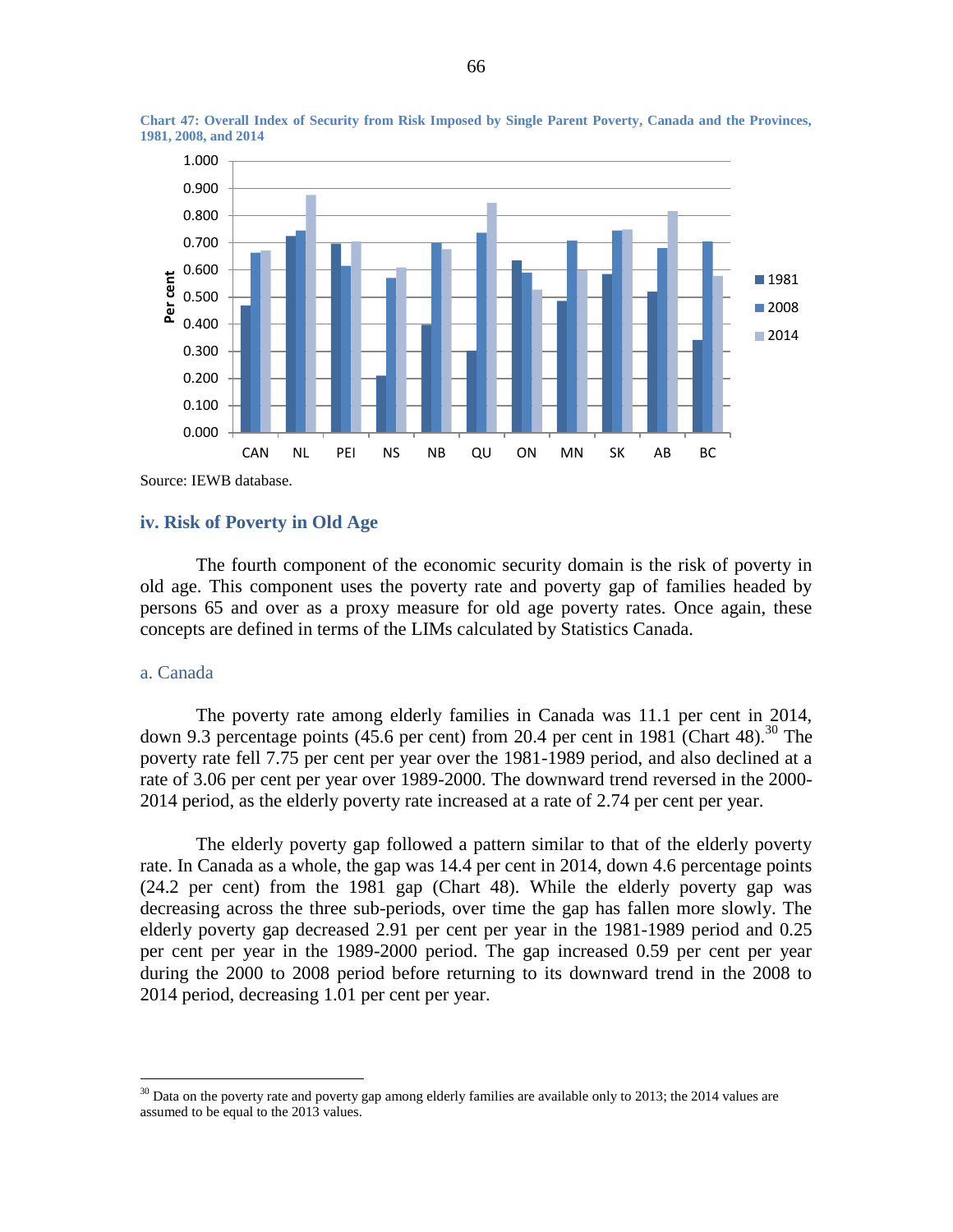The overall 'risk of poverty in old age' component is the scaled value of the elderly poverty intensity (the product of the poverty rate and the poverty gap). In Canada, elderly poverty intensity declined by 2.65 per cent per year over the 1981-2014 period. In scaled form, security from old-age poverty stood at 0.709 in 2014, up 106.6 per cent from its 1981 value of 0.343 [\(Chart 51\)](#page-69-0).



<span id="page-67-0"></span>**Chart 48: Poverty Rate and Poverty Gap for Elderly Families, Canada, 1981-2014**

Source: IEWB database.

#### b. Provinces

Among the provinces, the highest elderly poverty rate in 2014 was 21.4 per cent in Prince Edward Island, followed by 19.7 per cent in Newfoundland and Labrador [\(Chart 49\)](#page-68-0). The lowest rate was 2.4 per cent in Alberta. Over the 1981-2014 period, the elderly poverty rate fell significantly across the board. While Prince Edward Island experienced the smallest drop at 11.2 per cent, the elderly poverty in most of the provinces fell more than 30 per cent. Alberta enjoyed the largest drop, from 19.3 per cent in 1981 to 2.4 per cent in 2014, an 87.6 per cent change.

Alberta had the largest elderly poverty gap in 2014 at 34.0 per cent. The lowest was in Newfoundland and Labrador at 9.3 per cent. Every province except Alberta saw a decrease in the elderly poverty gap over the 1981-2014 period. The largest decrease was in Newfoundland and Labrador, where the gap fell 43.6 per cent from 16.5 per cent in 1981 to 9.3 per cent in 2014. The sole increase was in Alberta, where the poverty gap increased by 61.9 per cent, from 21.0 per cent in 1981 to 34.0 per cent in 2014.

In 2014, Alberta had the highest index score for security from the risk of poverty in old age at 0.834, followed by Manitoba at 0.754 [\(Chart 51\)](#page-69-0). Prince Edward Island had the lowest value at 0.426. Security from old-age poverty increased in every province over the 1981-2014 period, led by Saskatchewan's incredible 741.3 per cent increase. The next largest increase in security over the period was 310.8 per cent in New Brunswick.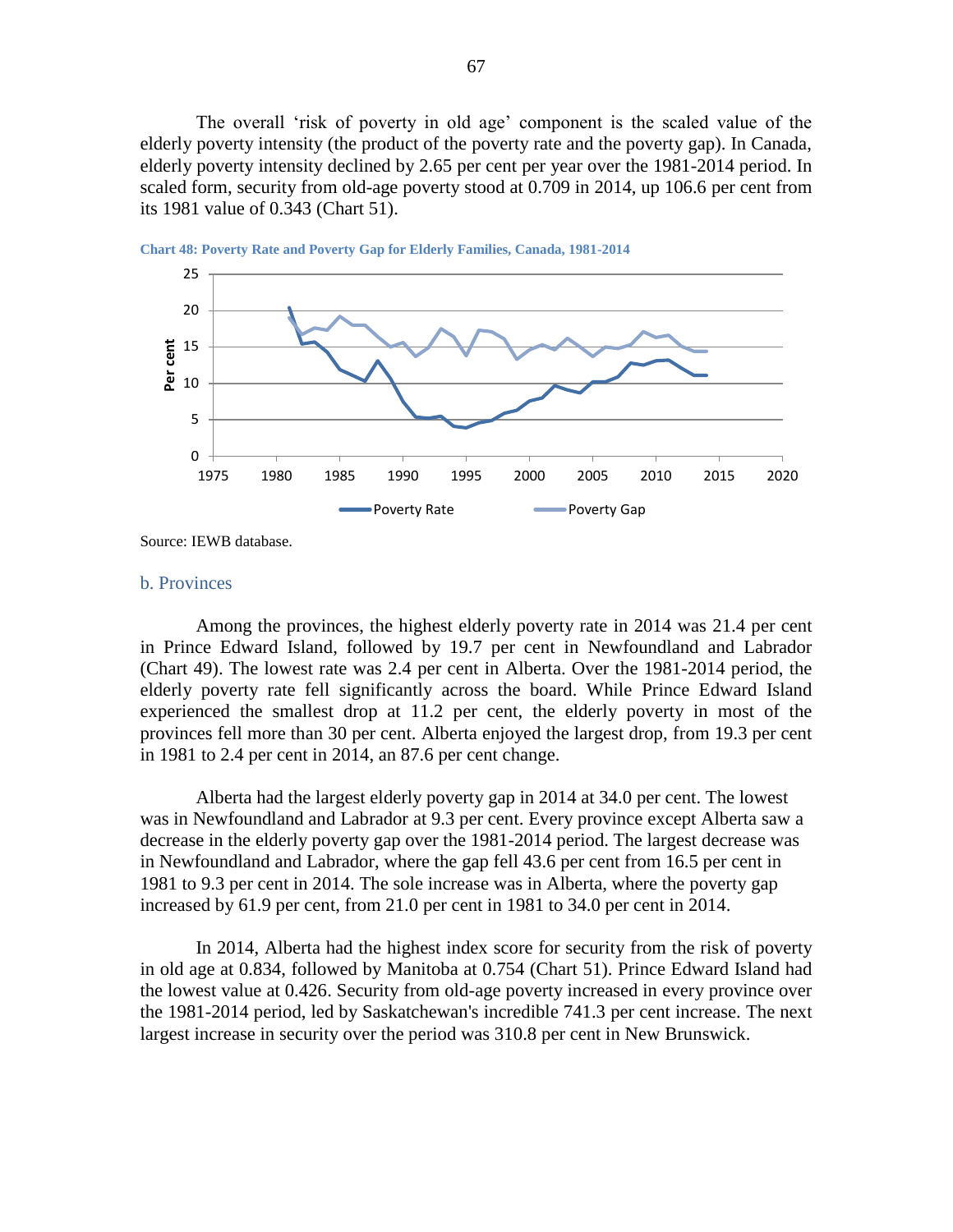

<span id="page-68-0"></span>**Chart 49: Poverty Rate for Elderly Families, Canada and the Provinces, 1981, 2008, and 2014, per cent**





Source: IEWB database.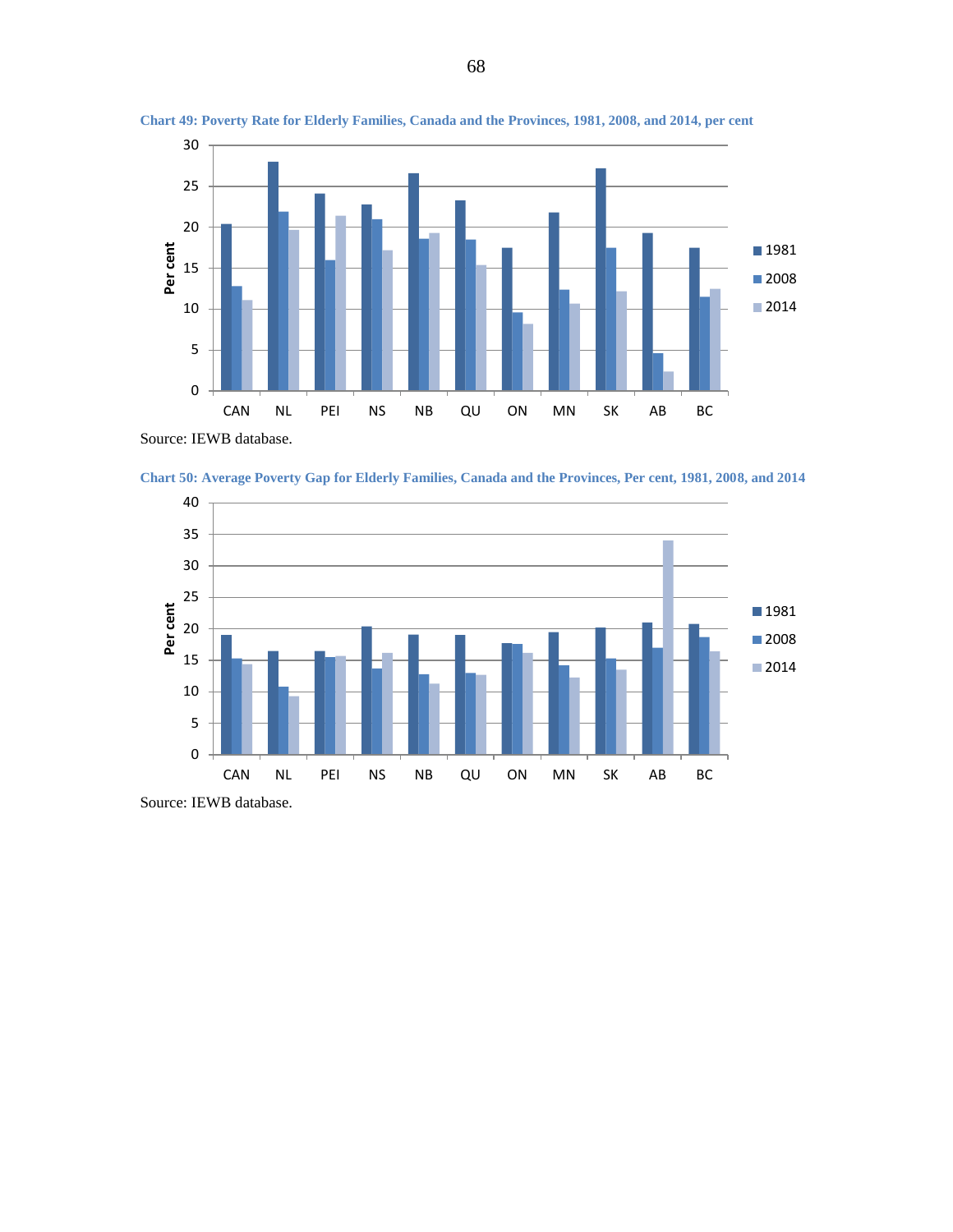

<span id="page-69-0"></span>**Chart 51: Overall Index of Security from Risk Imposed by Poverty in Old Age, Canada and the Provinces, 1981, 2008, and 2014**

Source: IEWB database.

# **v. Weighting of the Components in the Index of Economic Security Domain**

The scaled values of the four components of the economic security domain are aggregated to obtain an overall scaled index for the domain. The weights used for this aggregation procedure are constructed from the relative sizes of the populations subject to each risk.

In terms of the risk of unemployment, it is assumed that the entire population aged 15 to 64 years is subject to this risk. In 2014, this was equivalent to 68.2 per cent of the total population in Canada. In terms of the financial risk associated with illness, it is assumed that 100 per cent of the population is at risk. In terms of the risk of single parent poverty, it is assumed that persons in couples and their children who are under 18 are at risk. In 2014, this group represented 35.8 per cent of the Canadian population. In terms of the risk to poverty in old age, it is assumed that the population between the ages of 45 and 64 are most concerned about the risk of poverty in old age. This group represented 28.1 per cent of the Canadian population in 2014. The component-specific weights are generated by summing the four proportions of the population subject to the four risks and then standardizing to unity by dividing each proportion by that sum.

Because of demographic shifts, the proportion of the population affected by the different risks, and hence the weights, vary over time. With the aging of the Canadian population, the proportion of the population in the 15-64 age group has increased from 68.1 per cent in 1981 to 69.5 per cent in 2007 (but has since declined to 68.2 per cent in 2014, and will likely continue to decline), the proportion of the population aged 45-64 rose from 18.9 per cent to 28.1 per cent, and the proportion of persons in couples with children under 18 (and their children) fell from 53.2 per cent to 35.8 per cent.

The contribution of each component is the product of its scaled value and weight. For example, in Canada in 2014 the contribution of the risk of unemployment was 0.185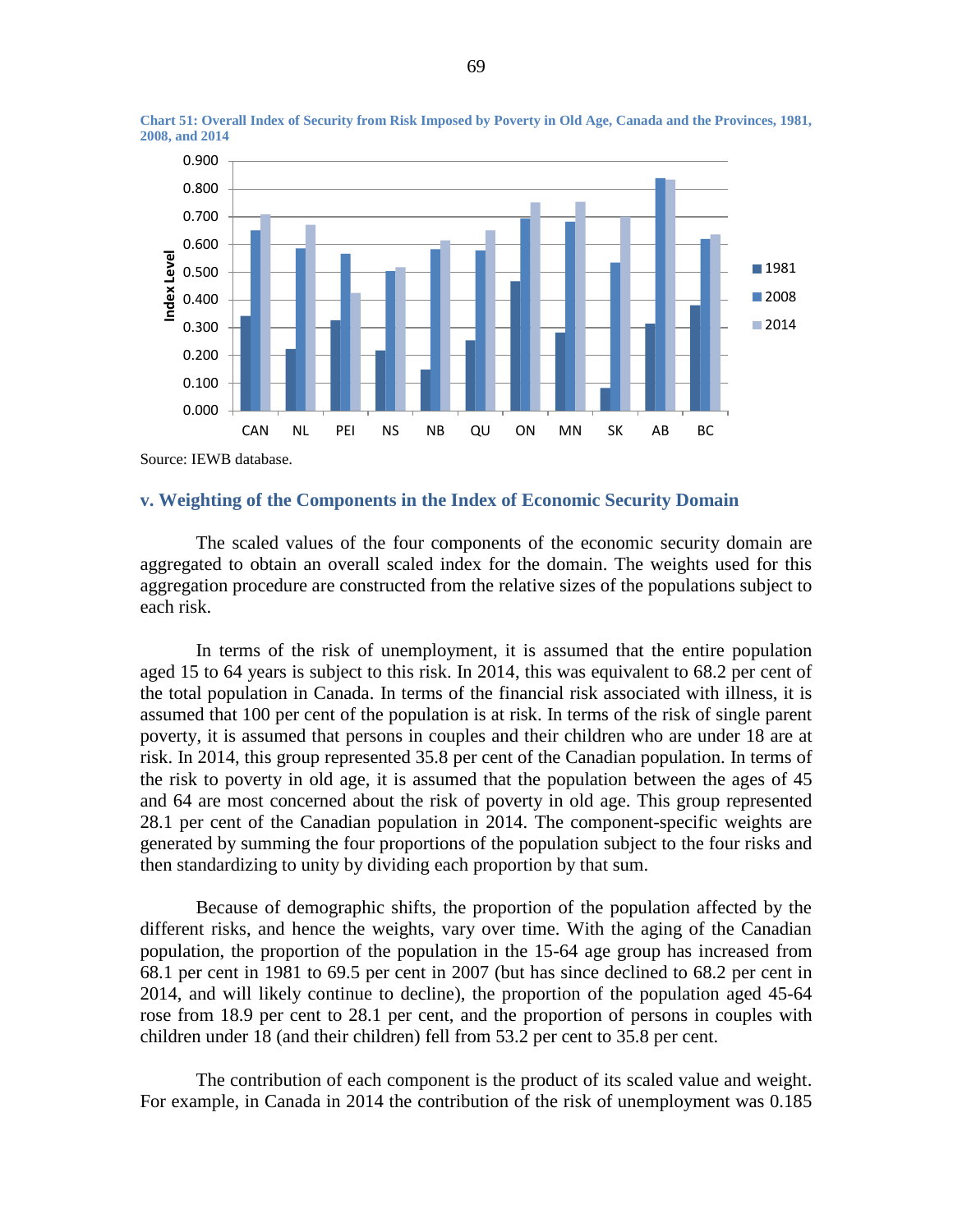$(0.628*0.29)$ ; from the financial risk from illness,  $0.175$   $(0.407*0.43)$ ; from the risk of single parent poverty, 0.104 (0.709\*0.15); and from the risk of poverty in old age, 0.086 (0.672\*0.12). Aggregating the contributions gives 0.463, which is the value of the overall economic security domain for Canada in 2010.

## **vi. Trends in the Economic Security Domain**

#### a. Canada

The overall index of economic security for Canada fell 0.097 points (or 15.0 per cent) from 0.646 in 1981 to 0.549 in 2014. The scaled values of two of the components of economic security increased between 1981 and 2014: the risk from single parent poverty by 0.202 points and the risk of poverty in old age by 0.366 points. During the same period, the index from the financial risk from unemployment was essentially unchanged, decreasing only 0.002 points. As such, the decline in overall economic security in Canada over the 1981-2014 period was driven almost exclusively by the decrease in security from the financial risk from illness, which fell by 0.401 points (or 49.7 per cent). The large weight assigned to this risk amplified its role in determining the evolution of the overall economic security domain.

As was noted earlier in the report, the fall in the security domain dampened the overall upward trend in the Index of Economic Well-being arising from the increase in the consumption flows and stocks of wealth domains. Simply put, the more than doubling of the share of personal disposable income going to health care had the most major negative effect on economic well-being in Canada in the 1981-2014 period, as measured by the Index of Economic Well-being.

# b. Provinces

Alberta and Saskatchewan were the provinces with the highest scores in the economic security domain in 2014, with scores of 0.697 and 0.664 [\(Chart 52\)](#page-71-0). Between 1981 and 2014, measured economic security declined in every province except Newfoundland and Labrador and Prince Edward Island, where it increased 26.9 per cent and 0.1 per cent, respectively. The largest decline was 30.3 per cent in Ontario. Newfoundland and Labrador's increased economic security reflects the fact that it was one of two provinces in which security from the financial risk of illness increased over the 1981-2014 period [\(Chart 52\)](#page-71-0). Prince Edward Island saw a smaller improvement in security from financial risk of illness than Newfoundland and Labrador, which reflected in the marginal improvement of its index of economic security. The declines in economic security in every other province were all driven by rising out-of-pocket expenditures on health care.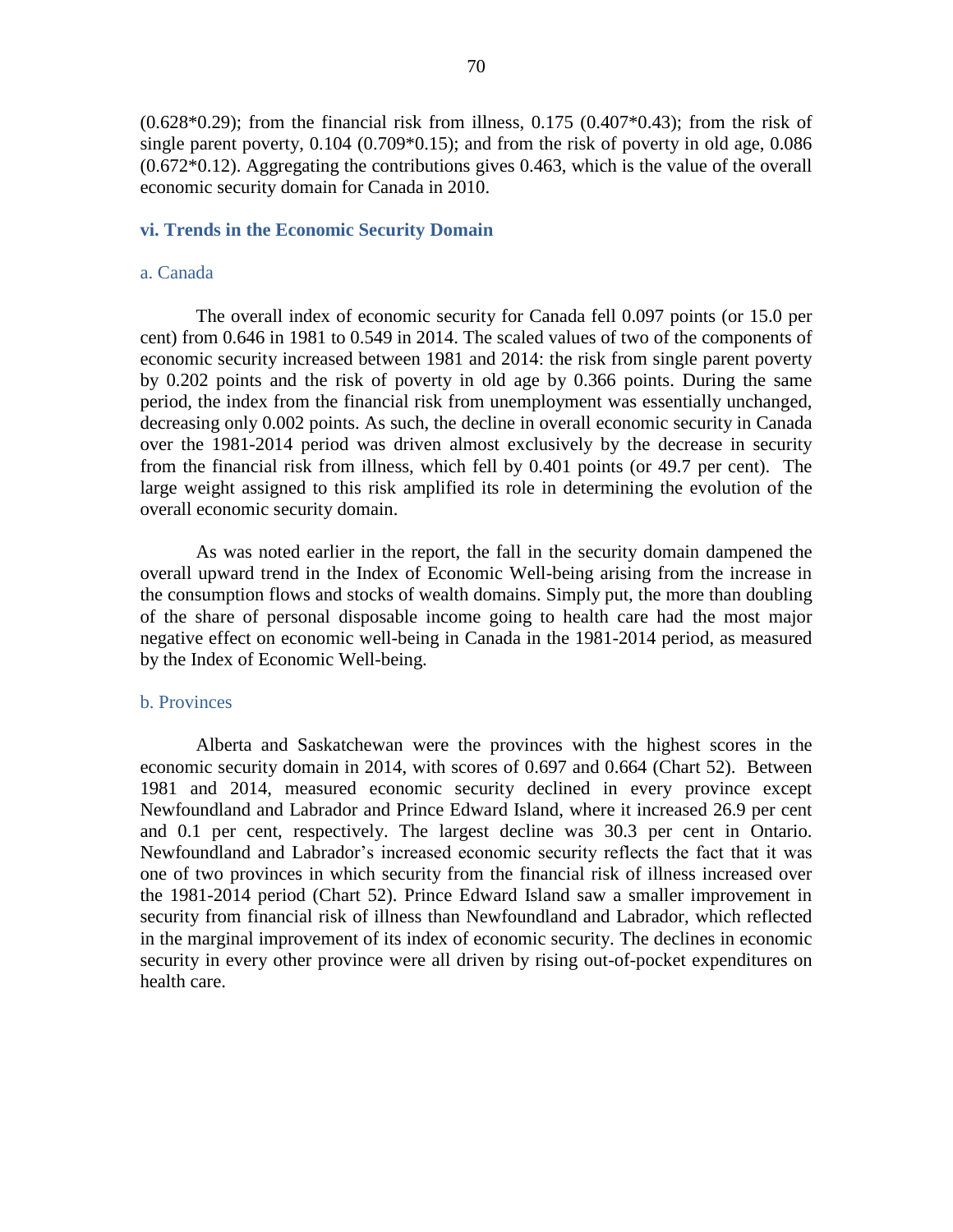

<span id="page-71-0"></span>**Chart 52: Index of the Security Domain in Canada and the Provinces, 1981, 2008, and 2014**

# **III. Sensitivity Analysis**

In this section, we explore the sensitivity of our results to the choice of the weights that are assigned to the four domains of well-being. In the literature, most composite indices assign equal weight to each component. The best known example is probably the Human Development Index, which assigns equal weight to sub-indices of education, health and access to resources (i.e. the log of GDP per capita). The main baseline results we report continue in this tradition, but there is no objective sense in which this weighting scheme is preferable to all others. The choice of weights is a value judgment, and the IEWB is designed to make that judgment as transparent as possible. There are defensible alternative weighting schemes, and we would like to know the robustness of our qualitative findings to changes in the weights.

| <b>EXHIBIT 4: WEIGHING SCHEMES TOT SCHEMATION ANIALYSIS</b><br>Weights |             |        |          |          |  |  |  |
|------------------------------------------------------------------------|-------------|--------|----------|----------|--|--|--|
|                                                                        | Consumption | Wealth | Equality | Security |  |  |  |
| <b>Baseline</b>                                                        | 0.25        | 0.25   | 0.25     | 0.25     |  |  |  |
| Alternative 1                                                          | 0.40        | 0.10   | 0.25     | 0.25     |  |  |  |
| Alternative 2                                                          | 0.33        | 0.33   | 0.00     | 0.33     |  |  |  |

Alternative 3 0.20 0.10 0.40 0.30

**Exhibit 4: Weighting Schemes for Sensitivity Analysis**

We compute the Index of Economic Well-being under three alternative weighting schemes. They are outlined in Exhibit 4. The baseline results are those reported earlier in this report, with each domain given equal weight. Alternative 1 keeps the weights for equality and security unchanged, but shifts weight from wealth stocks to consumption flows. This is reasonable if it is believed that people value current consumption more than accumulated stocks of wealth. Note that these were the weights that we used in the original estimates of the Index (Osberg and Sharpe, 1998). Although these weights do not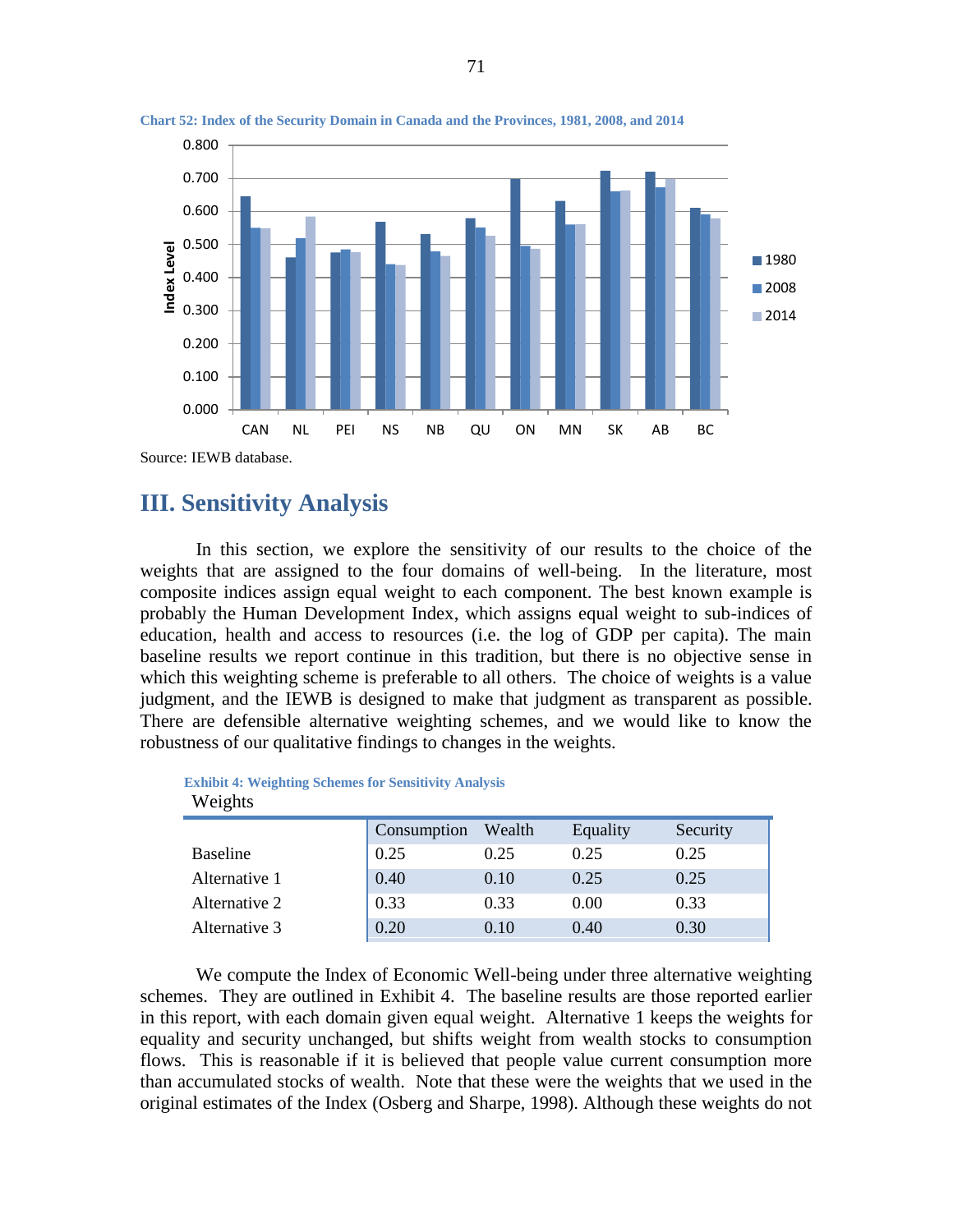exactly reflect the proportion of national income that Canadians collectively choose to invest rather than consume in a typical year, the implied 4:1 ratio of the value of consumption relative to savings is far closer than the 1:1 ratio in the baseline IEWB. Alternative 2 assigns zero weight to distributional concerns; the weight placed on both inequality and poverty is set to zero.<sup>31</sup> Alternative 3 was used by the French business magazine *L'Expansion* (Dedieu, 2009). It assigns high weights to economic equality and security and lower weights to consumption and wealth.



<span id="page-72-0"></span>

## **A. Alternative 1: Consumption Weighted More Heavily than Wealth**

### **i. Canada**

 $\overline{a}$ 

Under Alternative 1, the scaled value of the overall Index of Economic Wellbeing for Canada was 0.614 in 2014, up from 0.440 in 1981 [\(Chart 53\)](#page-72-0). Recall that the baseline estimates for 1981 and 2014 were 0.437 and 0.558, respectively. Shifting weight from wealth to consumption raised the level of the Index in 2014 by 0.056 points

 $31$  If emphasizing distributional issues is thought to be 'left-wing', then putting zero weight on such issues might be thought to be an extreme 'right-wing' perspective.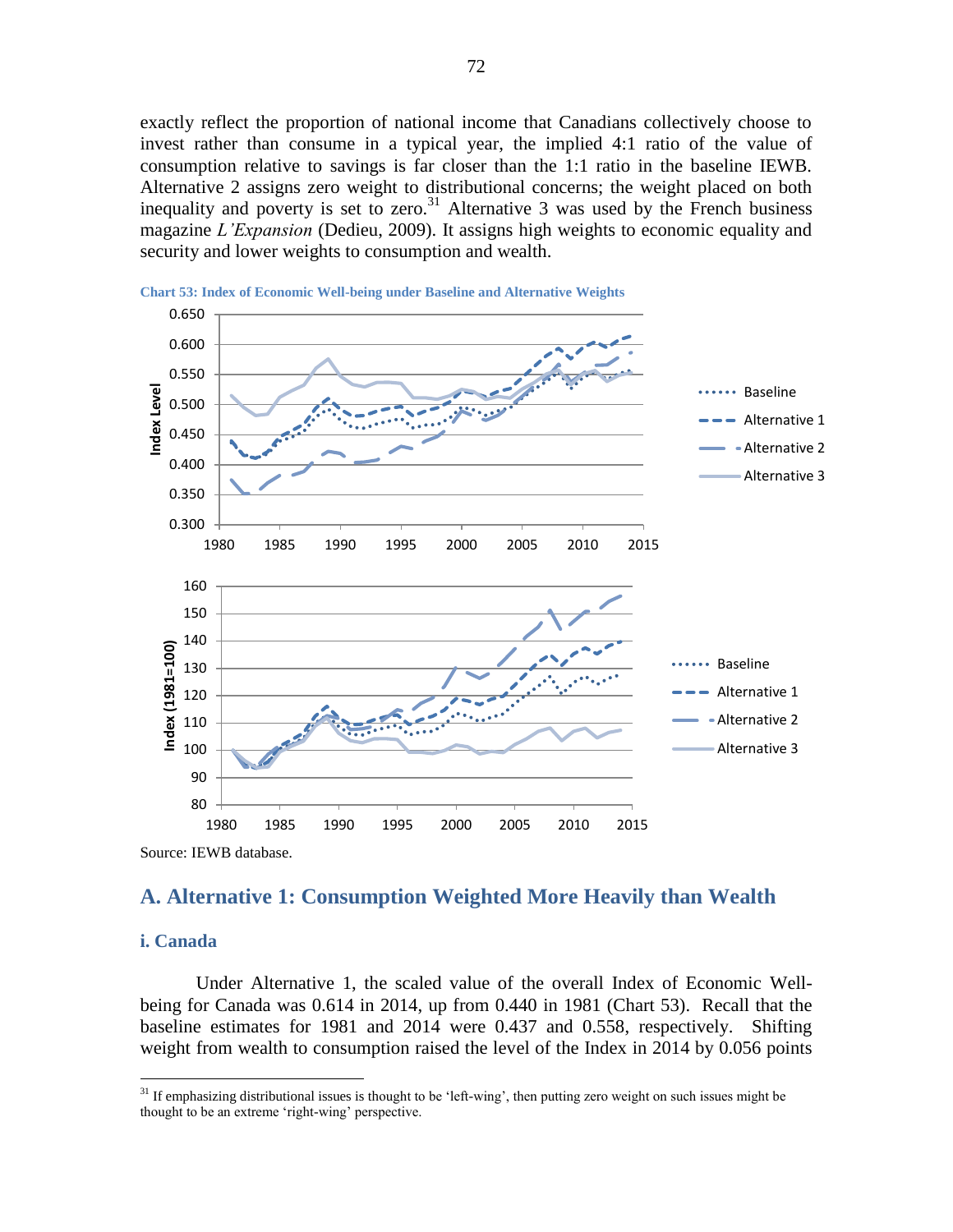(or 10.0 per cent), and increased the absolute growth of the Index over the 1981-2014 period from 0.121 points to 0.174 points. These changes reflect the fact that the consumption domain index experienced strong growth over the period and was substantially greater in value than the other domain indices in 2014 [\(Chart 7\)](#page-19-0). Since consumption grew faster than wealth over the period (0.545 points versus 0.187 points), and since the scaled values of consumption for Canada exceed the scaled values of wealth  $(0.795$  versus 0.416 in 2014),<sup>32</sup> it is unsurprising that shifting weight from the wealth domain to the current consumption domain increases both the value and the growth rate of the overall Index.

### **ii. Provinces**

 $\overline{a}$ 

The change in weighting (that is, giving greater weight to consumption at the expense of wealth) has no effect on the ranking of provinces with the highest and lowest Index values in 2014. As before, Alberta had the highest 2014 overall Index value, at 0.784. This value is very close to the value of 0.754 that was computed for Alberta under the baseline weighting scheme. Prince Edward Island and New Brunswick remain the two provinces with the lowest Index values in 2014, with overall Index scores of 0.551 and 0.563 respectively. The change in weights does have a more significant impact on the levels of the Index, as the baseline estimates were 0.494 and 0.508 for Prince Edward Island and New Brunswick respectively. Despite changing levels, the ranks of the bottom provinces are not affected by changing weights. This reflects the fact that Alberta has similar scaled values for consumption and wealth, whereas consumption is significantly larger than wealth (in scaled terms) in Nova Scotia and New Brunswick.

The ranking of the remaining provinces by IEWB level does change somewhat under the alternative weights [\(Exhibit 5\)](#page-74-0). The most noteworthy change among these provinces is that Nova Scotia's 2014 Index value increases from 0.516 to 0.603 when the weight on consumption is increased, moving it from eighth to fifth among all provinces in terms of overall well-being. Nova Scotia's scaled consumption value is slightly above the Canadian average, while its scaled wealth value is significantly below the average. As a result, shifting weight from wealth to consumption improves Nova Scotia's measured well-being. The opposite effect is observable in Saskatchewan, where shifting some weight from wealth to consumption drops its well-being ranking from second to fourth.

 $32$  Note that the actual dollar value of per-capita wealth is larger than the dollar value of per-capita consumption flows. The reverse is true of the *scaled* values because of the linear scaling technique; the range of values for wealth is larger than the range of values for consumption because there is greater cross-provincial variation in wealth than in consumption per capita. This results in lower scaled wealth values than scaled consumption values for Canada.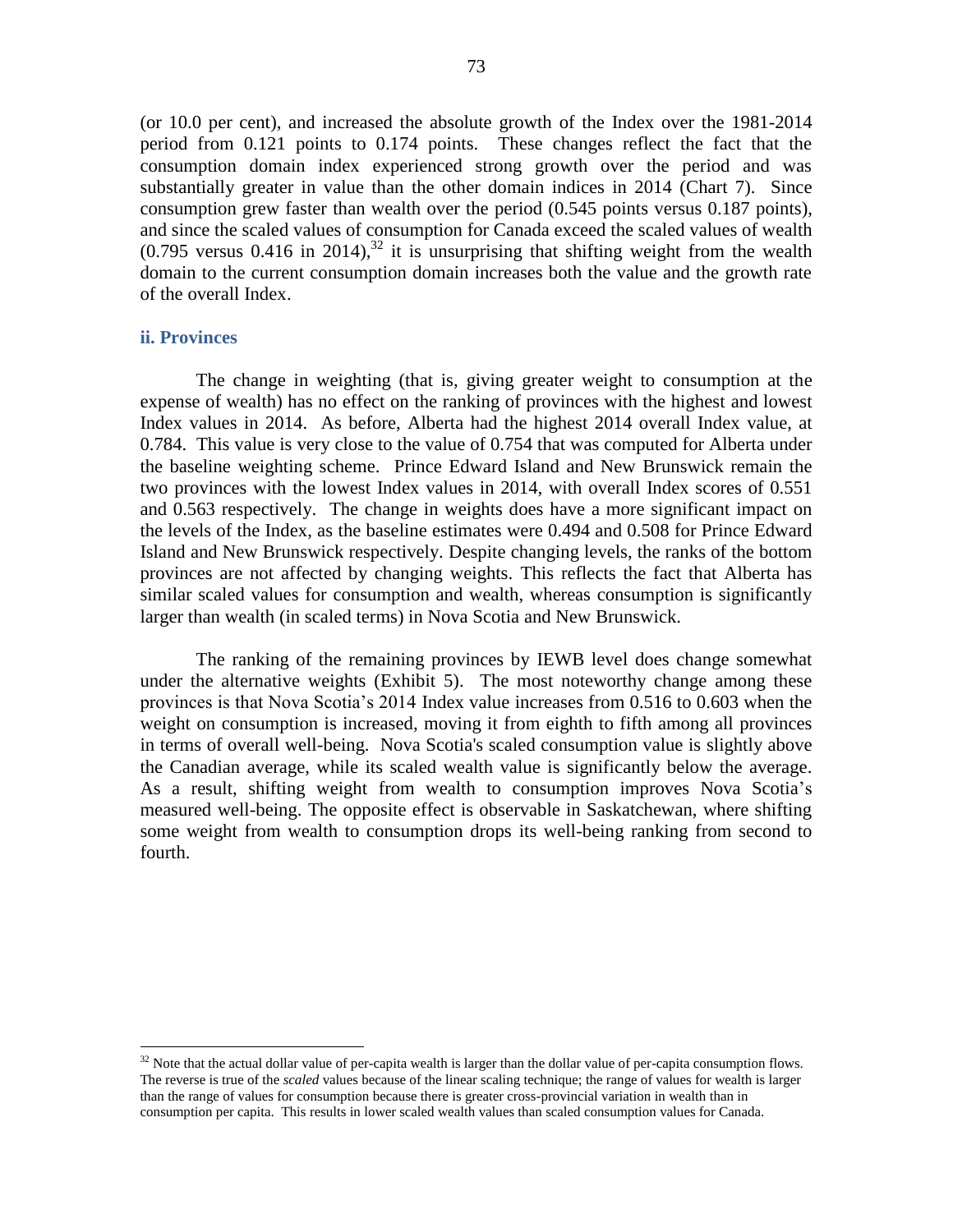| <b>Level, 2014</b> |                              |                              |                              |                              |  |  |  |
|--------------------|------------------------------|------------------------------|------------------------------|------------------------------|--|--|--|
|                    | <b>Baseline</b>              | Alternative 1                | Alternative 2                | Alternative 3                |  |  |  |
| Highest well-being | Alberta                      | Alberta                      | Alberta                      | Alberta                      |  |  |  |
|                    | Saskatchewan                 | Newfoundland<br>and Labrador | Saskatchewan                 | Newfoundland<br>and Labrador |  |  |  |
|                    | Newfoundland<br>and Labrador | Canada                       | <b>British</b><br>Columbia   | Saskatchewan                 |  |  |  |
|                    | Canada                       | <b>British</b><br>Columbia   | Newfoundland<br>and Labrador | Manitoba                     |  |  |  |
|                    | Manitoba                     | Saskatchewan                 | Manitoba                     | Canada                       |  |  |  |
|                    | <b>British</b><br>Columbia   | Nova Scotia                  | Canada                       | Québec                       |  |  |  |
|                    | Québec                       | Manitoba                     | Ontario                      | Nova Scotia                  |  |  |  |
|                    | Ontario                      | Ontario                      | Nova Scotia                  | New Brunswick                |  |  |  |
|                    | Nova Scotia                  | Québec                       | Québec                       | <b>British</b><br>Columbia   |  |  |  |
|                    | New Brunswick                | New Brunswick                | New Brunswick                | Prince Edward<br>Island      |  |  |  |
| Lowest well-being  | Prince Edward<br>Island      | Prince Edward<br>Island      | Prince Edward<br>Island      | Ontario                      |  |  |  |

<span id="page-74-0"></span>**Exhibit 5: Ranking of Provinces According to Economic Well-being under Baseline and Alternative Weights**

### **Growth Rate, 1981-2014**

|                               | <b>Baseline</b>              | Alternative 1                | Alternative 2                | Alternative 3                |
|-------------------------------|------------------------------|------------------------------|------------------------------|------------------------------|
| <b>Fastest IEWB</b><br>growth | Newfoundland<br>and Labrador | Newfoundland<br>and Labrador | Newfoundland<br>and Labrador | Newfoundland<br>and Labrador |
|                               | New Brunswick                | New Brunswick                | Prince Edward<br>Island      | New Brunswick                |
|                               | Prince Edward<br>Island      | Prince Edward<br>Island      | New Brunswick                | Prince Edward<br>Island      |
|                               | Saskatchewan                 | Nova Scotia                  | Québec                       | Saskatchewan                 |
|                               | Nova Scotia                  | Manitoba                     | Nova Scotia                  | Manitoba                     |
|                               | Manitoba                     | Québec                       | Canada                       | Nova Scotia                  |
|                               | Québec                       | Saskatchewan                 | Manitoba                     | Alberta                      |
|                               | Canada                       | Canada                       | <b>British</b><br>Columbia   | Québec                       |
|                               | Alberta                      | Alberta                      | Saskatchewan                 | Canada                       |
|                               | <b>British</b><br>Columbia   | <b>British</b><br>Columbia   | Ontario                      | <b>British</b><br>Columbia   |
| Slowest IEWB<br>growth        | Ontario                      | Ontario                      | Alberta                      | Ontario                      |
| Source: IEWB database.        |                              |                              |                              |                              |

Over the 1981-2014 period, every province experienced faster growth in measured well-being under Alternative 1 than under the baseline weighting scheme. This reflects the strong growth of consumption relative to wealth in every part of Canada. However, the differences in the growth of the baseline Index and the Alternative 1 Index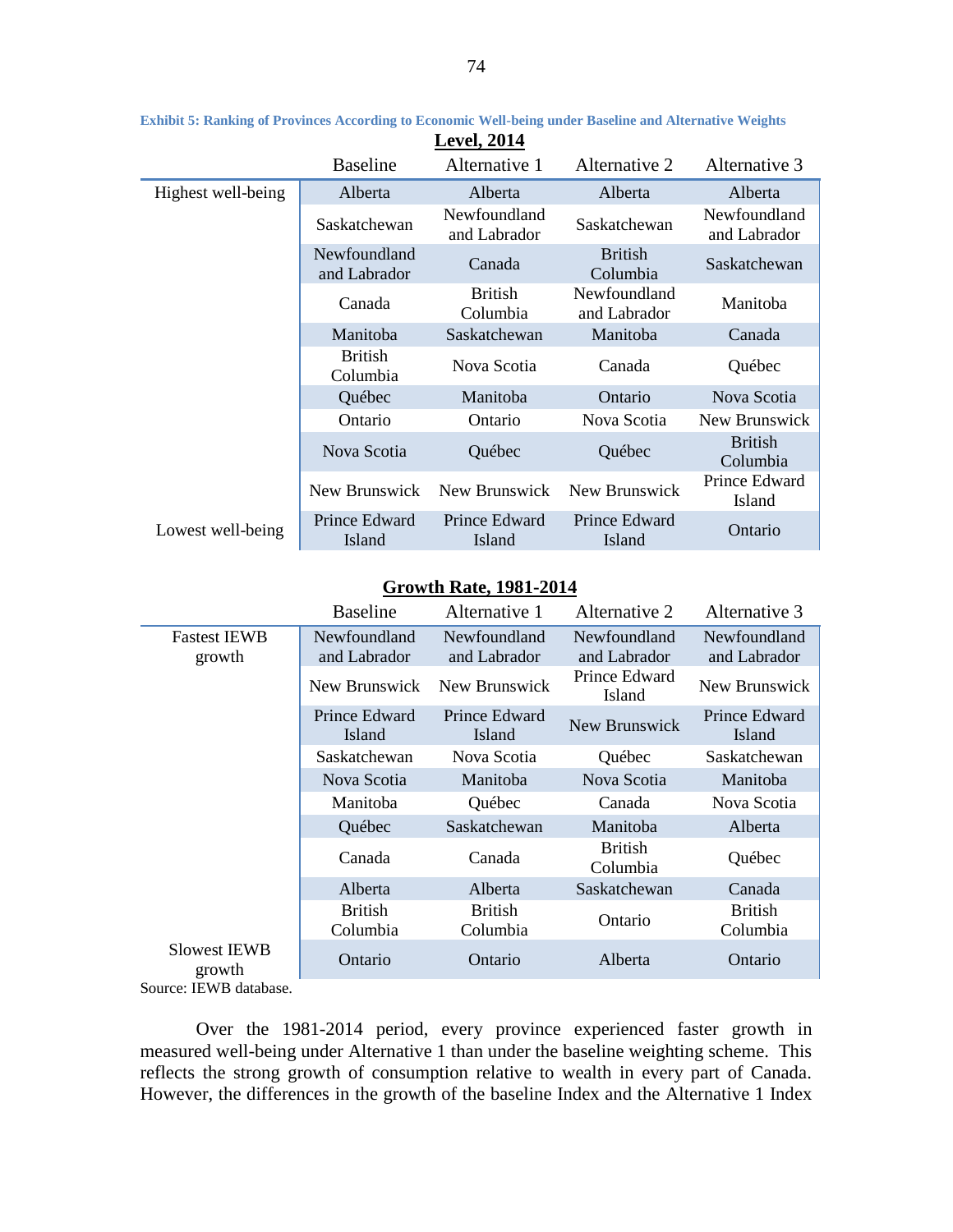are not large in magnitude. As noted above, the growth of the Index for Canada as a whole over the 1981-2014 period was 0.121 points under the baseline weights and 0.176 points under Alternative 1 – a difference of just 0.055 points in growth. At the provincial level, the largest difference in growth over the period was 0.066 points in Nova Scotia. In terms of provincial comparisons of growth, Alternative 1 affects the rankings relative to the baseline almost imperceptibly. Most provinces maintained within one rank of their position under the baseline. Saskatchewan was the only province to move more than one spot, slipping from fourth overall in growth under the baseline to seventh under Alternative 1. Under both weighting schemes, Newfoundland and Labrador, New Brunswick, and Prince Edward Island boasted the three fastest growing indexes. Alberta, British Columbia, and Ontario also ranked in the bottom three positions under both weighting schemes.

Overall, the results are mostly robust to the change from the baseline weights to the Alternative 1 weights. Rankings among the provinces are broadly consistent under either scheme, though Saskatchewan does somewhat falter. A final noteworthy effect of the change is that the annual growth rate of the Index of Economic Well-being for Canada under the Alternative 1 weights is 1.02 per cent per year over 1981-2014, which is much closer to the annual growth rate of per-capita GDP (unscaled) over the period. The consumption domain is the main driver of the Index and consumption is itself a large component of GDP, so it is no surprise that placing greater weight on the consumption domain brings the Index more in line with per-capita GDP. This reinforces the idea that per-capita GDP growth can be a proximate indicator of growth in well-being *if* one places significant value on per-capita consumption relative to other dimensions of well-being. Or, put another way: the more one values things *other than* consumption, the less appropriate is per-capita GDP as an indicator of economic well-being.

## **B. Alternative 2: No Weight Given to Economic Equality**

### **i. Canada**

Under Alternative 2 it is assumed that inequality and poverty do not matter to average economic well-being. As such, no weight at all is given to the equality domain, and equal weights are given to each of the remaining three domains. In 2014, this version of the overall Index took a value of 0.587 for Canada as a whole, up 0.212 points from 0.375 in 1981 [\(Chart 53\)](#page-72-0). For reference, the baseline Index increased by 0.121 points from 0.435 in 1981 to 0.558 in 2014. As before, the alternative weights lead to a greater measured improvement in well-being over the 1981-2014 period because the fastgrowing consumption and wealth domains are more heavily weighted under Alternative 2 than under the baseline weights. However, Alternative 2 also places a greater weight on the economic security domain than the baseline weights do. Since the scaled index of economic security declined from 0.646 to 0.549 over the period, increasing that domain's weight from 0.25 to 0.33 further amplifies its downward influence on measured wellbeing and partly offsets the positive impact of the higher consumption and wealth weights on the growth of the Index.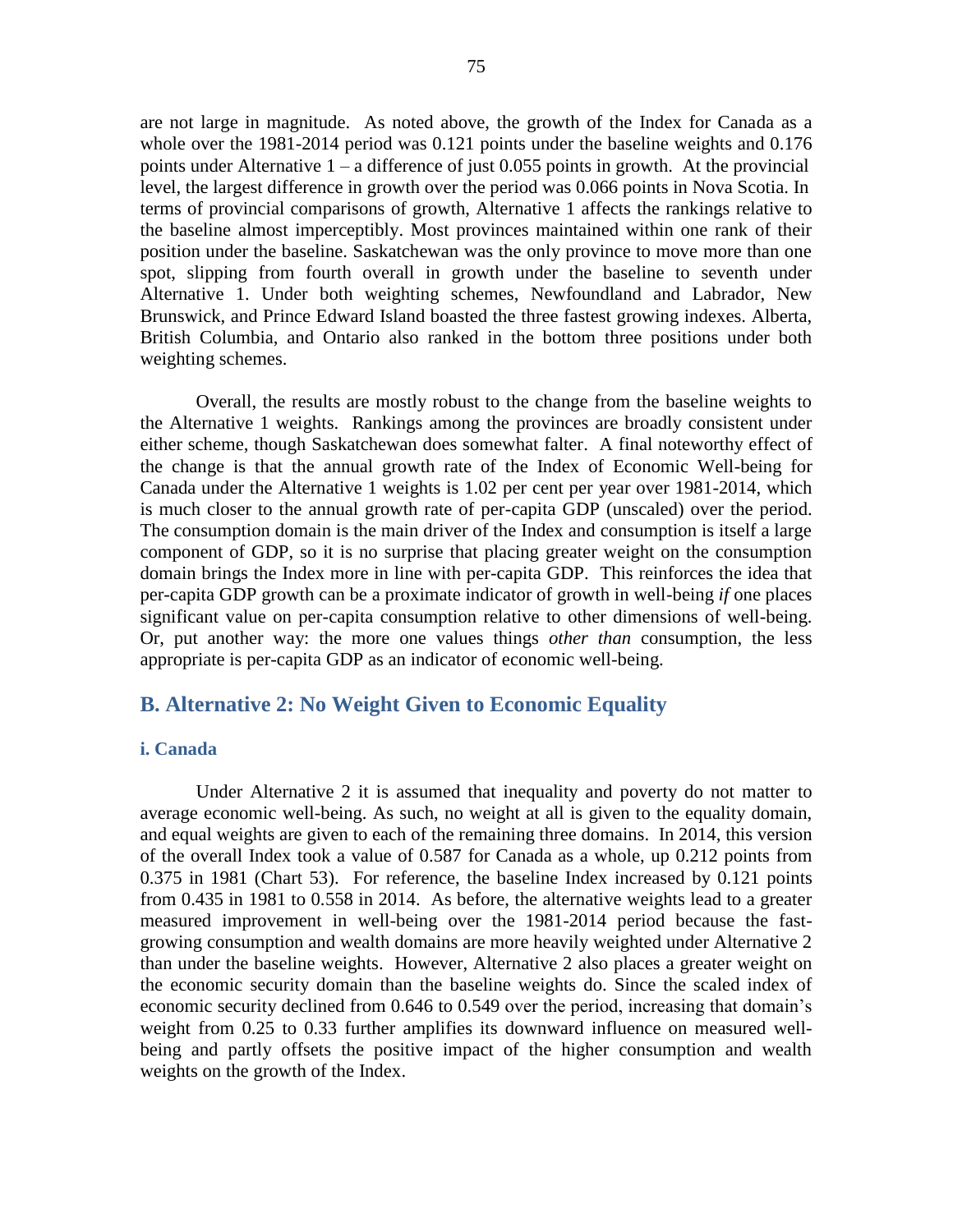### **ii. Provinces**

Alberta and Saskatchewan remain the two provinces with the highest measured well-being under Alternative 2, with index values of 0.784 and 0.605 respectively. The magnitude of Alberta's lead over second place has remained stable relative to the baseline Index at 29.5 per cent more than Saskatchewan. This reflects Alberta's particularly high score in the economic security domain, a result driven by its low unemployment risk and low poverty rates for single parent families and elderly families, and Saskatchewan's relatively low score in economic equality. The combination of both of these effects causes the index in both provinces to increase at approximately the same rate.

In other provinces, results were not much more sensitive to the change of weights. Prince Edward Island has the lowest measured well-being for 2014 under Alternative 2, at 0.482, just as it did under the baseline weights, at 0.494. Similarly, New Brunswick still ranks in second last among the provinces under Alternative 2 as it did under the baseline.

In every province but Saskatchewan, measured economic well-being grew faster under Alternative 2 than under the baseline weights over the 1981-2014 period. Newfoundland and Labrador experienced the largest absolute change over the period under both weighting schemes – 0.323 points under the baseline and 0.342 points under Alternative 2. Saskatchewan's economic well-being grew at nearly the same rate with either weighting scheme, 0.185 points under the baseline and 0.184 points under Alternative 2. The largest difference in overall growth between the two weighting schemes was 0.148 points in British Columbia.

Overall, Alternative 2 changes the results (relative to the baseline weights) no more than did Alternative 1. The exclusion of economic equality from the Index only decreased the measured well-being of Prince Edward Island and New Brunswick. Interestingly, the compound annual growth rate of the overall Index for Canada over the 1981-2014 period was 1.37 per cent per year – higher than the growth rate of per-capita GDP over the same period (1.30 per cent per year). This reverses the prior result that the growth rate of per-capita GDP exceeded that of the IEWB (under the baseline weights). This impressive growth is driven by the fact that placing less weight on one dimension of well-being implicitly requires placing more weight on other dimensions of well-being. In particular, Alternative 2 places greater weight on the fast-growing consumption and wealth domains at the expense of the economic equality domain, which had negative annual growth over the period. To the normative reader who does not consider income distribution and poverty to be an important consideration for the measurement economic well-being, this result in particular suggests that the economic well-being of Canadians is improving even faster than real per-capita GDP growth would imply.

## **C. Alternative 3: High Weights Given to Economic Equality and Security**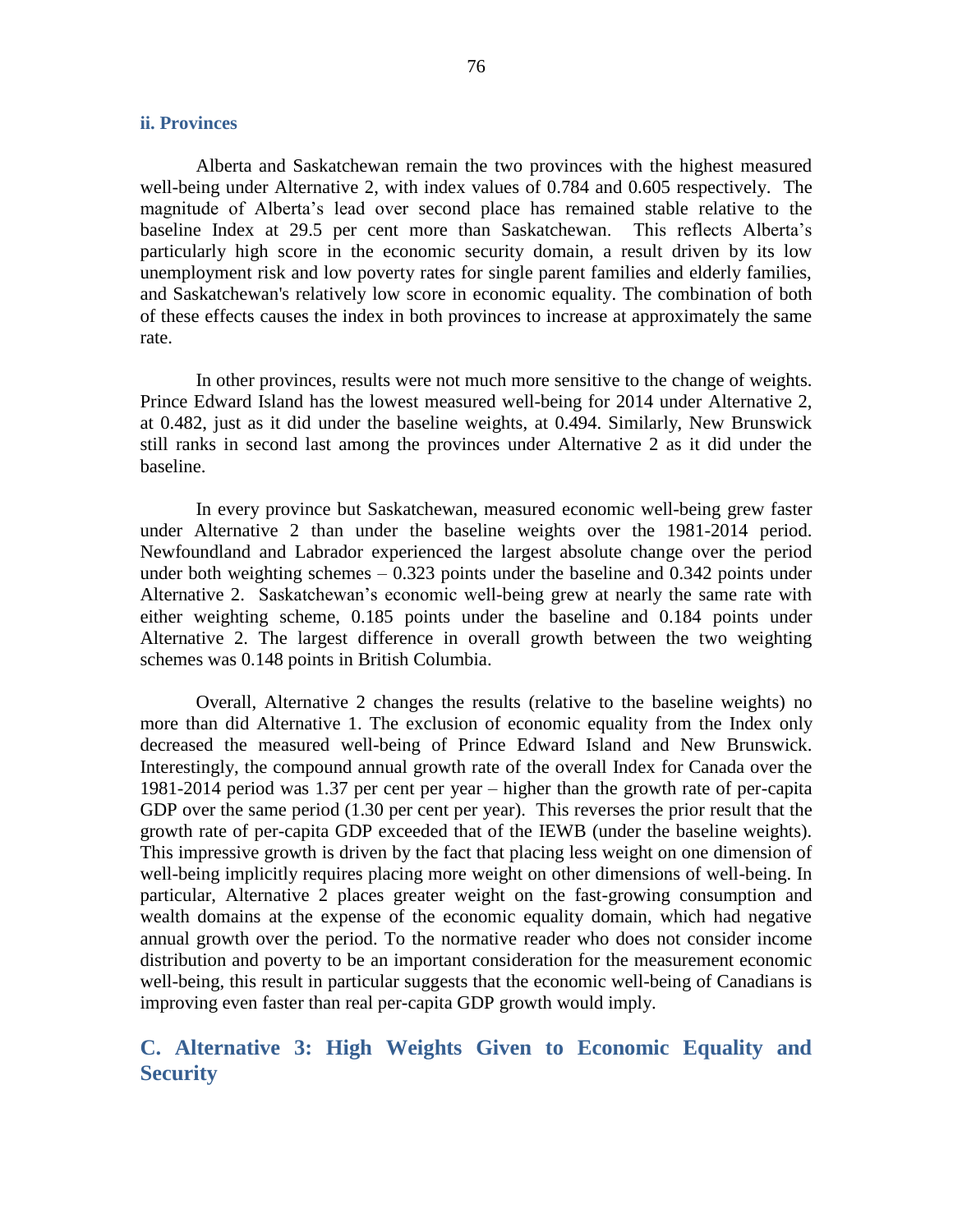### **i. Canada**

As shown in Exhibit 4, Alternative 3 gives greater weights to economic equality  $(0.4)$  and security  $(0.3)$  than to consumption  $(0.2)$  and wealth  $(0.1)$ . Under these weights, the value of the overall Index in 2014 was 0.553, up 0.038 points from 0.515 in 1981 [\(Chart 53\)](#page-72-0). By comparison, the baseline Index increased by 0.121 points from 0.437 in 1981 to 0.558 in 2014.

It comes as no surprise that the 2014 Index value under Alternative 3 is substantially lower than the 2014 baseline value. The scaled index of economic equality declined from 0.621 to 0.470 between 1981 and 2014, and the index of the economic security domain declined from 0.646 to 0.549 over the same period. In contrast, the indices of the consumption and wealth domains both grew over the period, and in 2014 the index of the consumption domain had the largest value of any of the four domain indices at 0.795. Shifting weight away from consumption and wealth and toward equality and security therefore dampens the growth of the overall IEWB and leads to lower measured well-being. On the other hand, measured well-being in 1981 is higher under Alternative 3 than under baseline weighting. This is due to the high values of the scaled indices of security and equality and the low values of the scaled indices of consumption and wealth in 1981. This occurs due to the negative growth of equality and security over the 1981-2014 period and the positive growth of consumption and wealth over the same period. Therefore, this observation is not surprising.

For Canada as a whole, the compound annual growth rate of the overall Index under Alternative 3 was 0.22 per cent per year over the 1981-2014 period, well below the growth rates computed under the other weighting schemes and below the growth rates of per-capita GDP (1.30 per cent per year) and the baseline Index (0.74 per cent per year).

#### **ii. Provinces**

Alberta is once again the top province in terms of measured well-being, with an IEWB value of 0.741 under Alternative 3. Alberta's scores in the equality and security sub-indices are above the Canadian average, so deemphasizing the consumption and wealth components (where Alberta also scores very highly) does not affect its ranking relative to the other provinces. Albeit, Alberta's overall Index value is lower in magnitude under Alternative 3 than under the baseline and the other Alternatives.

Ontario has the lowest IEWB score for 2014 under Alternative 3 at 0.512. The next lowest provinces were Prince Edward Island and British Columbia, at 0.520 and 0.524 respectively. Ontario placed no lower than seventh under the other two alternatives and the baseline, but was pulled down by its second last place in the index of equality and eighth place in the index of security. While British Columbia was the province with the lowest score in the economic equality index by a substantial margin, it was somewhat supported by a relatively high score in the index of economic security. Notably, this was the only weighting scheme where Prince Edward Island did not rank last, bolstered by its strong showing in the index of equality.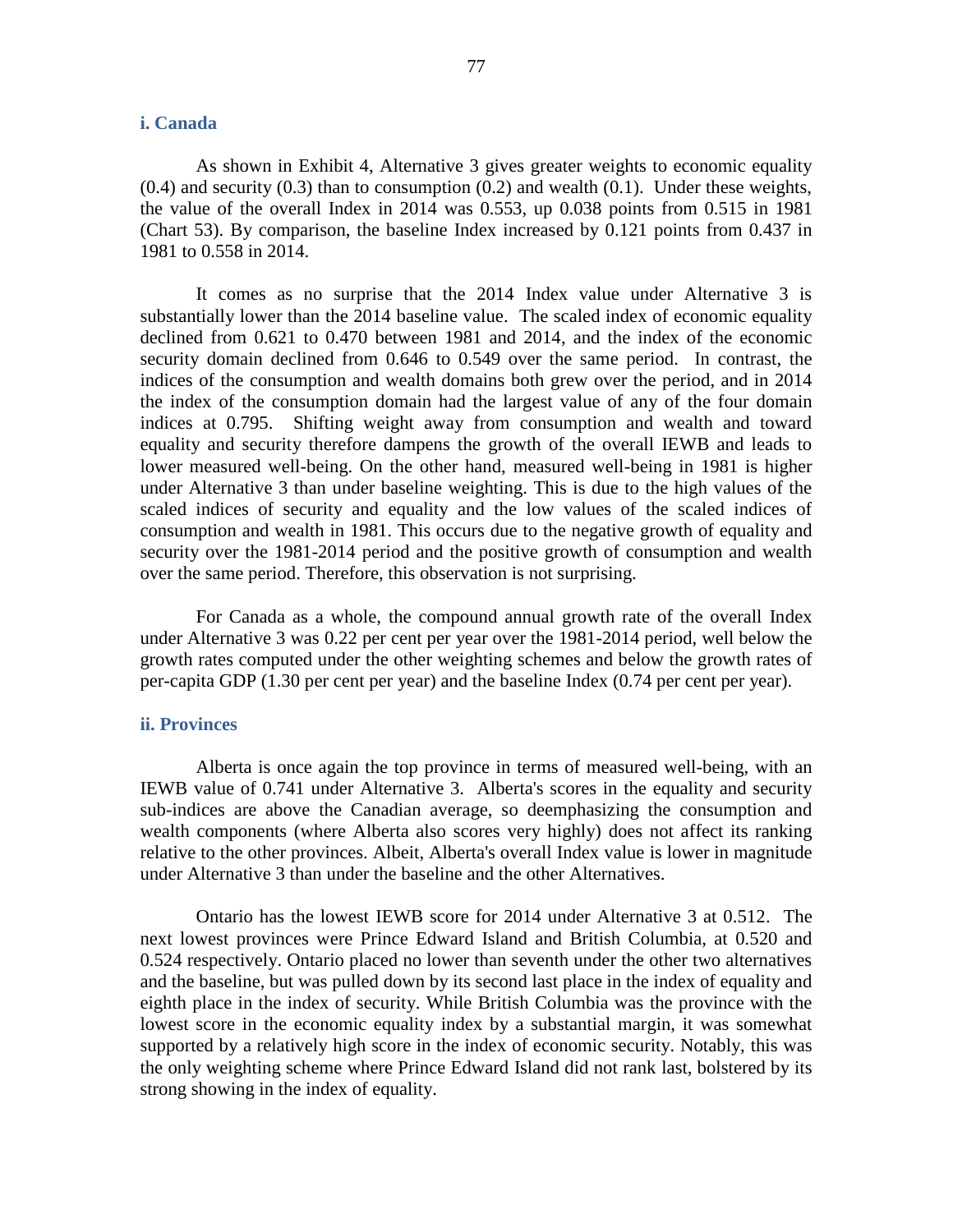In every province, the growth rate of the IEWB over the 1981-2014 period was lower under Alternative 3 than under the baseline. In two provinces, Ontario and British Columbia, Alternative 3 saw negative growth in the IEWB. This result is driven by the shift in weight away from fast-growing consumption and wealth and toward the equality and security domains, which have experienced negative growth in most parts of the country.

### **D. Overall Summary of Sensitivity Analysis**

Normative judgments regarding the importance of the different domains of economic well-being can matter, but in the alternative scenarios presented here, they had few significant effects on the rankings of provinces according to the Index of Economic Well-being. The baseline IEWB results are fairly robust to the alternative weighting schemes we have examined. Under all four weighting alternatives, measured well-being is improving in all provinces, with the exception of Ontario and British Columbia under Alternative 3. It is improving most quickly in Newfoundland and Labrador, Prince Edward Island, and New Brunswick under all four alternative weighting schemes, largely because these three provinces had the lowest levels of well-being at the being of the period. Alberta has the highest level of economic well-being for 2014, while New Brunswick and Prince Edward Island rank second last and last respectively under three of the four weighting schemes. As [Chart 53](#page-72-0) illustrates, the pattern of the Index over time is quite similar under all the weighting schemes.

Some quantitative results are sensitive to the change of weights. In particular, the comparison between the IEWB and per-capita GDP is affected by the choice of weights. The growth gap between per-capita GDP and the IEWB over the 1981-2014 period is smaller when the consumption domain receives a larger weight. The fact that different weighting schemes affect trends in the overall index reflects the fact that the IEWB is designed so as to make it possible for different people to compute a composite index of overall well-being in accordance with their personal values. Individuals have the right to differ in their preferences over the dimensions of well-being, and it is natural that such differences should affect their assessment of measured well-being. Because the Index of Economic Well-Being accommodates such differences in a transparent way it enables observers to assess for themselves how much differing values matter for the perception of trends in economic well-being.

## **IV. Conclusion**

This report presents revised estimates of the Index of Economic Well-being for Canada and the provinces for the 1981-2014. Our results show that since 1981, the economic well-being of Canadians has improved considerably. The overall Index of Economic Well-being rose 0.122 points from 0.435 in 1981 to 0.557 in 2014 in Canada. This amounts to a 28.0 per cent total increase over the period, or growth of 0.75 per cent per year.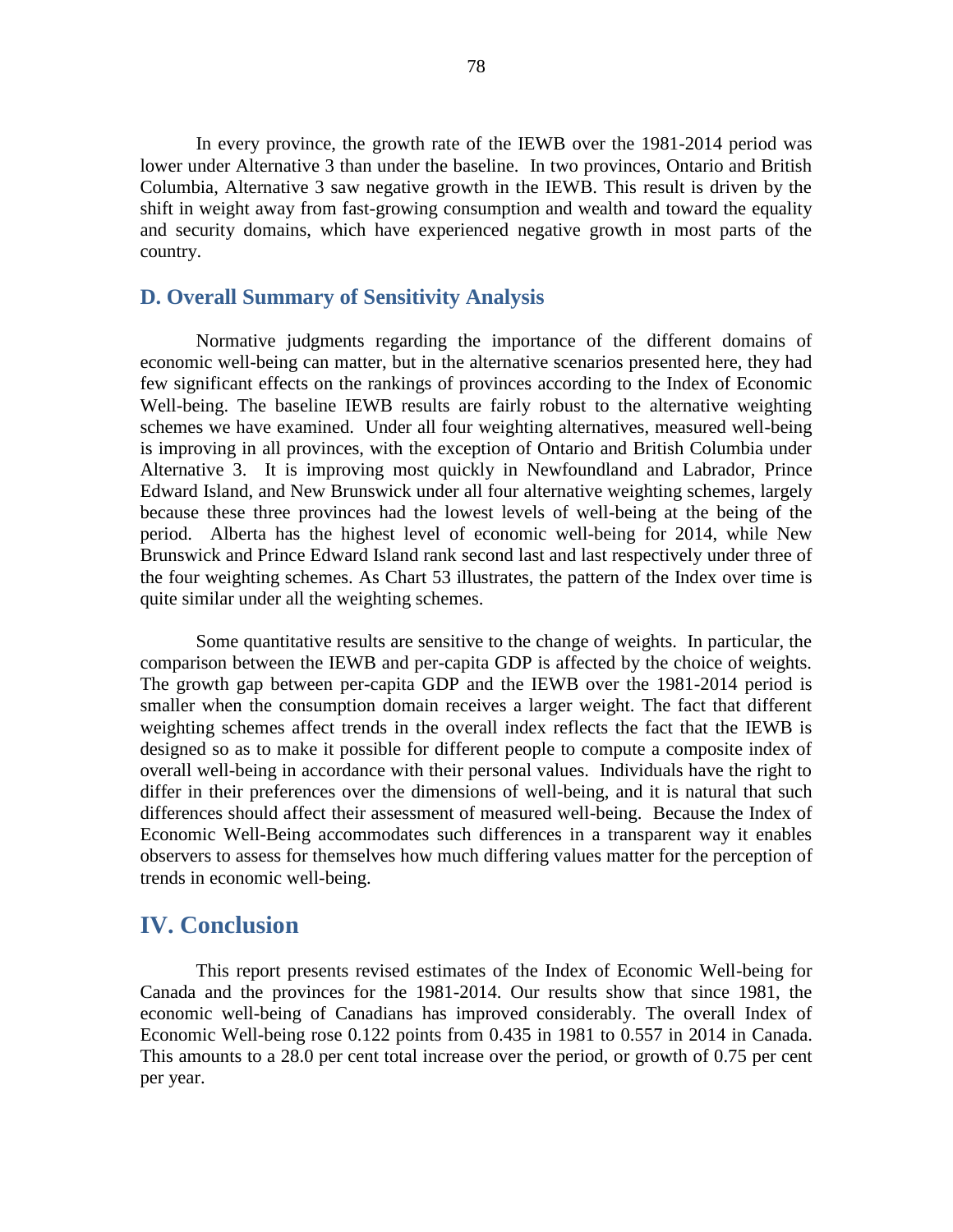The increase in well-being was driven by robust growth in consumption and stocks of wealth. The index of the consumption domain increased 3.63 per cent per year over the 1981-2014 period, while the index of the wealth domain grew 1.83 per cent per year.

However, the growth of economic well-being was hindered by declines in economic equality and security. The index of the economic equality fell by 0.152 points (or 0.84 per cent per year) over the 1981-2014 period, due to increased poverty intensity. The index of the economic security declined by 0.097 points (or 0.49 per cent per year) over the same period, largely as a result of rising out-of-pocket healthcare expenditures.

Among the provinces, Alberta and Saskatchewan had the highest levels of economic well-being in 2014. New Brunswick and Prince Edward Island had the lowest levels. Economic well-being increased in every province over the 1981-2014 period, driven by rising consumption and wealth. As in the case of Canada as a whole, growth in economic well-being in the individual provinces was somewhat held back by declining economic security.

Sensitivity analyses show that our key baseline results are fairly robust to the use of different weights for the four domains. Under all four of the weighting alternatives we examined, economic well-being improved in Canada and in all provinces over the 1981- 2014 period, with the exception of Ontario and British Columbia under Alternative 3. It improved most quickly in Newfoundland and Labrador across all of the alternatives. Alberta always had the highest level of economic well-being in 2014, while Prince Edward Island ranked last under three of the four alternative weighting schemes.

The 2009 recession caused declines in both real GDP per capita and the IEWB. In 2009, real GDP per capita fell 4.05 per cent from its 2008 value and the IEWB estimate fell 5.03 per cent. The recession also caused declines in the real GDP per capita of nine of the ten provinces and declines in the IEWB for eight of the ten provinces. By 2014, two provinces (Newfoundland and Labrador and New Brunswick) still had not reach the levels of real GDP per capita below they had set in 2008. Two other provinces (Alberta and British Columbia) had still not attained their respective 2008 levels of economic well-beings, as measured by the Index, largely due to losses in the equality domain. Evidently, the two paint very different pictures of well-being.

Future updates of the Index for Canada and the Provinces should continue to discuss any lasting effects of the 2009 recession. Extending the scope of the study to 2015 and beyond will help the Index study new shocks which have hit the Canadian economy since 2014, such as the fall of the loonie versus the greenback and the steep drop in the price of oil to below \$40 a barrel.

The Index remains a work in progress. It will undoubtedly undergo further modifications as research on the conceptualization of economic-well-being, and ways to capture these concepts empirically, evolves. For example, CIHI now releases a disaggregated series on private health care expenditures which will allow future iterations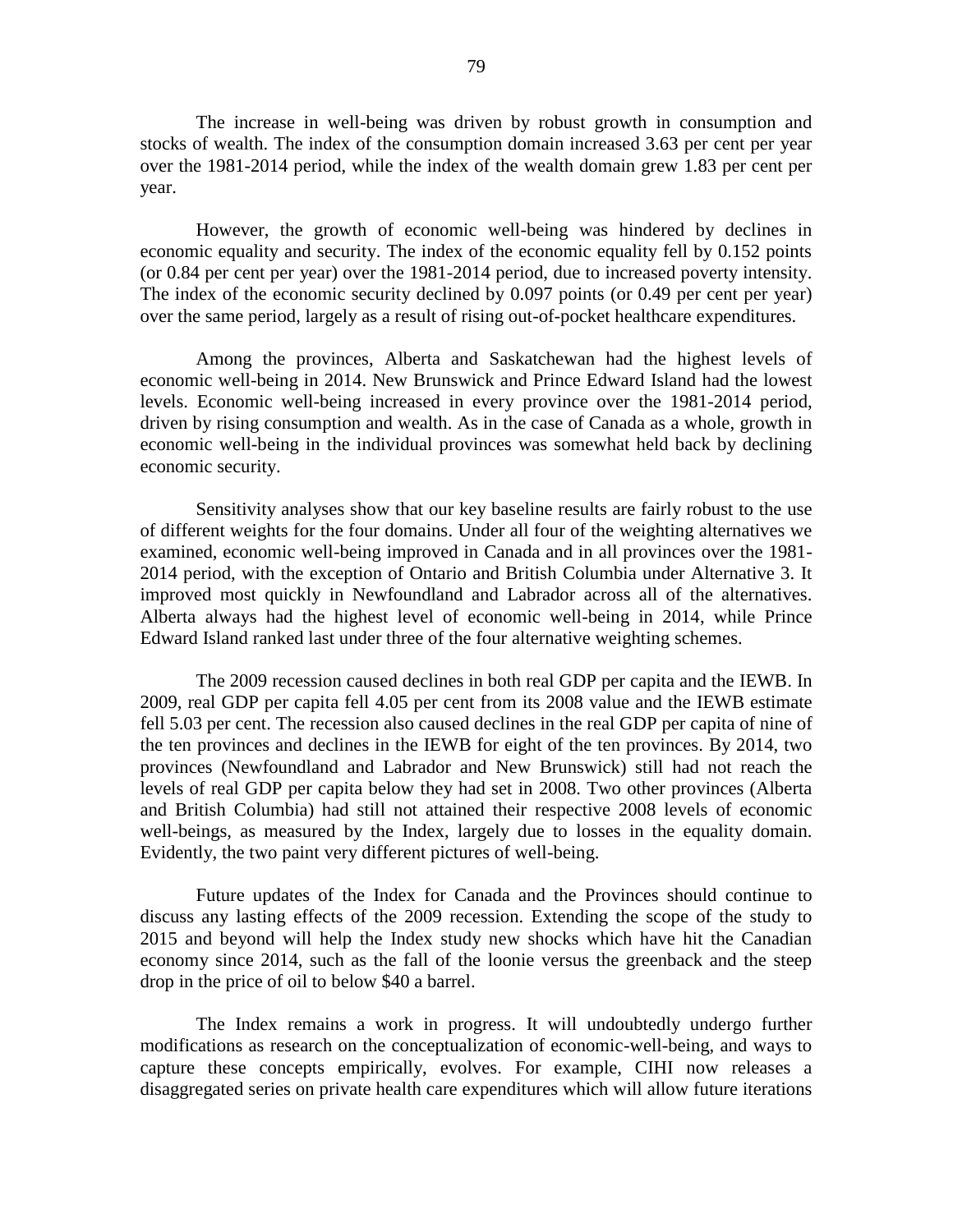to be more selective regarding which components we choose to include in our out-ofpocket healthcare expenditures. Future iterations of the Index should also strive to improve our regrettable expenditures component of the consumption domain, as our current measure is based on a limited data series. Our measure of greenhouse gas emissions in the wealth domain could also be improved by broadening its scope to the costs of more sources of pollution (e.g. water pollution). The wealth domain could also include some measure of financial wealth, as financial instruments such as pension funds affect future consumption and therefore well-being. Nonetheless, the Index captures more aspects of economic well-being than does real GDP, and is therefore a step in the right direction.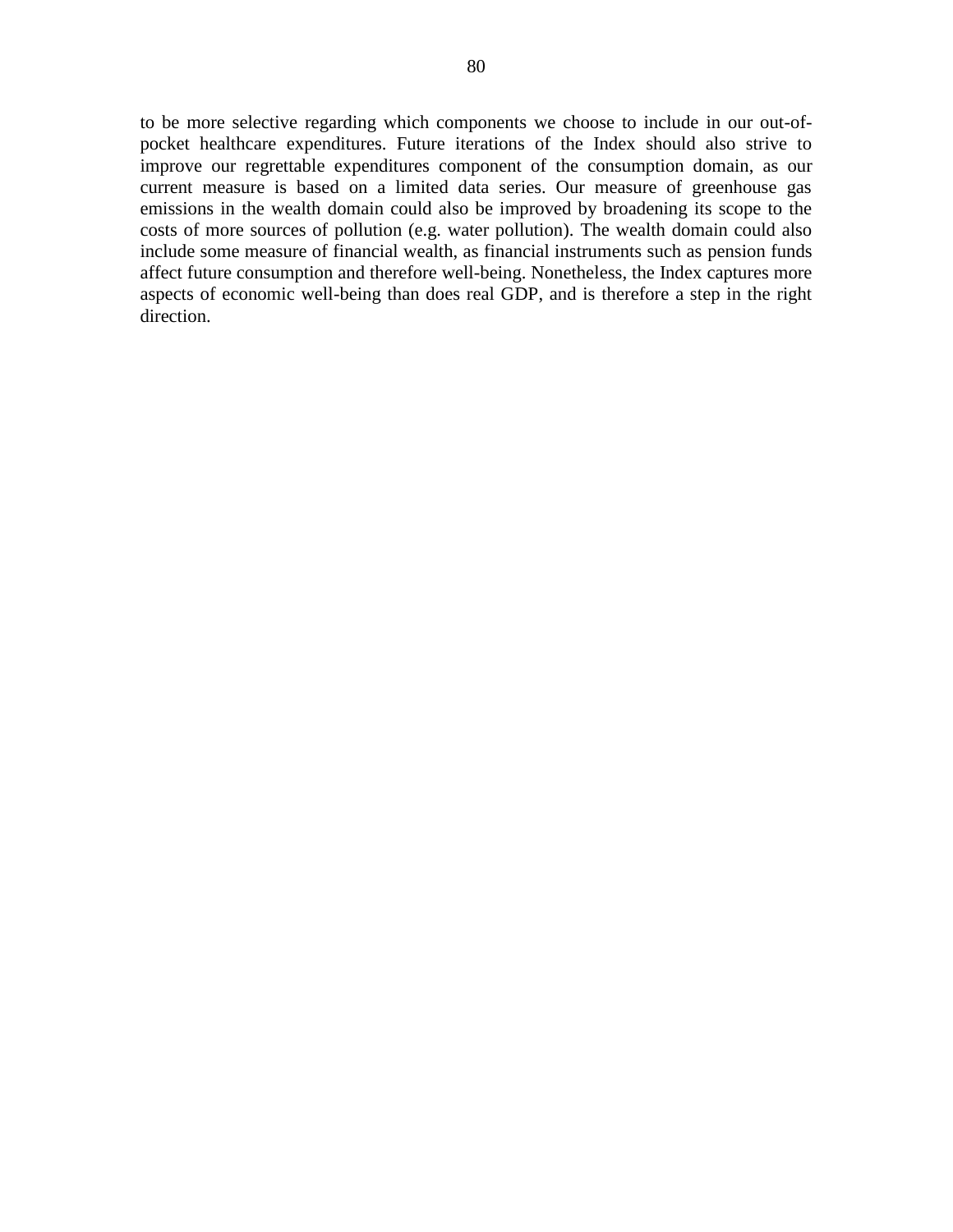# **References**

Andrews, Brendon (2015) "Sensitivity of the Index of Economic Well-Being to Different Measures of Poverty: LICO vs LIM," CSLS Research Report 2015-10.

Calver, Matthew (2016) "Measuring the Appropriate Outcomes for Better Decision-Making: A Framework to Guide the Analysis of Health Policy," CSLS Research Report 2016-03, March.

Dedieu, Franck (2009) "Le bonheur, ça compte et ça se compte" *L'Expansion*, no. 774, September.

Di Tella, Rafael, Robert MacCulloch and Andrew Oswald (2003) "The MacroEconomics of Happiness" *Review of Economics and Statistics* Vol. 85, No. 4, November, pp.809-827.

Environment Canada (2011) "National Inventory Report: Greenhouse Gas Sources and Sinks in Canada."

Heslop, Helen (2009) "Economic Security in an Index of Economic Well-being: An Assessment of the CSLS Approach," CSLS Research Report 2009-13, December.

Osberg, Lars (1985) "The Measurement on Economic Well-being," in David Laidler (ed.) *Approaches to Economic Well-being*, Volume 36, MacDonald Commission (Toronto: University of Toronto Press).

Osberg, Lars (2009) "Measuring Economic Security in Insecure Times: New Perspectives, New Events, and the Index of Economic Well-being," CSLS Research Report 2009-12.

Osberg, Lars and Andrew Sharpe (1998) "An Index of Economic Well-being for Canada," Research Report, Applied Research Branch, Human Resources Development Canada, December.

Osberg, Lars and Andrew Sharpe (2001) "Trends in Economic Well-being in Canada in the 1990s," in *Review of Economic Performance and Social Progress: The Longest Decade: Canada in the 1990s,* edited by Keith Banting, Andrew Sharpe and France St-Hilaire (Montreal: Institute for Research in Public Policy and Ottawa: Centre for the Study of Living Standards).

Osberg, Lars and Andrew Sharpe (2002a) "An Index of Economic Well-being for Selected OECD Countries," *Review of Income and Wealth*, 48 (3), September, pp. 291-316.

Osberg, Lars and Andrew Sharpe (2002b) "The Index of Economic Well-being," *Indicators: The Journal of Social Health,* Vol. 1, No. 2, Spring, pp. 24-62.

Osberg, Lars and Andrew Sharpe (2002c) "International Comparisons of Trends in Economic Well-being," *Social Indicators Research* vol. 58, pp. 349-382.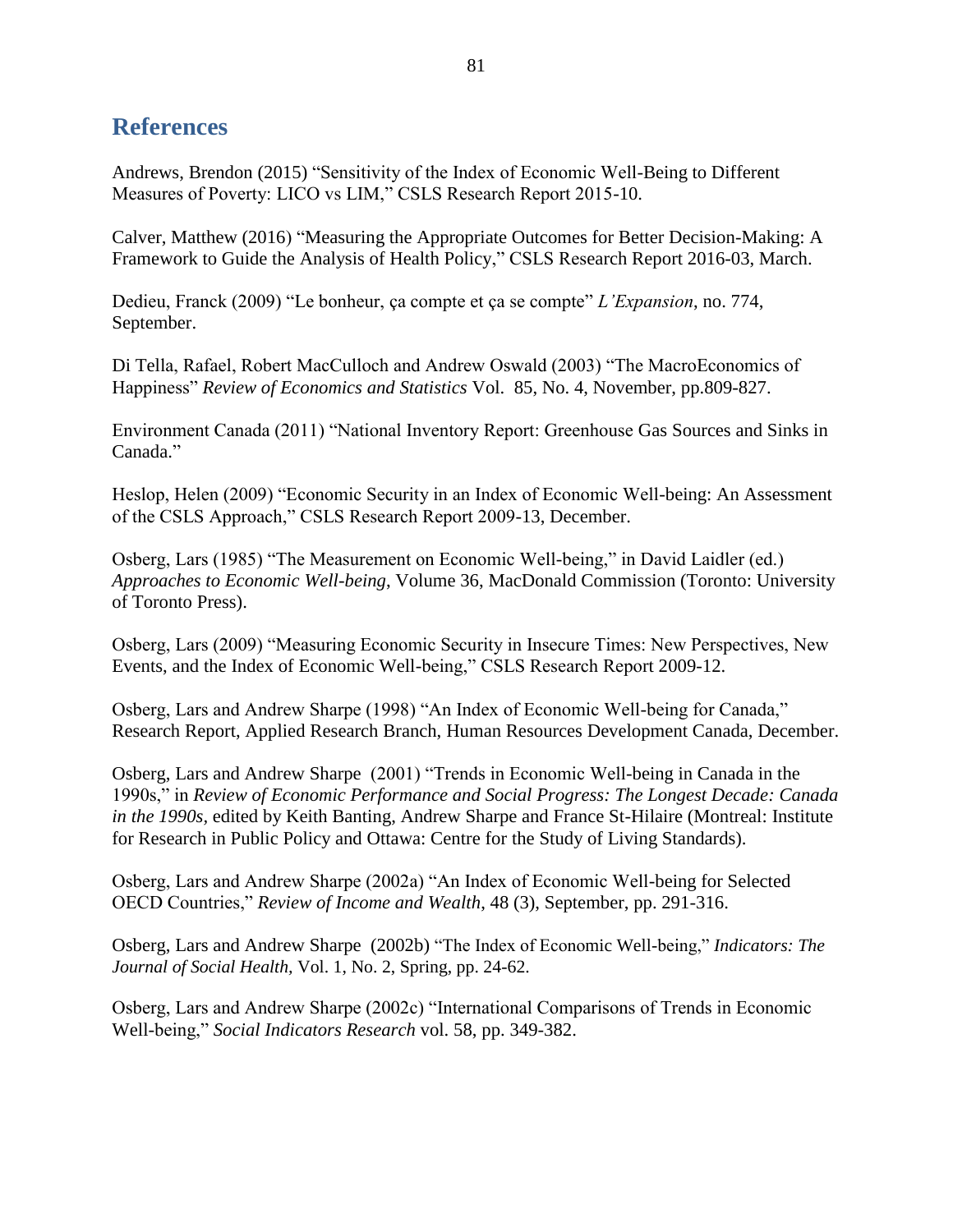Osberg, Lars and Andrew Sharpe (2004a) "Trends in Economic Well-being in Canada and the United States," in *What Has Happened To The Quality Of Life In The Advanced Industrialized Nations?* Ed Wolff, ed. (Edgar Elgar in association with the Levy Economics Institute).

Osberg, Lars and Andrew Sharpe (2004b) "De la bonne analyse des politiques publiques: le role de l'indice du bien-être économique," Groupe de prospective du Senate, Paris, France.

Osberg, Lars and Andrew Sharpe (2005) "How Should We Measure the 'Economic' Aspects of Well-being?" *Review of Income and Wealth*, 51 (2) June, pp. 311-336.

Osberg, Lars and Andrew Sharpe (2006) "Changing Trends in Economic Well-being in OECD countries: What Measure Is Most Relevant for Health," in *Healthier Societies: From Analysis to Action* edited by Jody Heymann, Clyde Hertzman, Morris Barer and Robert Evans (New York: Oxford University Press).

Osberg, Lars and Andrew Sharpe (2009a) "New Estimates of the Index of Economic Well-being for Canada and the Provinces, 1980-2008" CSLS Research Report number 2009-10.

Osberg, Lars and Andrew Sharpe (2009b) "New Estimates of the Index of Economic Well-being for Selected OECD Countries, 1980-2007" CSLS Research Report number 2009-11.

Osberg, Lars and Andrew Sharpe (2011) "Beyond GDP: Measuring Economic Well-Being in Canada and the Provinces, 1981-2010" CSLS Research Report 2011-11.

Sharpe, Andrew and Julia Salzman (2003) "Methodological Choices Encountered in the Construction of Composite Indicators," paper presented to the annual meeting of the Canadian Economics Association, Carleton University, Ottawa, Ontario, May.

Sharpe, Andrew and Jean-Francois Arsenault (2009) "The Living Standards Domain of the Canadian Index of Well-being," CSLS Research Report 2009-05, July.

Sharpe, Andrew, Jean-Francois Arsenault, Alexander Murray, and Sharon Qiao (2008) "The Valuation of the Alberta Oil Sands," CSLS Research Report number 2008-07, November.

Statistics Canada (1995) *Households' Unpaid Work: Measurement and Valuation*.

Statistics Canada (2006a) *Concepts, Sources and Methods of the Canadian System of Environmental and Resources Accounts*, Catalogue No. 16-505, April.

Statistics Canada (2006b) "Overview of the Time Use of Canadians," Catalogue No. 12F0080XWE.

Statistics Canada (2006c) "Low Income Cut-offs for 2005 and Low Income Measures for 2004," Catalogue No. 75F0002MIE2006004.

Statistics Canada (2011a) "Overview of the Time Use of Canadians" Catalogue No. 89-647-X